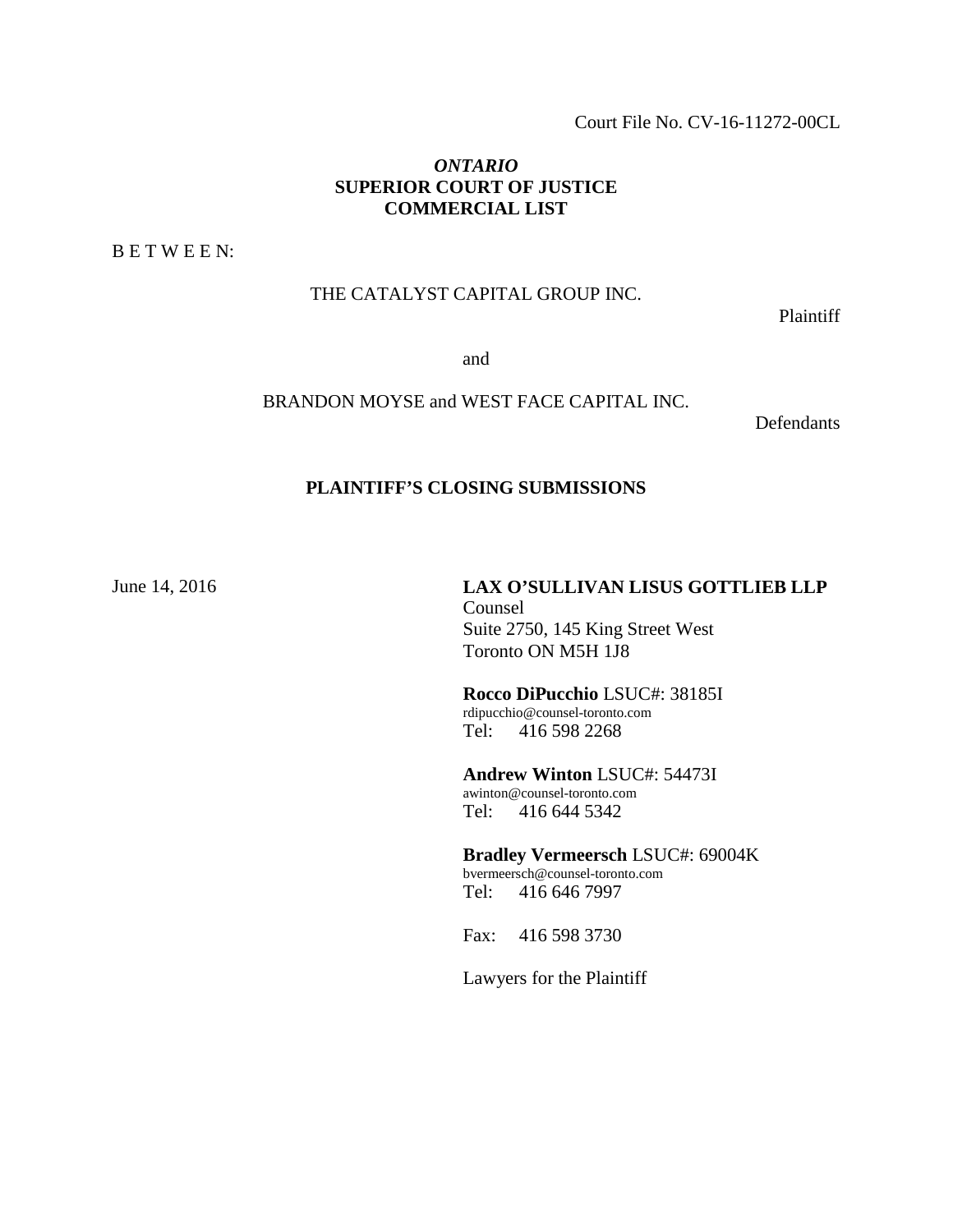## TO: **PALIARE ROLAND ROSENBERG ROTHSTEIN LLP**

Barristers and Solicitors 155 Wellington Street West 35th Floor Toronto ON M5V 3H1

**Robert A. Centa** LSUC#: 44298M Tel: (416) 646-4314

#### **Kristian Borg-Olivier** LSUC#: 53041R Tel: (416) 646-7490

### **Denise Cooney**

Tel: (416) 646-7422

Fax: (416) 646-4301

Lawyers for the Defendant, Brandon Moyse

### AND TO: **DAVIES WARD PHILLIPS & VINEBERG LLP**

Barristers and Solicitors 155 Wellington Street West 37th Floor Toronto ON M5V 3J7

### **Kent E. Thomson**

Tel: (416) 863-0900

# **Matthew Milne-Smith** LSUC#: 44266P

Tel: (416) 863-0900

## **Andrew Carlson** LSUC#: 58850N

Tel: (416) 863-0900

Fax: 416-863-0871

Lawyers for the Defendant, West Face Capital Inc.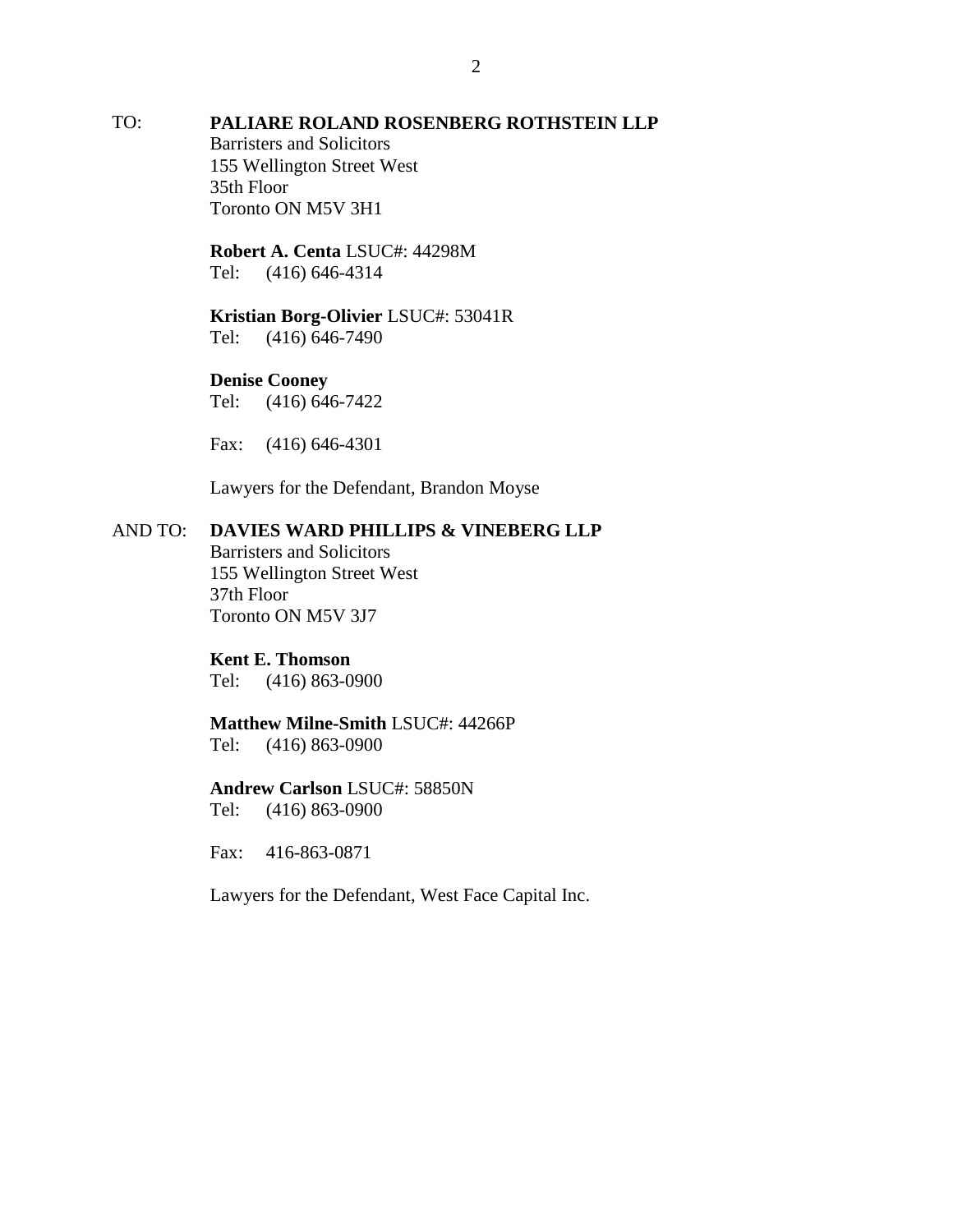#### **PART I - OVERVIEW**

1. The two core issues for decision in this trial are: (a) whether The Catalyst Capital Group Inc. ("Catalyst") has established on a balance of probabilities that the Defendant West Face Capital Inc. ("West Face") misused Catalyst's confidential information to successfully bid on, and ultimately purchase, an interest in Wind Mobile ("Wind"), and (b) whether the defendant Brandon Moyse intentionally destroyed relevant evidence on July 20, 2014, by deleting his web browsing history and running a "Scrubber" the night before his personal computer was forensically imaged.

2. This case was commenced as an action to enforce restrictive covenants in the employment contract of the defendant Brandon Moyse, a former Catalyst employee. In late June 2014, when Catalyst commenced the action shortly after Moyse resigned from Catalyst and began working at West Face, both Catalyst and West Face were actively pursuing the Wind opportunity. Immediately thereafter, Catalyst brought a motion to restrain Moyse from working at West Face for the duration of the six-month non-competition covenant in his employment agreement.

3. In its motion materials, Catalyst expressed concern that Moyse would share its confidential information concerning the Wind opportunity with West Face, which would enable West Face to gain an unfair advantage in the bidding. That concern was based, among other things, on evidence of unusual behaviour by Moyse commencing from the time he first met with Tom Dea, a partner at West Face, and leading up to his resignation on May 24, 2014.

4. Before Catalyst commenced this litigation, it acted reasonably by attempting to resolve the matter through direct discussions between the principals of the firms and through correspondence with the defendants' lawyers. In this pre-litigation correspondence, the defendants denied any wrongdoing and repeatedly stated that Catalyst's concerns were unfounded.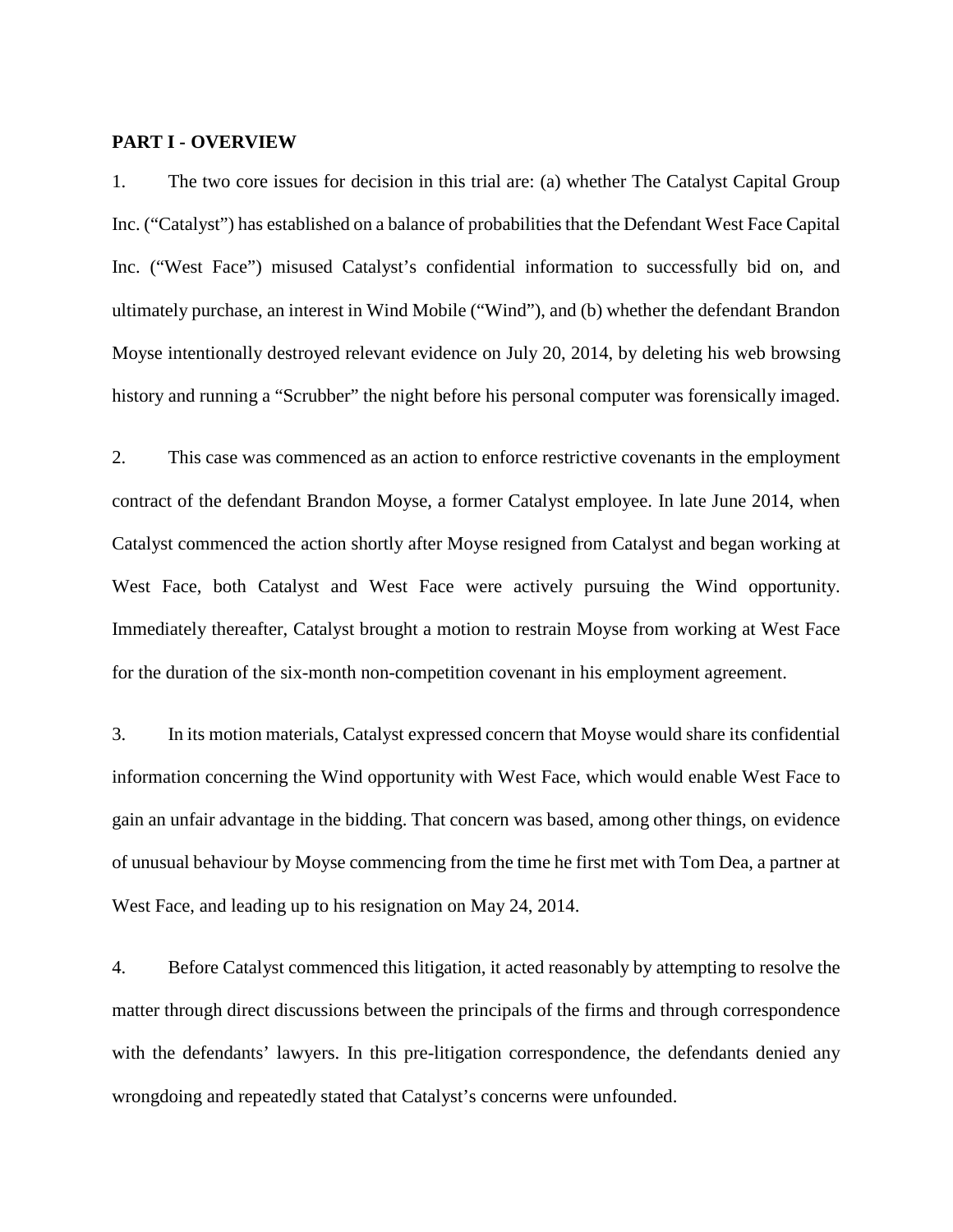5. It turns out that these denials were misleading – in fact, immediately after his interview with Dea, Moyse sent four confidential deal memos to West Face. Although the memos were clearly marked "Private and Confidential" and "For Internal Discussion Purposes Only", Moyse did not give it a second thought before sending these documents to Dea. Throughout 2014, Moyse's position was that these documents were not confidential and did not contain any confidential information.<sup>[1](#page-3-0)</sup>

6. West Face also demonstrated a cavalier attitude towards Catalyst's confidential information. When he received the deal memos from Moyse, Dea did not delete them, or inform Moyse that it was a mistake to have sent them. **Instead, he read them to determine whether the information was actually confidential and circulated them to his partners.** Dea's justification for his conduct was that the information in the memos was "pedestrian" and "benign".

7. When Catalyst brought its injunction motion in June 2014, it expressly avoided naming the "telecom opportunity" that lay at the core of its concern about confidential information that Moyse might pass on to West Face. Moyse disregarded these efforts and in his responding affidavit he expressly named Wind as the entity that Catalyst was pursuing, even though this information was confidential pursuant to a non-disclosure agreement between Catalyst and VimpelCom.

8. While litigation was ongoing, on or around July 23, 2014, West Face learned that Catalyst had entered into an exclusivity agreement with VimpelCom, the beneficial majority owner of Wind. After several months of study and negotiation, West Face was determined not to lose out on this opportunity. It partnered with two other bidders, and together, this consortium delivered a

<span id="page-3-0"></span> $<sup>1</sup>$  At his cross-examination held July 31, 2014, Moyse admitted that he did not know what made these memos</sup> confidential and refused to admit that the memos were **confidential**, and not just **proprietary**, to Catalyst.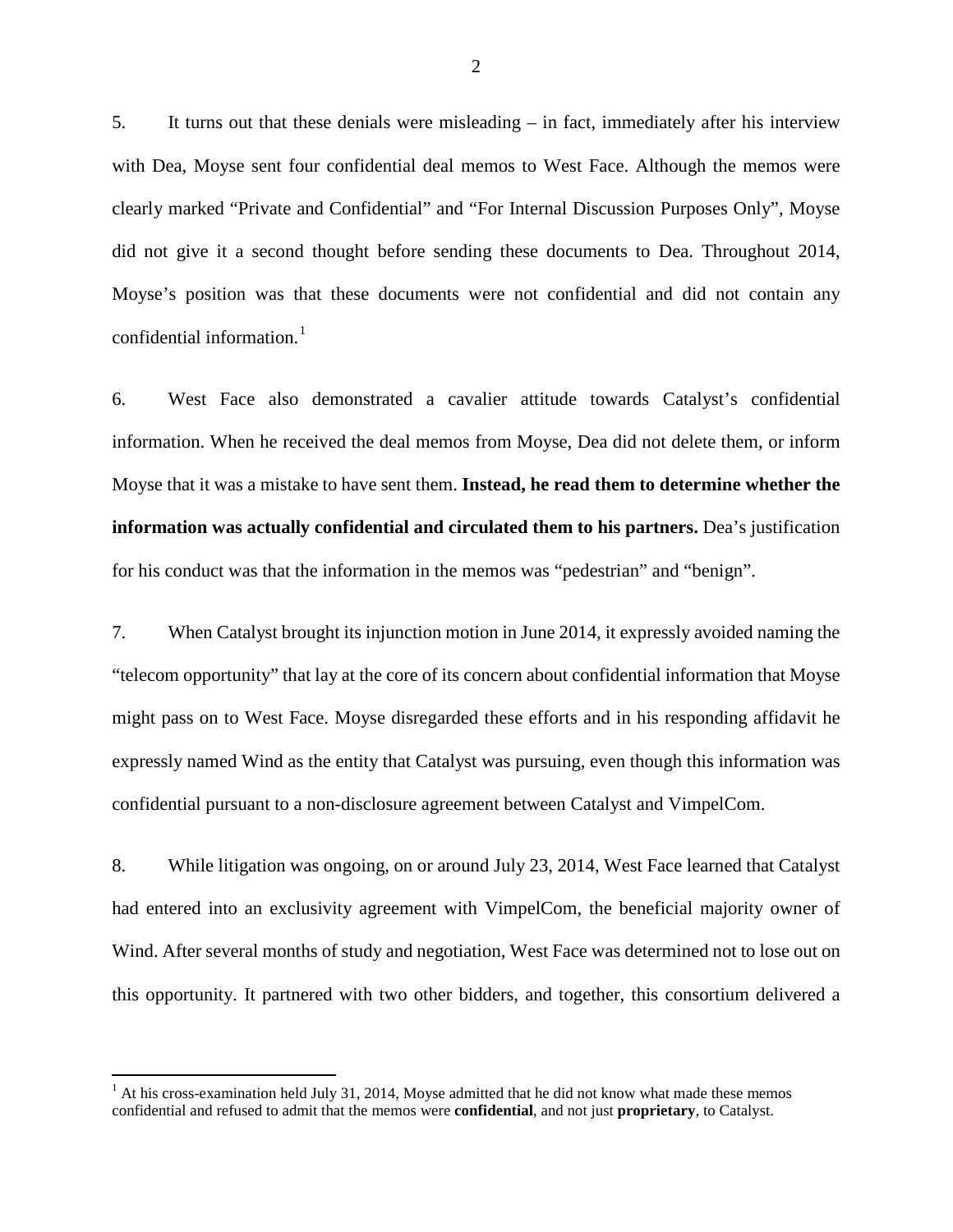last-ditch bid to VimpelCom on August 7, 2014, with the express intent of giving VimpelCom "two birds in hand" to consider at an upcoming board meeting (the "August Offer").

9. The August Offer was highly unusual in that it waived a condition of purchase to which VimpelCom had always been willing to agree. Notably, this condition (requiring regulatory approval) was the one condition that Catalyst would not, **and could not**, waive, and required the consortium to appear to take on an inordinate amount of risk.

10. Ultimately, VimpelCom and Catalyst did not finalize their SPA. The exclusivity period expired. Shortly thereafter, the consortium entered into exclusivity with VimpelCom and within weeks it successfully purchased VimpelCom's interest in Wind.

11. Earlier this year, the consortium sold Wind to Shaw Communications for approximately \$1.6 billion. West Face made an enormous profit on this opportunity through its misuse of Catalyst's confidential information. In this action, Catalyst claims the equitable remedy of an accounting for West Face's profit on the sale of Wind and disgorgement of that profit to Catalyst.

12. In 2014, Catalyst's inability to waive the regulatory approval condition was well known to Moyse, although he did not appreciate at the time that this information was confidential. And, as has been very clearly demonstrated at this trial, on multiple occasions, Moyse disclosed confidential information in circumstances where he did not think the information was confidential.

13. Catalyst readily acknowledges that there is no "direct" evidence that Moyse communicated confidential information about Wind to West Face. But this is not unusual in a misuse of confidential information case, where subterfuge and secrecy are essential components of the tort. The tort can be successfully made out where the defendant engages in a course of conduct from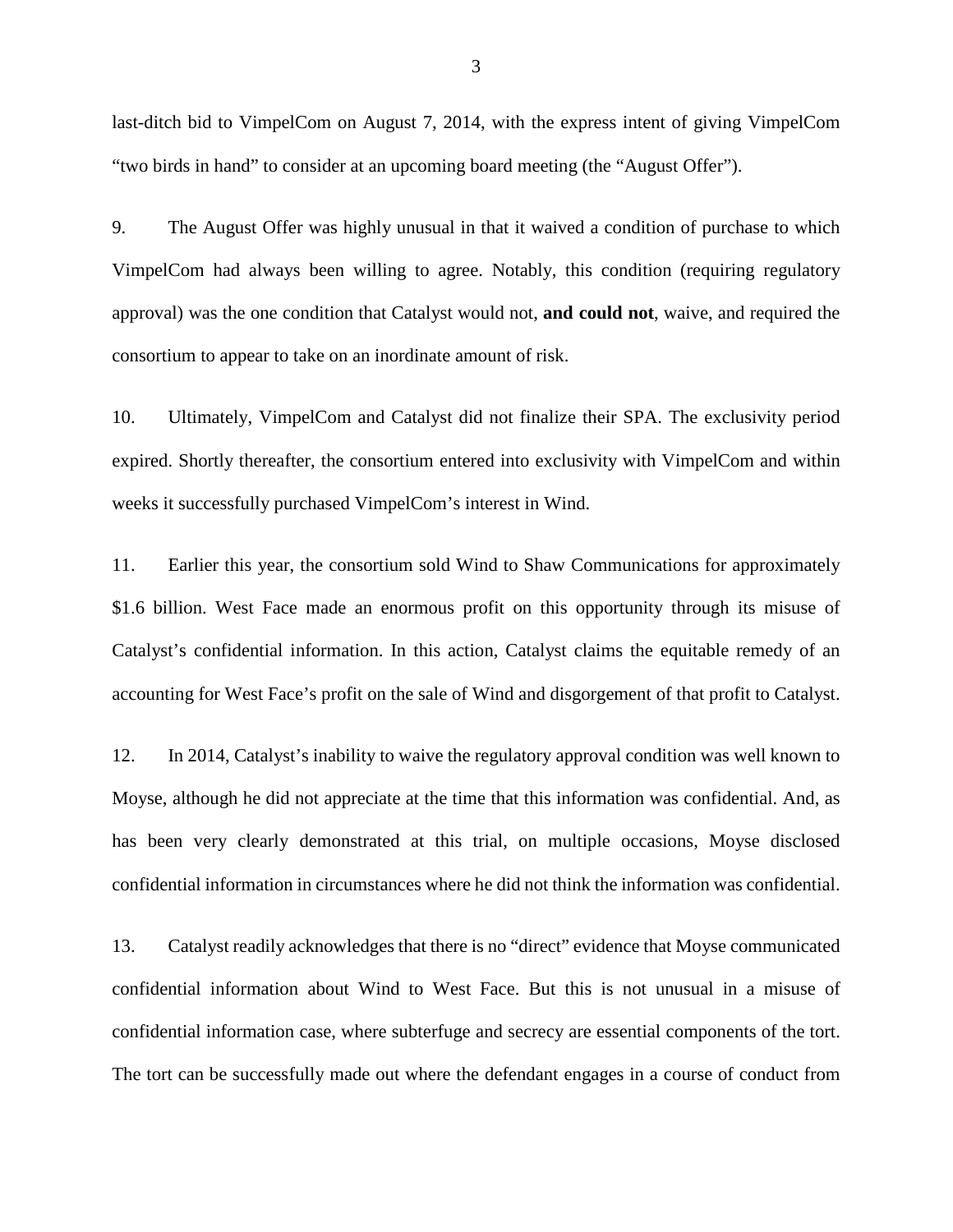which misuse of the plaintiff's confidential information can be inferred as a logical and reasonable consequence from established facts. Where the confidential information is easily communicated in oral conversation, the defendants cannot point to the absence of direct evidence of communication as a fatal flaw in Catalyst's case.

14. The case is complicated by the fact that Moyse destroyed relevant evidence after the action was commenced, in the face of a consent preservation order made by Justice Firestone, which provided for a forensic image to be taken of Moyse's personal devices, including his personal computer.

15. In July 2014, Moyse downloaded and ran software that is intentionally designed to delete files in a manner that prevents their recovery through a forensic investigation (a "Scrubber"). The undisputed forensic evidence demonstrates that Moyse installed the Scrubber at 8:53 a.m. on July 16, 2014, the morning of the interim injunction motion, and clicked through two software screens to launch the Scrubber at 8:09 p.m. on July 20, 2014, the night before he was required to have his personal computer forensically imaged by a computer expert.

16. The forensic evidence does not conclusively establish that Moyse ran the Scrubber, nor does it conclusively establish that he did not run the Scrubber. But the undisputed circumstances in which the Scrubber was purchased, downloaded, and launched the night before Moyse's computer was scheduled to be forensically imaged lead to only one logical and reasonable inference: namely, that Moyse ran the Scrubber to delete relevant inculpatory evidence.

17. In 2015, Moyse admitted that he secretly deleted his web history on July 20, 2014, thereby destroying evidence of his computer searches and other web activity for the relevant time period in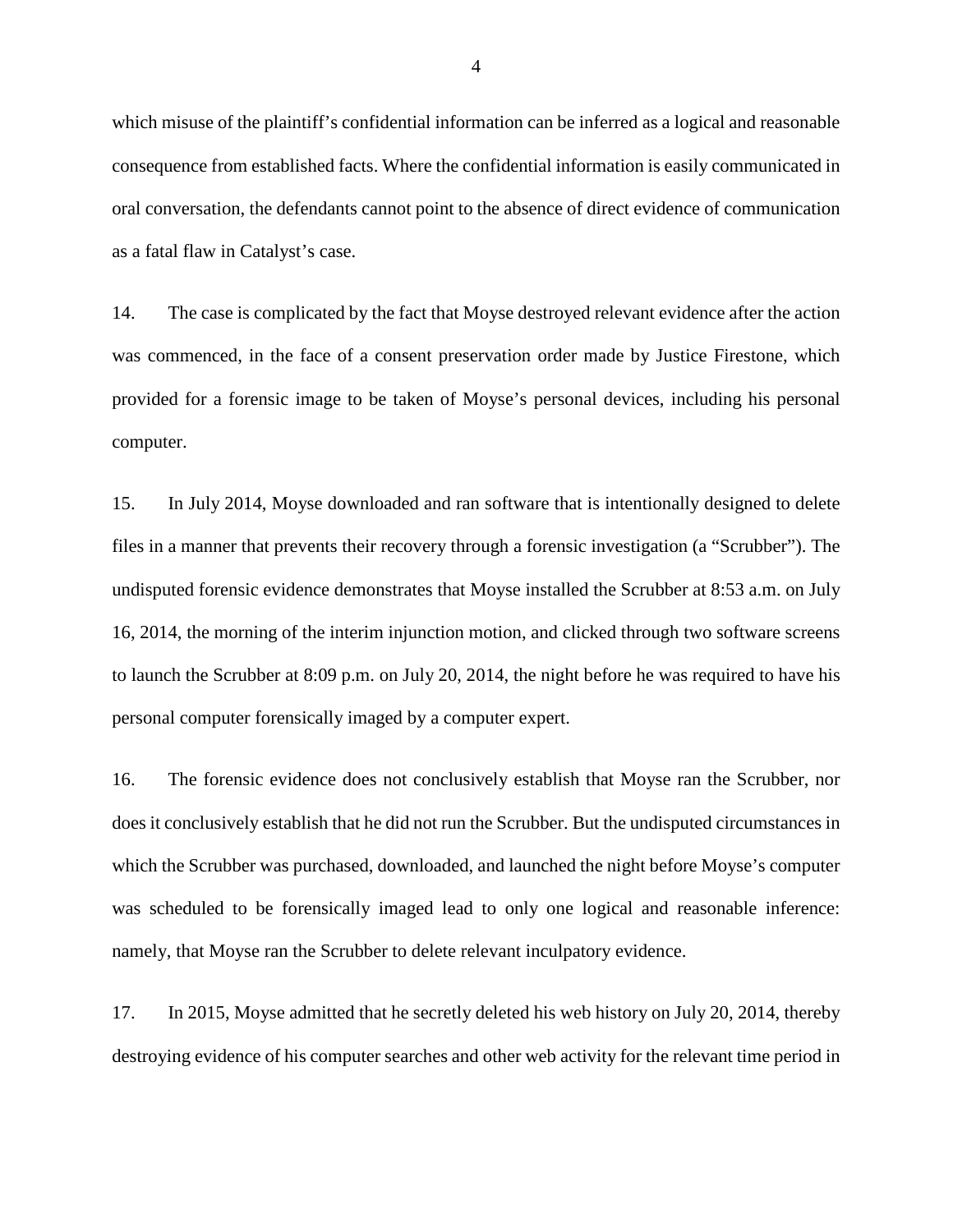this action. He did not tell his lawyers at the time that he intended to do this, and only admitted to doing so after his installation of the Scrubber was revealed by an ISS.

18. Moyse committed the tort of spoliation by intentionally destroying evidence after litigation commenced, which permits this Court to draw the adverse inference that the destroyed evidence would have been detrimental to his case, and by extension, West Face's case. The Court should draw this inference and should infer from Moyse's conduct that the "direct" evidence that is missing from this case would have been found on Moyse's personal computer, but for his destruction of that evidence.

19. Even in the absence of this adverse inference, Catalyst has established sufficient facts from which a logical and reasonable inference of misuse of confidential information can be drawn:

- (a) Moyse communicated Catalyst's confidential information to Dea in March 2014 as part of his effort to secure employment there, and then deleted evidence of that communication to cover his tracks;
- (b) Moyse did not think the information he communicated was confidential, notwithstanding the fact it was clearly marked as such;
- (c) Dea did not demonstrate any concern about receiving this confidential information, and in fact he read it and distributed it to his partners on two separate occasions;
- (d) The day after he sent this information to Dea, Moyse began reviewing Catalyst's confidential letters to investors in a closed fund;
- (e) The day after he scheduled an interview with Greg Boland, Moyse transferred confidential documents concerning the Stelco transaction (in which Catalyst and West Face were adverse in interest) to his Dropbox account;
- (f) Moyse was exposed to confidential information about Catalyst's Wind deal, including confidential information about Catalyst's negotiation strategy for the requisite regulatory approvals;
- (g) In 2014 and 2015, Moyse thought that this confidential information was generic and widely known, but he now admits that this information was in fact highly strategic and confidential to Catalyst;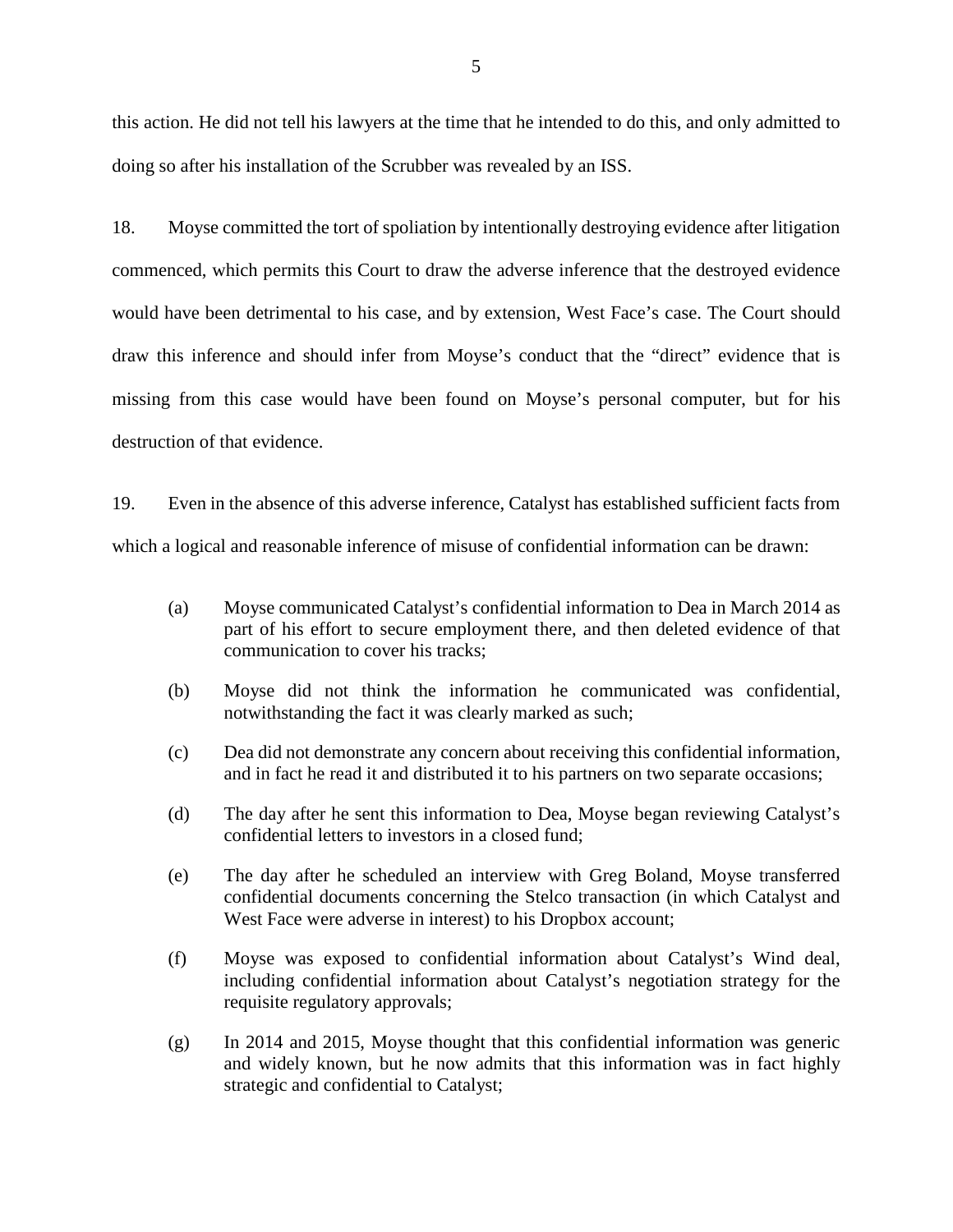- (h) On May 23, 2014, while on vacation in southeast Asia, Moyse engaged in a 16-minute telephone conversation with Dea and later asked a colleague at Catalyst whether Catalyst had submitted a bid on Wind;
- (i) Moyse and West Face engaged in several unexplained telephone calls in June and July 2014;
- (j) Moyse wiped his Catalyst-issued Blackberry before returning it to Catalyst in circumstances where he knew litigation was about to commence. When he was caught having done so, he took the position that his Blackberry device was not used to communicate with West Face, which was incorrect;
- (k) In April, May and June 2014, West Face made multiple offers to VimpelCom that included a condition of regulatory approval;
- (l) On June 4, 2014, Anthony (Tony) Griffin, a partner at West Face, asked Anthony (Tony) Lacavera, the CEO of Wind, for information about Catalyst's Wind bid;
- (m) Griffin denies that Lacavera gave him any confidential information about Catalyst's bid in response to this question, yet hours later, Griffin possessed sufficient insight into Catalyst's bidding strategy that he was able to inform Lacavera that Catalyst's bid was "a lot of air";
- (n) West Face refused hold off on employing Moyse before June 23, notwithstanding that Moyse did little to no work there during his first two weeks on the job;
- (o) Moyse misled the Court about his involvement on the Catalyst Wind deal team and his knowledge of the Wind deal details in his July 2014 affidavit;
- (p) On the morning of July 16, 2014, Moyse installed registry cleaner the Scrubber software approximately one hour before the Interim Motion began;
- (q) On July 20, 2014, the night before his personal computer was to be forensically imaged, Moyse launched the Scrubber, deleted his web browsing history and ran registry cleaner software;
- (r) West Face denies knowing definitively that Catalyst entered into exclusivity with VimpelCom in late July 2014 when this knowledge has been conclusively demonstrated in contemporaneous documents;
- (s) Likewise, West Face denies possessing knowledge about the status of Catalyst's negotiations with VimpelCom when contemporaneous documents establish that was regularly apprised of the status of Catalyst's negotiations;
- (t) The August Offer was understood by West Face and its fellow consortium members as possessing "advantages" over Catalyst's offer that made it "superior to any other offer";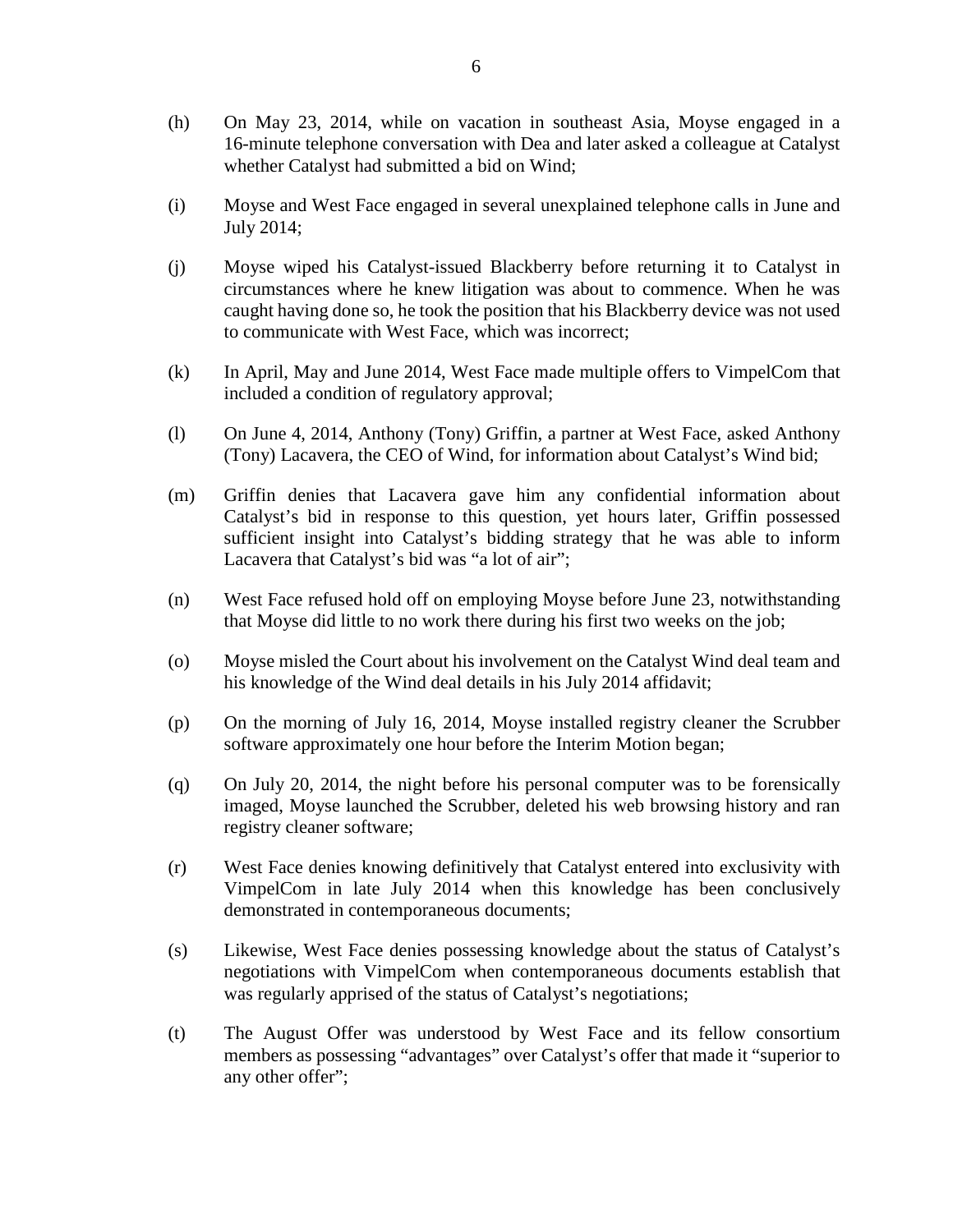- (u) In circumstances where the consortium claims not to know the details of Catalyst's negotiations with VimpelCom, the August Offer waived the regulatory condition but did not offer to purchase Wind for \$1 above the minimum reserve price set by VimpelCom in May 2014, in what was supposed to be a blind auction process, and in circumstances where the consortium was making a bid with knowledge that VimpelCom's board would shortly be considering the Catalyst SPA; and
- (v) West Face's September 2014 Wind investment memo included, as its first mitigating strategy if the investment was unsuccessful, the very strategy that Catalyst pursued with Industry Canada as a condition of closing (sale to an incumbent), even though Griffin adamantly denied at trial that this formed any part of West Face's regulatory strategy;
- (w) In September 2014, after spending two months on leave pursuant to the interim consent order, Moyse "guessed" that West Face's purchase of Wind mirrored the terms and conditions it repeatedly proposed to VimpelCom in April, May and June 2014.

20. Any one of these facts, standing alone, may seem insignificant. But the intricate web of established facts summarized above is too to complex to characterize as mere "coincidence", as the defendants claim. The most logical and reasonable inference to be drawn is that Moyse communicated confidential information about Catalyst's negotiation strategy and bidding strategy to West Face, and that West Face used that information to gain an advantage over Catalyst in the bidding for Wind.

# **PART II - THE FACTS**

### **1. THE PARTIES**

# **A. CATALYST: A LEAN, FLAT STAFFING MODEL**

21. Catalyst is an investment firm that is a world leader in the field of investments in distressed and undervalued Canadian situations for control or influence, which are known in the industry as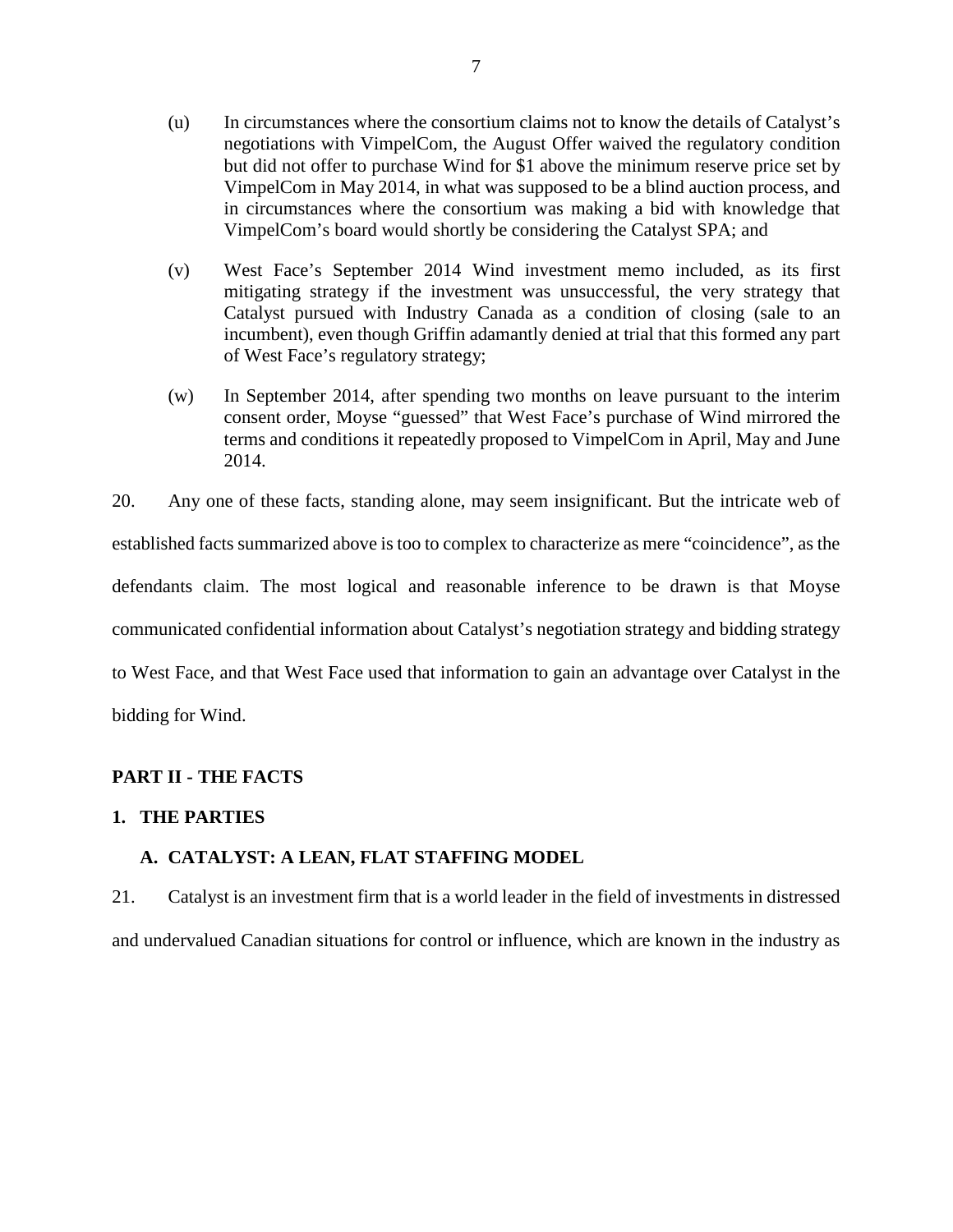"special situations for control". As of 2015, Catalyst had in excess of \$3 billion dollars in assets under management.<sup>[2](#page-9-0)</sup>

22. Catalyst uses a very lean and flat, entrepreneurial staffing model.<sup>[3](#page-9-1)</sup> In the period spanning mid-March through May 26, 2014, Catalyst's six-member investment team consisted of three partners and three analysts:

- (a) Newton Glassman (managing partner);
- (b) Gabriel de Alba (partner and managing director);
- (c) James Riley (partner and chief operating officer);
- (d) Zach Michaud (vice president/analyst);  $4^4$  $4^4$
- (e) Brandon Moyse (associate/analyst);<sup>[5](#page-9-3)</sup> and
- (f) Lorne Creighton (analyst). $<sup>6</sup>$  $<sup>6</sup>$  $<sup>6</sup>$ </sup>

23. Catalyst's deal teams typically consist of a partner, a vice-president and an analyst. This lean model requires each member of the deal team to participate in and be aware of nearly every aspect of a deal, including Catalyst's negotiation strategies.[7](#page-9-5)

<span id="page-9-0"></span><sup>&</sup>lt;sup>2</sup> CCG0028716 - Affidavit of James Riley sworn February 18, 2015 ("Riley Feb 18 2015 Affidavit"), at ¶3 (Compendium ("CPM") Tab 1).

<span id="page-9-1"></span><sup>&</sup>lt;sup>3</sup> CCG0028710 - Affidavit of Gabriel de Alba, sworn May 27, 2016 ("de Alba Affidavit") at  $\P$ 4 (CPM Tab 2).<br><sup>4</sup> It is undisputed that the vice president position at an investment firm fulfills an analyst's duties, albeit

<span id="page-9-2"></span>senior level. (Read-in from Griffin Examination for Discovery held May 10, 2016, p. 102, q. 237 – p. 103, q. 241)

<span id="page-9-3"></span>**<sup>(</sup>CPM Tab 3).**<br><sup>5</sup> In February 2014, Moyse was told he would be promoted to the position of associate and began using that title on his

<span id="page-9-4"></span>resume and in correspondence with potential employers.<br><sup>6</sup> BM0005359 - Affidavit of Brandon Moyse, affirmed June 2, 2016 ("Moyse June 2 2016 Affidavit"), at ¶14 **(CPM Tab 4**).

<span id="page-9-5"></span>**Tab 4)**. <sup>7</sup> de Alba Affidavit, at ¶5 **(CPM Tab 5)**.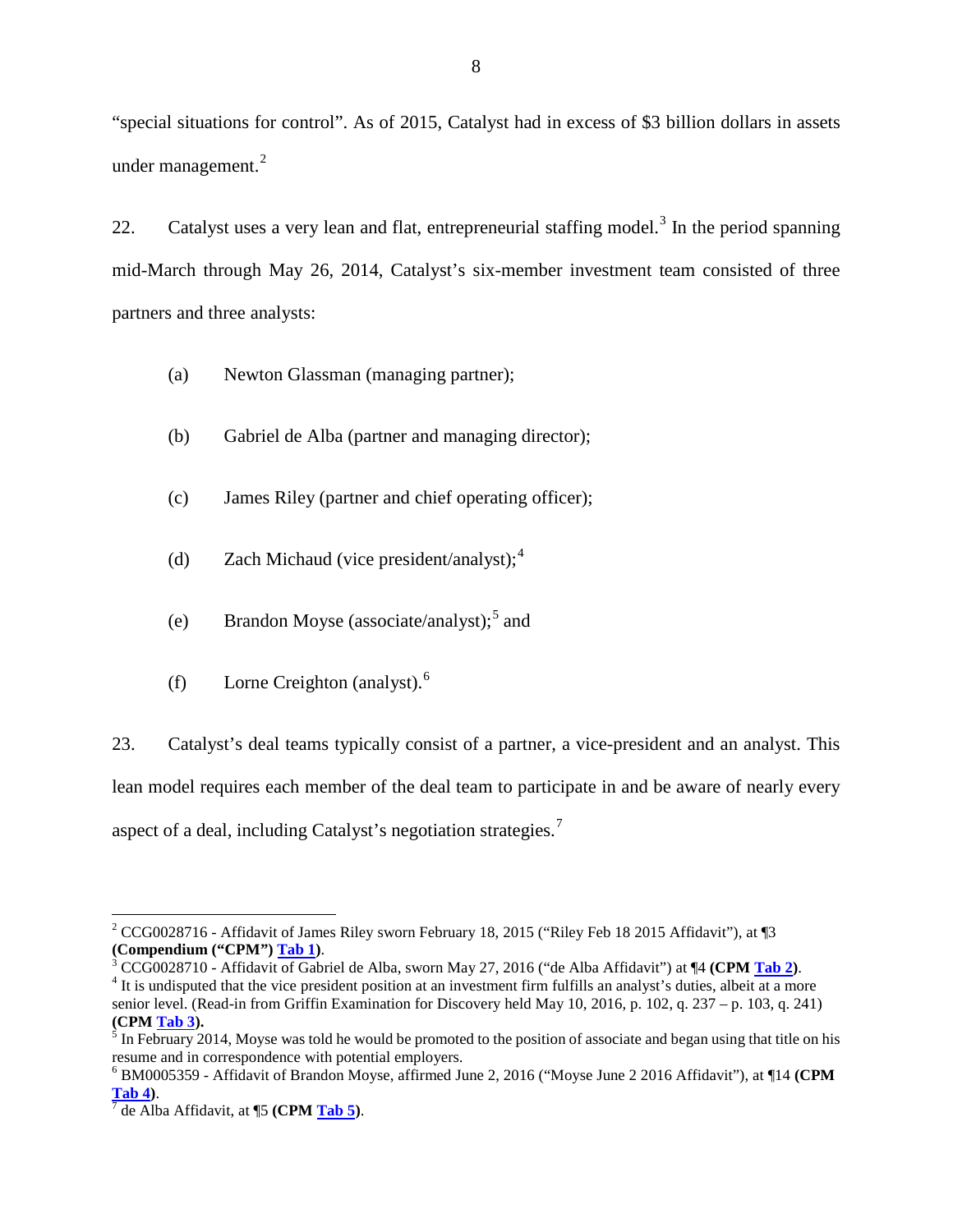24. All analysts at Catalyst are aware of the status of all ongoing and prospective deals, even those on which the analyst is not a formal member of the deal team. Under Catalyst's co-investment program, Catalyst investment professionals are required to co-invest in every Catalyst deal. The co-investment program is intended to align the analyst's interests with those of Catalyst's limited partners (investors).<sup>[8](#page-10-0)</sup>

25. Members of each Catalyst deal team have an additional interest in the success of a deal they work on. Under Catalyst's "60/40 Scheme", sixty per cent of the carried interest (Catalyst's income) from a particular deal is allocated to the deal team, and forty percent is allocated to Catalyst.<sup>[9](#page-10-1)</sup> Given the small size of a typical Catalyst deal team, this amounts to a significant source of deferred income. <sup>[10](#page-10-2)</sup> In Moyse's case, it is undisputed that Moyse accrued approximately \$500,000 in carried interest as of May  $2014$ .<sup>[11](#page-10-3)</sup>

26. Catalyst hosts two meetings during the week for its professionals to share knowledge and updates regarding Catalyst's deal pipeline. Monday meetings are mandatory and last for up to two hours. Moyse admits that the deal pipeline was discussed at these meetings, that there was no formal agenda, and that the agenda, such as it was, was rarely updated.<sup>[12](#page-10-4)</sup>

27. Catalyst professionals also attend Thursday meetings which are less formal and are focused on the execution of deals themselves.[13](#page-10-5)

<span id="page-10-1"></span><span id="page-10-0"></span><sup>&</sup>lt;sup>8</sup> de Alba Affidavit at ¶8 **(CPM <u>Tab 6</u>)**.<br><sup>9</sup> The "carried interest" refers to the twenty per cent profit participation in a Fund that Catalyst may enjoy, subject to certain conditions. Points in each deal as part of the 60% are allocated on a deal by deal basis.

<span id="page-10-2"></span><sup>10</sup> CCG0028719 - Affidavit of James Riley sworn June 26, 2014 (Riley June 26 2014 Affidavit), at ¶11–13 **(CPM Tab** 

<span id="page-10-3"></span>**<sup>7)</sup>**. <sup>11</sup> Cross-Examination of Brandon Moyse, held July 31, 2014 ("Moyse 2014 Cross"), p. 30, q. 142 – p. 33, q. 161 **(CPM <u>Tab 8</u>).**<br><sup>12</sup> Moyse June 2 2016 Affidavit, at ¶ 18 **(CPM <u>Tab 9</u>)**.<br><sup>13</sup> Glassman in chief, June 7, 2016, p. 315, ll. 22-25 - p. 316, ll. 1-5 **(CPM <u>Tab 10</u>)**.

<span id="page-10-4"></span>

<span id="page-10-5"></span>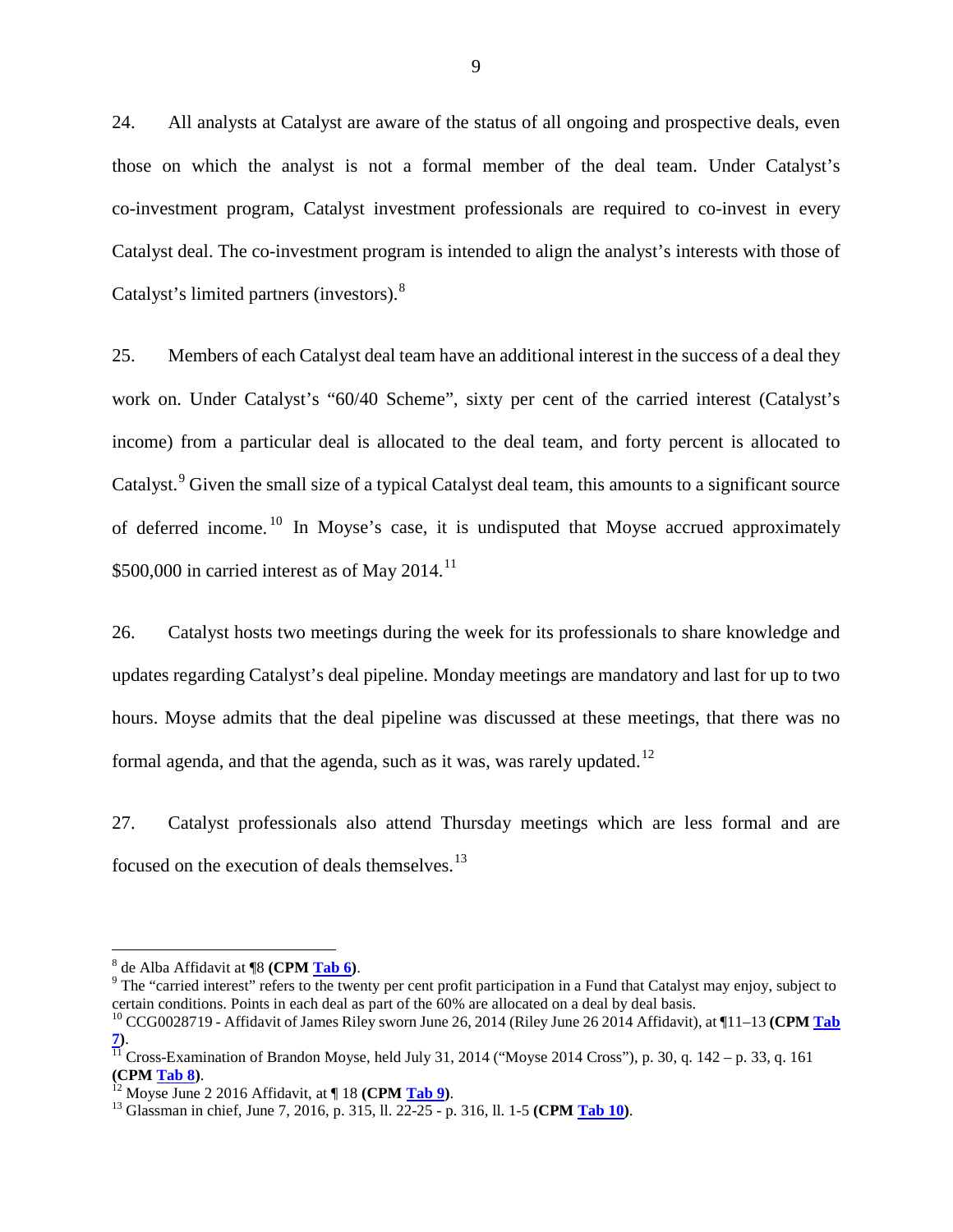28. Catalyst's investment professionals work in close quarters and are encouraged to discuss the matters they are working on outside of formal meetings. $^{14}$  $^{14}$  $^{14}$ 

#### **B. BRANDON MOYSE**

29. Brandon Moyse commenced employment at Catalyst on November 1, 2012, as an analyst. Moyse came to Catalyst with excellent credentials. Prior to joining Catalyst, Moyse worked at Credit Suisse in New York and RBC Capital Markets in Toronto on their respective Debt Capital Markets desks. Moyse received a Bachelor of Arts in Mathematics from the University of Pennsylvania, an Ivy-league school.<sup>[15](#page-11-1)</sup> It is undisputed in this action, or should be, in any event, that Moyse is a highly intelligent individual.

30. Pursuant to Moyse's employment agreement with Catalyst dated October 1, 2012 (the "Employment Agreement"), Moyse was paid a base annual salary of \$90,000 and an annual bonus of \$80,000. The Employment Agreement included three restrictive covenants – a non-competition covenant, a non-solicitation covenant, and a confidentiality covenant. The confidentiality covenant is reproduced below for ease of reference:

#### Confidential Information

You understand that, in your capacity as an equity holder and employee, you will acquire information about certain matters and things which are confidential to the protected entities, including, without limitation, (i) the identity of existing or prospective investors in the Fund and any such future partnership or fund, (ii) the structure of same, (iii) marketing strategies for securities or investments in the capital of or owned by the Fund or any such-partnership of or any such partnership or fund, **(iv) investment strategies, (v) value realization strategies, (vi) negotiating positions, (vii) the portfolio of investments, (viii) prospective acquisitions to any such portfolio,** (ix) prospective dispositions

<span id="page-11-0"></span><sup>&</sup>lt;sup>14</sup> de Alba Affidavit at ¶9-10 **(CPM <u>Tab 11</u>)**; Cross-Examination of Thomas Dea held July 31, 2014 ("Dea 2014 Cross), p. 46, qq. 184-185 **(CPM Tab 12)**.

<span id="page-11-1"></span><sup>&</sup>lt;sup>15</sup> Moyse June 2 2016 Affidavit, at ¶ 10-11 **(CPM <u>Tab 13</u>)**.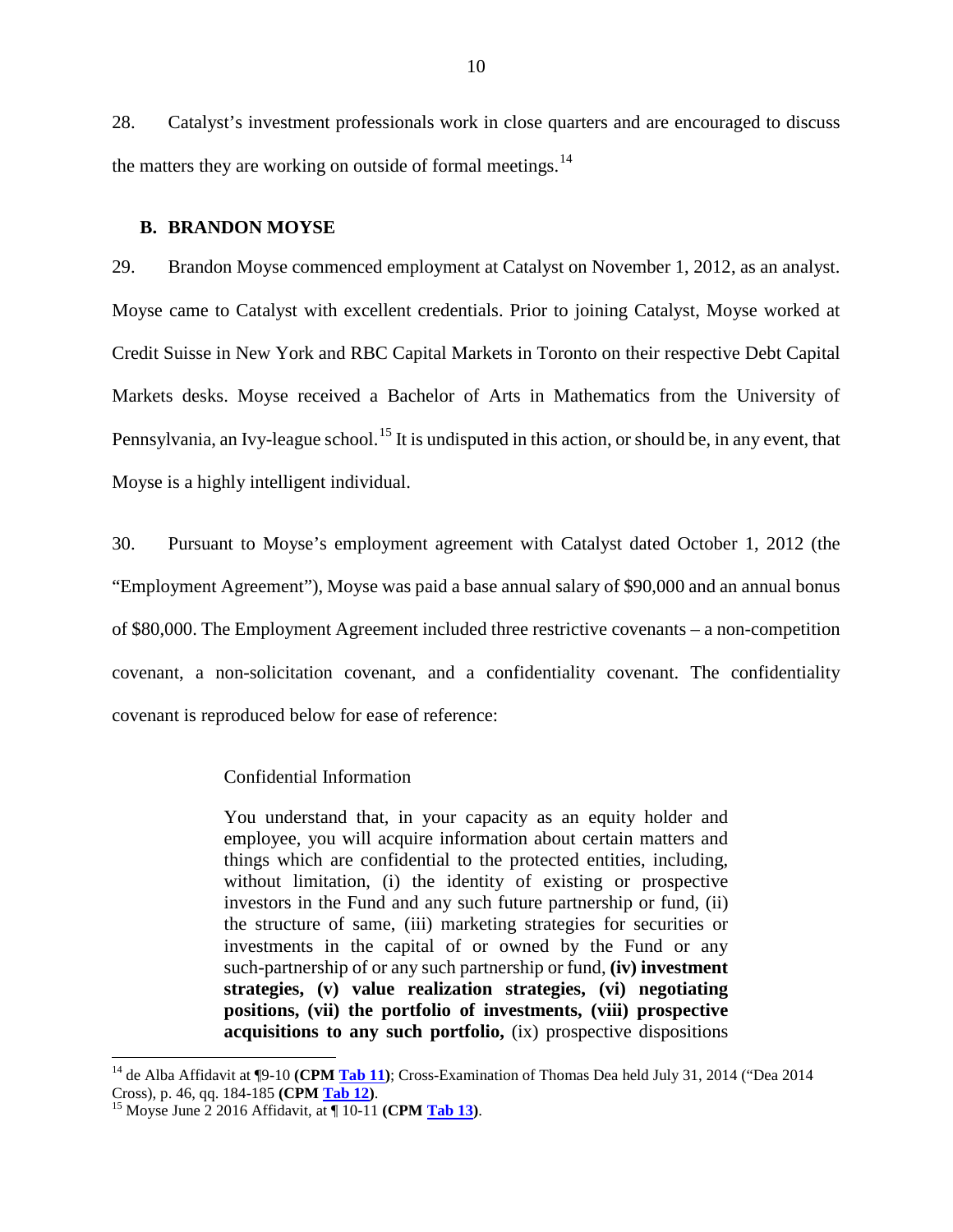from any such portfolio, and (x) personal information about [Catalyst] and employees of [Catalyst] and the like (collectively "Confidential Information"). Further, you understand that each of the protected entities' Confidential Information has been developed over a long period of time and at great expense to each of the protected entities. You agree that all Confidential Information is the exclusive property of each of the protected entities. For greater clarity, common knowledge or information that is in the public domain does not constitute "Confidential Information".

You also agree that you shall not, at any time during the term of your employment with us or thereafter reveal, divulge or make known to any person, other than to [Catalyst] and our duly authorized employees or representatives or use for your own or any other's benefit, any Confidential Information, which during or as a result of your employment with us, has become known to you.

After your employment has ended, and for the following one year, you will not take advantage of, derive a benefit or otherwise profit from any opportunities belonging to the Fund to invest in particular' businesses, such opportunities that you become aware of by reason of your employment with [Catalyst].[16](#page-12-0) [Emphasis added.]

31. Moyse's evidence attempts to diminish the scope of his role at Catalyst. But his own contemporaneous document proves otherwise. As Moyse boasted in the *curriculum vitae* he sent Dea on March 27, 2015, Moyse led the initial analysis of over 25 potential distressed debt, undervalued equity and special situations investments and performed complex financial modelling, comprehensive due diligence and in-depth covenant assessments for Catalyst transactions.[17](#page-12-1)

32. Moyse admitted during his cross-examination in 2014 that the description of his Catalyst duties on his c.v. was accurate, although his claim to have been promoted to the position of Associate in February 2014 was an "embellishment".<sup>[18](#page-12-2)</sup>

<span id="page-12-0"></span><sup>16</sup> CCG0018684 – the Employment Agreement, pp. 5-6 **(CPM Tab 14)**. 17 WFC0108870 – Moyse *curriculum vitae* **(CPM Tab 15)**. <sup>18</sup> Moyse 2014 Cross, p. 15, q. 57 – p. 17, q. 68 **(CPM Tab 16)**.

<span id="page-12-1"></span>

<span id="page-12-2"></span>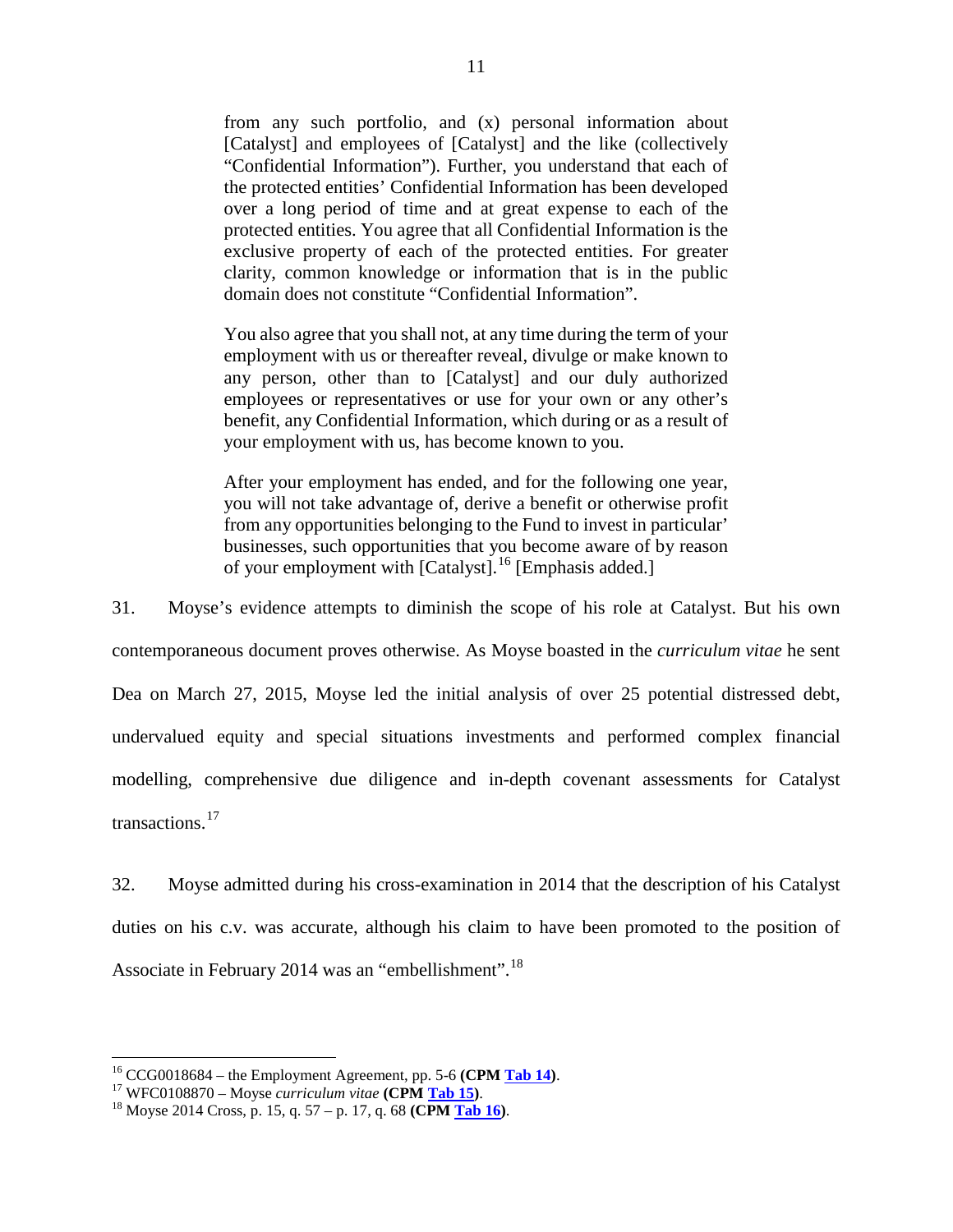33. Likewise, Moyse's past employers describe a highly intelligent person who was able to take on a lot of responsibility:

"Great kid, very smart and hard working.

"He was the guy that did all my stuff when he was in my group. I was consistently impressed with his work."<sup>[19](#page-13-0)</sup>

"He was among the best analysts we've had and was given the lead on several high profile internal projects with senior management  $f_{\Omega CUS}$  ",  $^{20}$  $^{20}$  $^{20}$ "

34. It is submitted that Moyse's evidence on this issue lacks credibility when compared to the record of contemporaneous documents, both those authored by Moyse and how he was described by disinterested parties.

### **C. WEST FACE**

35. West Face is a Toronto-based investment management firm specializing in event-oriented investments. West Face operates two principal investment funds: the Long Term Opportunities Fund, a hedge fund with a broad investment mandate; and the Alternative Credit Fund, a draw fund focussed on illiquid debt investments. $^{21}$  $^{21}$  $^{21}$ 

36. West Face, like Catalyst, has a flat investment team that is slightly larger than Catalyst's team – West Face has four partners (Greg Boland, Peter Fraser, Tom Dea and Anthony Griffin) and four analysts, including Yu-Jia Zhu, a vice-president.<sup>[22](#page-13-3)</sup>

<span id="page-13-1"></span>

<span id="page-13-0"></span><sup>&</sup>lt;sup>19</sup> WFC0109171 – Emails exchanged between Tom Dea and Thomas Mercein dated May 15, 2014 (CPM Tab 17).<br><sup>20</sup> WFC0109186 – Emails exchanged between Tom Dea and Rich Myers dated May 15-16, 2014 (CPM Tab 18).<br><sup>21</sup> Affidavit o

<span id="page-13-2"></span>

<span id="page-13-3"></span><sup>237 –</sup> p. 103, q. 243 **(CPM Tab 20)**.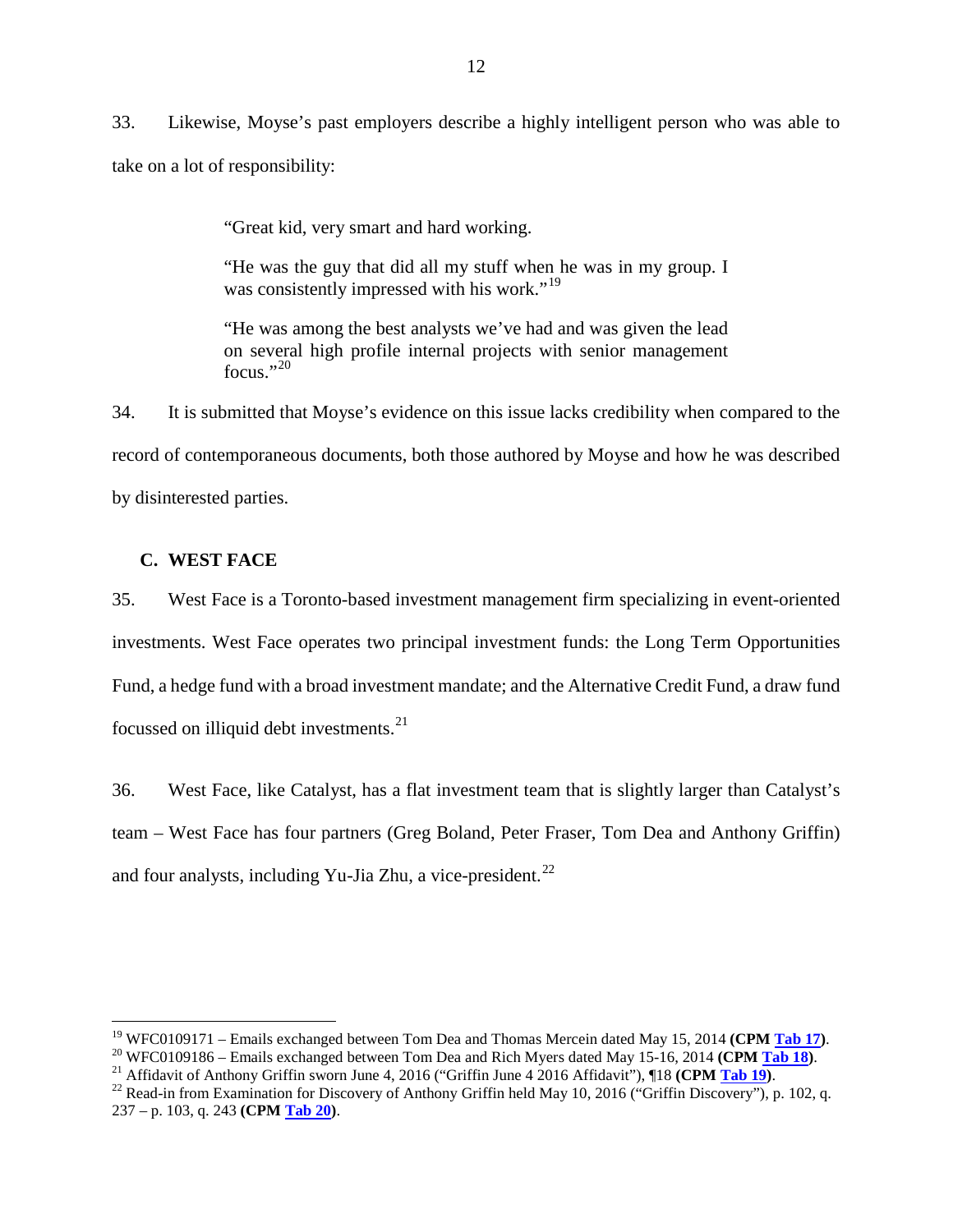#### **2. WIND MOBILE'S PRE-2014 REGULATORY HISTORY**

37. Wind was founded in 2008 following the Canadian government's announcement that it would conduct an auction for Advanced Wireless Services ("AWS") spectrum licenses for new entrants to the Canada wireless market. Wind paid \$442.5 million to acquire some of that set-aside spectrum (the "2008 Licenses"). Other new entrants, including Mobilicity, Eastlink and Videotron, also acquired AWS spectrum through this action.<sup>[23](#page-14-0)</sup>

38. Shortly after the 2008 AWS auction, Wind and Mobilicity began providing wireless services to retail customers in urban Ontario, Alberta and British Columbia.<sup>[24](#page-14-1)</sup>

39. At inception, Wind was wholly owned by Globalive Investment Holdings Corp. ("GIHC"). The two principal shareholders of GIHC were Globalive Capital Inc. ("Globalive"), a Canadian corporation, and Orascom Telecom Holdings ("Orascom"), a foreign corporation. In order to satisfy the Canadian government's foreign ownership regulations for telecommunications companies, the two Wind shareholders agreed to structure their equity so that Globalive controlled 67% of the voting interest and 34% of the financial interest in GIHC, while Orascom controlled 32% of the voting interest and 65% of the financial interest. A former Orascom employee held the remaining 1% of the voting interest and 1% of the financial interest in Wind.<sup>[25](#page-14-2)</sup>

40. Orascom also provided Wind with significant debt financing to support the necessary capital expenditures to build out a new wireless network. In October 2009, the CRTC ruled that these debt holdings gave Orascom control over Wind and violated the foreign ownership rules.<sup>[26](#page-14-3)</sup>

<span id="page-14-0"></span><sup>&</sup>lt;sup>23</sup> Affidavit of Simon Lockie, sworn June 6, 2016 ("Lockie June 6 2016 Affidavit"), at ¶6 (CPM Tab 21); de Alba Affidavit at ¶17 (CPM Tab 22).

<span id="page-14-2"></span><span id="page-14-1"></span><sup>&</sup>lt;sup>24</sup> Lockie June 6 2016 Affidavit at  $\parallel$  6 (CPM <u>Tab 21</u>); de Alba Affidavit at  $\parallel$ 18 (CPM <u>Tab 23</u>).<br><sup>25</sup> Lockie June 6 2016 Affidavit at  $\parallel$  9 (CPM <u>Tab 24</u>); de Alba Affidavit at  $\parallel$  19 (CPM <u>Tab 25</u>).<br><sup>26</sup> de Alba

<span id="page-14-3"></span>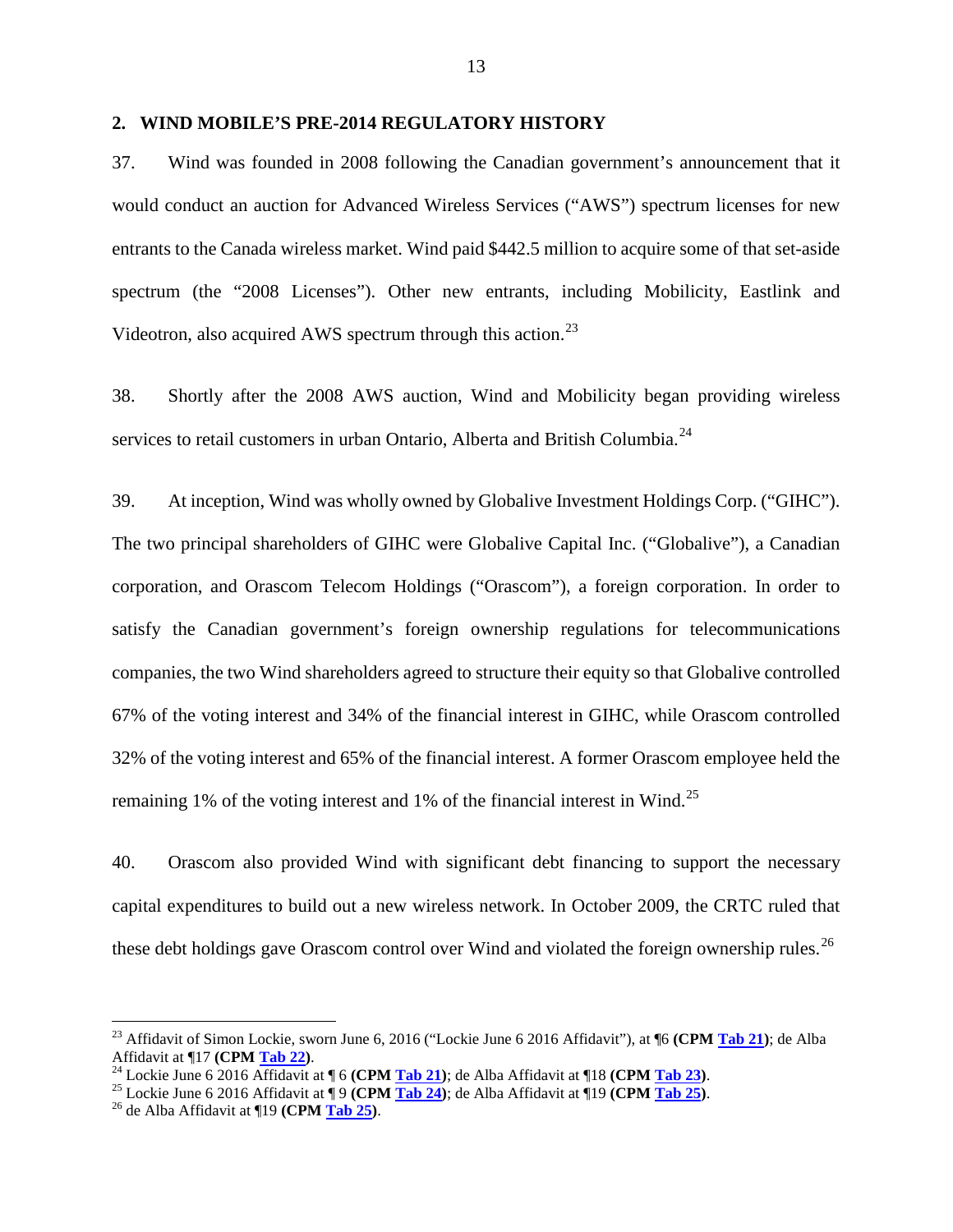41. At the time, Globalive approached Catalyst about a potential investment in Wind to rectify the situation, but before further discussions could take place, the Canadian government overruled the CRTC and approved Wind's ownership structure.<sup>[27](#page-15-0)</sup>

42. In 2011, VimpelCom, a Dutch corporation, acquired the majority shareholder of Orascom, thereby stepping into Orascom's shoes as the beneficial owner of 65% of the financial interest and 32% of the voting interest in Wind. This left Globalive in control of Wind.[28](#page-15-1)

43. In 2012, the Canadian government eliminated the foreign ownership restrictions for wireless companies holding less than 10% market share, which included Wind. In response to this regulatory change, VimpelCom and Globalive entered into negotiations to determine whether one could buy out the other's interest in Wind.<sup>[29](#page-15-2)</sup>

44. At that time, Globalive approached Catalyst to seek financing to buy out VimpelCom.<sup>[30](#page-15-3)</sup>

45. Instead, VimpelCom agreed to acquire Globalive's interest in Wind. The parties executed a share purchase agreement and VimpelCom applied for regulatory approval to assume control of Wind. However, the Canadian government refused to approve the transaction on the basis of foreign ownership restrictions under the *Investment Canada Act*. VimpelCom terminated the share purchase agreement and remained a shareholder with a majority financial interest but no voting control of Wind. [31](#page-15-4)

<span id="page-15-2"></span>

<span id="page-15-3"></span>

<span id="page-15-1"></span><span id="page-15-0"></span><sup>&</sup>lt;sup>27</sup> de Alba Affidavit at ¶21-23 (**CPM <u>Tab 26</u>)**.<br><sup>28</sup> Lockie June 6, 2016 Affidavit at ¶14 (**CPM <u>Tab 27</u>)**.<br><sup>29</sup> Lockie June 6, 2016 Affidavit at ¶15 (**CPM <u>Tab 28</u>**); de Alba at ¶24 (**CPM <u>Tab 29</u>)**.<br><sup>30</sup> Lockie June

<span id="page-15-4"></span>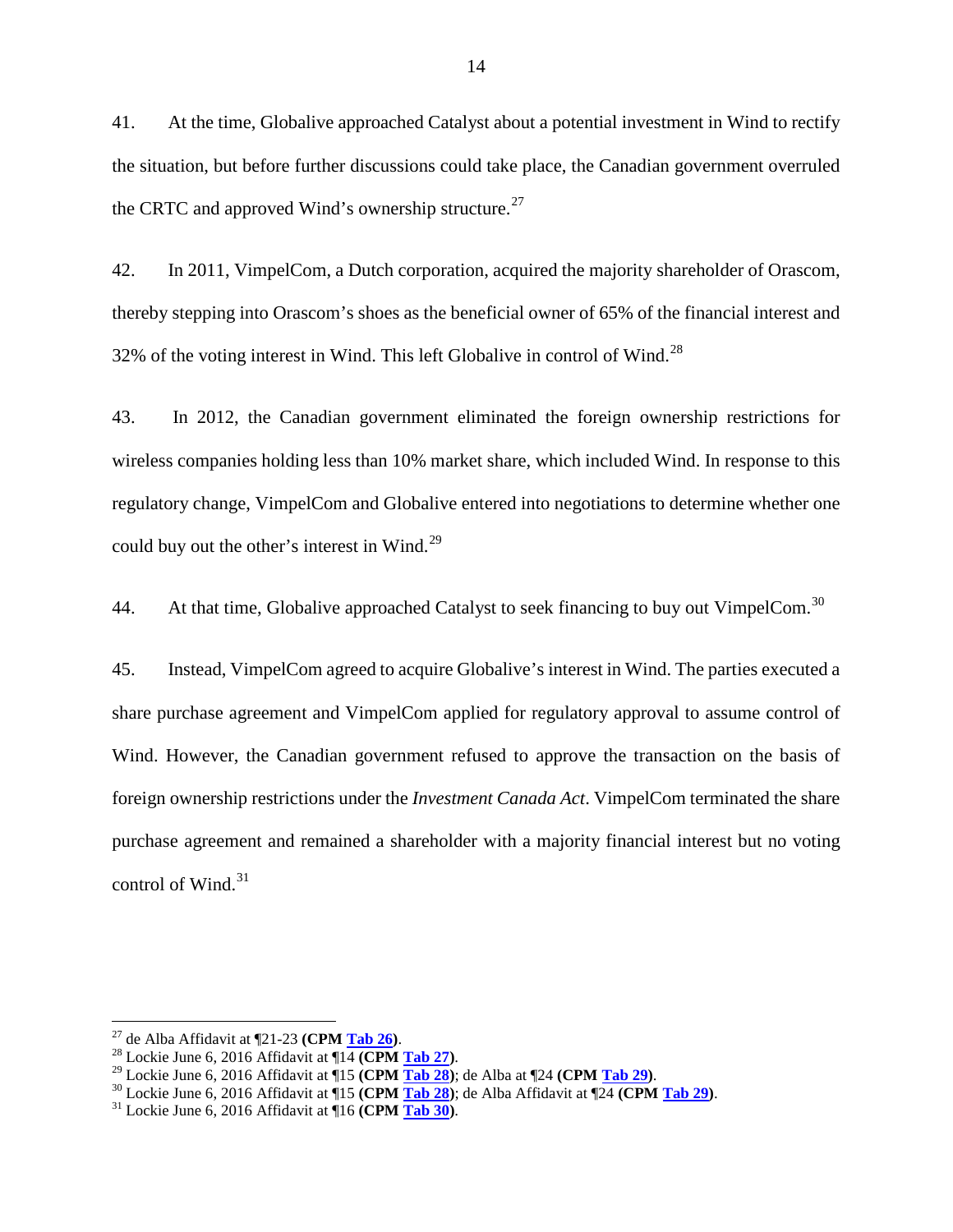46. Following the refusal of its application to buy out Globalive, VimpelCom sought an exit from Wind. It engaged UBS Securities ("UBS") to find a purchaser for its debt and equity interests in Wind or for Wind in its entirety.<sup>[32](#page-16-0)</sup>

47. It is undisputed that it was well known within the investment community that VimpelCom was concerned about regulatory approvals. There is also no question that from the start of negotiations with VimpelCom, both Catalyst and West Face were acutely aware of VimpelCom's sensitivity to regulatory approvals.

48. At the same time, as explained in detail below, it is undisputed that every draft of the proposed share purchase agreement ("SPA") that VimpelCom circulated to potential purchasers and/or exchanged with potential purchasers prior to August 7, 2014, included a condition whereby closing of a transaction was conditional upon receipt of regulatory approval from Industry Canada and/or Investment Canada.

#### **3. CATALYST'S EFFORTS TO BUILD THE FOURTH WIRELESS CARRIER**

#### **A. CATALYST INVESTS IN MOBILICITY**

49. By 2014, Catalyst had a long-standing active interest and deep experience in the telecommunications industry. It previously held positions worth hundreds of millions in telecommunications companies, including investments in AT&T Canada, Call-Net, and Cable Satisfaction.<sup>[33](#page-16-1)</sup>

50. In April 2011, Catalyst took a first lien position in Data & Audio Visual Enterprises Wireless Inc., a wholly owned subsidiary of Data & Audio Visual Enterprises Holdings Inc. (together, "Mobilicity"). Catalyst's investment in Mobilicity was its first step towards an attempt

<span id="page-16-0"></span><sup>32</sup> Lockie June 6, 2016 Affidavit at ¶17 **(CPM Tab 31)**. 33 de Alba Affidavit at ¶12 **(CPM Tab 32)**.

<span id="page-16-1"></span>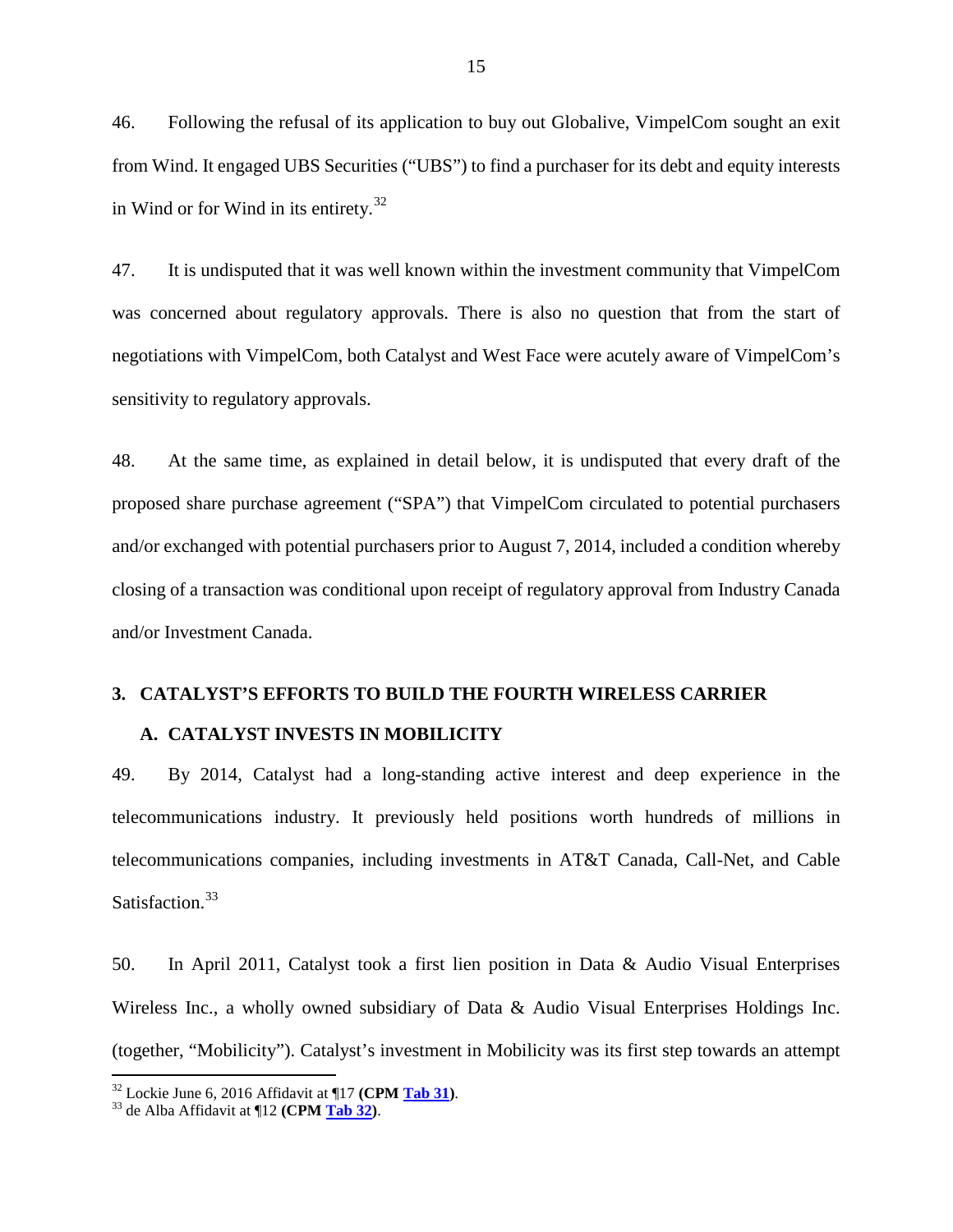to consolidate the Canadian wireless telecommunications sector. Internally, Catalyst planned to build Canada's "fourth wireless carrier" by combining the assets of Mobilicity and Wind.<sup>[34](#page-17-0)</sup>

51. In 2012 or 2013, Industry Canada imposed severe restrictions on the 2008 Licenses held by new entrants, including a restriction on the ability to transfer spectrum licenses to the three "incumbent" wireless entities (Rogers, Telus and Bell). Catalyst's internal opinion was that a fourth wireless carrier could not survive in that commercial environment without changes to the existing regulatory structure. The issue of how to build the fourth wireless carrier and the related regulatory concerns was the subject of frequent discussion at Catalyst, both at Monday meetings and in less formal environments. Moyse was present during many of those discussions.<sup>[35](#page-17-1)</sup>

52. On September 29, 2013, Mobilicity filed an application for an Initial Order under the *Companies Creditors Arrangement Act* ("CCAA") in order to restructure its business and complete a sale of its business and assets.<sup>[36](#page-17-2)</sup>

53. Catalyst's plan to build a fourth wireless carrier involved a combination of Mobilicity and Wind. Each entity had assets the other needed to be successful. Joined together, the two companies had the potential to form the fourth wireless carrier the federal government sought to improve the Canadian wireless competitive landscape.<sup>[37](#page-17-3)</sup>

<span id="page-17-0"></span><sup>&</sup>lt;sup>34</sup> de Alba Affidavit at ¶13 and 15 (**CPM <u>Tab 33</u>**).<br><sup>35</sup> de Alba Affidavit at ¶15 (**CPM <u>Tab 33</u>**).<br><sup>36</sup> de Alba Affidavit at ¶ 14 (**CPM <u>Tab 34</u>**).<br><sup>37</sup> de Alba Affidavit at ¶ 16 (**CPM Tab 35**).

<span id="page-17-1"></span>

<span id="page-17-3"></span><span id="page-17-2"></span>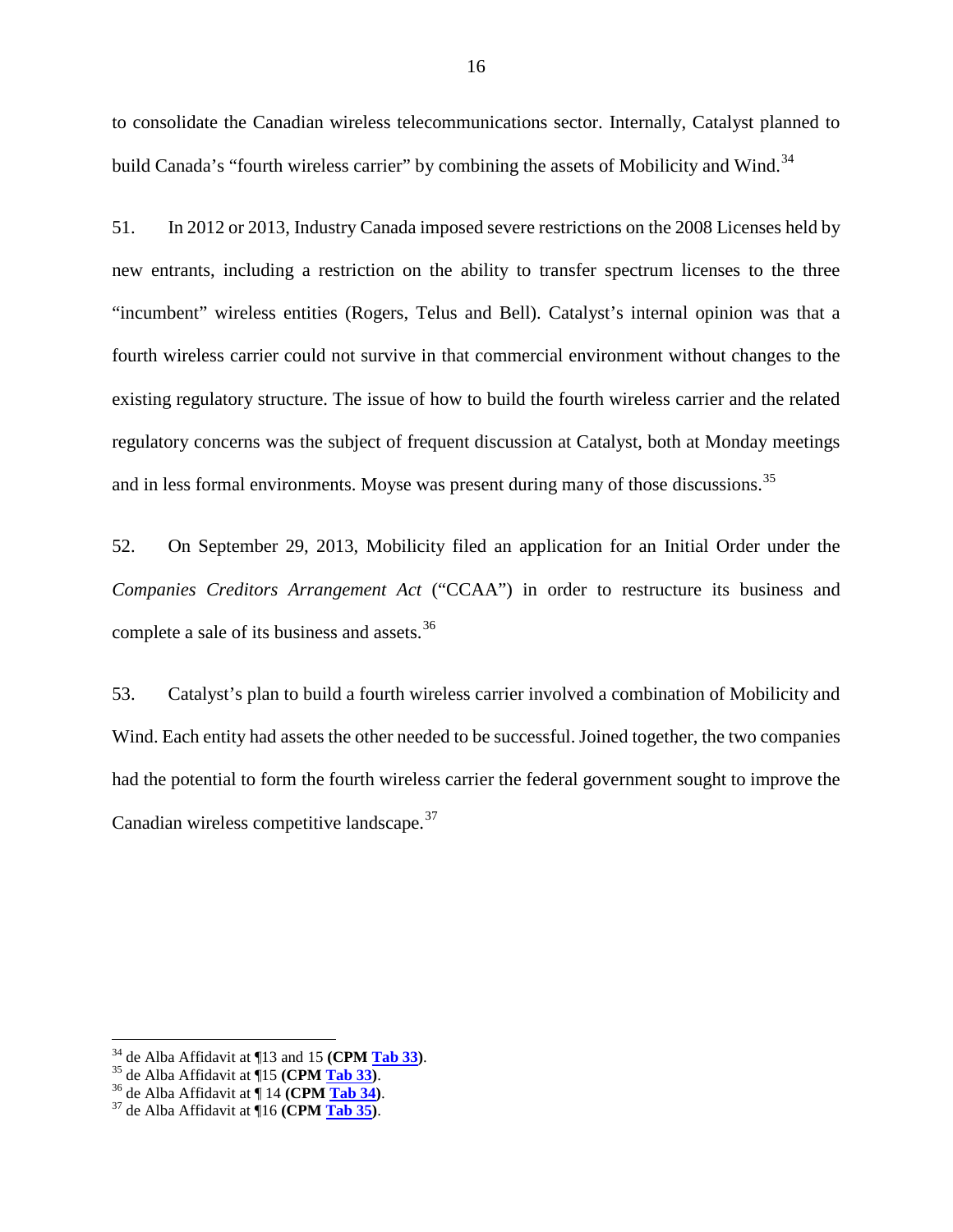### **B. CATALYST'S INITIAL NEGOTIATIONS WITH VIMPELCOM**

54. Catalyst began negotiating a potential investment in Wind with VimpelCom and UBS in late 2013. On January 2, 2014, Catalyst sent a letter of intent to Vimpelcom that set out proposed terms of a Wind transaction.<sup>[38](#page-18-0)</sup>

55. The undisputed evidence is that at this point in time (January 2014), Catalyst's telecommunications deal team was primarily comprised of de Alba, Michaud and Yeh.

56. De Alba was the lead partner on the deal with primary responsibility for negotiations with VimpelCom. Glassman led Catalyst's negotiations with Industry Canada and the Prime Minister's Office concerning the regulatory issues.<sup>[39](#page-18-1)</sup>

57. On January 4, 2014, VimpelCom informed Catalyst that it would not negotiate a transaction while VimpelCom and Catalyst were both involved in an upcoming 700-MHz spectrum auction.<sup>[40](#page-18-2)</sup>

58. By January 13, 2014, Wind backed out of the 700-MHz spectrum auction, which communicated to potential purchasers that VimpelCom was unwilling to spend additional funds to build out Wind's wireless capability. This move heightened Catalyst's interest in Wind, as it believed it could capitalize on VimpelCom's disenchantment with Wind to acquire the company on better terms that those is proposed in the January 2, 2014 letter of intent.<sup>[41](#page-18-3)</sup>

<span id="page-18-1"></span>

<span id="page-18-3"></span><span id="page-18-2"></span>

<span id="page-18-0"></span><sup>&</sup>lt;sup>38</sup> de Alba Affidavit at ¶26 **(CPM<u> Tab 36</u>)**.<br><sup>39</sup> de Alba Affidavit at ¶3 **(CPM <u>Tab 37</u>)**.<br><sup>40</sup> de Alba Affidavit at ¶28 and 30 **(CPM <u>Tab 39</u>)**.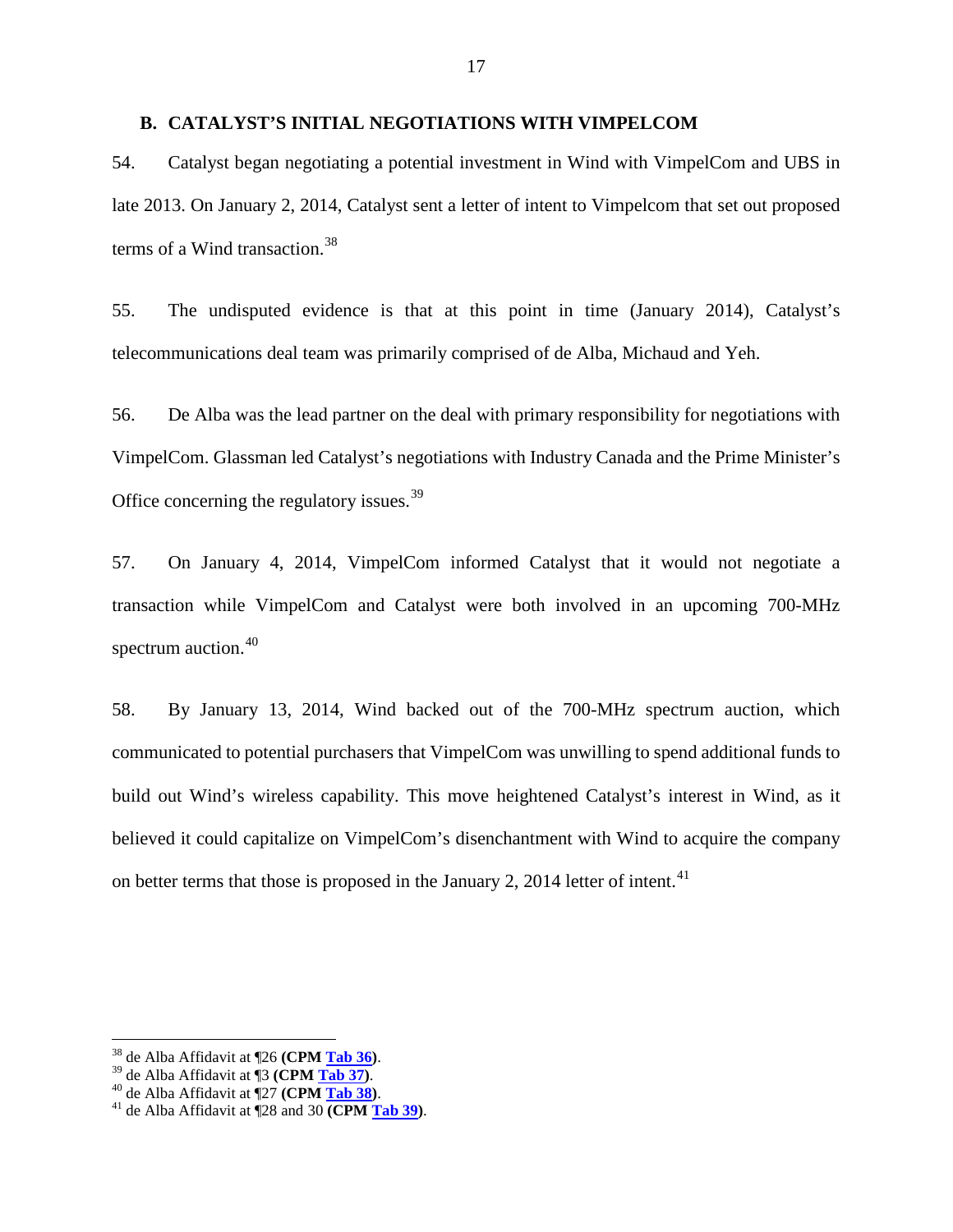59. Notably, on January 13, 2014, a link to the *Financial Post* article announcing Wind's withdrawal from the 700-MHz auction was circulated to the Catalyst telecom deal team by Moyse. $42$ 

60. In February 2014, Catalyst continued to negotiate potential terms of Catalyst's purchase of Wind with UBS. During these discussions, Catalyst proposed a merger of Wind and Mobilicity. Although VimpelCom was interested in a merger, it was only willing to contribute assets, not cash, to the proposed transaction.<sup>[43](#page-19-1)</sup>

## **C. CATALYST CONTINUES ANALYZING WIND IN MARCH 2014 WITH MOYSE ON THE TEAM**

61. The documentary evidence Catalyst produced in this proceeding clearly demonstrates that Moyse's knew that Catalyst was pursuing a potential Wind transaction by March 26, 2014, the day he met with Dea to discuss potentially moving over to West Face.

### *(i) March 6-8, 2014: The Combined Proforma*

62. It is undisputed that in late January or early February 2014, Andrew Yeh gave notice of his resignation from Catalyst, effective early March 2014, and that by late February 2014, Moyse was assigned to the telecom deal team in anticipation of Yeh's pending departure.<sup>[44](#page-19-2)</sup>

63. Contemporaneous emails in late February 2014 demonstrate that Michaud promptly brought Moyse up to speed on the status of the deal. For example, on February 25, 2014, Michaud emailed Moyse a Wind management presentation for his review.<sup>[45](#page-19-3)</sup>

<span id="page-19-1"></span>

<span id="page-19-3"></span><span id="page-19-2"></span>

<span id="page-19-0"></span><sup>&</sup>lt;sup>42</sup> CCG0011410 – Email from Moyse to Michaud and Yeh dated January 13, 2014 (CPM <u>Tab 40</u>).<br><sup>43</sup> de Alba Affidavit at ¶30-31 (CPM <u>Tab 41</u>).<br><sup>44</sup> Moyse June 2, 2016 Affidavit, ¶22 (CPM <u>Tab 42</u>).<br><sup>45</sup> CCG0011506 – Email Management Presentation **(CPM Tab 43)**.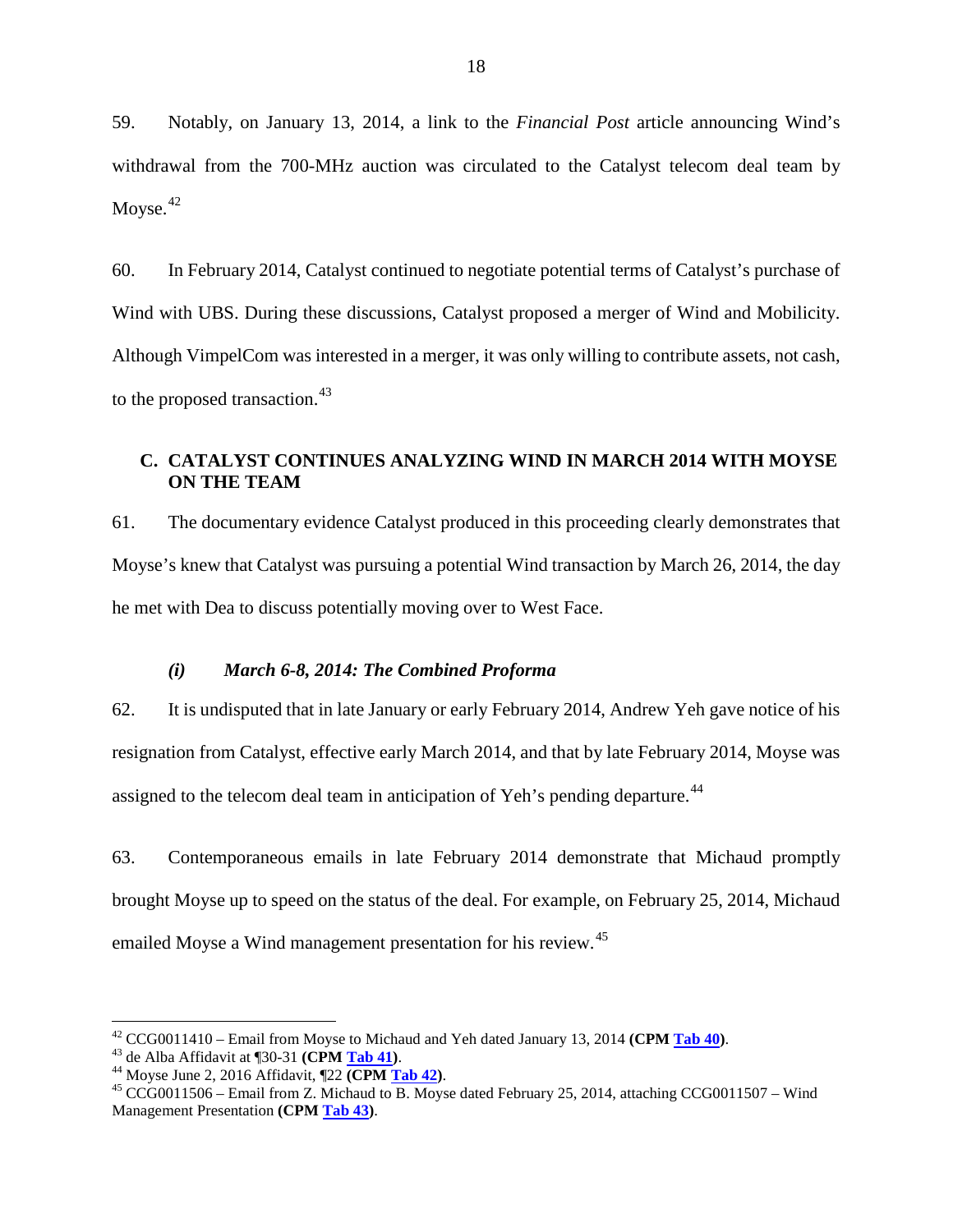64. On March 6, 2014, VimpelCom announced that it had written off its investment in Wind as a result of challenges it was facing in the Canadian market. As a result of this announcement, Catalyst realized that it could likely purchase Wind for a price at or less than the value of its critical spectrum assets. Early that morning, Moyse circulated the article from *The Globe and Mail* reporting on this development.<sup>[46](#page-20-0)</sup>

65. The next day, Catalyst met with VimpelCom and UBS to discuss the terms of a purchase of Wind.<sup>[47](#page-20-1)</sup> Moyse was asked to prepare a combined proforma that analyzed the combined metrics of Wind and Mobilicity, which he completed on March 8, 2014.<sup>[48](#page-20-2)</sup>

66. Moyse's pro forma analysis formed the basis for Catalyst's internal analysis of Wind's intrinsic value. The analysis set out the value of the combined entities' spectrum, which Catalyst viewed as a critical asset and the main value driver in its proposal to VimpelCom.

67. Importantly, Catalyst never deviated from the analysis performed by Moyse. For example, it was carried forward in the PowerPoint presentations to Industry Canada in March and May 2014.

### *(ii) March 21, 2014: The Confidentiality Agreement*

68. On March 21, 2014, Catalyst hosted a conference call with VimpelCom and UBS to update them regarding the terms and conditions that Catalyst would offer VimpelCom to acquire Wind.<sup>[49](#page-20-3)</sup>

<span id="page-20-2"></span><span id="page-20-1"></span>

<span id="page-20-0"></span><sup>&</sup>lt;sup>46</sup> CCG0011509 – Email from B. Moyse dated March 6, 2014 (CPM Tab 44).<br><sup>47</sup> de Alba at ¶ 35 (CPM Tab 45).<br><sup>48</sup> CCG0011520 – Emails between Z. Michaud and B. Moyse dated March 7 & 8, 2014 (CPM Tab 46); CCG0011536 – Email from B. Moyse dated March 8, 2014 **(CPM Tab 47)**. <sup>49</sup> de Alba Affidavit at ¶36 **(CPM Tab 48)**.

<span id="page-20-3"></span>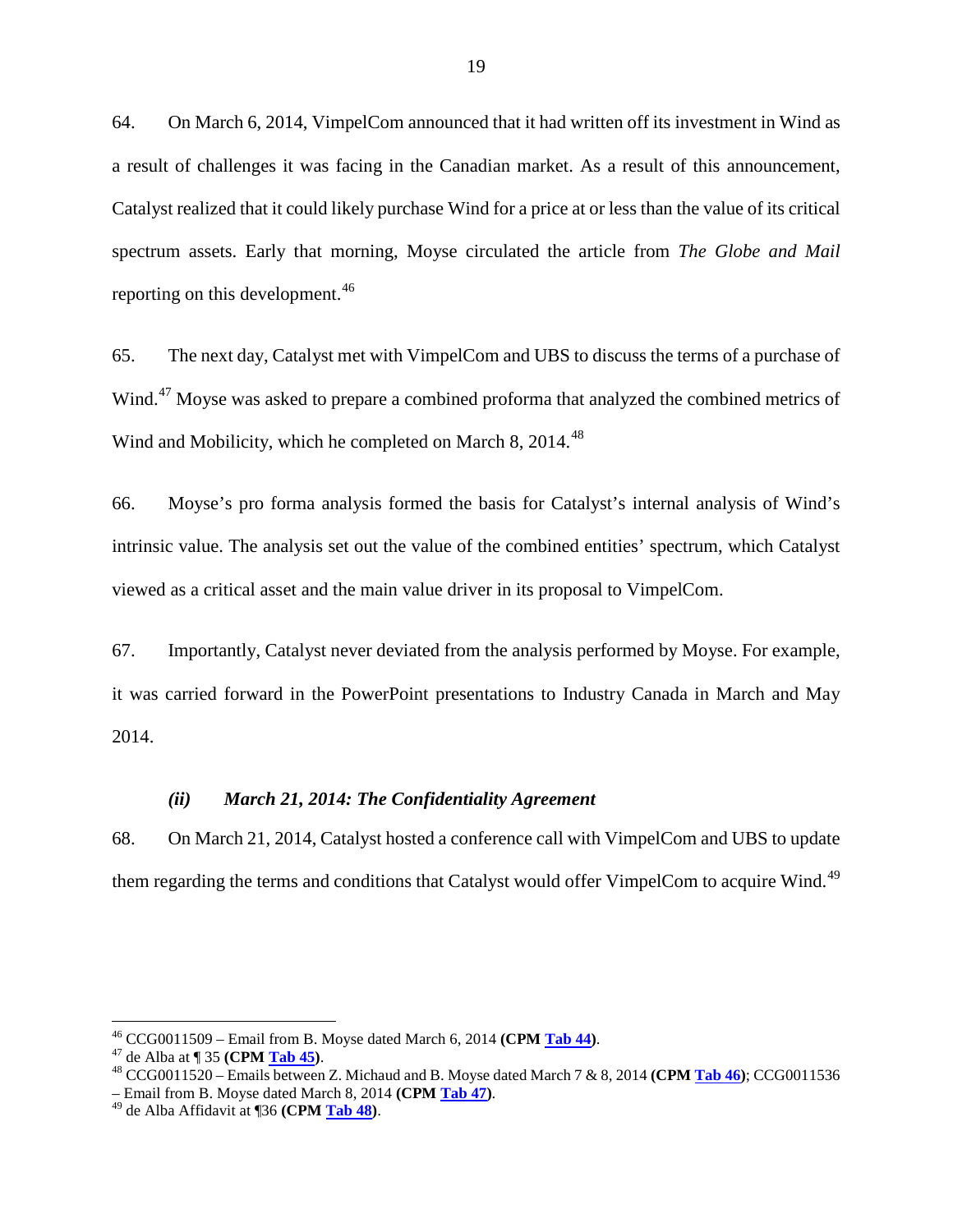On the same day, the Ontario Superior Court agreed to give Mobilicity until April 30, 2014 to complete a sales process. This event caused Catalyst to advance its timetable to acquire Wind.<sup>[50](#page-21-0)</sup>

69. The next day, March 22, 2014, Catalyst executed a confidentiality agreement with VimpelCom (the "Confidentiality Agreement") and agreed that VimpelCom would provide Catalyst with information about its business plan, Wind's enterprise value and VimpelCom's equity structure in Wind, to allow the parties to negotiate a capital structure for the deal.<sup>[51](#page-21-1)</sup>

70. The Confidentiality Agreement provided, among other things, that the existence and content of negotiations between Catalyst and VimpelCom were to remain confidential.<sup>[52](#page-21-2)</sup>

71. De Alba communicated to the Catalyst telecom deal team that the Confidentiality Agreement had been reached and that negotiations were ongoing. Internally, Catalyst discussed the regulatory environment for a Wind transaction. Specifically, during its Monday meetings and meetings with the telecom team members, Catalyst discussed how it could mitigate its risk through discussions with Industry Canada and the Canadian government concerning a proposed merger of Wind and Mobilicity.

#### *(iii) March 26, 2014: A Busy Day for Moyse on the Wind File*

72. After Catalyst's meeting with VimpelCom and UBS on March 21, de Alba asked Michaud and Moyse to perform critical tasks relating to a potential Wind transaction.

73. First, Michaud organized a call with a telecommunications industry expert to discuss critical regulatory issues associated with building a fourth wireless carrier in Canada. The call took

<span id="page-21-1"></span><span id="page-21-0"></span><sup>&</sup>lt;sup>50</sup> de Alba Affidavit at ¶36-37 (CPM <u>Tab 48</u>).<br><sup>51</sup> de Alba Affidavit at ¶ 39 (CPM <u>Tab 49</u>). The Confidentiality Agreement is CCG0023984 (CPM <u>Tab 50</u>).<br><sup>52</sup> de Alba at ¶ 43 (CPM Tab 51).

<span id="page-21-2"></span>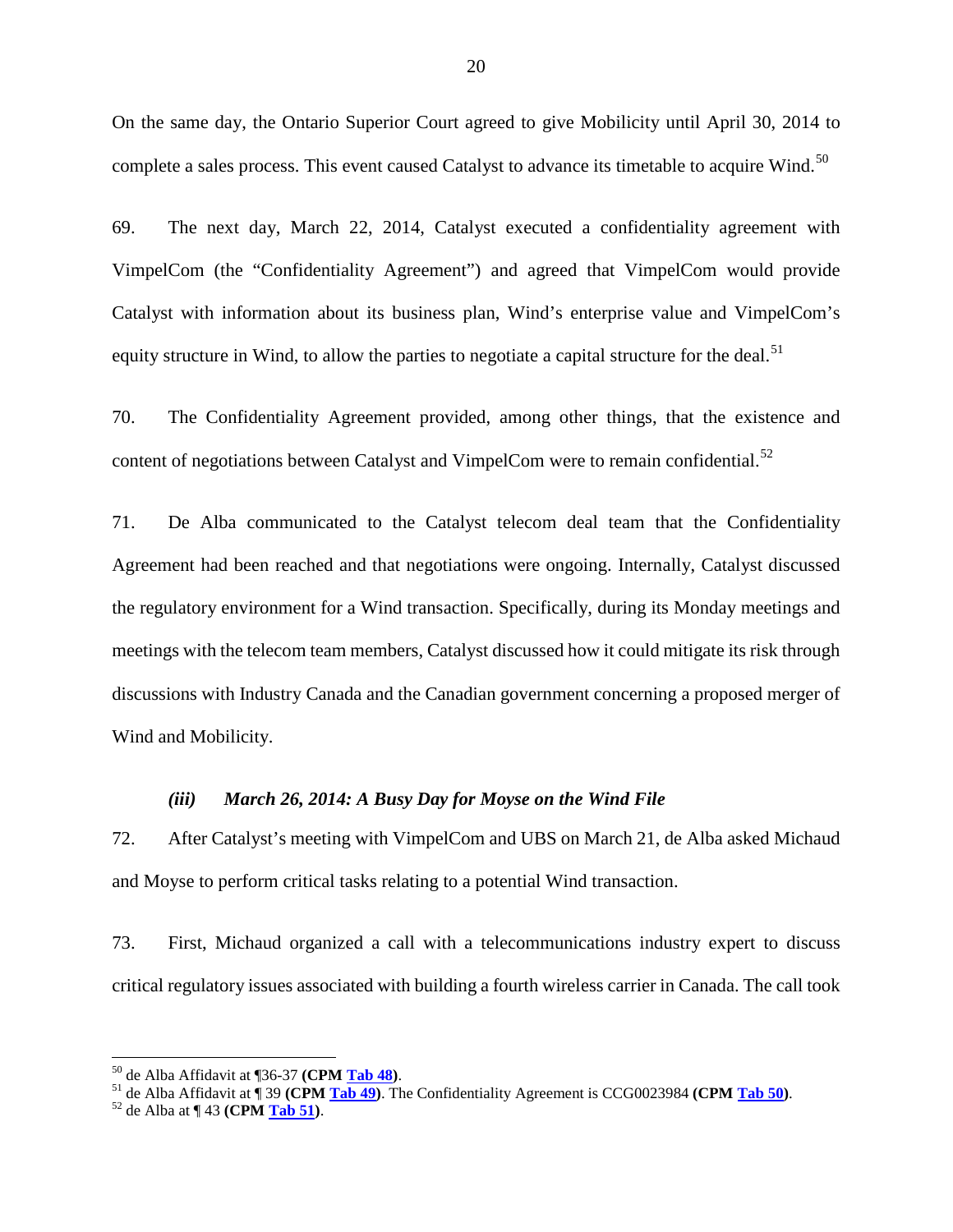place on March 26, 2014. Michaud asked Moyse to join the call and sent Moyse the PowerPoint presentation prepared by the expert for Moyse to review in advance of the call.<sup>[53](#page-22-0)</sup>

74. The presentation summarizing the expert's conclusions on the technical requirements and possible regulatory issues associated with a fourth carrier. It outlined the need for spectrum to support  $LTE^{54}$  $LTE^{54}$  $LTE^{54}$  and that lower roaming and tower sharing fees, both regulated by the CRTC, would be a major benefit to a small telecommunications player. The presentation estimated it would cost approximately \$2 billion to build out a fourth wireless carrier.

75. That same day, Moyse prepared a critical PowerPoint presentation that Catalyst used in a meeting with Industry Canada scheduled for the next day (the "March 2014 IC Presentation"). In that meeting, Catalyst set out details of its plan and approach to a merger of Wind and Mobilicity and expressly referred to the regulatory conditions it required for the transaction to succeed.

76. Catalyst was especially concerned about the regulatory environment in which the wireless carriers operated. In order to build the fourth wireless carrier (a "retailer" if Catalyst's desired regulatory changes were made; a "wholesaler" otherwise), Catalyst's intended to merge the assets of Mobilicity and Wind. At the same time, Catalyst required assurance from Industry Canada that it would have a potential exit strategy from its investment if it was unsuccessful after five years.<sup>[55](#page-22-2)</sup>

77. It is disputed as to whether Moyse "led" or merely "participated" in the preparation of the March 2014 IC Presentation. It is undisputed that Moyse was involved in its preparation, that the

<span id="page-22-0"></span><sup>&</sup>lt;sup>53</sup> CCG0011561 – Email from Z. Michaud to B. Moyse dated March 26, 2014, with attached CCG0011563 (Lemay PowerPoint presentation) (CPM Tab 52).

<span id="page-22-2"></span><span id="page-22-1"></span><sup>&</sup>lt;sup>54</sup> LTE stands for Long-Term Evolution.<br><sup>55</sup> Affidavit of Newton Glassman sworn May 27, 2016 ("Glassman Affidavit") at ¶14 **(CPM <u>Tab 53</u>)**; de Alba Affidavit at ¶69-70 **(CPM Tab 54)**.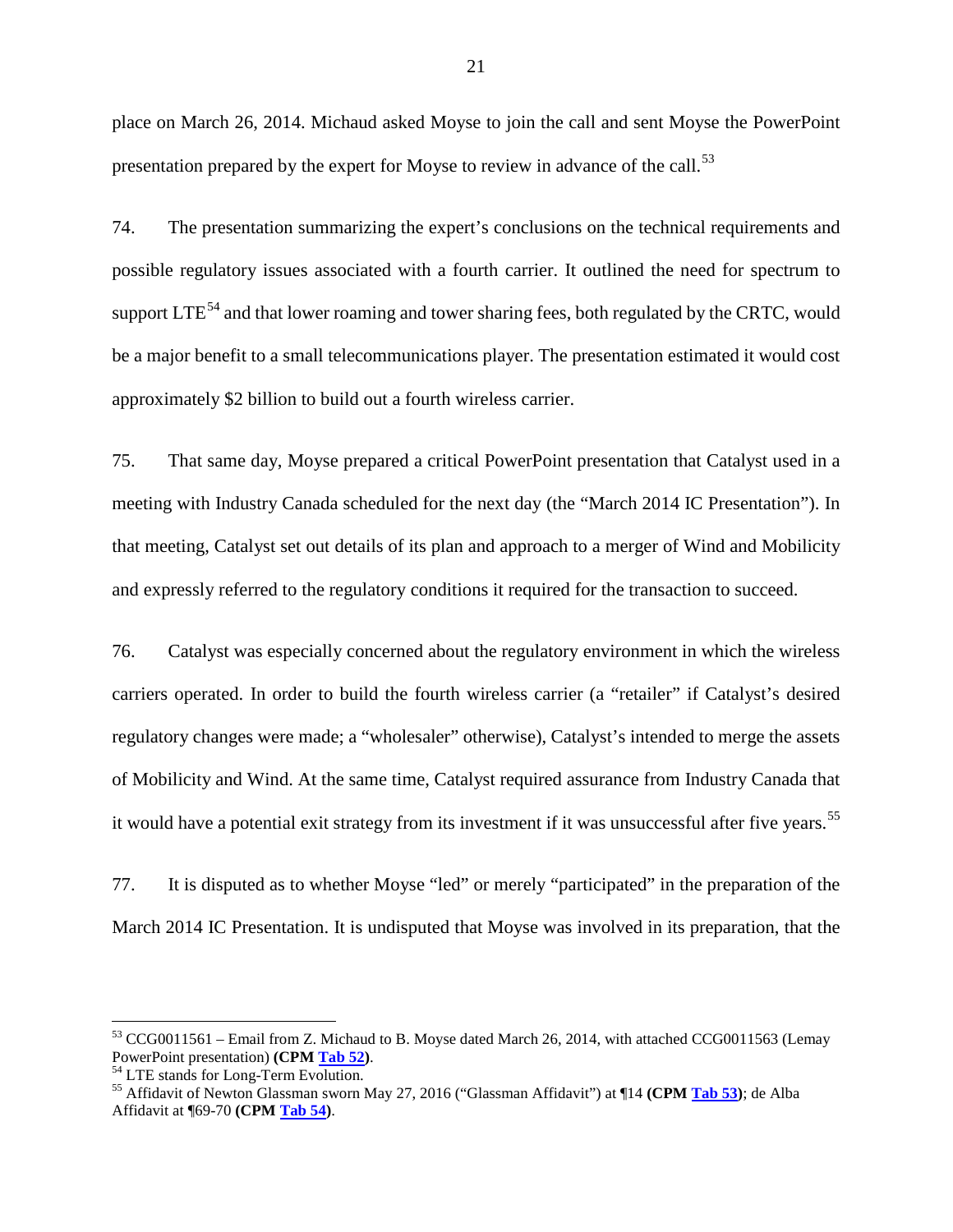preparation was frantic, and that he emailed the final document to the deal team late at night on March 26, 2014.<sup>[56](#page-23-0)</sup>

78. Catalyst's evidence is that the presentation went through at least four drafts, and that Moyse's contribution to the presentation included the combined proforma he created on March 8, 2014, further analyses regarding the telecommunications industry, and critical research regarding the federal government's policies concerning competition in the telecommunications industry.<sup>[57](#page-23-1)</sup>

79. Moyse's evidence is that his role was merely "clerical" and "administrative". This evidence lacks credibility given Moyse's undisputed intellect and analytical ability, his considerable salary (\$170,000), and his prior experience preparing presentations to regulators for Catalyst deals.

80. Notably, a couple of hours after he circulated the March 2014 IC Presentation to the deal team, Moyse sent his c.v. and "deal sheet" to Tom Dea. The deal sheet detailed Moyse's duties and responsibilities on a recently completed deal concerning Advantage Rent-A-Car, including:

> Created presentation for the Federal Trade Commission ("FTC") which ultimately helped to result in its approval of the transaction despite initial hesitation in allowing a sale to Catalyst.<sup>[58](#page-23-2)</sup>

81. It is submitted that the contemporaneous evidence whereby Moyse described his duties on an important presentation to a regulator as more than "clerical" and "administrative", combined with the known facts about Moyse's experience and capabilities, belies the suggestion that Moyse was a mere "scribe" on March 26, 2014.

<span id="page-23-0"></span> <sup>56</sup> CCG0011564 – Email from B. Moyse dated March 26, 2014, with attached PowerPoint presentation **(CPM Tab 55)**. <sup>57</sup> de Alba Affidavit at ¶62 **(CPM Tab 56)**. <sup>58</sup> WFC0108870 – Moyse c.v. **(CPM Tab 15)** and deal sheet, p. 2 **(CPM Tab 57)**.

<span id="page-23-1"></span>

<span id="page-23-2"></span>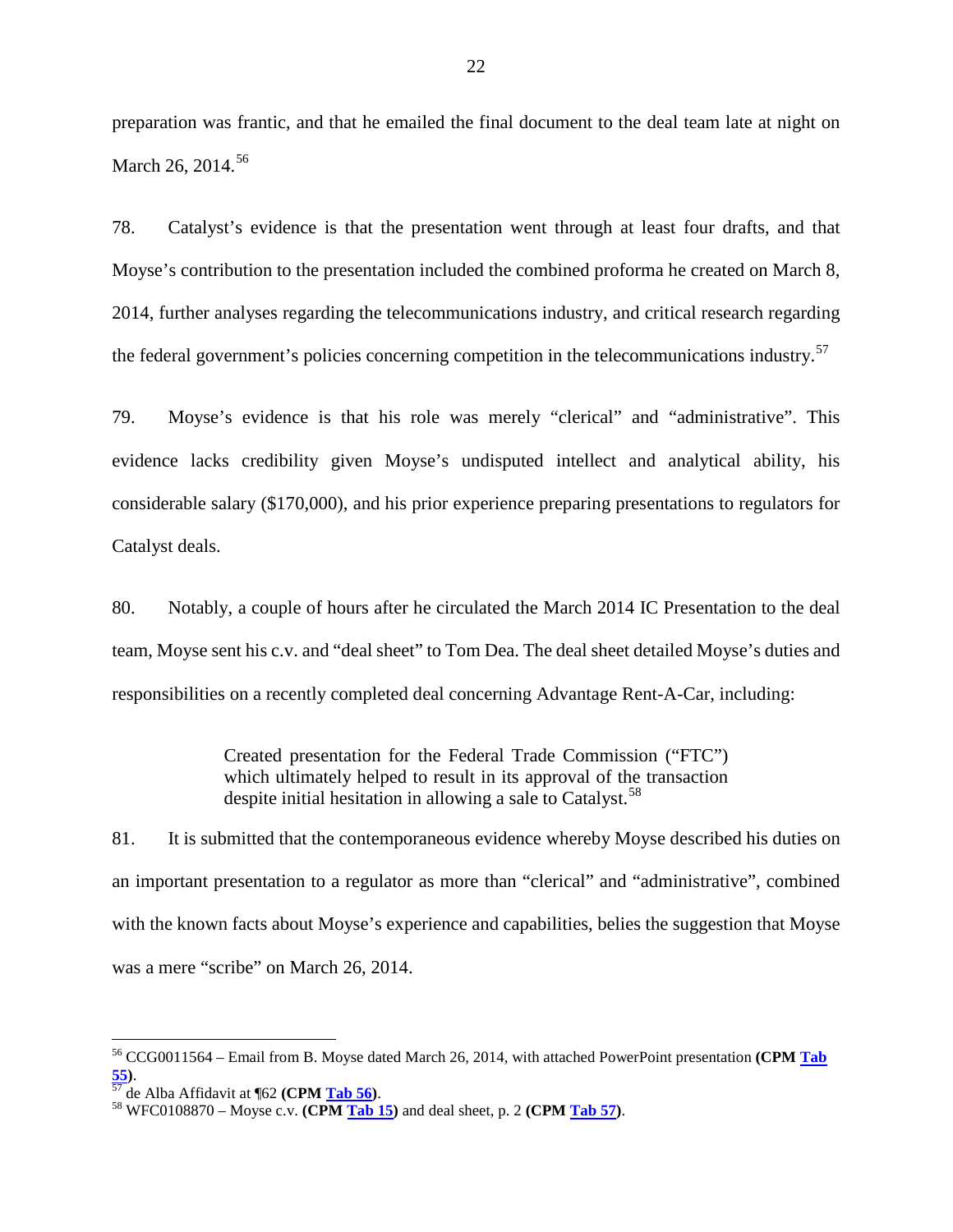82. Ultimately, little turns on this disputed fact other than a small question of credibility, but it is notable that Moyse consistently tries to minimize his role in the creation of this document, as if to suggest that by merely acting as a "clerk", he did not recall or appreciate its contents.

83. The two facts are logically inconsistent – if Moyse was frantically working on this presentation for several hours, it is illogical to suggest he has no memory of its contents. Moreover, as discussed below, the fact that he revised this same document a few weeks later further strongly suggests that his memory of this document was stronger than he will admit.

#### *(iv) The March 2014 IC Presentation Set Out Catalyst's Regulatory Strategy*

84. In 2012 or 2013, Industry Canada imposed new restrictions on the 2008 Licenses held by the new entrants, including Wind. Catalyst did not believe that a fourth wireless carrier was viable without changes to the regulatory environment, including changing or reversing these restrictions. Catalyst believed that an industry participant who sued the government in connection with its restrictions on the 2008 Licenses would succeed, and that the Court would rule that the 2008 Licenses were property that the Court had the authority to order the sale of the 2008 Licenses to an incumbent in an insolvency proceeding.<sup>[59](#page-24-0)</sup>

85. However, Catalyst could not lead that litigation. Catalyst's investments in other regulated businesses prevented it from directing any litigation against the government in relation to the 2008 Licenses. Instead, in order to successfully create and operate the fourth wireless carrier, Catalyst sought certain concessions from Industry Canada and the federal government.<sup>[60](#page-24-1)</sup>

<span id="page-24-1"></span><span id="page-24-0"></span> <sup>59</sup>Glassman Affidavit at ¶11-13 **(CPM Tab 58)**. <sup>60</sup> Glassman Affidavit at ¶13 **(CPM Tab 58)**.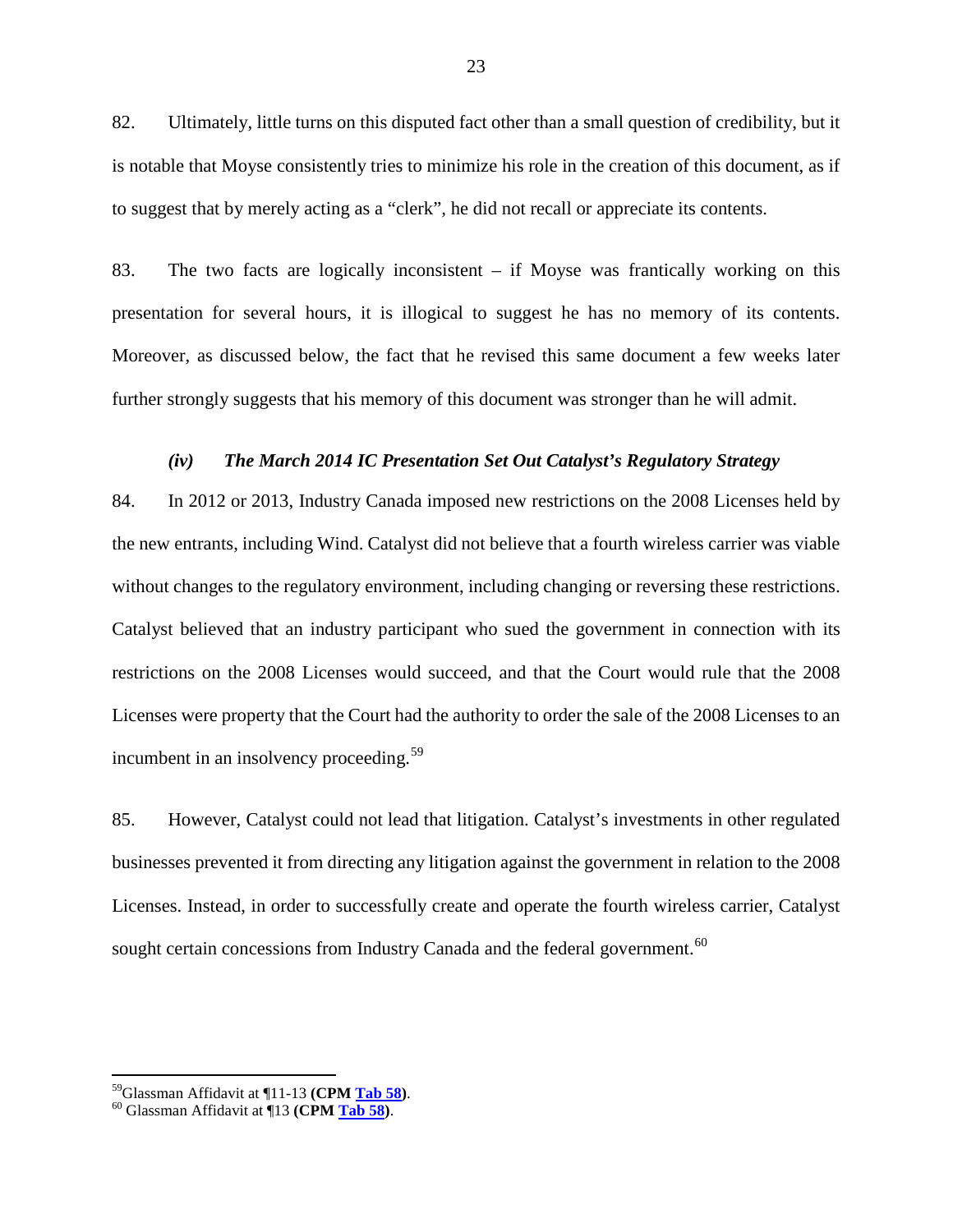86. Catalyst scheduled its meetings with Industry Canada, the Prime Minister's Office and the Privy Council Office for March 27, 2014. Catalyst's goal was to position itself as the only party capable of combining Wind and Mobilicity in order to pressure the government to support its efforts by re-shaping the regulatory environment.<sup>[61](#page-25-0)</sup> The March 2014 IC Presentation set out Catalyst's detailed regulatory strategy with respect to the fourth carrier and its pursuit of Wind.

87. The March 2014 IC Presentation outlined Catalyst's concern that under the existing regulations, it would be difficult for Catalyst to obtain conventional arms-length financing to fund the \$500 million to \$1 billion of capital expenditures required to build out a fourth wireless carrier's LTE network.<sup>[62](#page-25-1)</sup>

88. The March 2014 IC Presentation presented on the three "options" that Catalyst outlined for the federal government. These options contained Catalyst's requests of the federal government.

(a) **Option One** involved Catalyst merging Mobilicity and Wind to operate as a "retail" carrier. In order to pursue this option, Catalyst required regulations to guarantee wholesale and roaming costs, the ability to partner with or swap spectrum with an incumbent to fill spectrum requirements, freedom to use the incumbents' networks outside of the license areas to expand the fourth carrier's coverage area, and the ability to exit the investment with no restrictions in five years (subject to an undertaking to pursue an IPO or strategic sale before selling to an incumbent).<sup>[63](#page-25-2)</sup>

<span id="page-25-1"></span><span id="page-25-0"></span><sup>&</sup>lt;sup>61</sup> Glassman Affidavit at ¶33 (CPM <u>Tab 59</u>); de Alba Affidavit at ¶60 (CPM <u>Tab 60</u>).<br><sup>62</sup> Glassman Affidavit at ¶21 (CPM <u>Tab 61</u>).<br><sup>63</sup> CCG0011565 (the March 2014 IC Presentation) at p. 7 (CPM <u>Tab 62</u>).

<span id="page-25-2"></span>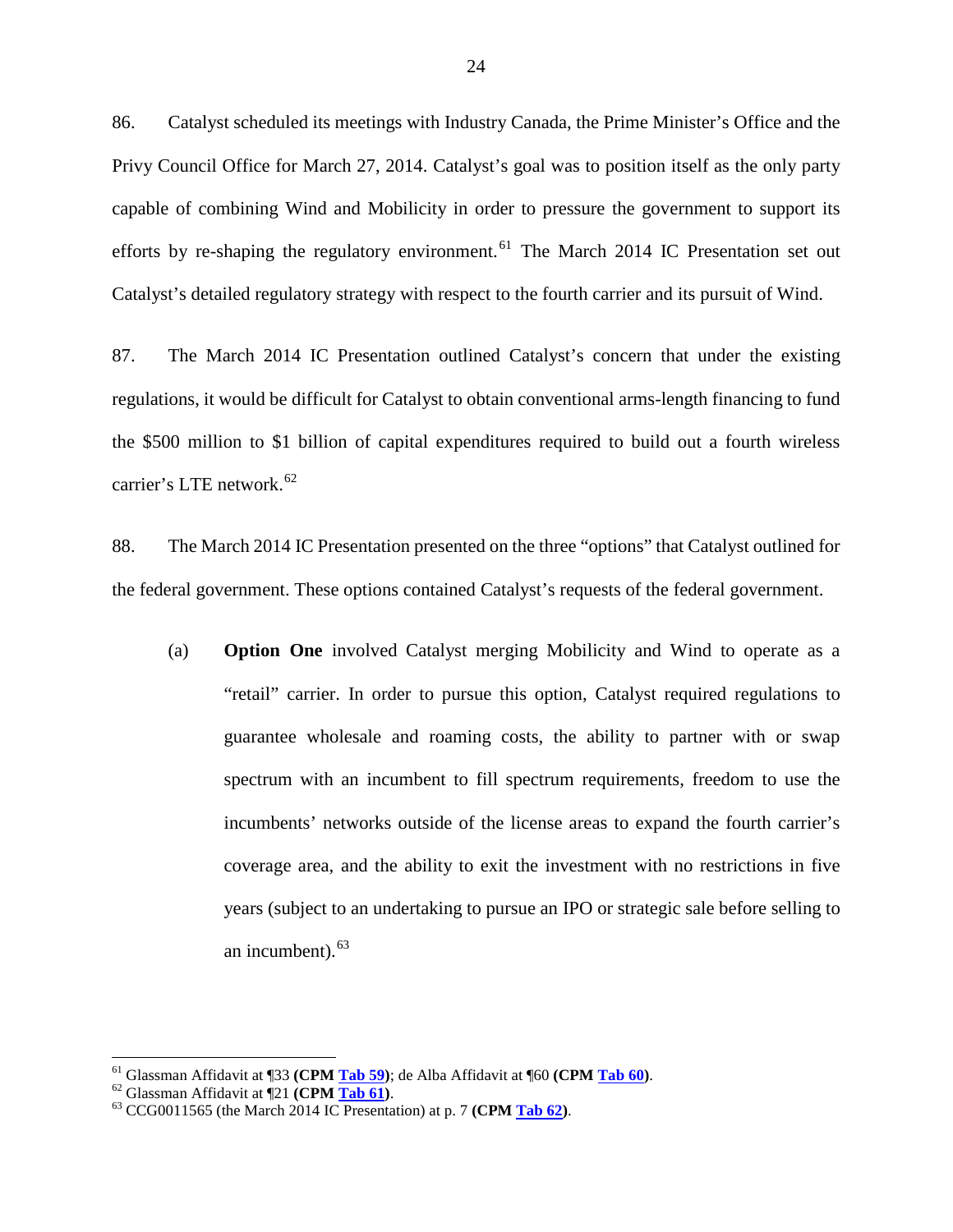- (b) **Option Two** involved Catalyst merging Mobilicity and Wind to operate as a "wholesale" operator that would rent spectrum to incumbents through a competitive bidding process. In order to pursue this option, Catalyst required the freedom to partner with or swap spectrum with an incumbent to fill spectrum requirements and the ability to exit the investment with no restrictions in five years (subject to an undertaking to pursue an IPO or strategic sale before selling to an incumbent).<sup>[64](#page-26-0)</sup>
- (c) **Option Three** involved no merger of Wind and Mobilicity. Instead, Catalyst anticipated that an investor in Wind and/or Mobilicity would to attempt to force through insolvency litigation the sale of one or more of the new entrants to an incumbent. This option did not require any regulatory concessions but it was simply not possible for Catalyst to lead any such litigation given its investments in other regulated industries.<sup>[65](#page-26-1)</sup>

89. All of the concessions outlined in the March 27 presentation were important. However, Catalyst's request to sell the fourth wireless carrier without restriction after five years was critical. Catalyst was concerned that if Wind was not successful, any purchaser would be stranded with a worthless asset and no exit strategy.<sup>[66](#page-26-2)</sup>

# **4. MOYSE'S REFUSAL TO ADMIT THE TELECOM DEAL TEAM INCLUDED WIND IN MARCH 2014**

90. Moyse has claimed in sworn evidence on five separate occasions that his role on Wind was limited to a brief period immediately preceding his resignation from Catalyst:

<span id="page-26-1"></span><span id="page-26-0"></span><sup>64</sup> CCG0011565 at p 8 **(CPM Tab 63)**. <sup>65</sup> CCG0011565 at p 9 **(CPM Tab 64)**; Glassman Affidavit at ¶27 **(CPM Tab 65)**. <sup>66</sup> Glassman Affidavit at ¶29 **(CPM Tab 66)**.

<span id="page-26-2"></span>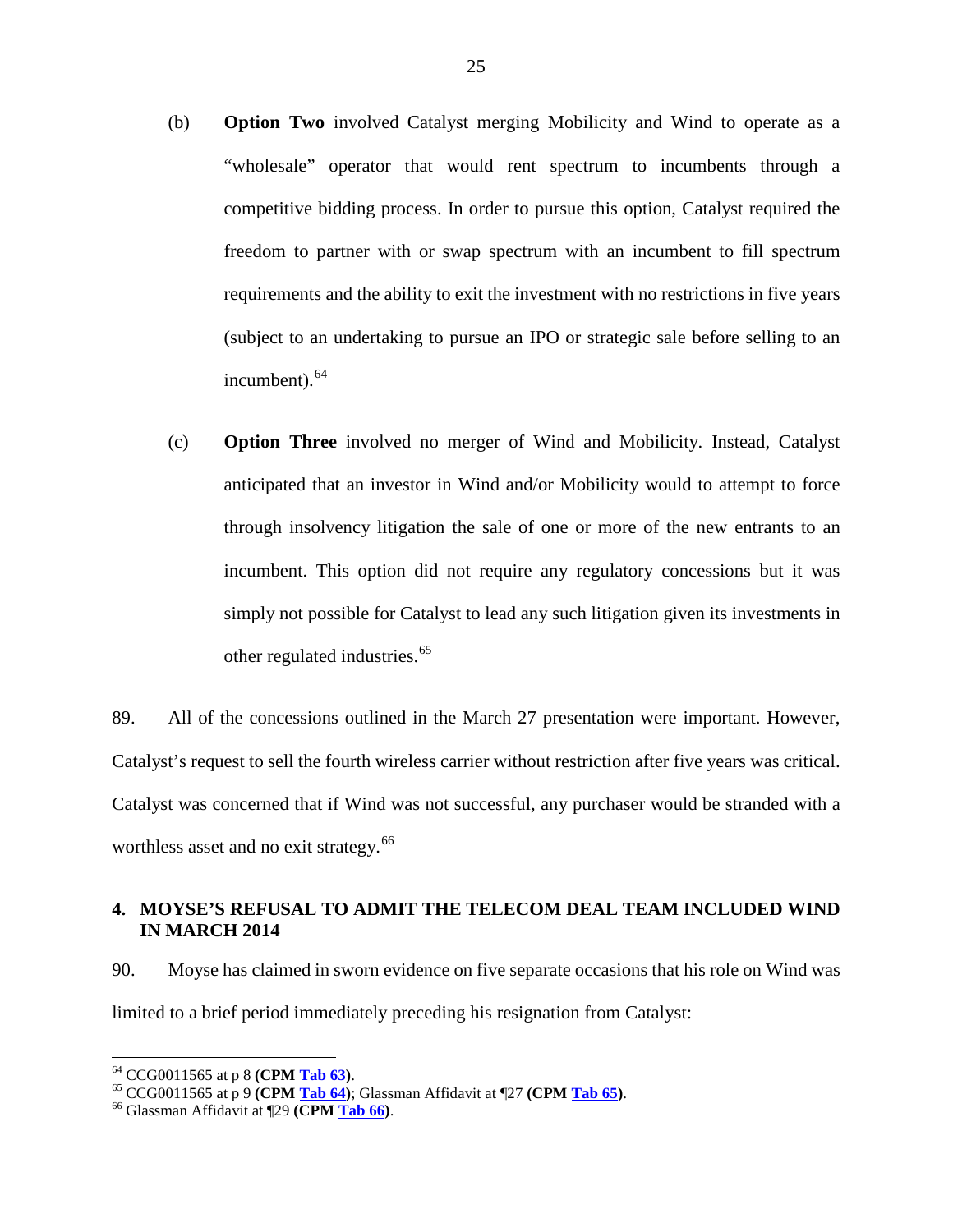### **July 7, 2014:**

I was privy to very little, if any confidential information about the [Wind] transaction and played a minor role, essentially limited to contributing to a memo. I was only assigned to work on Wind Mobile the week before I left on vacation (two weeks before my resignation), and, as such, did not have extensive knowledge of the transaction.<sup>[67](#page-27-0)</sup>

### **July 31, 2014:**

Q. So you had – you're going back to your evidence that you had very limited to no involvement in Wind?

A. My evidence is that I was only involved in Wind beginning in May.

Q. And your involvement was – I'm just trying to remember. Your involvement was restricted to transposing some sort of bar graph into a presentation?

A. Yeah. Mm-hmm.<sup>[68](#page-27-1)</sup>

# **April 2, 2015:**

My involvement on the Wind file was limited to a period of approximately three weeks, which led up to the date of my resignation on May 24, 2014. For the first few days, I attended an introductory due diligence meeting and helped work on the initial draft of the investment memorandum, which was still not complete at the time of my resignation. For the last ten days of that three week period, from May 16, 2014, to May 25, 2014, I was on vacation in Southeast Asia and had almost no direct involvement on the file. I believe I continued to be copied on emails, and on one occasion looked at a preliminary model, which was not complete in terms of scenario analysis and business drivers, and gave cursory comments on it to Zach Michaud, a Vice President at Catalyst.<sup>[69](#page-27-2)</sup>

# **May 11, 2015:**

Q. All right. So whereas in July of 2014 you indicated that your involvement in Wind was essentially limited to contributing a

<span id="page-27-0"></span> <sup>67</sup> BM000624 – Affidavit of Brandon Moyse affirmed July 7, 2014 ("Moyse July 7 2014 Affidavit), at ¶11 **(CPM Tab** 

<span id="page-27-2"></span><span id="page-27-1"></span>

**<sup>67)</sup>**. <sup>68</sup> Moyse 2014 Cross, p. 155, qq. 736 – <sup>737</sup>**(CPM Tab 68)**. <sup>69</sup> BM001935 – Affidavit of Brandon Moyse affirmed April 2, 2015 ("Moyse 2015 Affidavit"), at ¶14 **(CPM Tab 69)**.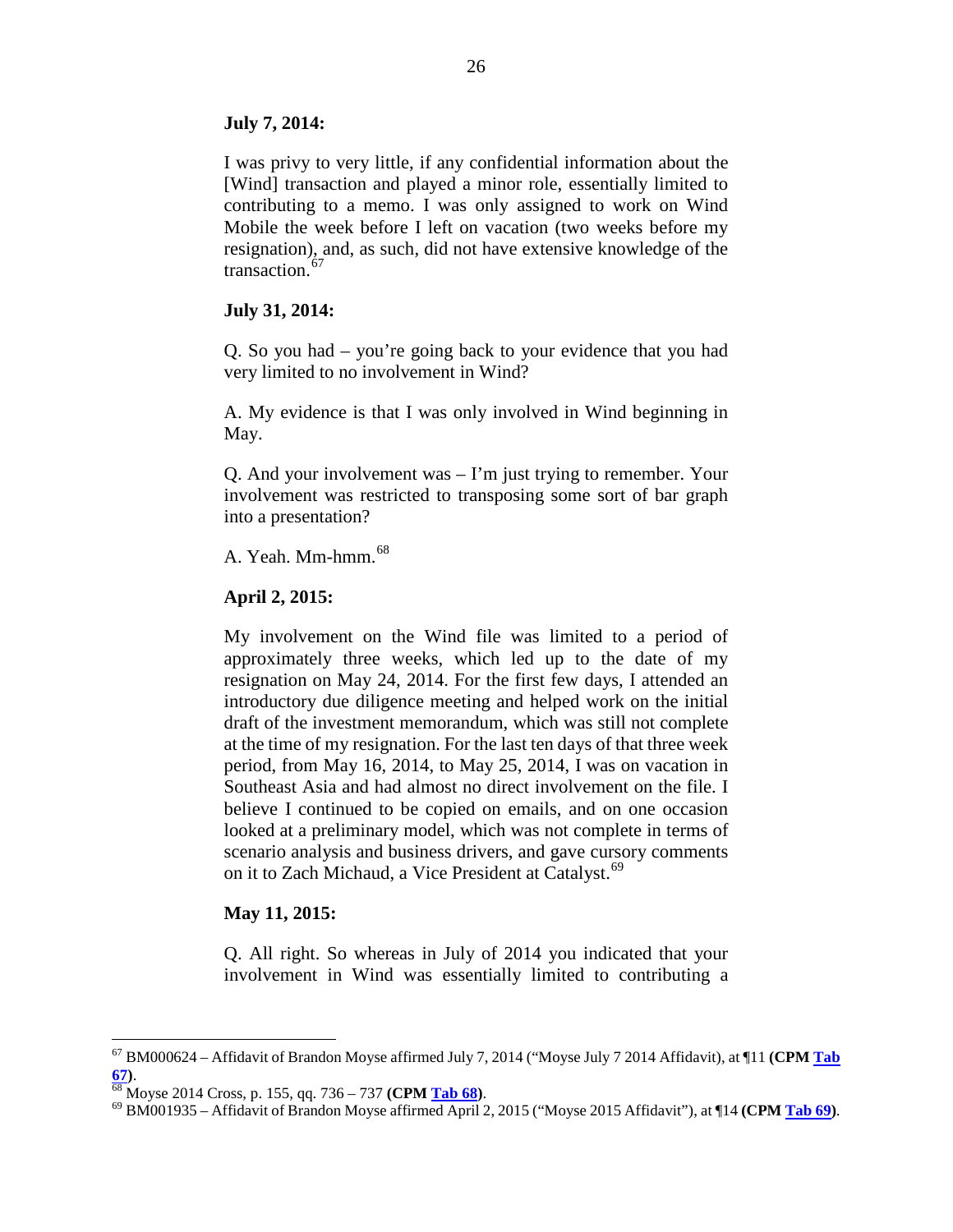memo, that wasn't entirely the case, was it? You have just described a number of other things you were doing.

A. This model would have been part of a contribution to a memo.

Q. Okay. Listen to my question. Whereas on July 4th you indicated to the Court that your involvement in Wind was essentially limited to contributing a memo, your paragraph 14 indicates that you had more involvement than just that.

A. I believe all that involvement was related to the memo.<sup>[70](#page-28-0)</sup>

### **June 2, 2016:**

My involvement on the Wind file was limited to a period of approximately three weeks from May 6 until May 24, 2014, when I resigned. For the last ten days of that three week period, starting May 16, 2014, I was on vacation in Southeast Asia and had almost no direct involvement on the file. My active work on the WIND file was, therefore, largely limited to the ten day period between May 6, 2014 and May 16, 2014, during which time I:

(a) attended two due diligence meetings with WIND management, Catalyst's internal team, and Catalyst's external advisors;

(b) assisted with crafting Catalyst's due diligence requests, which were based on information available in the WIND data room and otherwise publicly available;

(c) briefly worked on Catalyst's operating model, before the task was outsourced to Morgan Stanley; and

(d) helped Creighton on the initial draft of Catalyst's investment memorandum, which was still not complete at the time of my resignation.<sup>[71](#page-28-1)</sup>

91. It is noteworthy that Moyse's ability to "recall" his work on the Wind deal in May 2014 improves over time, and his recollection of the work he performed in May 2014 "improves" as he is confronted with documentary evidence that contradicts his July 7, 2014 affidavit. By June 2016, Moyse is able to recall his work on the Wind file in May 2014 to a much greater level of particularity than he was capable of in 2014, mere weeks after that work was performed. This

<span id="page-28-1"></span><span id="page-28-0"></span><sup>70</sup> Moyse 2015 Cross, p. 15, qq. 59-60 **(CPM Tab 70)**. <sup>71</sup> Moyse June 2 2016 Affidavit at ¶64 **(CPM Tab 71)**.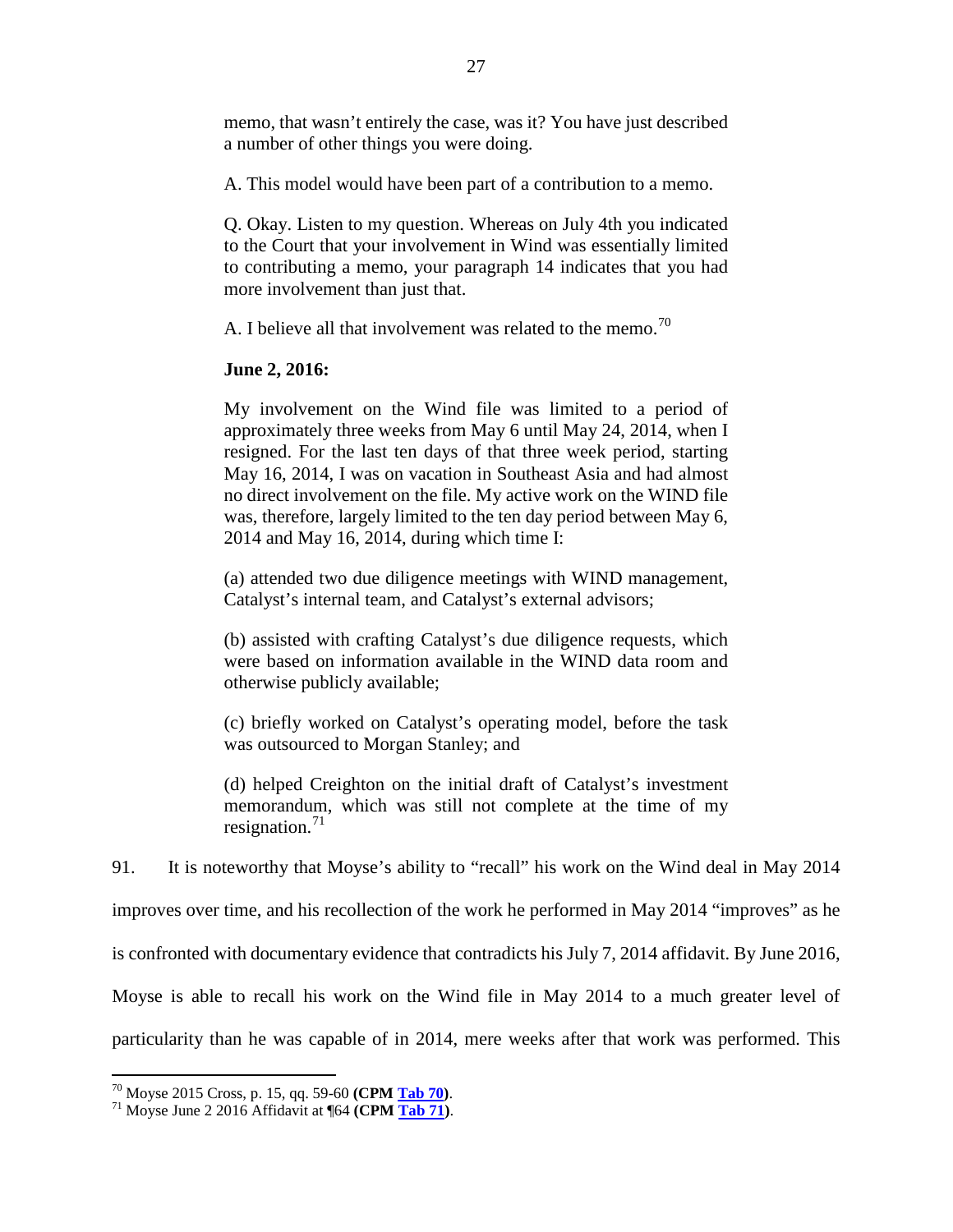unusual improvement in his memory calls into question the credibility of Moyse's 2014 evidence generally and his credibility as a witness in general.

92. Likewise, in 2014 and 2015, in response to injunctions centering on Catalyst's concerns about Moyse transferring confidential information about Wind to West Face, Moyse denied that the presentation related to Wind.<sup>[72](#page-29-0)</sup> His evidence was that it related to Mobilicity. Only when copies of the presentations surfaced did Moyse admit that the presentation concerned Wind and that he was mistaken in his prior testimony.<sup>[73](#page-29-1)</sup>

93. This is another example of Moyse's alleged memory of events improving over time: in July 2014, he allegedly could not recall the contents of presentations he frantically worked on for hours in late March and mid-May 2014. This faulty memory, which is endemic to Moyse's evidence, lacks credulity and is inconsistent with Moyse's allegedly strong and detailed memory of other events from this same time period, including on the same day as he prepared the March 2014 IC Presentation.

94. This Court cannot accept Moyse's evidence that after he turned multiple drafts of the March 2014 IC Presentation, he did not understand or recall the three options Catalyst presented to the government, or even recall that the presentation concerned Wind. This faulty memory is important. Moyse stubbornly insists that he was unaware before May 6, 2014, that Catalyst was pursuing a Wind transaction, even though logic, reason, and the contemporaneous documents from March 2014 demonstrate otherwise. It is contrary to everything that is known about Moyse,

<span id="page-29-0"></span> <sup>72</sup> Moyse July 7 2014 Affidavit, ¶12 **(CPM Tab 72)**, and Moyse 2015 Cross, p. 26, q. 118 – p. 28, q. 130 **(CPM Tab 73)**. <sup>73</sup> Moyse June 2 2016 Affidavit, ¶53 **(CPM Tab 74)**.

<span id="page-29-1"></span>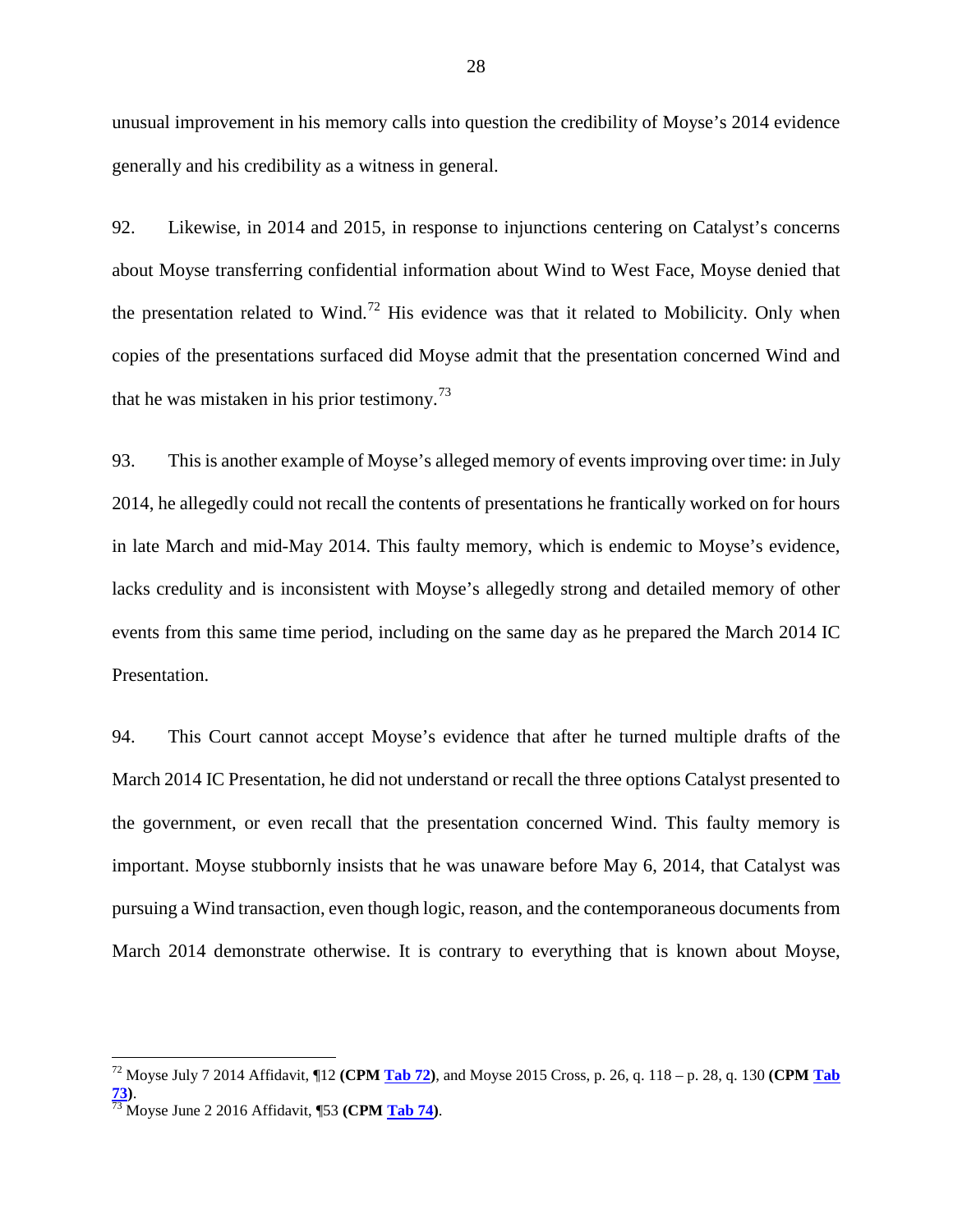including his intelligence and his curiosity about the goings-on at Catalyst, to accept that he was ignorant of this obvious fact.<sup>[74](#page-30-0)</sup>

95. Moyse's refusal to admit that which is easily demonstrated through contemporaneous documents, which one would think would be an innocuous admission if he did not do anything wrong with this information, raises the question of why it is so important for him to steadfastly deny, in the face of convincing documentary evidence to the contrary, that he knew Catalyst was pursuing Wind in March 2014.

96. Finally, Moyse now admits that even before he was assigned to the Catalyst telecom deal team, he was aware that Catalyst was considering the possibility of building the fourth carrier, which involved the potential involvement of Wind.<sup>[75](#page-30-1)</sup> He claims that this knowledge was derived from media reports and not internal Catalyst discussions. Catalyst submits that it defies logic and reason for Moyse to stubbornly maintain that he was unaware in March 2014, when he reached out to Tom Dea to explore a move to West Face, that Catalyst was pursuing a potential Wind transaction.

### **5. MOYSE MEETS WITH DEA ON MARCH 26, 2014, AND MOYSE EMAILS DEA CATALYST'S CONFIDENTIAL INFORMATION**

97. On March 26, 2014, the same day that he frantically worked on the March 2014 IC Presentation, Moyse met with Tom Dea of West Face. For Moyse, this meeting came after he had already been attempting to find another job for months.

<span id="page-30-0"></span> <sup>74</sup> See, e.g., Moyse 2014 Cross at p. 80, q. 370 – p. 82, q. 378 **(CPM Tab 75)**. Moyse admits to reviewing "old" Catalyst transactions out of "curiousity", including the Stelco deal that involved West Face, which he reviewed in April 2014.

<span id="page-30-1"></span><sup>75</sup> Moyse June 2 2016 Affidavit, at ¶25(b) **(CPM Tab 76)**.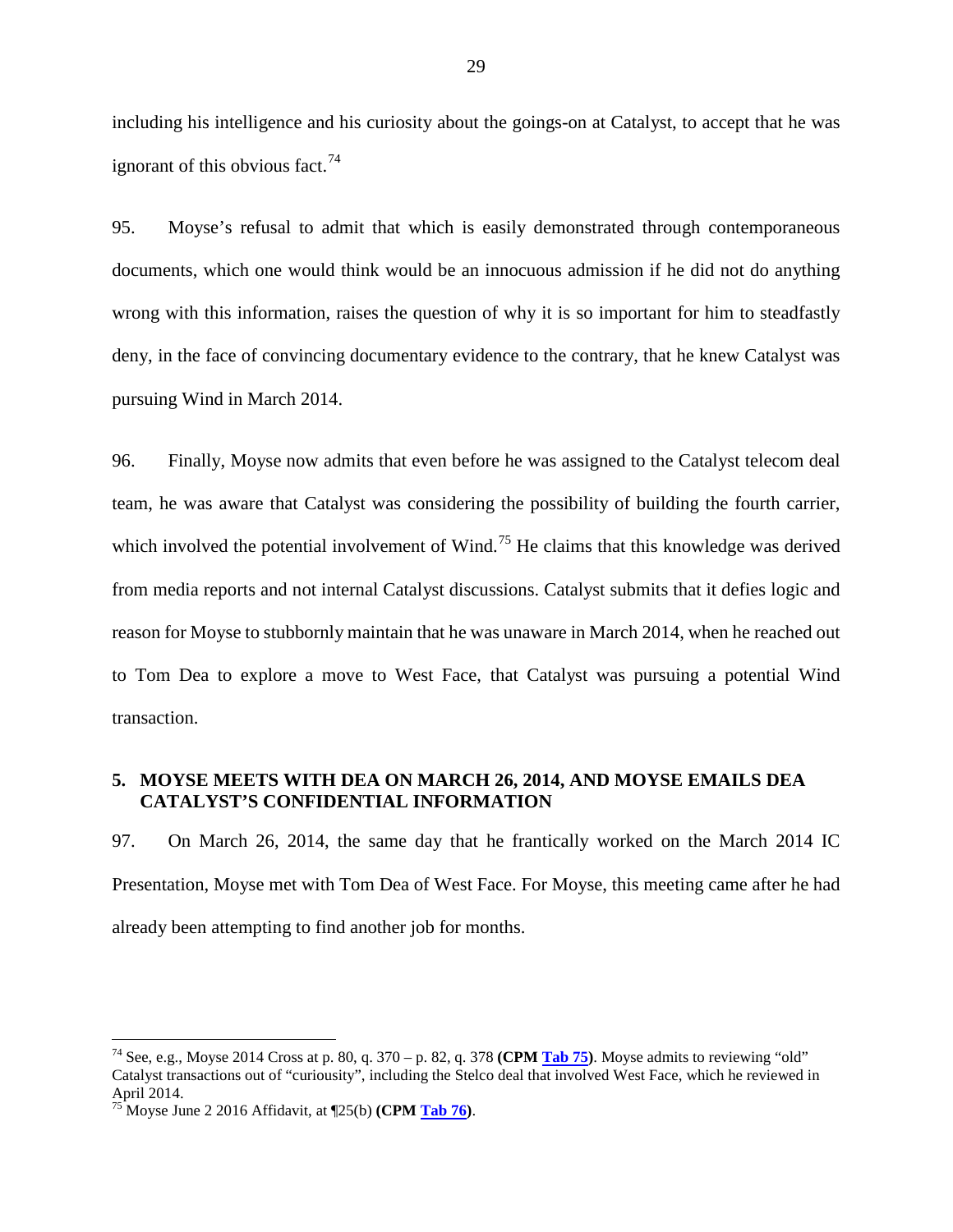98. A couple of weeks earlier, on March 14, 2014, Moyse emailed Dea to expressly ask for a job.<sup>[76](#page-31-0)</sup> Dea responded that day to inform Moyse that he was away for two weeks and they would discuss when Dea returned. On March 24, 2014, Dea and Moyse planned to meet on March 26 at 11 a.m.

99. On March 26, Moyse informed Dea that a call came up and pushed the meeting back to the afternoon. (This was the call with the telecommunications industry expert that Michaud asked Moyse to join.) The meeting took place around 1:45 pm at an Aroma coffee shop in downtown Toronto.

100. Moyse and Dea both claim that they did not discuss the Wind opportunity at this meeting. But this is incredibly unlikely given the nature of their discussion, and the fact that Moyse had just come off a telecom call and was working frantically on the March 2014 IC Presentation.

101. Although both parties denied talking about specific files, the discussion during Moyse's interview was more specific than Dea suggested in his trial evidence. After the interview with Moyse, at 9:31 pm on March 26, Dea sent an email to Moyse which is obviously in reference to something they discussed during the interview:

> Hey, Brandon, thanks. What is the name of the Cerberus entity that Callidus is modelled after $2^{77}$  $2^{77}$  $2^{77}$

102. Both Moyse and Dea admit that Moyse responded to this email, as would be expected from a young professional trying to impress a potential employer. But neither Moyse nor West Face can

<span id="page-31-0"></span><sup>76</sup> WFC0031084 – Emails between Dea and Moyse sent March 14-26, 2014 **(CPM Tab 77)**. <sup>77</sup> WFC00301090 – Emails between Dea and Moyse sent in March 2014 **(CPM Tab 78)**.

<span id="page-31-1"></span>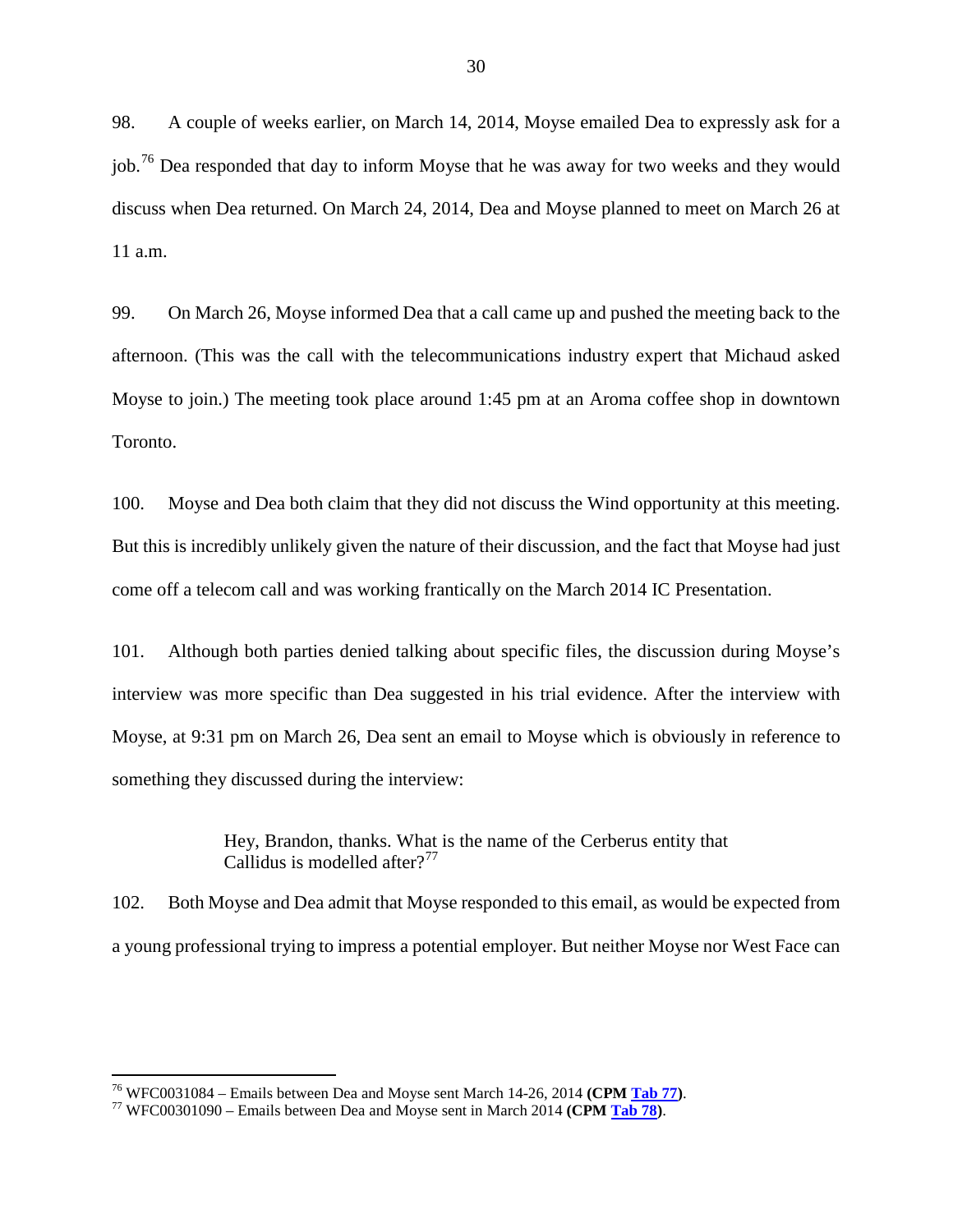produce a copy of the response. Moyse admitted he deleted his response, and Dea must have done the same.[78](#page-32-0)

103. It is submitted that both Moyse and Dea deleted the response because the content of the message involved disclosure by Moyse of Catalyst's confidential information, and that both parties wanted to destroy the record of his having done so.

104. When cross-examined on July 31, 2014, Dea was asked direct questions about what was discussed at the March 26, 2014 meeting:

Q. Did you talk about past deals he worked on?

A. I was interested, and it's very typical in these situations when you're trying to get a handle of particularly a young candidate to just get a handle of what the breadth of their experience is. So I would have asked him questions about his academic record, what he did at RBC, what he did at Credit Suisse, the kinds of things he was working on. Without mentioning names, what sorts of things he was working on and so forth. The kinds of -- actually I would have been asking him the kinds of or opportunities he's worked on in the past, and if he could generically describe his contribution.

Q. Did he use any names to describe the opportunities he had worked on?

# **A. I don't recall what the answers were.[79](#page-32-1)**

105. This interview was very important to Moyse. He had been pursuing an exit from Catalyst

for over two months, with no success. He had already demonstrated a tendency to "bluster" about

Catalyst files in his communications with outside parties.<sup>[80](#page-32-2)</sup> Moreover, in 2014, Moyse believed

<span id="page-32-2"></span><span id="page-32-1"></span>

<span id="page-32-0"></span><sup>&</sup>lt;sup>78</sup> Moyse Trial In-Chief, June 13, 2016, p. 1375, ll. 12-18 (CPM Tab 79).<br><sup>79</sup> Dea 2014 Cross, p. 68, qq. 287-88 (emphasis added) (CPM Tab 80).<br><sup>80</sup> See CCG0018687 – Emails between B. Moyse and E. Drever sent February 8, 2014 Cross, p. 85, q. 394 – p. 86, q. 395 **(CPM Tab 82)**.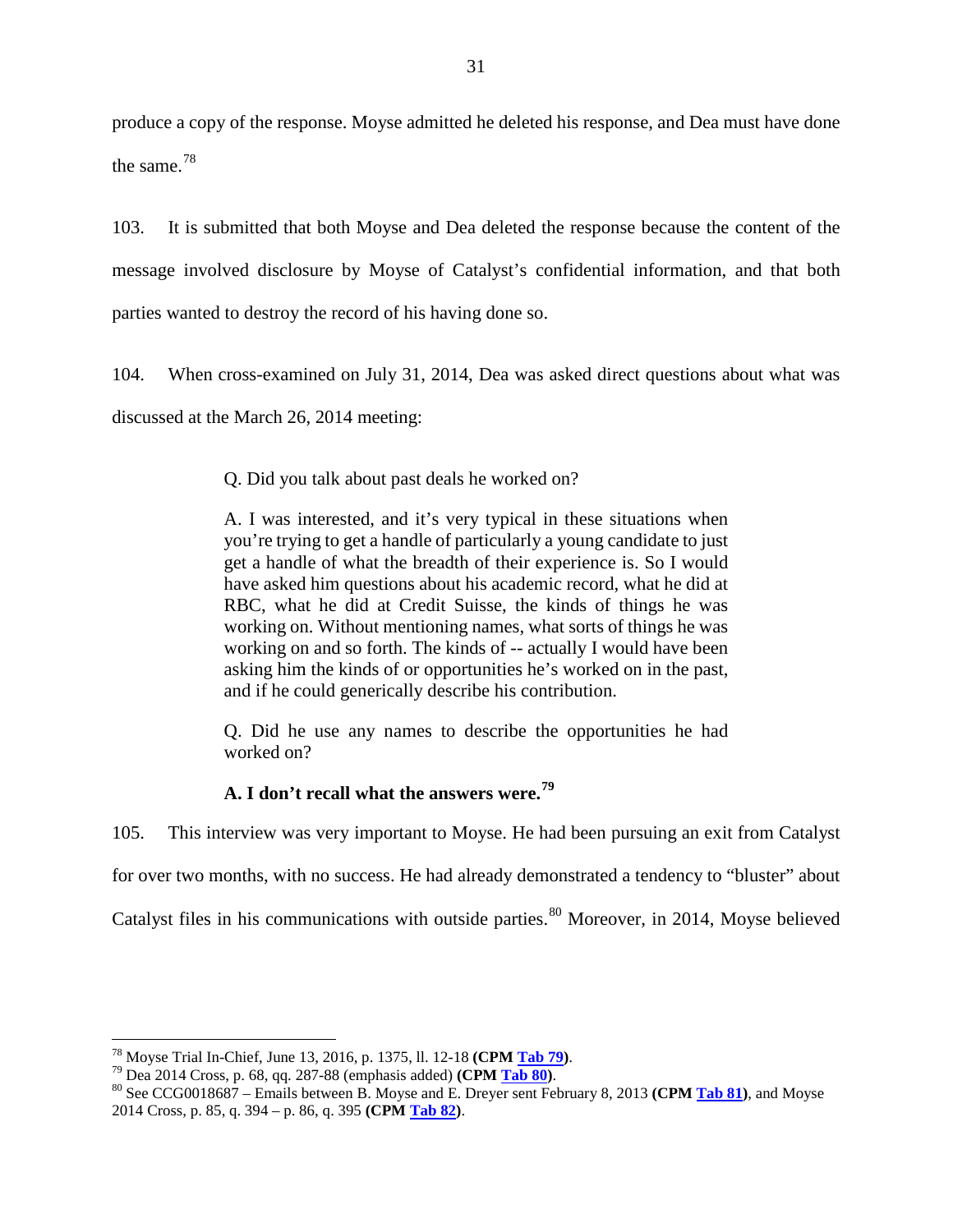that the fact that Catalyst was pursuing Wind was not a confidential fact and was widely known throughout the industry. $81$ 

106. In that context, it is very likely that Moyse would boast to his prospective employer that he was working on a PowerPoint presentation that Newton Glassman would be showing to Industry Canada, the PMO and the PCO the next day. Having discussed the fact that the deal pipeline at Catalyst was "not great",  ${}^{82}$  ${}^{82}$  ${}^{82}$  it is also unlikely Moyse would fail to mention that he was working on a new deal, namely Wind. Indeed, Moyse's evidence was that he believed that Catalyst's interest in Wind was public knowledge at the time.

### **A. MOYSE EMAILS CONFIDENTIAL INFORMATION TO DEA**

107. Dea's evidence is that at the conclusion of the March 26, 2014 interview, he asked Moyse to provide a copy of his resume, a deal sheet and some writing samples to demonstrate his writing skills. Dea claims in his evidence in chief that he expressly "instructed" Moyse to redact confidential information as necessary, and assumed Moyse would not breach any confidentiality obligations.<sup>[83](#page-33-2)</sup>

108. Dea's in chief evidence is that he did not specify the type of sample required. But his contemporaneous report on the meeting to his partners by email sent March 26, 2014, confirms that he understood Moyse "[would] send updated c.v., deal sheet, **sample internal output**."[84](#page-33-3)

109. When challenged on this point during his cross-examination, Dea tried to parse the word "internal" out of his request:

<span id="page-33-2"></span><span id="page-33-1"></span>

<span id="page-33-0"></span><sup>&</sup>lt;sup>81</sup> Moyse 2014 Cross, p. 47, q. 222 – p. 48, q. 227 (CPM Tab 83).<br><sup>82</sup> WFC0079574 – Email from Dea to Boland, Fraser and Griffin sent March 26, 2014 (CPM Tab 84).<br><sup>82</sup> WFC0079574 – Email from Dea to Boland, Fraser and Gr

<span id="page-33-3"></span>**<sup>84)</sup>**.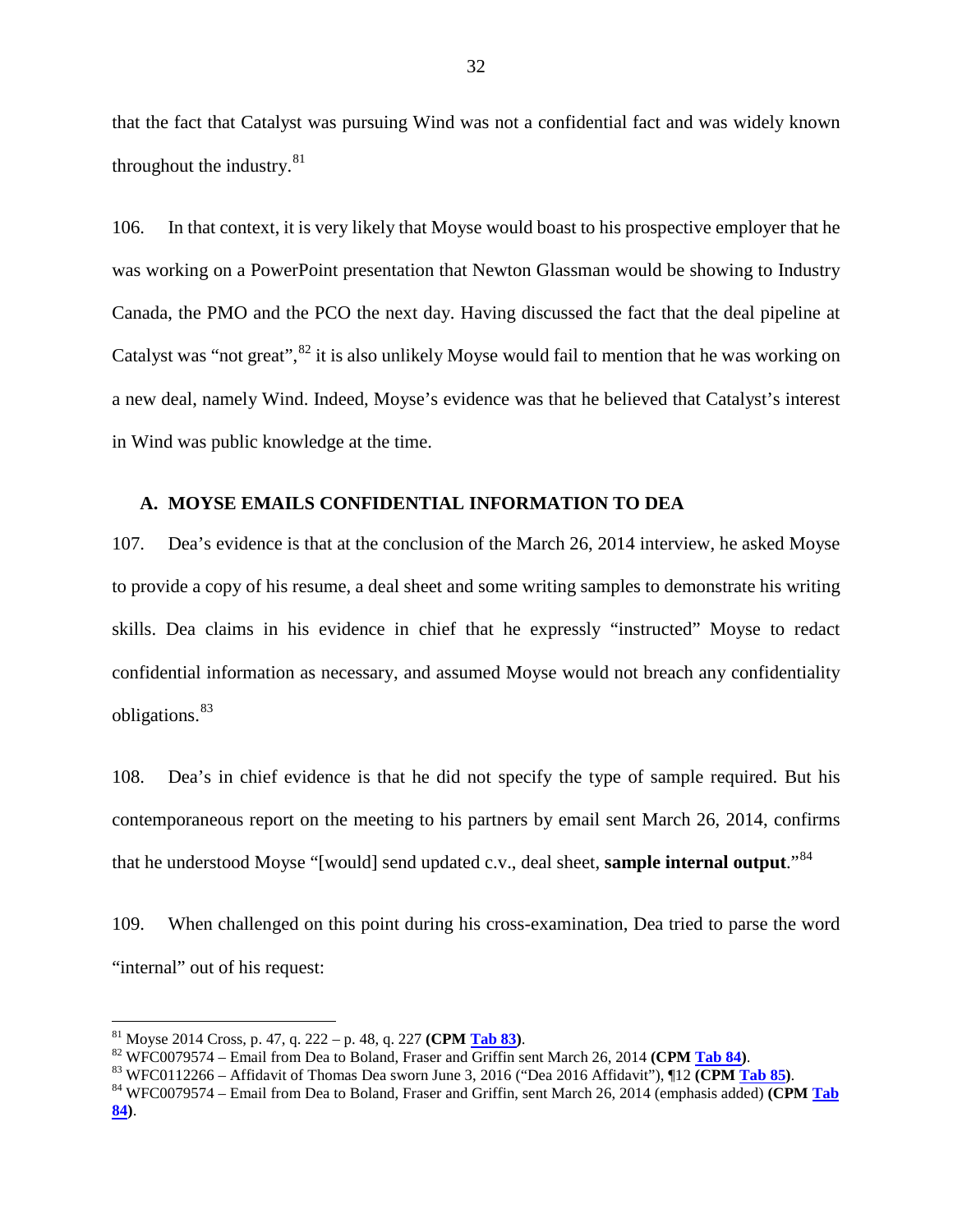Q. All right, we'll come to that point in a minute, but when you refer to it to your partners just very shortly after you meet with Mr. Moyse, you don't say any writing sample. You say "sample internal output," right?

A. What I say here, Mr. DiPucchio, I'm giving a summary, a very quick summary of an interview, and I'm listing all the points and I'm noting what he is going to provide as a follow-up. And I think the emphasis is on sample output. What I provide in shorthand to my partners is not what I asked Mr. Moyse to provide me.

Q. All right. Well, it is interesting to me that you have just referred to sample and output, but you have left out the word "internal." Was that something that you just did deliberately?

A. I can only tell you what I did. I was summarizing the interview. I have told you what I asked Mr. Moyse. I can read the email and I can tell you what I was trying to convey.

Q. All right. I'm going to suggest to you, sir, that this contemporaneous document records exactly what you asked Mr. Moyse for, which was sample internal output that he prepared on behalf of Catalyst? That is what I am suggesting to you.

A. As I said, I asked him to provide me with a writing sample and he had a broad latitude. I certainly did not ask for anything approaching 200 pages of material. He could have provided me, if he wished, with, you know, a four or five-page summary of anything. It was really entirely up to him.<sup>[85](#page-34-0)</sup>

110. After the interview, Moyse returned to Catalyst and continued to work on the March 2014

IC Presentation. He emailed the presentation to Glassman, De Alba and Riley, copying Michaud

and himself at  $11:17$  p.m.<sup>[86](#page-34-1)</sup>

111. After sending that email, Moyse went home and sent an email to Dea at 1:47 am the

morning of March 27, two and a half hours after he emailed the March 2014 IC Presentation.<sup>[87](#page-34-2)</sup>

<span id="page-34-0"></span><sup>85</sup> Dea Trial Cross, p. 1238, l. 17 – p. 1239, l. 25 **(CPM Tab 86)**. <sup>86</sup> CCG0011564 – email from B. Moyse dated March 26, 2014, with attached presentation (CCG0011565) **(CPM Tab** 

<span id="page-34-2"></span><span id="page-34-1"></span>**<sup>55</sup>**).<br><sup>87</sup> There are at least two different copies of this email in the trial record. The easiest copy to review is WFC0108736, which only contains the cover email and which attaches the attached documents as separate documents: WFC0108737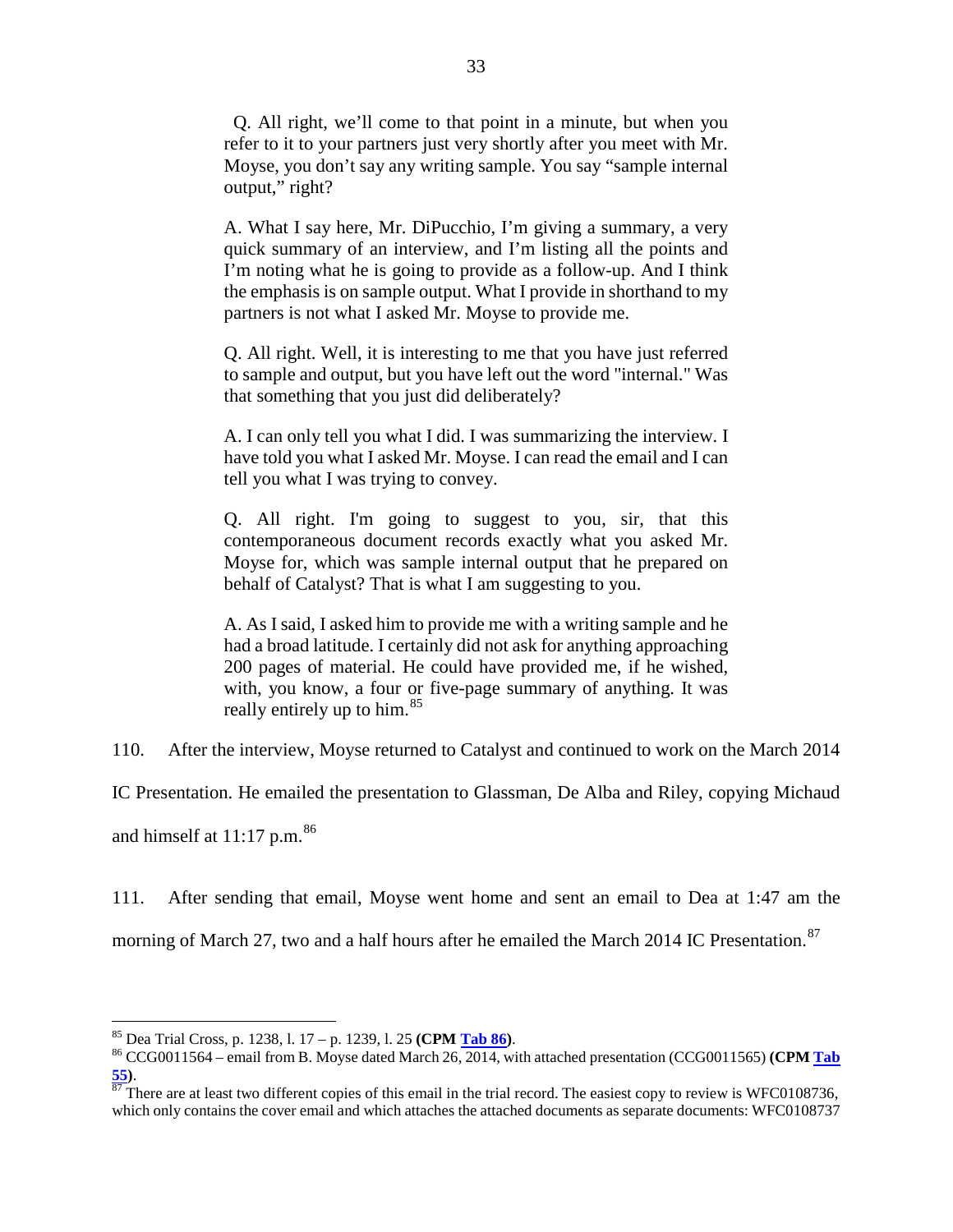112. Moyse gives a detailed description of the material he attached to the email, including his c.v., deal sheet and investment memos. Moyse's description of the deals on his deal sheet is further evidence of his disregard for Catalyst's confidential information. He expressly informed Dea that these deals were still active and named them by name.<sup>[88](#page-35-0)</sup>

113. The covering email also informed Dea that Moyse attached "a few investment write-ups" in order to "give [Dea] a better idea of the broader scope of work [he's] done on the pure investment analysis side". Then, despite Dea's apparently clear instruction that he redact names and confidential information, Moyse listed the names of the companies in the memos – Homburg, NSI, RONA and Arcan Resources.<sup>[89](#page-35-1)</sup>

114. The four investment memos consist of 146 pages of Catalyst's confidential and proprietary analysis of completed and potential deals, which Moyse admitted in July 2014 he was not solely responsible for creating.<sup>[90](#page-35-2)</sup> Notably, each memo contains the same header on the first page:

# **Catalyst Capital Group (For Internal Discussion Purposes Only)** *(v) Moyse's Inability to Identify Confidential Information (Part One)*

115. In his cross-examination in July 2014, Moyse refused to accept that these investment memos were confidential, even when thoroughly questioned on this point:

> Q. So at paragraph 64 -- I take it we can also agree with each other on this point, that in paragraph 64 where you say that three of the research pieces did not contain any confidential information or information proprietary to Catalyst, that's wrong?

 <sup>(</sup>the "Homburg Memo"), WFC0108789 (the "Arcan Memo"), WFC0108810 (the "Rona Memo"), WFC0108834 (the "NSI Memo"), and WFC0108870 (Moyse's c.v. and deal sheet) (CPM Tab 87).<br><sup>88</sup> See WFC0108736 (CPM Tab 87).<br><sup>89</sup> WFC0108736 (CPM Tab 87).<br><sup>90</sup> Moyse 2014 Cross, p. 17, qq. 69-71 (CPM Tab 88).

<span id="page-35-1"></span><span id="page-35-0"></span>

<span id="page-35-2"></span>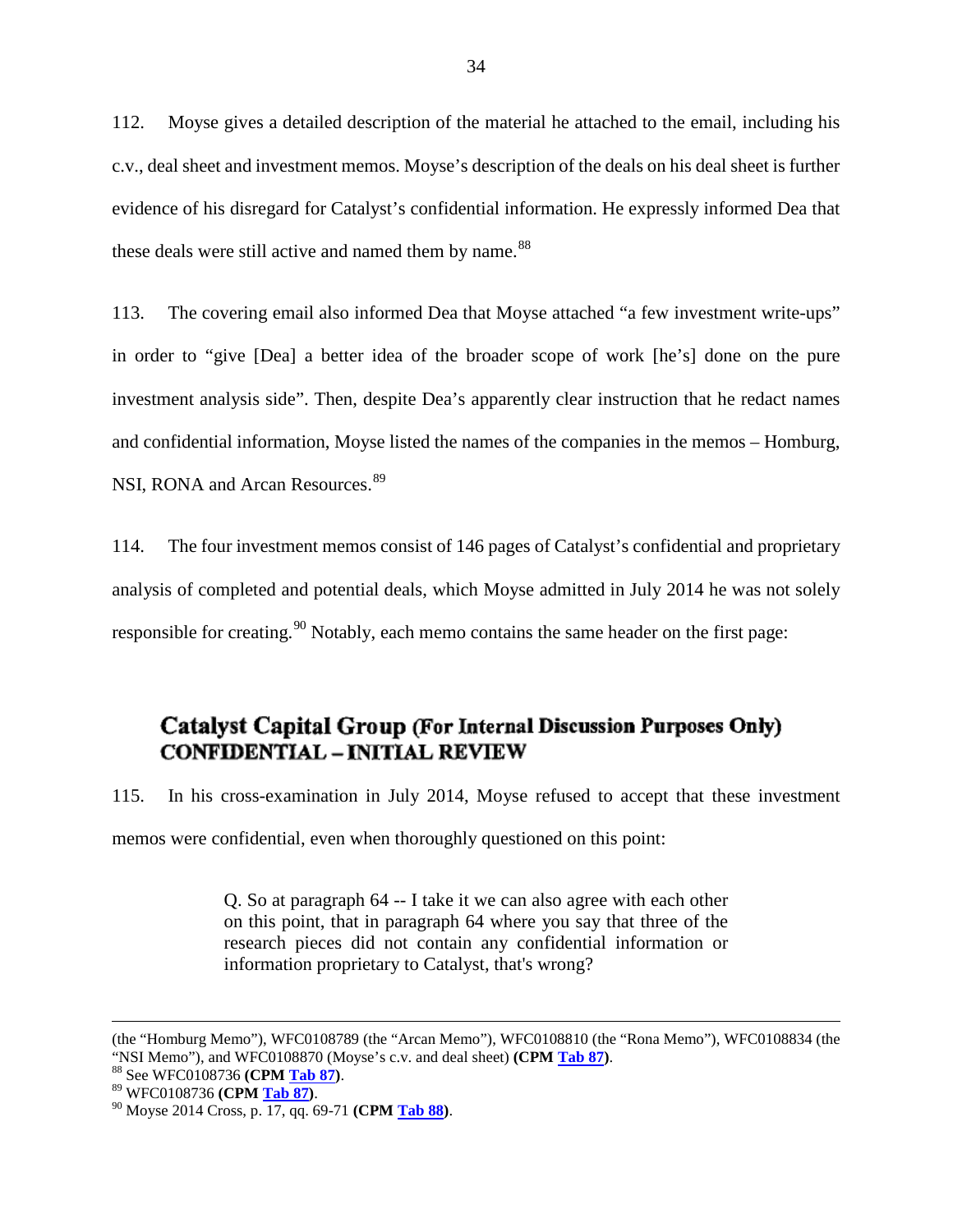## **A. I don't agree.**

Q. So you're saying that those analyses that were performed, those research pieces that were performed were not proprietary to Catalyst?

A. The pieces themselves were. **They didn't contain any confidential information.**

Q. I don't understand the distinction.

A. I mean there's -- **in logic a set doesn't contain itself**. So the memo can be confidential and not contain any confidential information.

## **Q. So what makes the memo confidential?**

## **A. I'm not really sure actually.**

Q. Well, maybe I can help you out. Is it the fact that the work product that you're performing on behalf of your employer shouldn't be shared with a competitor?

A. I agree with that.

Q. Okay. And in terms of the actual confidential information, you say it didn't include any confidential information, you don't mean to suggest again that the analysis that you're performing is not confidential?

A. **I don't believe it is.** It was based on publicly available information.

Q. Right. But lots of things are based on publicly available information, but the fact that you're performing an analysis that may not be readily available to the public is what makes it confidential. That's your work product is analyzing.

A. I agree it's a work product and proprietary.

Q. And that's what makes it confidential. That's what you're being paid for, to perform this analysis that's not publicly available.

A. I multiply publicly available numbers by publicly available numbers. Like-minded people would have done the same thing.

Q. You do far more than multiply, Mr. Moyse. Let's be fair. Anybody can take a calculator. You're not hired to be a calculator.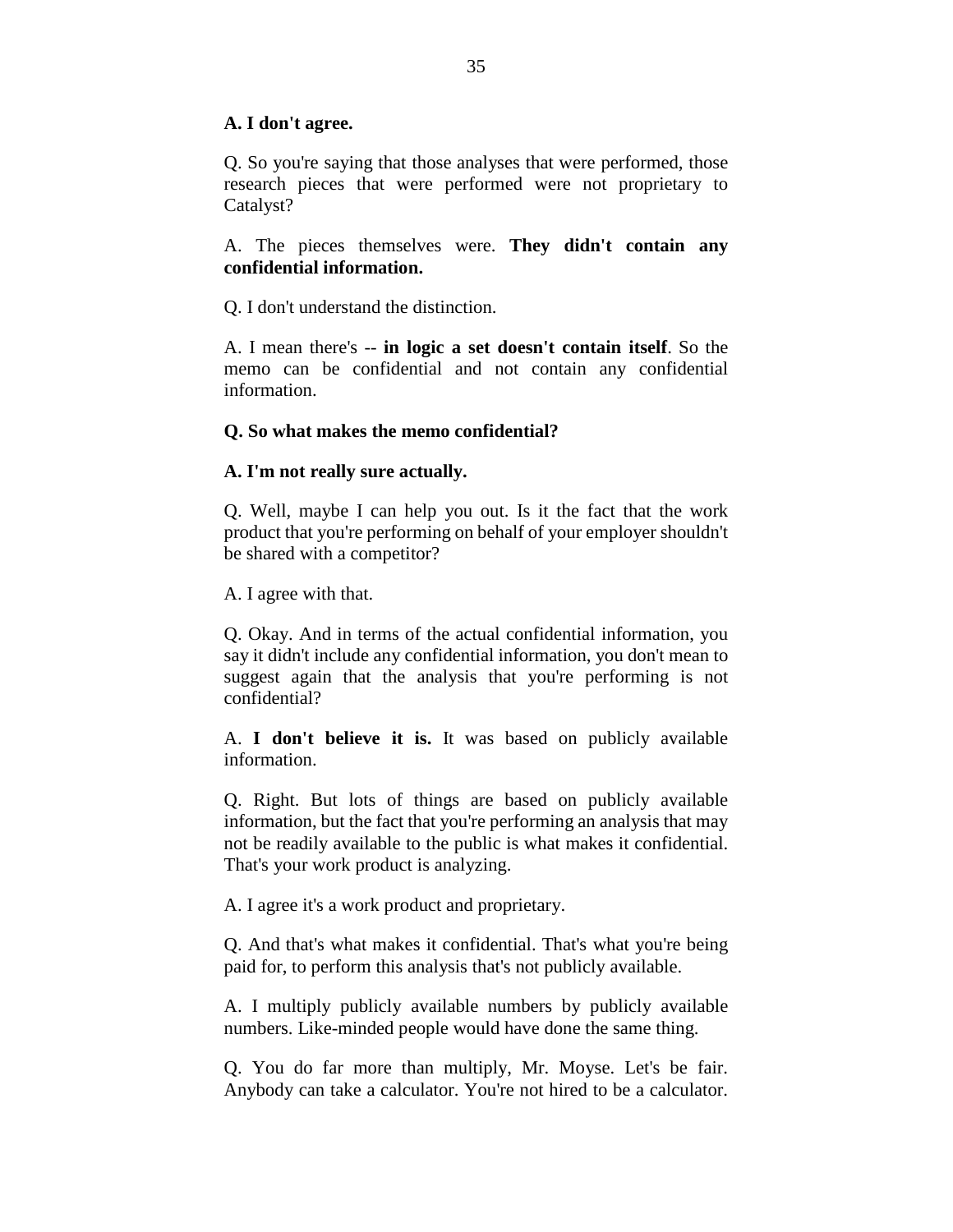You're hired to bring your experience and expertise in performing an analysis, right? That's why you're being paid \$200,000 a year.

A. One sixty-two.

Q. Right. Right? It's that level of analysis, that's the work product that's being performed for your employer; you surely understand that.

A. Yes.

Q. And that's what makes it confidential.

# **A. I don't know.**

Q. Do you disagree with that?

# **A. I don't know what makes it confidential.**

 $[\ldots]$ 

Q. And it's also marked "confidential", right?

A. Yeah. Part of the template. But yes, that's what it says.

Q. So that's only a template so far as you're concerned. It means nothing.

# **A. I never gave it any thought.**

 $[\ldots]$ 

Q. So that conclusion is the product of your work in relation to this analysis?

A. Yes.

Q. And those types of analysis – we can sit here for days if you want and go through all the memos, but that type of analysis is contained in every single one of the memos you sent over.

A. It's all based on publicly available information.

Q. It may or may not, but we know in one case it wasn't. But I don't care what it was based on. Your analysis is contained in all of those memos.

A. I don't think my analysis is unique to Catalyst.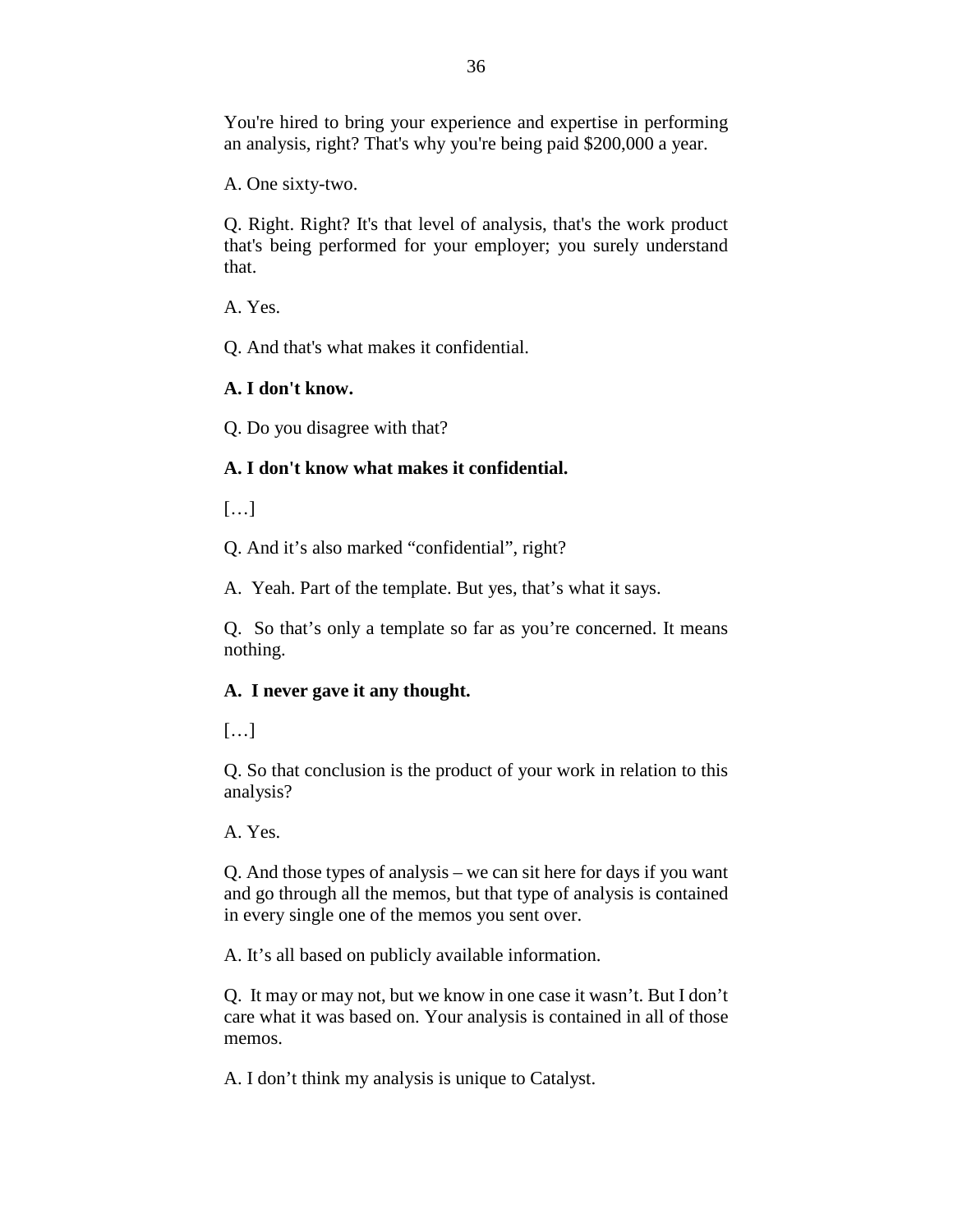Q. Is it publicly available?

A. No.

Q. And therefore do you accept that it's confidential?

**A. I don't know.**[91](#page-38-0)

116. Despite his difficulty recognizing that the investment memos were confidential, Moyse deleted the email he sent to Dea within days of having sent it.<sup>[92](#page-38-1)</sup>

117. When asked why he did not redact the investment memos as supposedly instructed by Dea, Moyse responded, "It would have been, as Mr. Riley has said, a very extensive undertaking to redact them."[93](#page-38-2)

118. For his part, Dea reviewed the material sent by Moyse on the morning of March 27. In his direct examination at trial, Dea testified that he reviewed the investment memos (notwithstanding that they were clearly marked "confidential") and concluded that they were "fairly perfunctory assessments of companies based on public information". Dea paid "little attention" to one of the investment memos because it was "very far away from anything that [West Face] would be involved in", as if that were somehow relevant to the ethical question of whether he ought to be reading it.<sup>[94](#page-38-3)</sup>

119. In cross-examination, Dea's evidence suggests that his understanding of "confidential information" is not so dissimilar from Moyse's:

> Q. Let's just back up for a second. What I asked you was you understand that an investment memo by definition is confidential

<span id="page-38-1"></span><span id="page-38-0"></span><sup>&</sup>lt;sup>91</sup> Moyse 2014 Cross, pp. 92-94, qq. 426-37, p. 141, qq. 664-665, and p. 151-52, qq. 716-722 (CPM Tab 89).<br><sup>92</sup> Moyse 2014 Cross, pp. 90-91, q. 420 (CPM Tab 90).<br><sup>93</sup> Moyse 2014 Cross, pp. 138-39, q. 653 (CPM Tab 91).<br><sup>9</sup>

<span id="page-38-2"></span>

<span id="page-38-3"></span>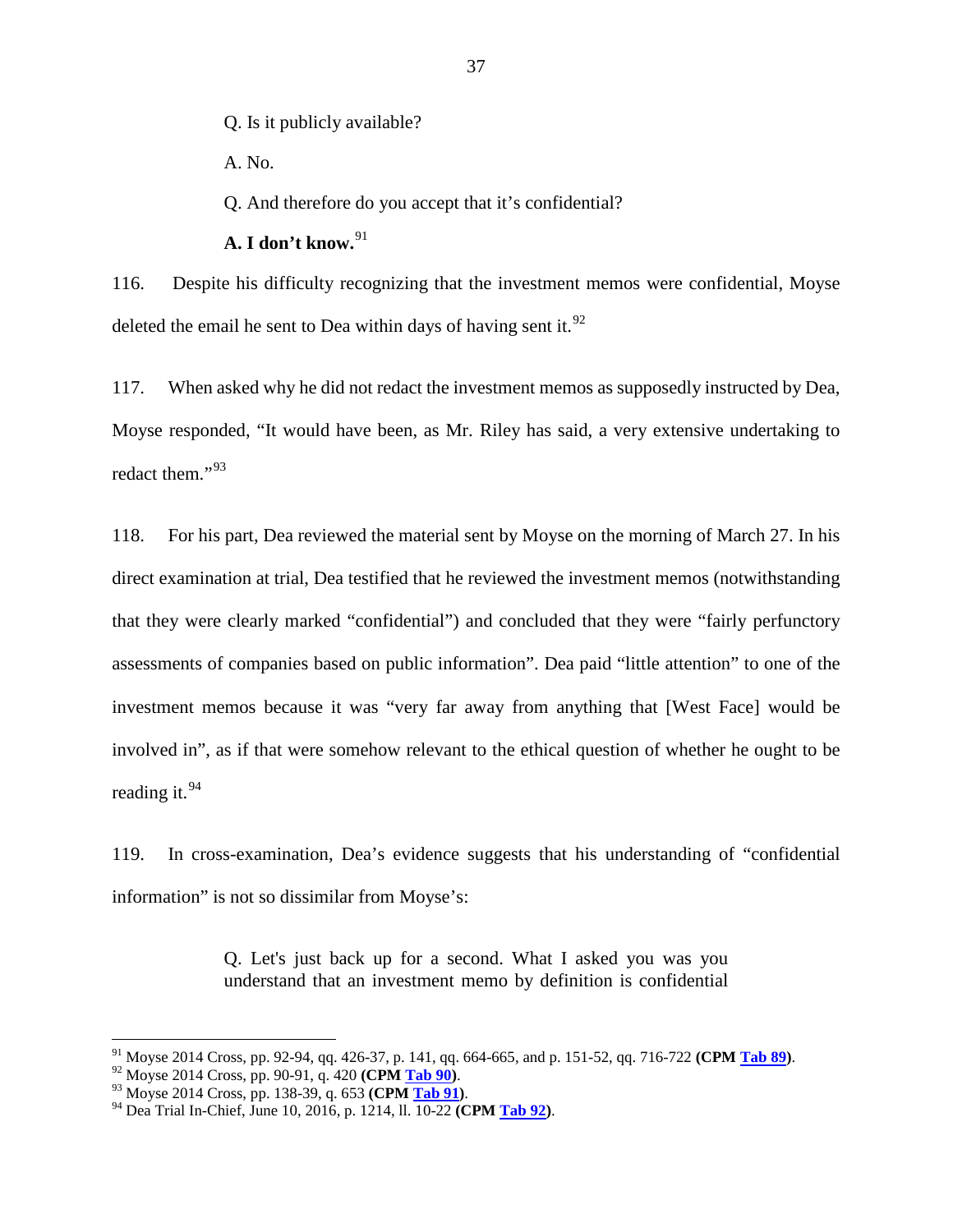and proprietary because it sets out an investment thesis for an investment?

A. It could.

Q. West Face certainly considers its investment memos confidential?

A. Some of them for sure.

Q. And those some that you consider confidential might actually contain public information?

A. Yes, but I think, and going back to our prior cross-examination, you could have a summary, a rather benign summary of a memo that contains information on a public company based entirely on that public information that could be rather benign.

Q. Well, who is making the determination that something is benign at this stage? Is that a determination for you to make or for the company that has had the memo prepared for it?

A. In what context?

Q. Well, benign, what does benign mean?

**A. Well, by benign, what I mean is there is a spectrum of confidential information. If someone were to pass on information a day ahead of a public takeover and it went up 50 percent the next day, that would be one end of the spectrum. At the other end you could have an internal memo that contains a summary of a company based on a few hours of work that summarizes information from their publicly disclosed financial documents. There is a spectrum to these things.**[95](#page-39-0)

120. Dea's "spectrum" was not a new invention. He provided a similar answer during his cross

examination in July 2014:

Q. So when you received the documents that he attached to his email, and you saw they were marked confidential, for internal discussion purposes only, you understood that Brandon may not have understood what you were asking for, correct?

A. I didn't read his attachments right away.

<span id="page-39-0"></span> <sup>95</sup> Dea Trial Cross, June 10, 2016, p. 1247, l. 4 – p. 1248, l. 14 (emphasis added) **(CPM Tab 93)**.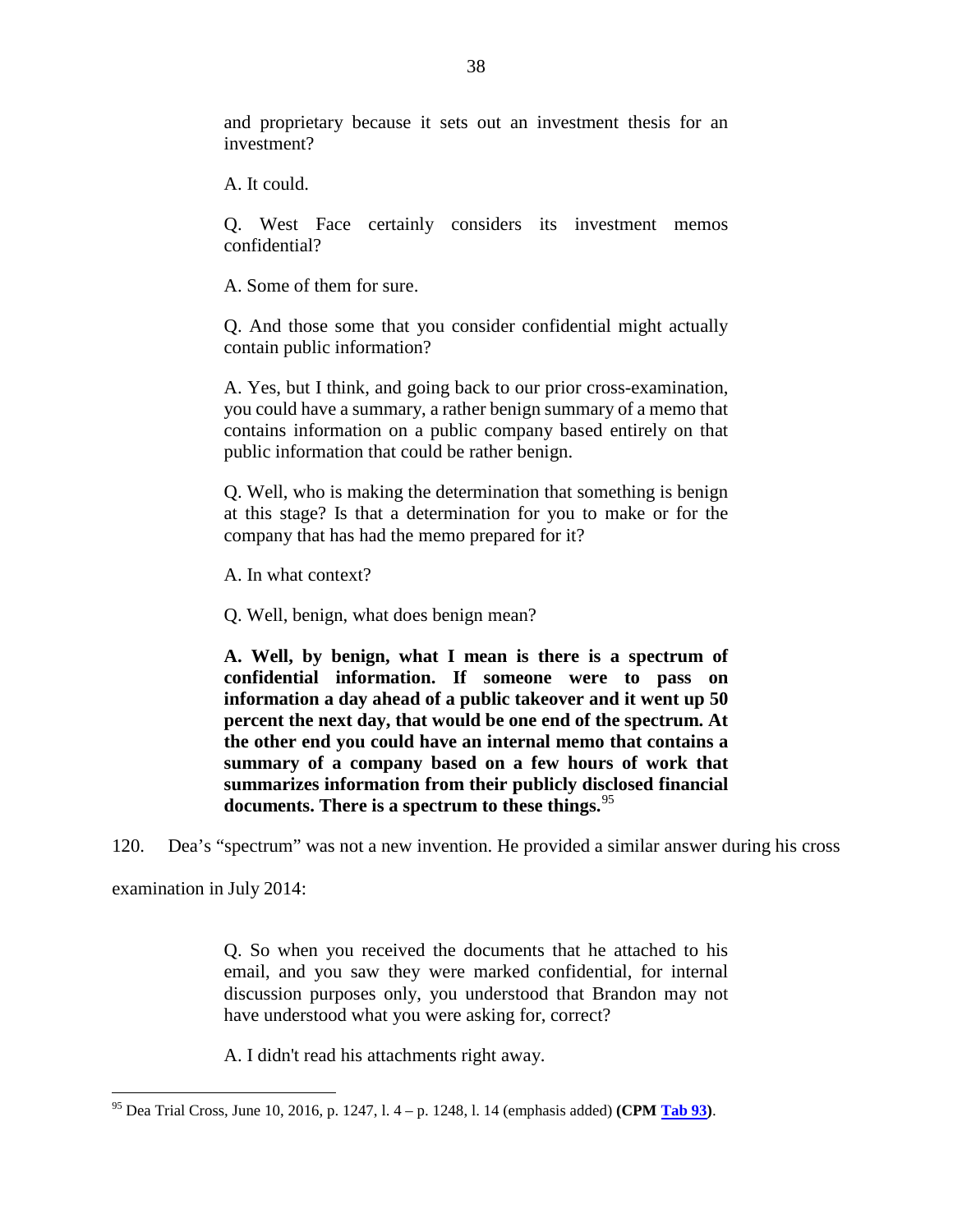Q. You read them eventually?

A. Eventually I did, yeah.

Q. And you saw those markings on them, correct?· That they were confidential and for internal purposes only?

A. I did.

Q. Did you send them back to him?

A. Did I send them back?

Q. Like return them back? Did you destroy them?

A. I did not destroy them.

Q. No.· You did not tell Catalyst that he'd sent them?

A. I did not.

Q. When you reviewed them you saw that he hadn't redacted any information?

A. I don't remember exactly when I reviewed them, but when I reviewed them, as I recall, there were four examples. I was really just looking for, you know, how was the wording put together. You know, was it logical. They all were fairly rather pedestrian analyses. It seemed to be just a collection of, you know, gathering of public information.

Q. Is it just a gathering of public information, or does it also include some analysis by the author of the memos?

A. Our conclusion was that the analysis was very pedestrian.· That it was really primarily just, you know, recitation of public information. In one of the circumstances, one of the examples, I believe it was -- I don't remember exactly, but I think it was something that was -- that he had not done himself, he said he contributed to, that was -- that he said was circulated -- that was used to circulate to their limited partners. So I actually didn't read it too intently. I didn't really spend much time on the information.

[…]

Q. So what obligation does West Face have to keep any information it receives confidential?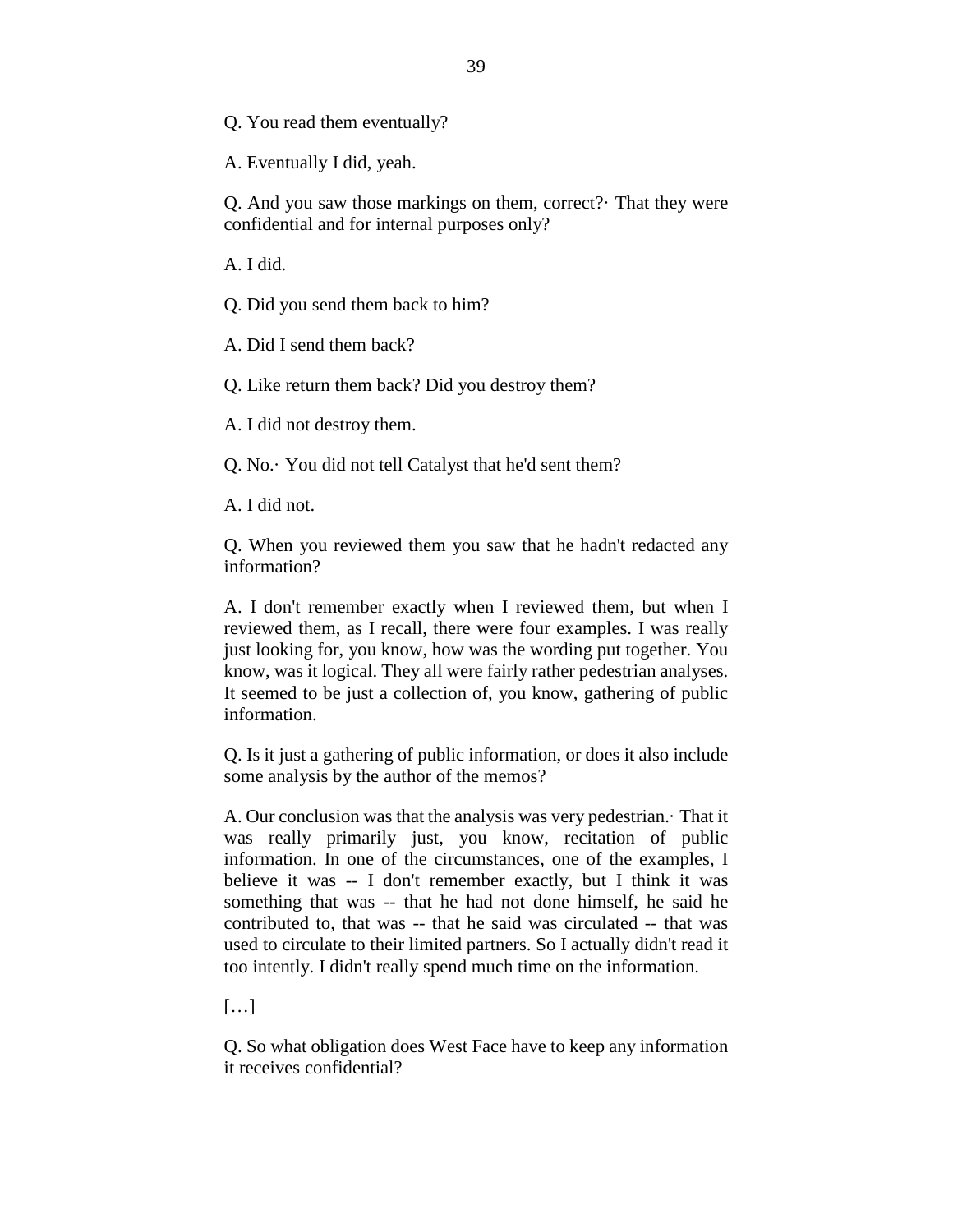A.What I mean by that is that I felt -- although I recognized that this was information that was -- that was confidential to Catalyst, I felt that I could show it to my partners. Only as a writing sample. Because it concluded that it was very benign, you know, analyses.

Q. That was your conclusion?

A. Mm-hmm.

Q. Yes?

A. Yes.

Q. Upon reviewing the documents you concluded that it was benign analysis?

A. Mm-hmm.

Q. Yes?

A. I did. $96$ 

121. Notably, West Face never asked Moyse to provide it with a replacement writing sample in order to assess his writing and analytic abilities, nor did it return these memos to him or otherwise criticize him for sharing Catalyst's confidential information with him. Instead, that morning, Dea forwarded the memos to his partners and a senior analyst.<sup>[97](#page-41-1)</sup>

122. Griffin's evidence is that he opened the first memo (the Homburg memo) within a few days of Dea having forwarded the email to him, but he did not go any further than the title page, which was marked "confidential", before he stopped. Griffin's evidence is he then went to Dea and orally brought up a concern with Dea about what Moyse had done.<sup>[98](#page-41-2)</sup> Griffin's evidence was that Dea

<span id="page-41-1"></span><span id="page-41-0"></span><sup>96</sup> Dea 2014 Cross, p. 72, q. 305 – p. 74, q. 312 & p. 77, qq. 328 – <sup>332</sup>**(CPM Tab 94)**. <sup>97</sup> WFC0075126 – Email from T. Dea to G. Boland, P. Fraser, T. Griffin and Y-J Zhu sent March 27, 2014 **(CPM Tab 95)**. <sup>98</sup> Griffin Trial Cross, June 8, 2016, p. 778, l. 17 – p. 779, l. 15 **(CPM Tab 96)**.

<span id="page-41-2"></span>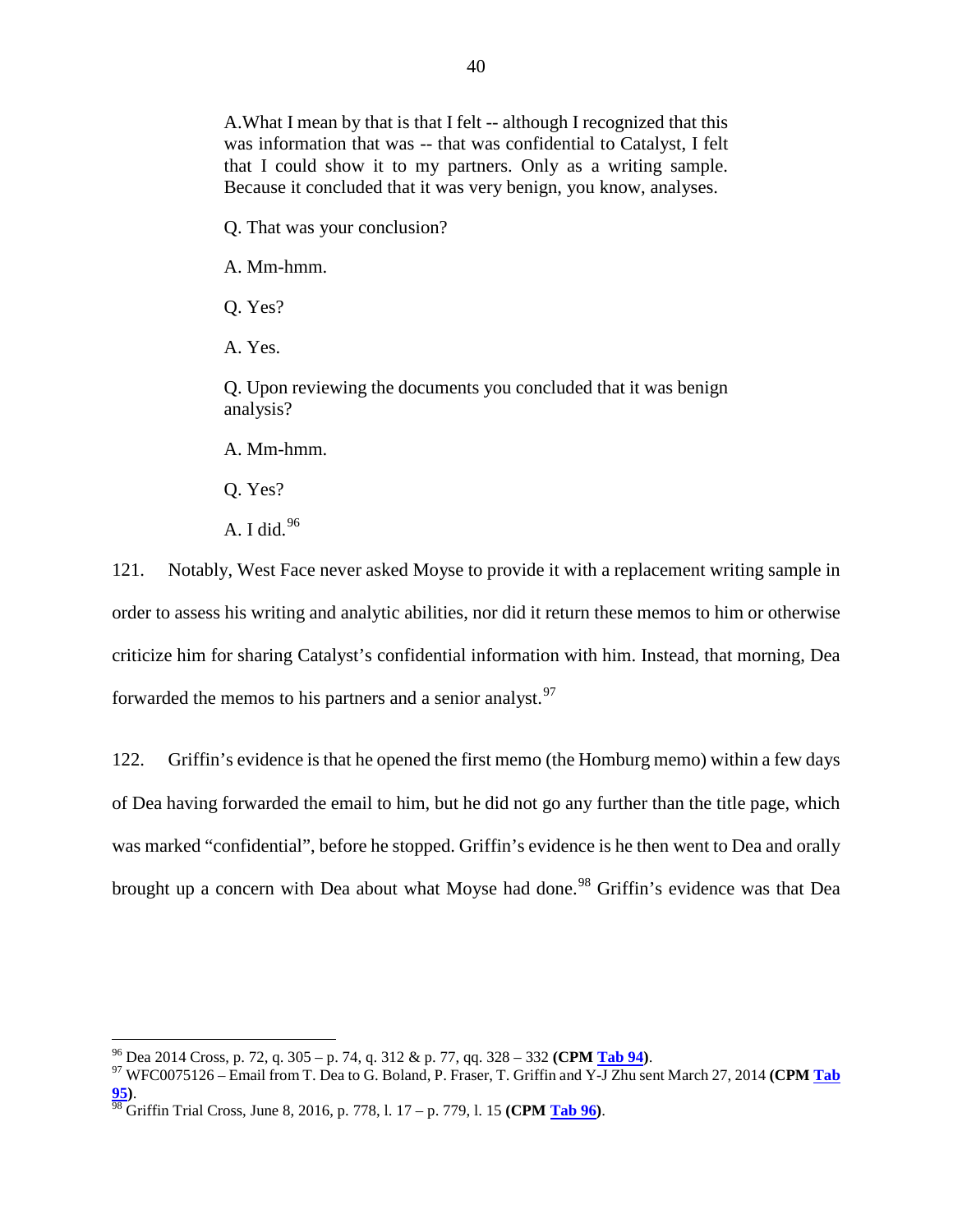understood Griffin's concern and Griffin "knew" Dea shared the same respect for confidentiality of information "that we all do".<sup>[99](#page-42-0)</sup>

123. Despite Griffin having supposedly told Dea that he had concerns about Moyse's conduct shortly after Dea distributed the investment memos to his partners on March 27, 2014, Dea saw no issue with resending the investment memos to Fraser and Zhu on April 15, 2014, just prior to Moyse's internal interview.<sup>[100](#page-42-1)</sup>

124. Moyse met with Griffin, Fraser and Zhu consecutively on April 15. Zhu's interview notes, which were only produced approximately two weeks before this trial commenced, indicate that he and Moyse discussed "live deals", but Zhu and the others deny discussing Wind at this interview.[101](#page-42-2)

## **6. MOYSE'S REVIEWS CATALYST'S CONFIDENTIAL INFORMATION OUT OF "CURIOSITY"**

125. On March 28, 2014, two days after he met with Dea, Moyse started exhibiting behaviour that Catalyst's expert concluded is consistent with a person removing confidential information from his or her employer. $102$ 

126. On March 28, 2014, Moyse accessed Catalyst's letters to its investors in Catalyst Fund Limited Partnership II ("Fund II") sent between 2006 and 2011. These "Investor Letters" report to Catalyst's investors on events that transpired with respect to Fund II's investments.

<span id="page-42-1"></span><span id="page-42-0"></span><sup>&</sup>lt;sup>99</sup> Griffin Trial Cross, June 8, 2016, p. 782, ll. 9 – 19 **(CPM <u>Tab 97</u>)**.<br><sup>100</sup> WFC0108736 – Email from Dea to Fraser and Zhu sent April 15, 2014 **(CPM Tab 87)**. As this email demonstrates, the four investment memos and the c.v./deal sheet were attached as five separate files. If Dea was concerned about circulating confidential information after his conversation with Griffin, he could have easily deleted the investment memos from the April 15 email. He did not do so.<br><sup>101</sup> WFC0109978 – Zhu's interview notes (CPM Tab 98).<br><sup>102</sup> Cross-Examination of Martin Musters held August 1, 2014 ("Musters 2014 Cross"), pp. 64-66, q. 188 (CPM Tab

<span id="page-42-3"></span><span id="page-42-2"></span>**<sup>99)</sup>**.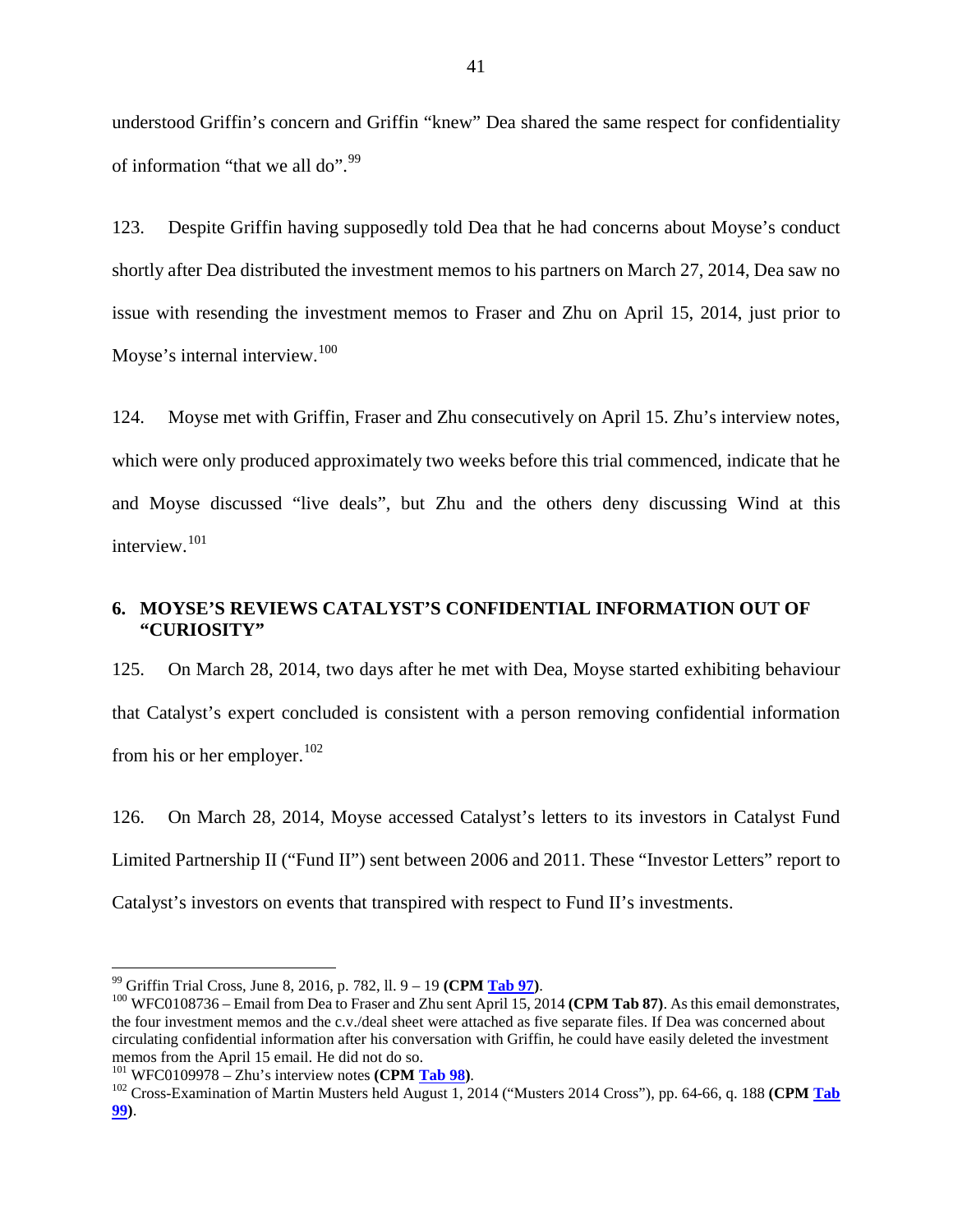127. There was no legitimate business reason for Moyse to be reviewing these Investor Letters. Notably, Moyse accessed several Investor Letters over an eleven-minute period, between 6:28 p.m. and 6:39 p.m., which is not enough time to actually read the letters but which is sufficient time and is consistent with copying files to a cloud-based file storage service such as Dropbox.<sup>[103](#page-43-0)</sup>

128. Moyse's admits that he did not access the letters as part of his duties at Catalyst. His evidence is that he was reviewing the letters to look for statements made by Newton Glassman about employees who left the Catalyst.<sup>[104](#page-43-1)</sup> This explanation makes no sense, considering he opened several letters over an 11-minute time span, Moyse had only met Dea for coffee two days earlier, had not interviewed at the firm yet, and did not have a job offer from West Face or any other firm despite being several weeks into a job hunt.

129. A few weeks later, on April 24, 2014, Moyse was told to schedule an interview with Boland.[105](#page-43-2) The next day, April 25, 2014, Moyse transferred dozens of files on Catalyst's internal server regarding Stelco, an investment that pitted West Face against Catalyst, to his personal Dropbox account.<sup>[106](#page-43-3)</sup>

130. Moyse admits he had no business reason for accessing these files. His evidence is that he was just "curious" about this old deal, and that he had also reviewed other old Catalyst deals.<sup>[107](#page-43-4)</sup> Moyse's curiosity about these old Catalyst deals belies his apparent ignorance about deals for which he was on the actual deal team. If the maxim "actions speak louder than words" means

<span id="page-43-0"></span><sup>&</sup>lt;sup>103</sup> Riley June 2014 Affidavit at ¶ 55-57 **(CPM <u>Tab 100</u>)**. Affidavit of Martin Musters sworn June 26, 2014 ("Musters 2014 Affidavit"), ¶17 **(CPM Tab 101)**.

<span id="page-43-3"></span>

<span id="page-43-2"></span><span id="page-43-1"></span><sup>&</sup>lt;sup>104</sup> Moyse July 7 2014 Affidavit, ¶45 (CPM <u>Tab 102</u>).<br><sup>105</sup> WFC0031131 – emails between B. Moyse and N. Markovic sent April 24, 2014 (CPM <u>Tab 103</u>).<br><sup>106</sup> Riley June 2014 Affidavit at ¶58-59 (CPM <u>Tab 104</u>). Moyse July

<span id="page-43-4"></span>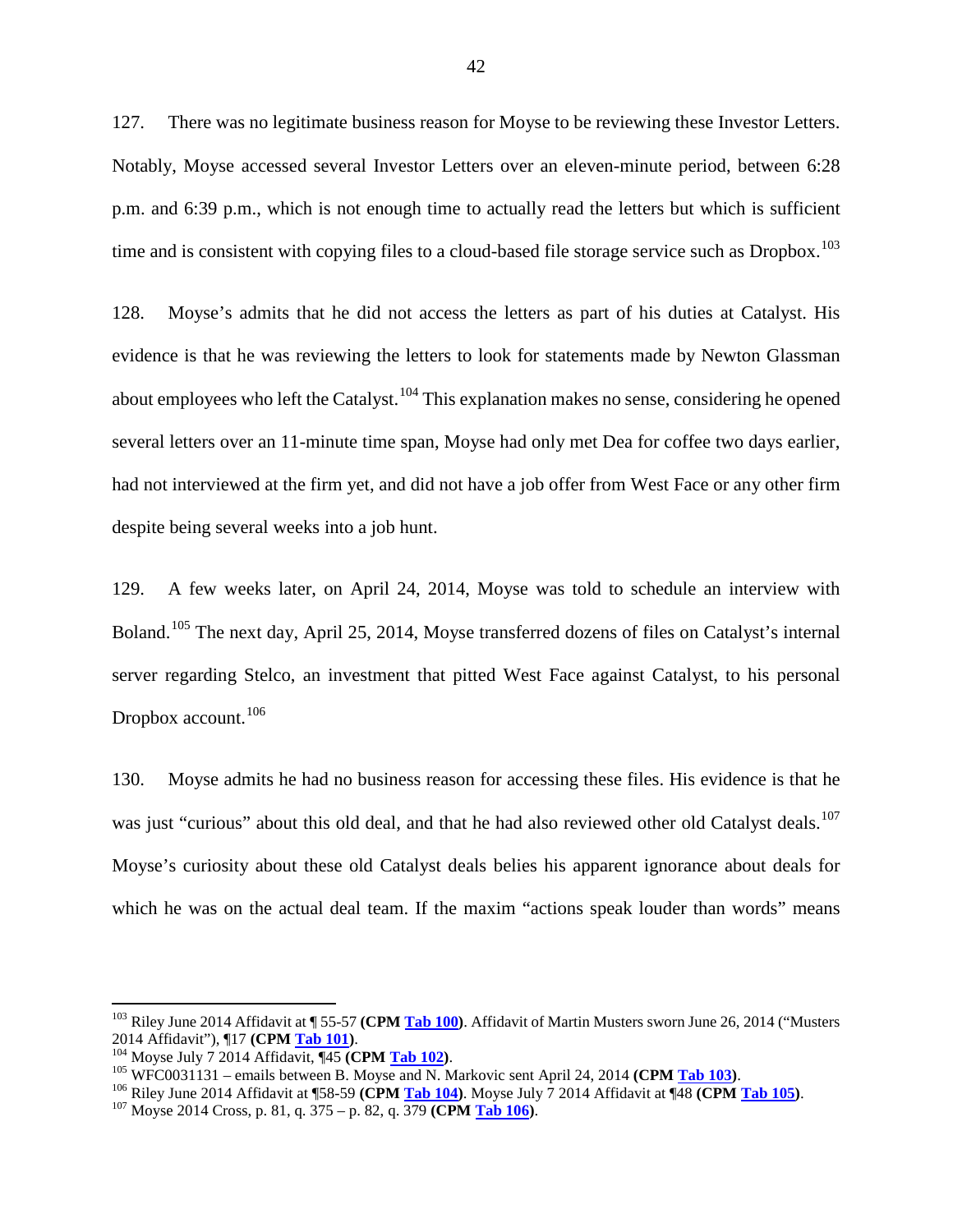anything, then Moyse is clearly thirsty for knowledge about any deal, including the deals he's working on, and is not just a clerk who inputs information and knows nothing else about the deal.

#### **7. WEST FACE'S PROPOSALS FOR WIND**

131. On November 4, 2013, West Face connected with Anthony Lacavera, Wind's CEO and the head of Globalive. During the conversation with Lacavera, West Face learned that VimpelCom was interested in selling its debt and equity interests in Wind.<sup>[108](#page-44-0)</sup>

132. West Face delivered an expression of interest to VimpelCom and Globalive on November 8, 2013. The expression of interest contemplated an enterprise value for Wind of between \$450 to \$550 million. It requested that West Face be granted access to the data room to conduct due diligence.<sup>[109](#page-44-1)</sup>

133. On December 7, 2013, West Face entered into a confidentiality agreement with VimpelCom and Orascom to gain access to the Wind data room.<sup>[110](#page-44-2)</sup>

134. West Face's evidence is that between January and March of 2014, it carried out diligence and analyzed the Wind opportunity. During this period of time, West Face did not make an offer to VimpelCom. Further, West Face "did not have much contact with either [Lacavera] or VimpelCom" during this period. $^{111}$  $^{111}$  $^{111}$ 

#### **A. WEST FACE'S FIRST PROPOSAL**

135. On April 21, 2014, Griffin informed Boland that he was speaking with Lacavera about doing a deal with VimpelCom in two stages. The first stage would involve taking out the \$150

<span id="page-44-1"></span><span id="page-44-0"></span><sup>&</sup>lt;sup>108</sup> Griffin June 4 2016 Affidavit, at ¶ 29 **(CPM <u>Tab 107</u>)**.<br><sup>109</sup> WFC0080889 – West Face expression of interest to VimpelCom and Globalive dated November 8, 2013 **(CPM Tab 108**).<br><sup>110</sup> Griffin June 4 2016 Affidavit at ¶ 31 **(CPM <u>Tab 109</u>)**.<br><sup>111</sup> Griffin June 4 2016 Affidavit at ¶ 33 **(CPM Tab 110)**.

<span id="page-44-2"></span>

<span id="page-44-3"></span>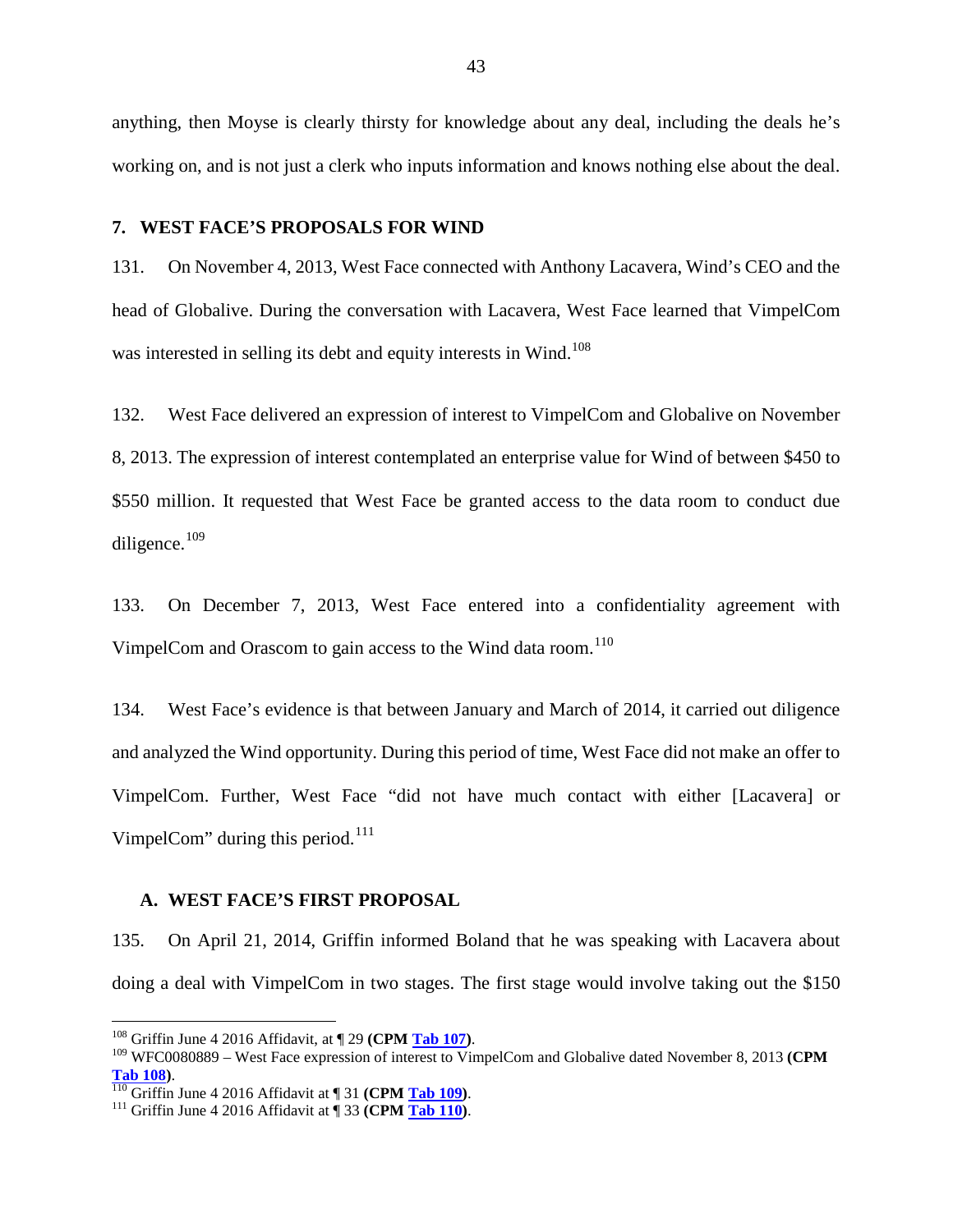million of Wind vendor debt. The second stage would involve negotiating a purchase of VimpelCom's equity interest. In effect, West Face would refinance Wind's debt and then negotiate with VimpelCom for its exit from Wind. Griffin told Boland that he thought they could "turn around and take this public in short order". $112$ 

136. Boland, in response, asked Griffin if West Face could negotiate an exclusive negotiating arrangement with Wind to tie it up. Griffin responded and explained that his plan was to secure exclusivity with VimpelCom.

137. At this point, the plan was to pursue Mobilicity at the same time as West Face was negotiating for Wind, with the goal of merging the two entities. However, at this time, Telus had already applied to Industry Canada to purchase Mobilicity.

138. Boland made a telling comment to Griffin regarding the proposed Telus-Mobilicity transaction:

> The only tweak I am thinking about is how to pooch the Mobi deal just in case Telus is successful. $^{113}$  $^{113}$  $^{113}$

139. It is notable that Boland did not swear an affidavit throughout this proceeding's two-year history and did not testify at trial.

140. On April 23, West Face submitted its first proposal to VimpelCom to purchase Wind. At the time this proposal was submitted, West Face knew that VimpelCom was concerned about regulatory risk, but its proposal was nonetheless conditional on receipt of necessary and desireable regulatory approvals. When cross-examined, Griffin could provide no explanation for why the phrase "desirable" regulatory approvals was included in the proposal.

<span id="page-45-1"></span><span id="page-45-0"></span><sup>112</sup> WFC0060279 – Emails exchanged between G. Boland and A. Griffin dated April 21, 2014 **(CPM Tab 111)**. <sup>113</sup> *Ibid*.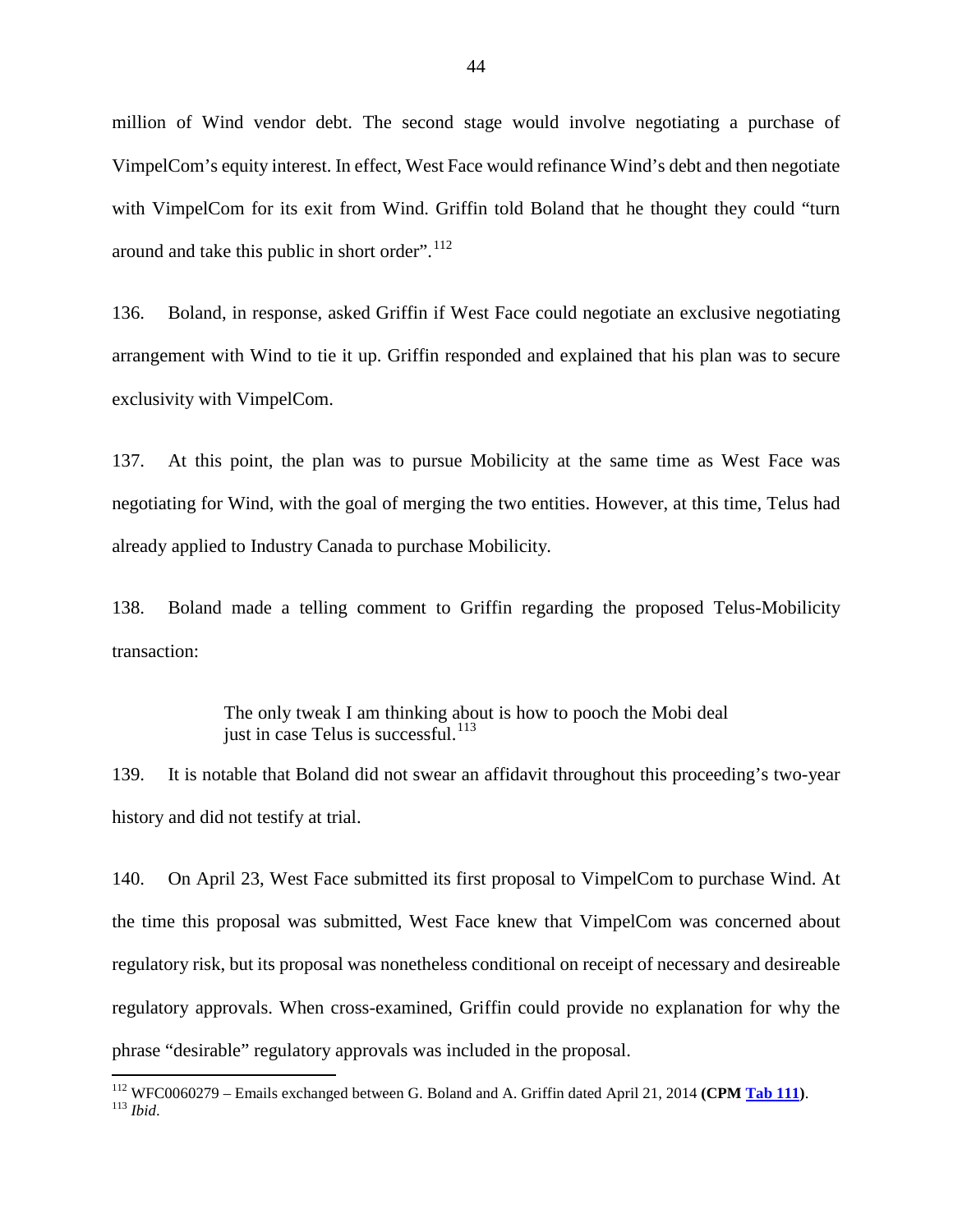141. The April 23 West Face proposal anticipated providing \$200 million in first-lien debt financing to Wind. After the financing transaction was complete, West Face and VimpelCom would enter into a 90-day exclusivity period during which they would negotiate a definitive agreement whereby West Face would acquire \$200 million of second-lien convertible notes which would give it the right to acquire two-thirds of Wind's fully-diluted equity, including two-thirds of the total number of voting shares. VimpelCom would directly and indirectly retain its existing interest for one-third of the fully diluted equity of Wind. The enterprise value of Wind under this April 23 proposal was  $$500$  million.<sup>[114](#page-46-0)</sup>

#### **B. WEST FACE'S SECOND PROPOSAL**

142. On May 4, 2014, West Face sent a revised proposal to VimpelCom. Under the May 4 proposal, West Face would provide \$200 million of first lien financing and enter into a letter of understanding setting out the terms of a sale transaction. The sale transaction would involve West Face acquiring 100% of the shares of Wind. According to the May 4 proposal, the sale transaction would again be conditional on the receipt of necessary and desirable regulatory approvals.<sup>[115](#page-46-1)</sup>

143. De Alba's evidence is that he and Glassman believed it was likely that West Face would bid on Wind and that they discussed this belief with the deal team, including Moyse, on many occasions, both at Monday meetings and during deal team meetings.<sup>[116](#page-46-2)</sup>

#### **8. CATALYST'S NEGOTIATIONS FOR WIND IN MAY 2014**

144. During April 2014, Catalyst continued to negotiate with VimpelCom and UBS.<sup>[117](#page-46-3)</sup>

<span id="page-46-0"></span><sup>&</sup>lt;sup>114</sup> WFC0066640 – April 23, 2014 West Face Proposal to VimpelCom (CPM <u>Tab 112</u>).<br><sup>115</sup> WFC0106772 – May 4, 2014 West Face Proposal to VimpelCom (CPM <u>Tab 113</u>).<br><sup>116</sup> de Alba Affidavit, ¶121 (CPM <u>Tab 114</u>).<br><sup>117</sup> de Al

<span id="page-46-2"></span><span id="page-46-1"></span>

<span id="page-46-3"></span>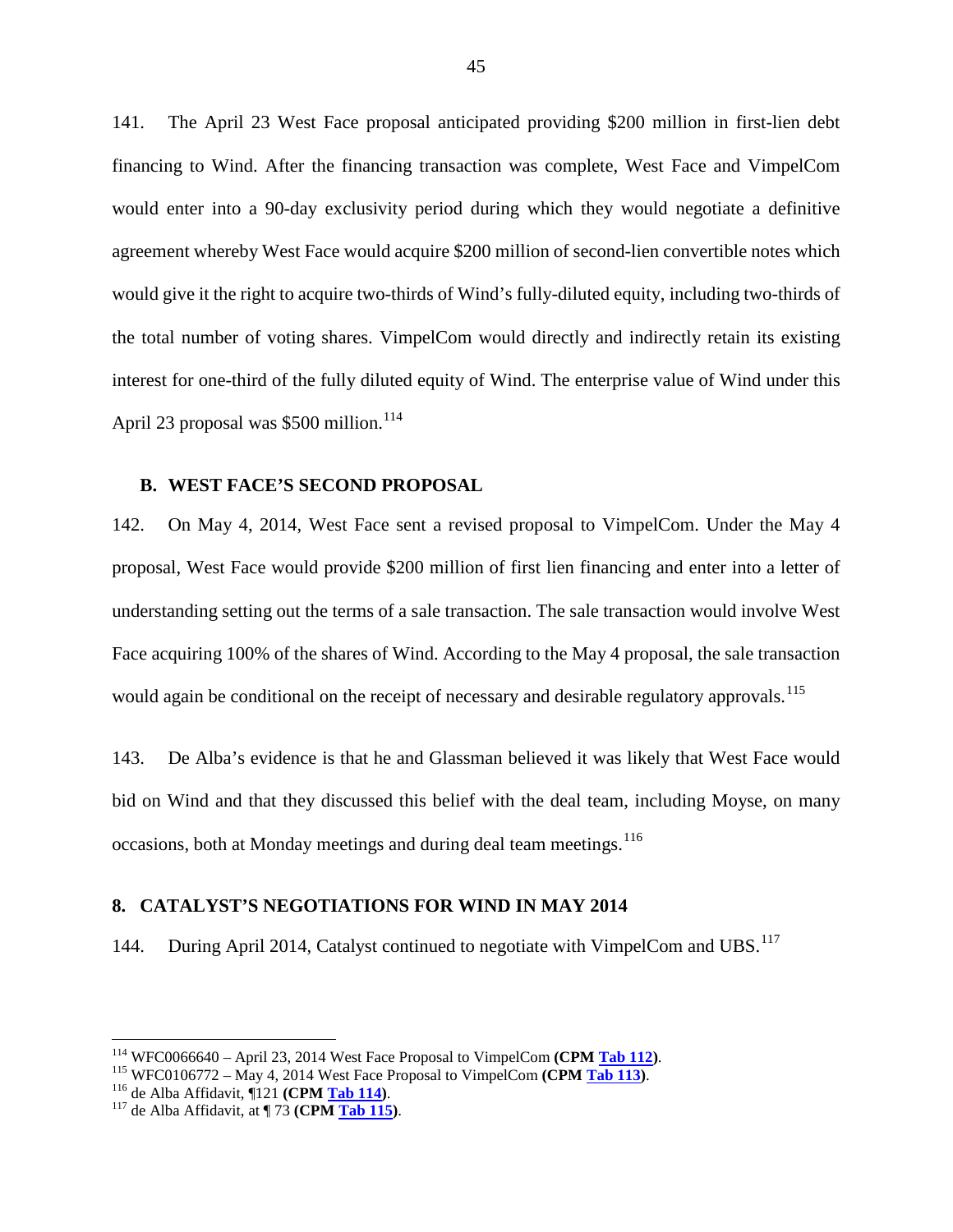## **A. GLASSMAN AND DE ALBA DISCUSS REGULATORY STRATEGY WITH THE DEAL TEAM**

145. On May 7, 2014, after further discussions between UBS, VimpelCom and Catalyst, the parties reached a preliminary agreement on essential terms of a share purchase transaction. De Alba announced these terms to the Catalyst deal team, including Moyse:

- (a) Catalyst would purchase Wind in a cash transaction based on an enterprise value of \$300 million; and
- (b) The parties would sign a share purchase agreement by May 30, 2014.<sup>[118](#page-47-0)</sup>

146. On May 6, Glassman confirmed to the entire deal team, including Moyse, that the focus of the transaction was Wind's spectrum assets and that diligence could be confined to spectrum ownership. Glassman also wrote, "Need a condition of [governmental] approval...".<sup>[119](#page-47-1)</sup>

147. On May 7, 2014, de Alba made it clear to the Catalyst deal team that vendors needed clarity on how spectrum could be sold. De Alba outlined the argument Catalyst would make to the federal government:

> [W]e are the Canadian solution, we will focus [on] building the standalone  $4<sup>th</sup>$  player, ......but even from a debt financing/capital markets perspective no lender will provide funding unless there is clarity on how the collateral and ultimately the business can be sold and when…" At minimum, it adds to the pile [of] reasons why the government needs to give us clarity.<sup>[120](#page-47-2)</sup>

148. In the same email chain, Glassman updated the Catalyst deal team with a critical piece of information concerning Catalyst's negotiations with the government:

<span id="page-47-2"></span><span id="page-47-1"></span><span id="page-47-0"></span><sup>118</sup> de Alba Affidavit at ¶74 **(CPM Tab 116)**. 119 CCG0009482 – Emails between Glassman and de Alba dated May 6 and 7, 2014 **(CPM Tab 117)**. 120 *Ibid*.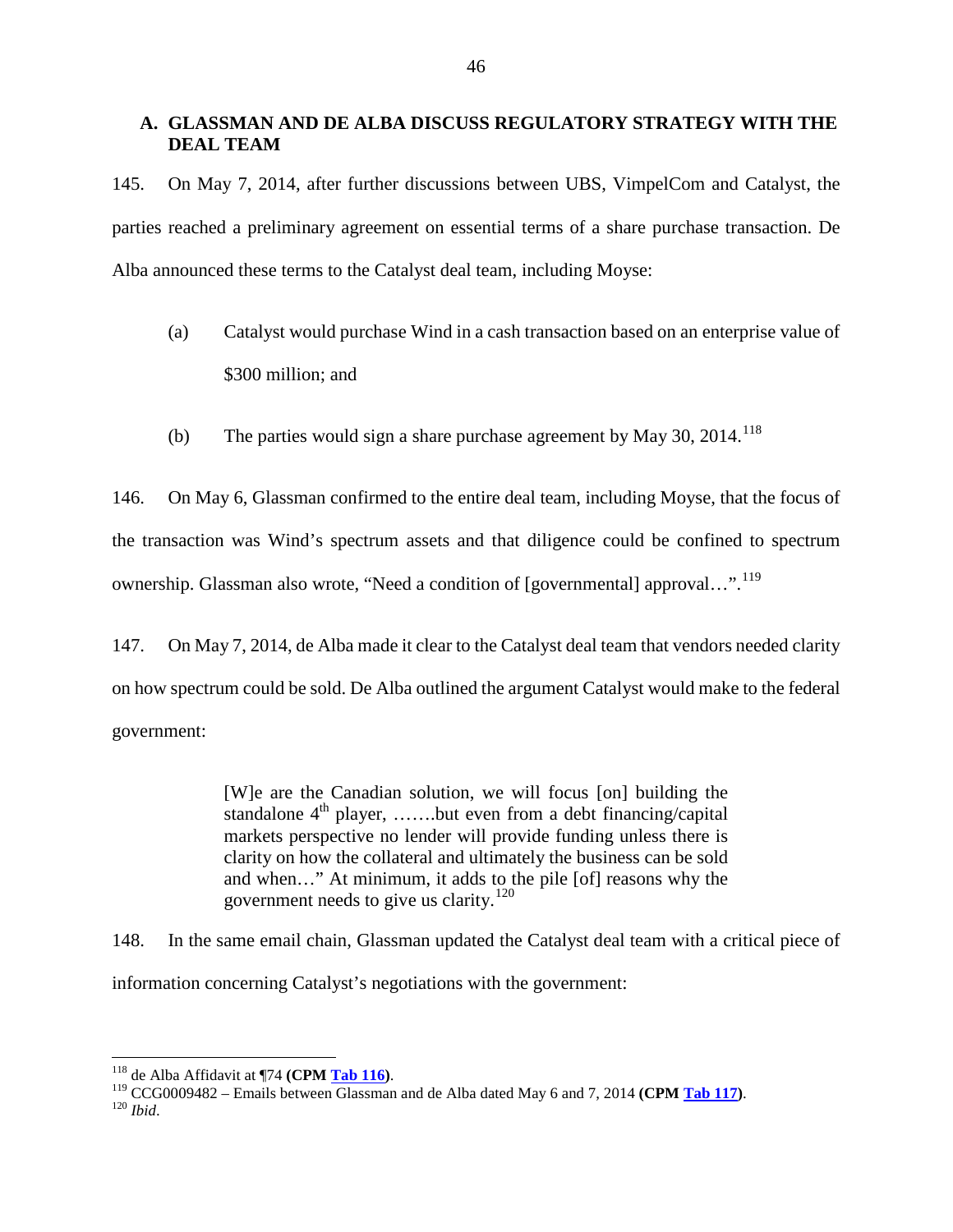Govt has told us today via bruce d that they will not give us in writing the right to sell spectrum in 5 yrs. My response is that such takes 'option 1' off the table and we would only be willing to build a 'wholesale/leasing business' specifically with incumbents as the customers. They know this. We r going to ottawa early next wk. They also asked for our help to understand who really is controlling v-com's decision making and to get our input prior to next wk's mobilicity mediation.<sup>[121](#page-48-0)</sup>

149. This email is consistent with Glassman's oral comments to the deal team throughout the negotiations with VimpelCom. The entire Catalyst team, including Moyse, knew that Glassman was adamant that any share purchase agreement with VimpelCom had to include a condition of government approval so that Catalyst could seek required concessions from the regulators.

150. Glassman believed that Industry Canada, the PCO, and the PMO would soften their position concerning the transferability of the 2008 Licenses. Catalyst's strategy was to offer to deliver to Industry Canada and the federal government the "dream deal" of merging Mobilicity and Wind, but to pressure the government to provide Catalyst with the regulatory concessions required for option 1 or 2 to succeed.<sup>[122](#page-48-1)</sup>

151. In 2015, Moyse described this email exchange as "generic statements" about generalized views that were public knowledge.<sup>[123](#page-48-2)</sup> He did not understand that Catalyst's internal discussions concerning its approach to negotiations with Industry Canada and the federal government were in fact highly confidential and not publicly known.

<span id="page-48-2"></span>

<span id="page-48-1"></span><span id="page-48-0"></span><sup>121</sup> *Ibid*. <sup>122</sup> Glassman Affidavit, at ¶33 **(CPM Tab 59)**. 123 Moyse 2015 Cross, p. 21, q. 94 – p. 22, q. 100 **(CPM Tab 118)**.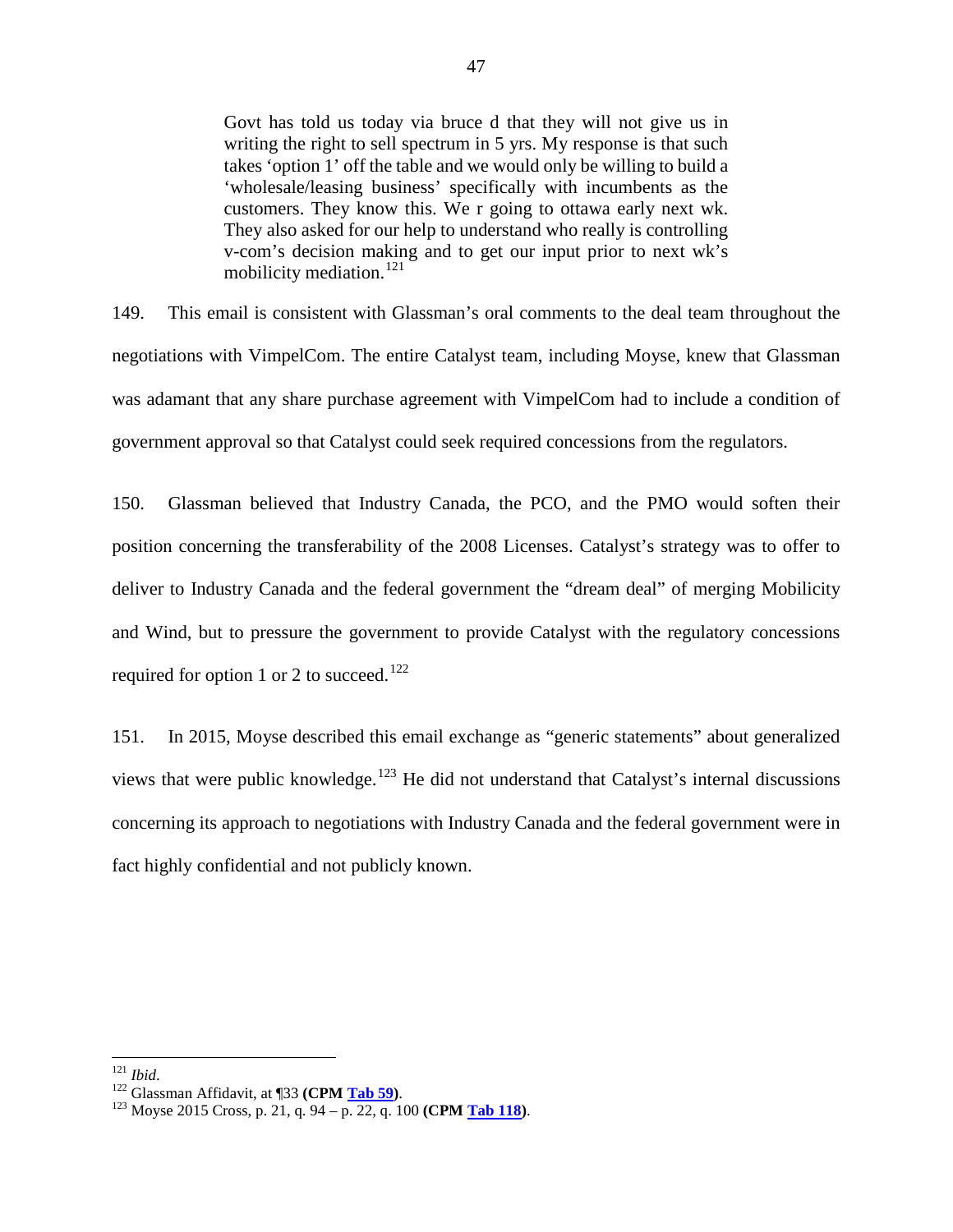#### **B. MOYSE CONTRIBUTES TO WIND DUE DILIGENCE, AN OPERATING MODEL AND THE WIND INVESTMENT MEMO**

152. Between May 6 and May 16, Moyse continued to be an integral member of Catalyst's Wind deal team. A significant portion of work on the transaction was compressed into a short time frame because Catalyst was planning on bidding by May  $23.^{124}$  $23.^{124}$  $23.^{124}$ 

153. Catalyst met with Wind's management on May 9. Moyse attended this presentation and contributed extensively to the list of diligence issues that Catalyst presented to Wind's management.<sup>[125](#page-49-1)</sup>

154. Between May 7 and 13, Michaud, Moyse and Creighton reviewed and refined the due diligence lists. In addition, Michaud, Moyse and Creighton began building an operating model and drafting an investment memorandum for a Wind transaction. They worked with Morgan Stanley to build the operating model and to evaluate the model prepared by Wind's management.

155. Between May 9 and 11, 2014, Michaud, Moyse and Creighton worked on multiple drafts of the investment memorandum. $^{126}$  $^{126}$  $^{126}$ 

#### **C. MOYSE PREPARES A SECOND PRESENTATION TO INDUSTRY CANADA**

156. On May 12, 2014, Glassman, Riley, and Drysdale met for a second time with Industry Canada and the federal government to discuss Catalyst's efforts to acquire VimpelCom's interest in Wind. $127$ 

<span id="page-49-1"></span><span id="page-49-0"></span><sup>124</sup> de Alba Affidavit, at ¶86 **(CPM <u>Tab 119</u>)**.<br><sup>125</sup> de Alba Affidavit at ¶85 **(CPM <u>Tab 120</u>)**.<br><sup>126</sup> de Alba Affidavit at ¶91-94 **(CPM Tab 121)**. CCG0011118 – Emails between Z. Michaud and B. Moyse dated May 7, 2014 **(CPM Tab 122)**. CCG0011618 – Emails between L. Creighton and B. Moyse dated May 7, 2014 **(CPM Tab 123)**. CCG0011123 – Emails between G. Yao (Morgan Stanley) and B. Moyse dated May 9, 2014 **(CPM Tab 124)**. CCG0005254 – Emails between L. Creighton and B. Moyse dated May 11, 2014 **(CPM Tab 125)**. CCG0011171 – Emails between D. Batista (Faskens) and Z. Michaud dated May 12, 2014 **(CPM Tab 126)**. CCG0011631 – Emails between B. Moyse, Z. Michaud and L. Creighton dated May 8, 2014 **(CPM Tab 127)**. CCG0011194 – Emails between D. McGuire (Morgan Stanley) and Z. Michaud dated May 13, 2014 **(CPM Tab 128)**.

<span id="page-49-3"></span><span id="page-49-2"></span>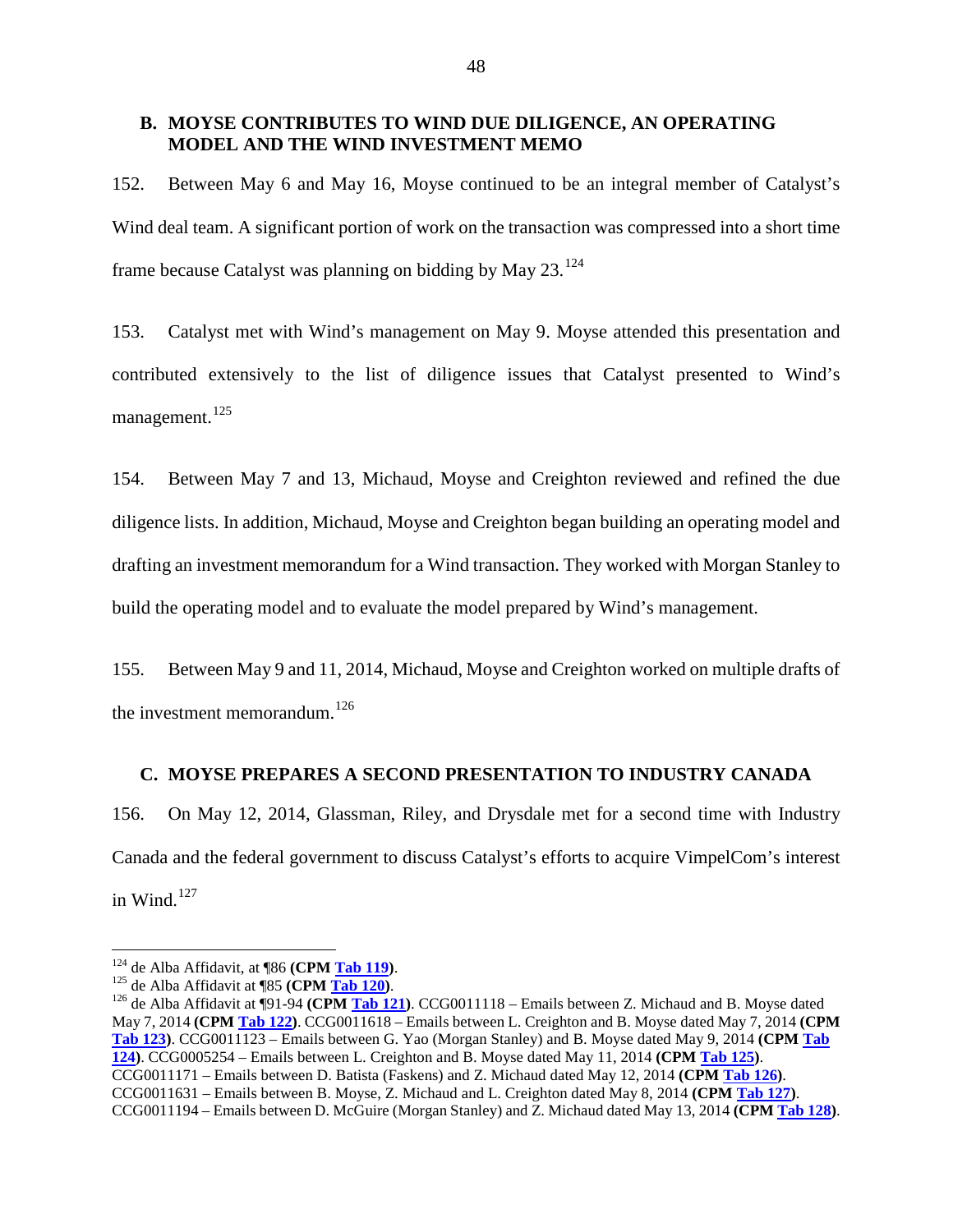157. Prior to the meetings in Ottawa, Moyse was asked to rebuild and update the PowerPoint presentation that he had created for the March 2014 meetings. The updated presentation (the "May 2014 IC Presentation") was drafted to allow Glassman to update the government with Catalyst's analysis of the risks and consequences associated with the restrictions imposed on the 2008 Licenses.<sup>[128](#page-50-0)</sup>

158. The presentation was similar to the March 2014 IC Presentation. However, Catalyst updated its analysis to state that by May 2014, given the continued uncertainty with respect to Mobilicity and other developments, the most viable operating model for a fourth carrier was as a wholesaler that would lease spectrum to the incumbents. Additionally, Catalyst's further diligence of Wind revealed that without new spectrum to support LTE services, Wind would cease to be "relevant" by  $2018$ <sup>[129](#page-50-1)</sup>

159. Importantly, Glassman testified that during the meetings, the government maintained its "official" position that it would not agree to a five-year exit strategy through a sale to an incumbent, but that the government's representatives' "body language", and the status of the people in attendance, signalled to Glassman that the government would change its official position if Catalyst were to present it with a deal to combine Mobilicity and Wind.<sup>[130](#page-50-2)</sup>

160. Glassman was cross-examined very extensively on this last point, and did not waiver in his conviction that the government was signalling a softening of its position and openly acknowledged the very real litigation risk if it refused to grant necessary concessions on the ability to transfer spectrum.

<span id="page-50-0"></span><sup>&</sup>lt;sup>127</sup> Glassman Affidavit at ¶35 (**CPM <u>Tab 129</u>**).<br><sup>128</sup> Glassman Affidavit at ¶ 35 (**CPM <u>Tab 129</u>**). See also CCG0009516 (**CPM <u>Tab 130</u>**).<br><sup>129</sup> Glassman Affidavit at ¶ 36 (**CPM <u>Tab 131</u>**).<br><sup>130</sup> Glassman Affidavit at

<span id="page-50-1"></span>

<span id="page-50-2"></span>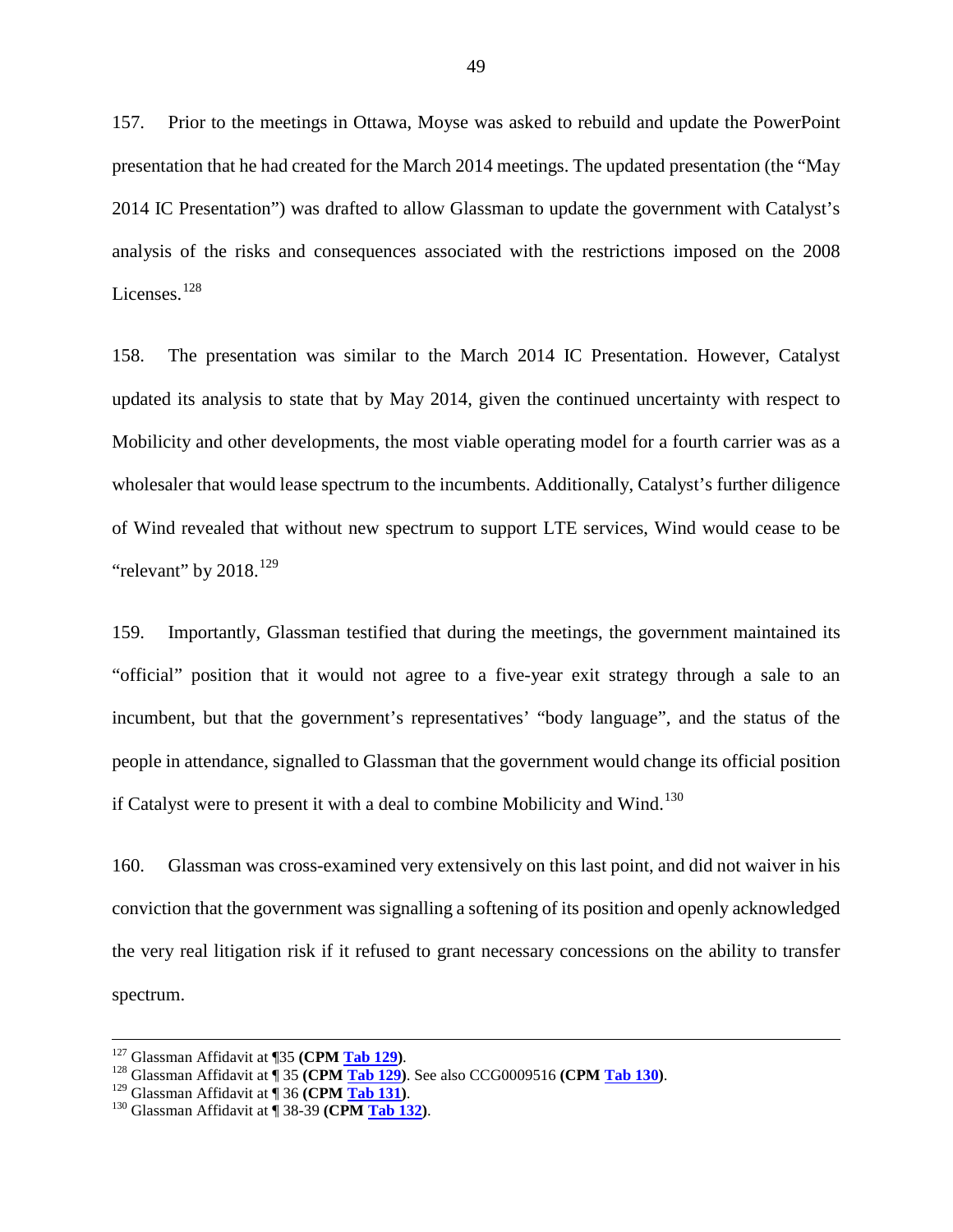161. One thing cannot be denied: Glassman passionately believed that in 2014, he would have been able to force the government to grant him the concessions Catalyst believed it required to make a purchase of Wind viable as a retail wireless fourth carrier, because the government had effectively been backed into a corner and faced significant and embarrassing litigation risk if it stood in the way.

162. Glassman reported back to the Wind deal team on the meetings with Industry Canada shortly after May 12, 2014.

#### **9. MOYSE TRAVELS TO ASIA BETWEEN MAY 16 AND 25, 2014**

163. On May 16, 2014, Moyse left for a trip to southeast Asia. While he was in Taipei, Moyse received an oral job offer from West Face, to be followed shortly thereafter by a written offer.

164. While he was away, Moyse continued to assist Michaud and Creighton. For example, on May 19, 2014, Michaud sent Morgan Stanley's model to Moyse and Creighton and asked them for their comments.

165. Moyse reported back with comments about the model that demonstrated a deep knowledge of the structure of the deal:

> In the "LBO" tab, aren't we buying this debt-free? I thought \$300MM buys out all the vendor financing and the shareholder loans go away as well. But the current case is keeping them in place and subtracting those from EV to calculate equity returns. Unless I'm misunderstanding they should run a  $2<sup>nd</sup>$ base case which better reflects how the transaction would actually be structured (maybe a 1a and 1b depending on if we roll vendor financing or not). $^{131}$  $^{131}$  $^{131}$

<span id="page-51-0"></span> <sup>131</sup> CCG0011275 – Emails between Z. Michaud, L. Creighton and B. Moyse dated May 19, 2014 **(CPM Tab 133)**.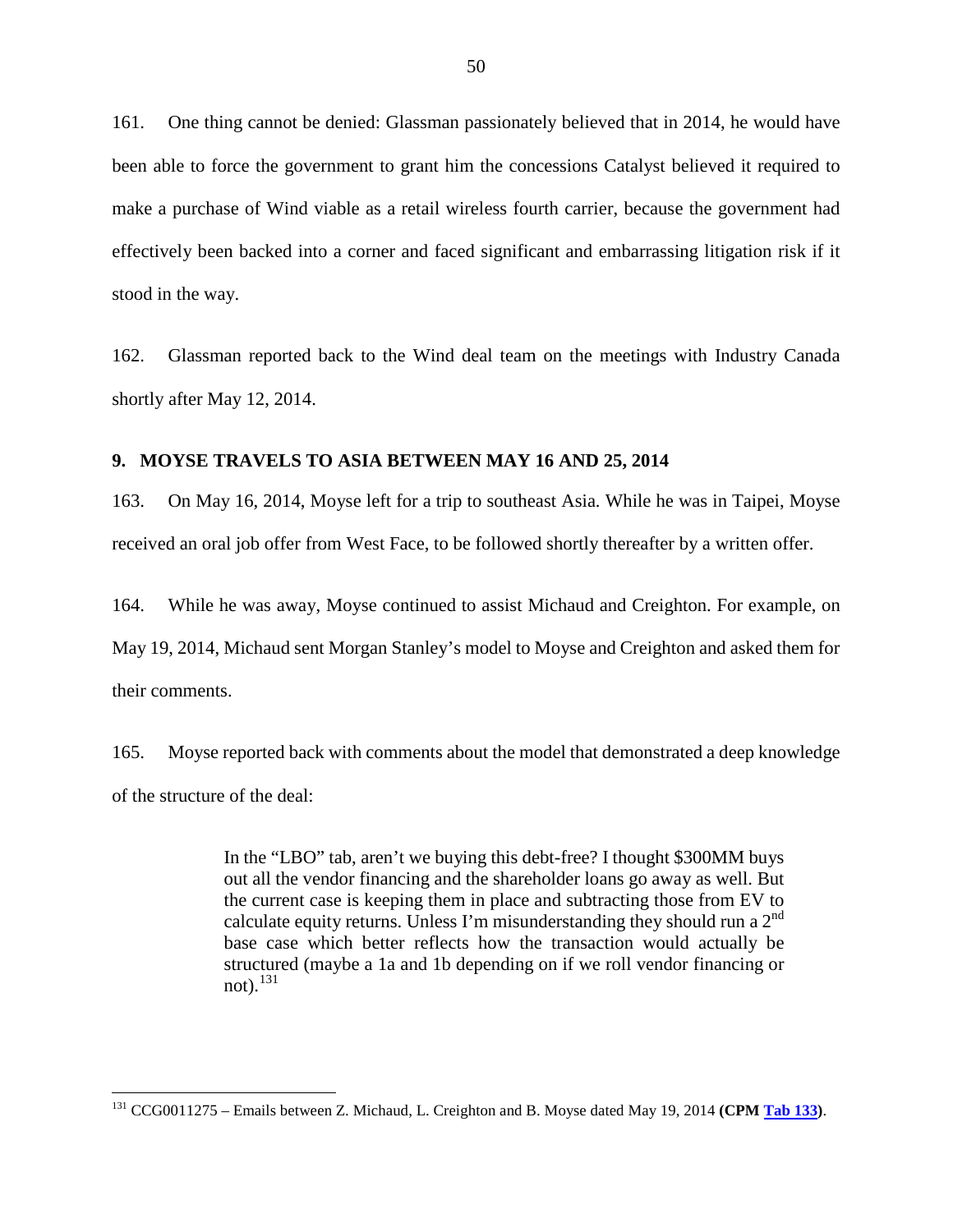166. Notably, Moyse's analysis of the model mirrored exactly what Glassman wrote in his May 6, 2014 email to the deal team. That was the same email chain in which Glassman and de Alba also summarized their negotiation strategy with the federal government and Industry Canada.

167. On May 20 and 21, 2014, Moyse and Creighton exchanged emails using their personal email accounts.<sup>[132](#page-52-0)</sup> Amidst a discussion concerning when Moyse intended to inform Catalyst of his intention to resign, Moyse asked Creighton on May 20, 2014, "What's the story with Wind?"

168. Creighton replied on May 21, "On Wind, Zach said as far as he knows the plan is to submit and offer Friday…I'm continuing to work on the memo, and Zach asked for more diligence questions that we can bombard them with…no real idea what's going on or if we are actually going to do the deal."

169. On May 22, 2014, Moyse received a written offer of employment from West Face.

170. On May 23, 2014, Moyse spoke with Dea by phone using his Catayst-issued Blackberry. The call lasted 16 minutes. $133$ 

171. Notably, after he spoke to Dea, Moyse emailed Creighton to ask, among other things, if Catalyst made a Wind bid.<sup>[134](#page-52-2)</sup> Moyse claims that he was "just curious" about the status of the deal, but this curiosity is inconsistent with the fact that at the same time, Moyse knew he was giving notice of his resignation a day later.

<span id="page-52-0"></span> <sup>132</sup> BM0004981 – Emails between Creighton and Moyse dated May 20 & 21, 2014 **(CPM Tab 134)**. Moyse produced dozens of emails, some of which expressly concerned the circumstances of his resignation and the Wind transaction, in April and May 2016 after a demand from Catalyst and a 9:30 appointment with the Court.

<span id="page-52-1"></span> $^{13\overline{3}}$  WFC0109530 - Log of phone calls between Moyse and West Face's office telephone system (CPM Tab 135).<br><sup>134</sup> BM0004983 – Emails exchanged between Moyse and Creighton on May 23 and 24, 2014 (CPM Tab 136).

<span id="page-52-2"></span>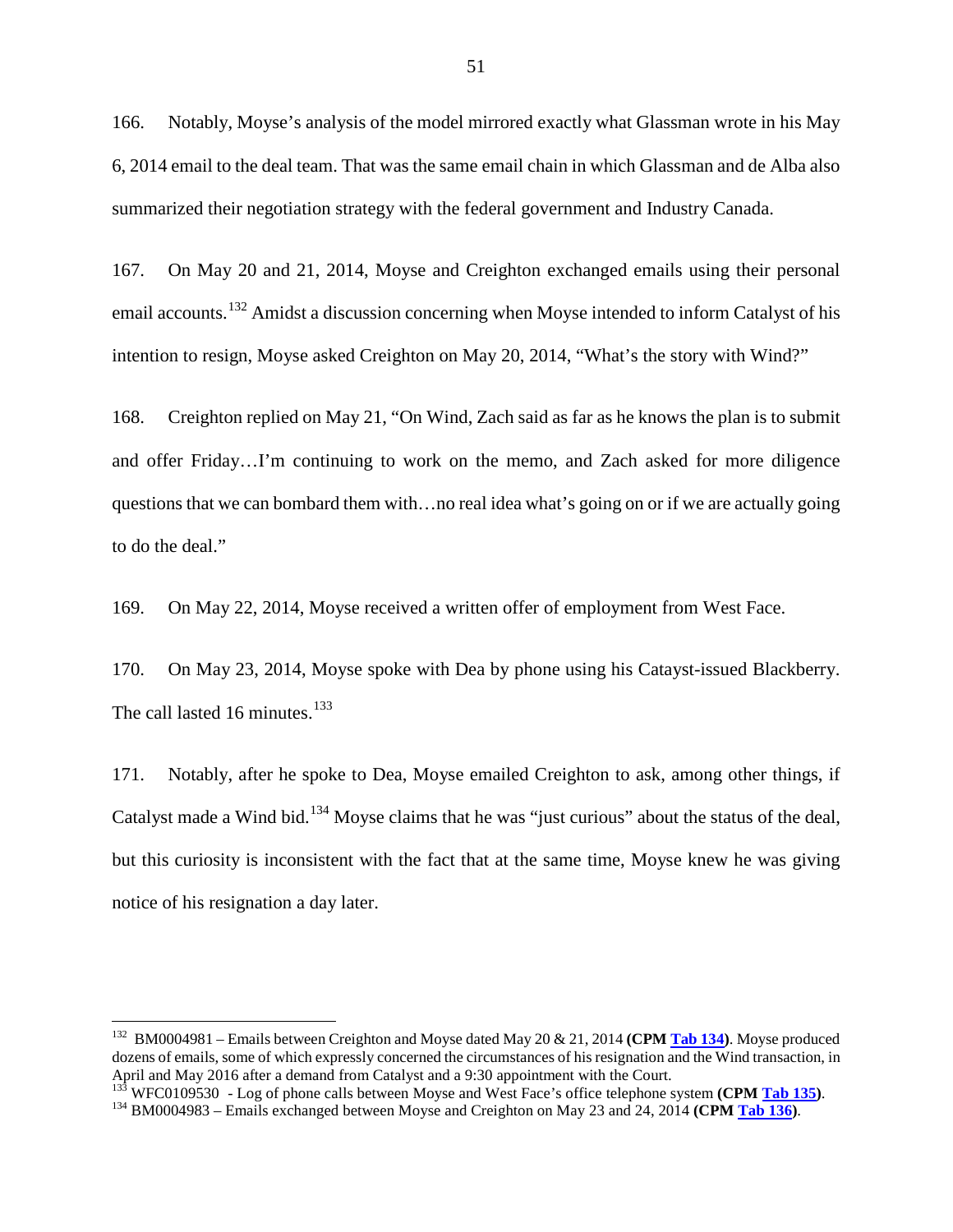172. Moreover, this question followed shortly after Moyse spoke with Dea by telephone for 16 minutes.

#### **10. MOYSE RESIGNS FROM CATALYST**

173. On Saturday, May 24, 2014, while he was still on vacation, Moyse emailed de Alba to give the contractually required 30-days' notice of his resignation from Catalyst. Moyse deliberately did not tell de Alba where he was going. Catalyst submits this is because Moyse knew he was going to a competitor on the Wind deal and he was hoping to upset de Alba with the news in person.

174. De Alba spoke with Moyse when he returned from vacation to Catalyst's office on Monday, May 26, 2014. Only after de Alba asked did Moyse tell him that he had accepted a job with West Face. De Alba informed Moyse that he thought West Face could be bidding on Wind and pursuing the fourth wireless carrier strategy.<sup>[135](#page-53-0)</sup>

175. Later that day, Riley arranged for Moyse to go on "garden leave" for the remainder of his thirty-day notice period.

# **11. WEST FACE LOSES CREDIBILITY WITH VIMPELCOM IN JUNE AND JULY 2014 A. WEST FACE'S THIRD PROPOSAL TO VIMPELCOM**

176. While Catalyst was working intensely in May 2014 to send VimpelCom a proposed SPA, West Face did not make any further proposals to VimpelCom after its May 4, 2014 proposal for the rest of the month of May.

<span id="page-53-0"></span><sup>&</sup>lt;sup>135</sup> de Alba Affidavit, at ¶122 (CPM **Tab 137**).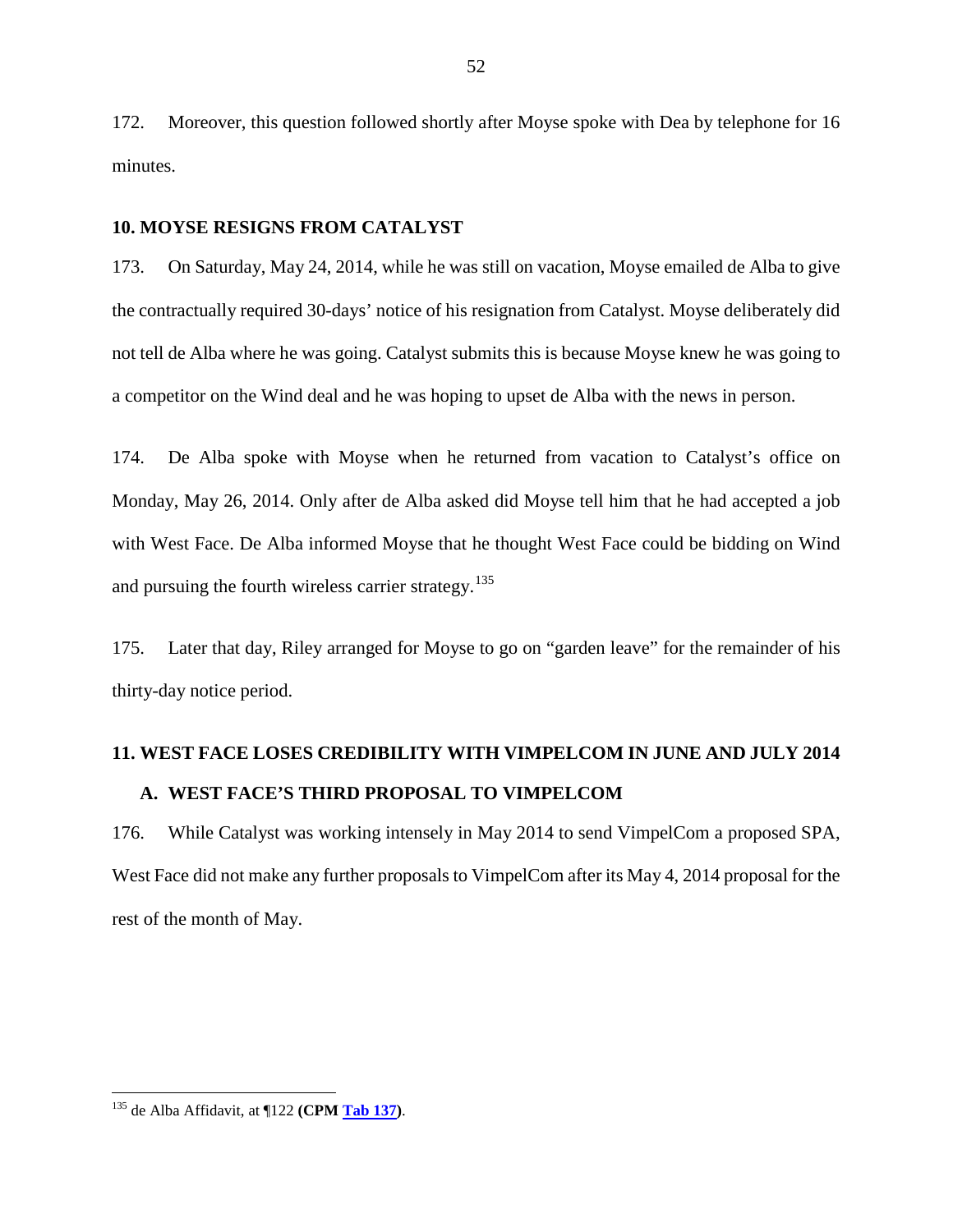177. On June 3, 2014, West Face delivered its third proposal to VimpelCom.<sup>[136](#page-54-0)</sup> That proposal did not conform at all to the draft SPA that UBS had circulated to interested bidders on or about May 9, 2014.

178. Instead, West Face's June 3, 2014 proposal was similar in structure to the May 4, 2014 proposal, which VimpelCom had already rejected. West Face proposed to provide bridge financing to repay Wind's existing vendor debt (estimated to amount to \$150 million) and then negotiate an SPA with VimpelCom that would provide for deferred contingent consideration of \$100 million payable upon obtaining sufficient spectrum within twelve months to support Wind's LTE roll-out strategy.

179. The June 3 Proposal was conditional, among other things, on receipt of required regulatory approvals.

180. Thus, even after VimpelCom had repeatedly told West Face that it wanted a "clean exit" from Wind, West Face proposed a deal structure that only included contingent consideration for VimpelCom's equity in Wind and regulatory approval.<sup>[137](#page-54-1)</sup>

#### **B. WEST FACE'S FOURTH PROPOSAL TO VIMPELCOM**

181. On June 19, 2014, West Face delivered its fourth proposal to VimpelCom.<sup>[138](#page-54-2)</sup> This proposal was the first West Face proposal that contemplated repaying the vendor debt and purchasing all of VimpelCom's shares for an enterprise value of \$311 million. The proposal still included a provision that closing was conditional upon receipt of regulatory approval.

<span id="page-54-1"></span><span id="page-54-0"></span><sup>&</sup>lt;sup>136</sup> WFC0106765 – West Face June 3 2014 Proposal (CPM <u>Tab 138</u>).<br><sup>137</sup> Griffin Trial Cross, June 9, 2016, p. 995, l. 20 – p. 998, l. 1 (CPM <u>Tab 139</u>).<br><sup>138</sup>WFC0059316 – West Face June 19 2014 Proposal (CPM Tab 140).

<span id="page-54-2"></span>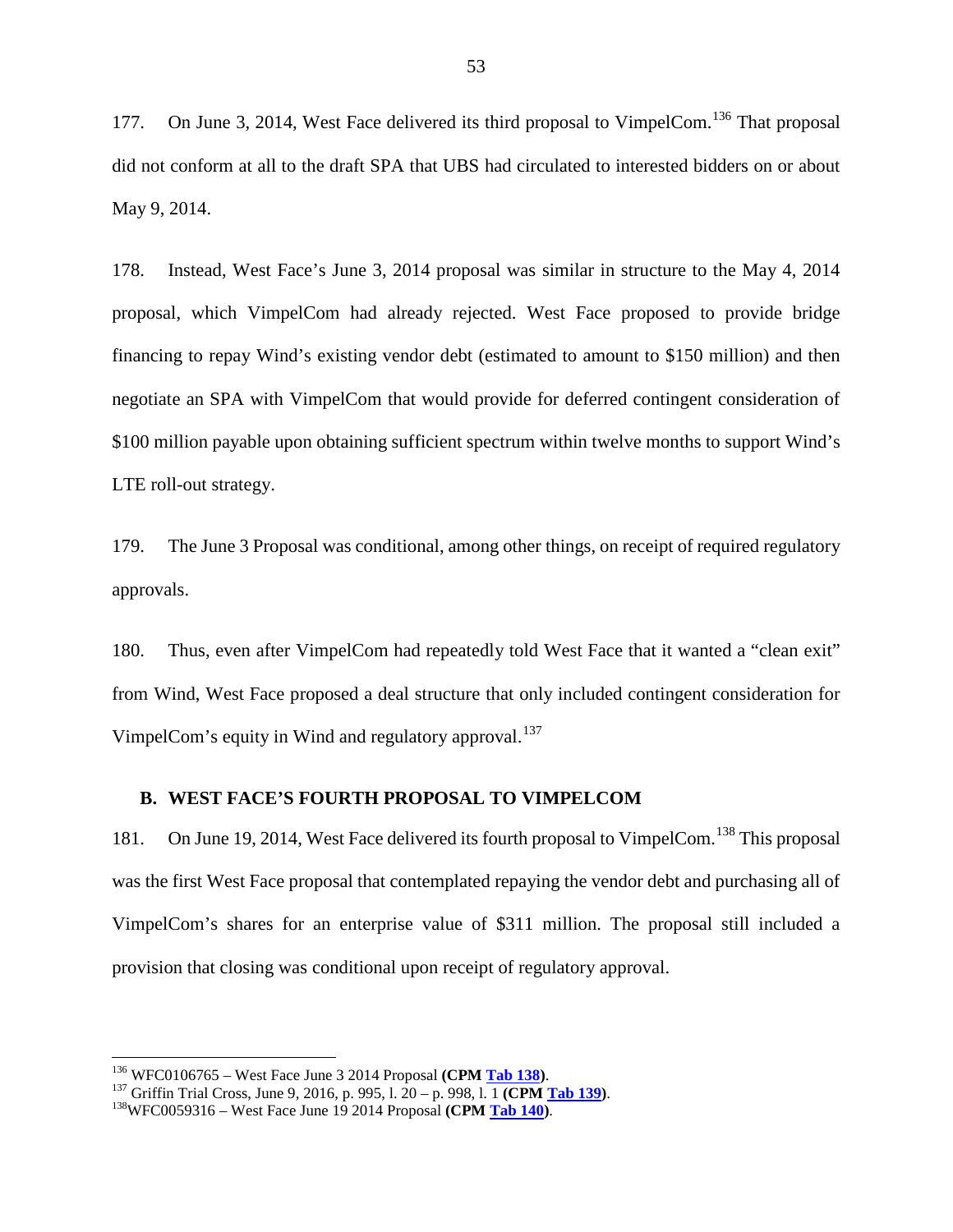182. However, this proposal did not use the draft SPA that VimpelCom had circulated to the parties on or about May 9, 2014. Instead, West Face used its own SPA, which did not follow the same deal structure.

183. On June 23, 2014, UBS informed Griffin that the SPA West Face sent was "not helpful" and that what VimpelCom was looking for was an SPA that was very close to what it sent potential bidders in May. $139$ 

184. As noted previously, the SPA VimpelCom circulated to bidders included as a standard term that closing of the transaction was conditional on receipt of necessary regulatory approval.<sup>[140](#page-55-1)</sup>

#### **C. STRATEGIC PARTNER DISCUSSIONS GO NOWHERE**

185. For many weeks spanning from late June 2014 to mid-July 2014, West Face attempted to partner with a confidential "strategic partner". Those efforts ultimately failed, which meant that by late July 2014, after several months of due diligence and negotiations, West Face had lost credibility with VimpelCom. The undisputed evidence is that West Face was not a credible bidder in VimpelCom's eyes by this point.

### **12. GRIFFIN'S KNOWLEDGE ABOUT CATALYST'S BID – "A LOT OF AIR"**

186. The day after West Face delivered its third proposal to VimpelCom, Griffin exchanged a very telling set of emails with Lacavera.<sup>[141](#page-55-2)</sup>

187. The exchange begins with Griffin asking Lacavera on June 4 for information about Catalyst's and Tennebaum's bids:

<span id="page-55-0"></span><sup>&</sup>lt;sup>139</sup> WFC0067814 – Emails between Francois Turgeon and T. Griffin dated June 23, 2014 (CPM Tab 141).<br><sup>140</sup> Lockie Trial Cross, p. 1192, ll.  $3 - 9$  (CPM <u>Tab 142</u>).<br><sup>141</sup> WFC0068142 – Emails between Griffin and Lacavera da

<span id="page-55-1"></span>

<span id="page-55-2"></span>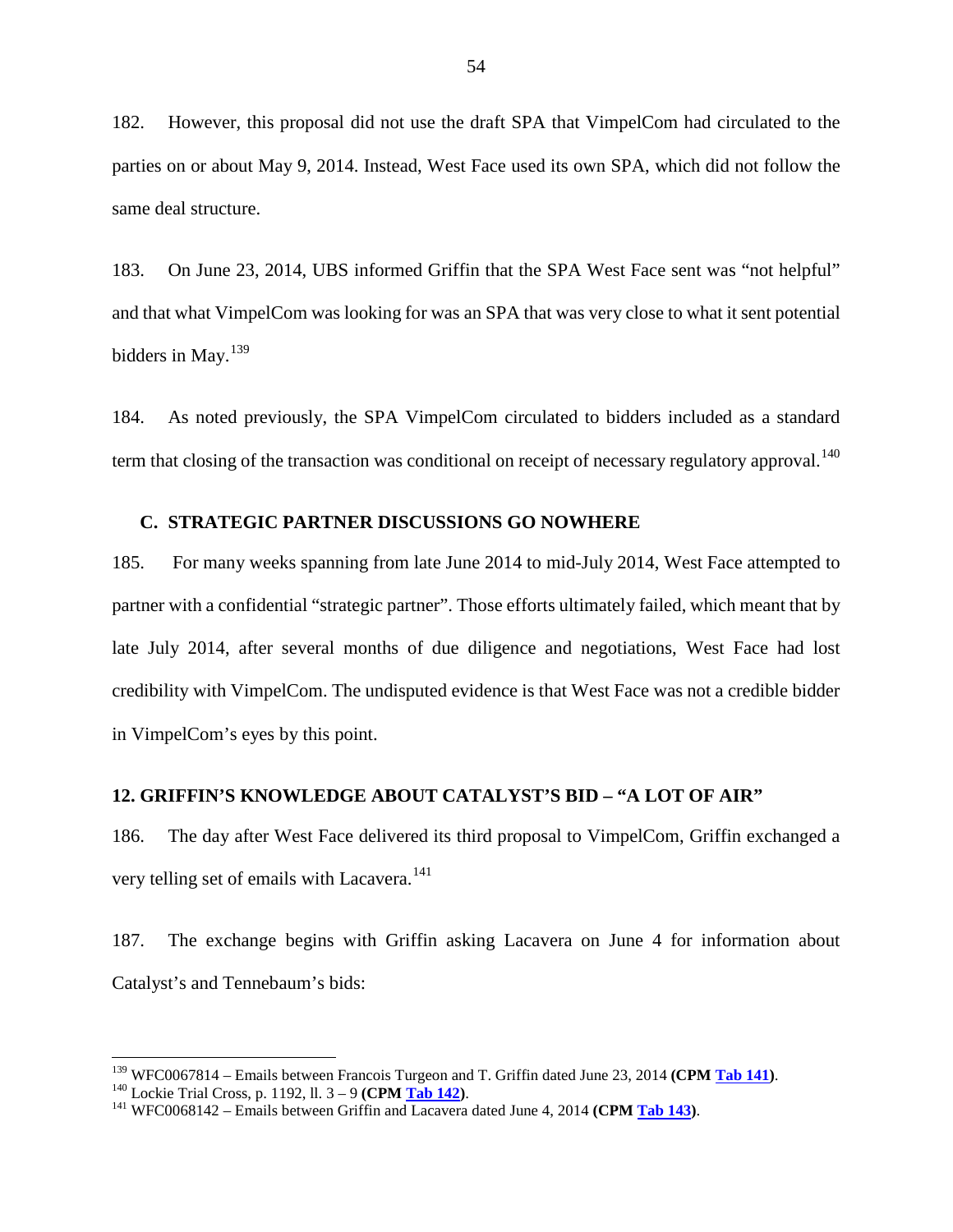What is your change of control payment under a catalyst or tennenbaum deal – ie. What do we have to work with in our bid. Is it a fixed number [or] you have a negotiated deal?

188. This email demonstrates that Griffin knew by June 4, 2014 that Catalyst was bidding on

Wind. Griffin's evidence on cross-examination is weak and his inability to get his story straight

speaks to his overall credibility:

Q. And, Mr. Griffin, I suggest to you that you well understood at that time that Catalyst had negotiations ongoing with VimpelCom, which is why you referred to a Catalyst deal?

A. We had certainly read in the press that they would have potentially been involved, and then in May, before Brandon joining, there was this reference in some correspondence between counsels about concern on the telecom deal that Brandon had been working on, and by process of elimination, we only had one telecom file ongoing.

And so we had always assumed that Catalyst was a potential participant.

Q. I think you are referring there, Mr. Griffin, to a telephone call that occurred, but I can tell you that that telephone call occurred on June 18th.

A. I wasn't party to it, so --

Q. I understand you weren't a party to it, but I'm suggesting to you that what you've just said, i.e., that there was a telecom deal which therefore alerted you to the fact that Catalyst might be submitting a bid or was in the process of submitting a bid, didn't occur until well after this email chain.

A. That could be.

Q. Okay. So what I am suggesting to you is whatever you say about a telephone call that alerted you to a telecom deal, you had knowledge before then, as of June 4th, that Catalyst had submitted a proposal?

A. No, I didn't know that they had submitted a proposal.

Q. So it is purely --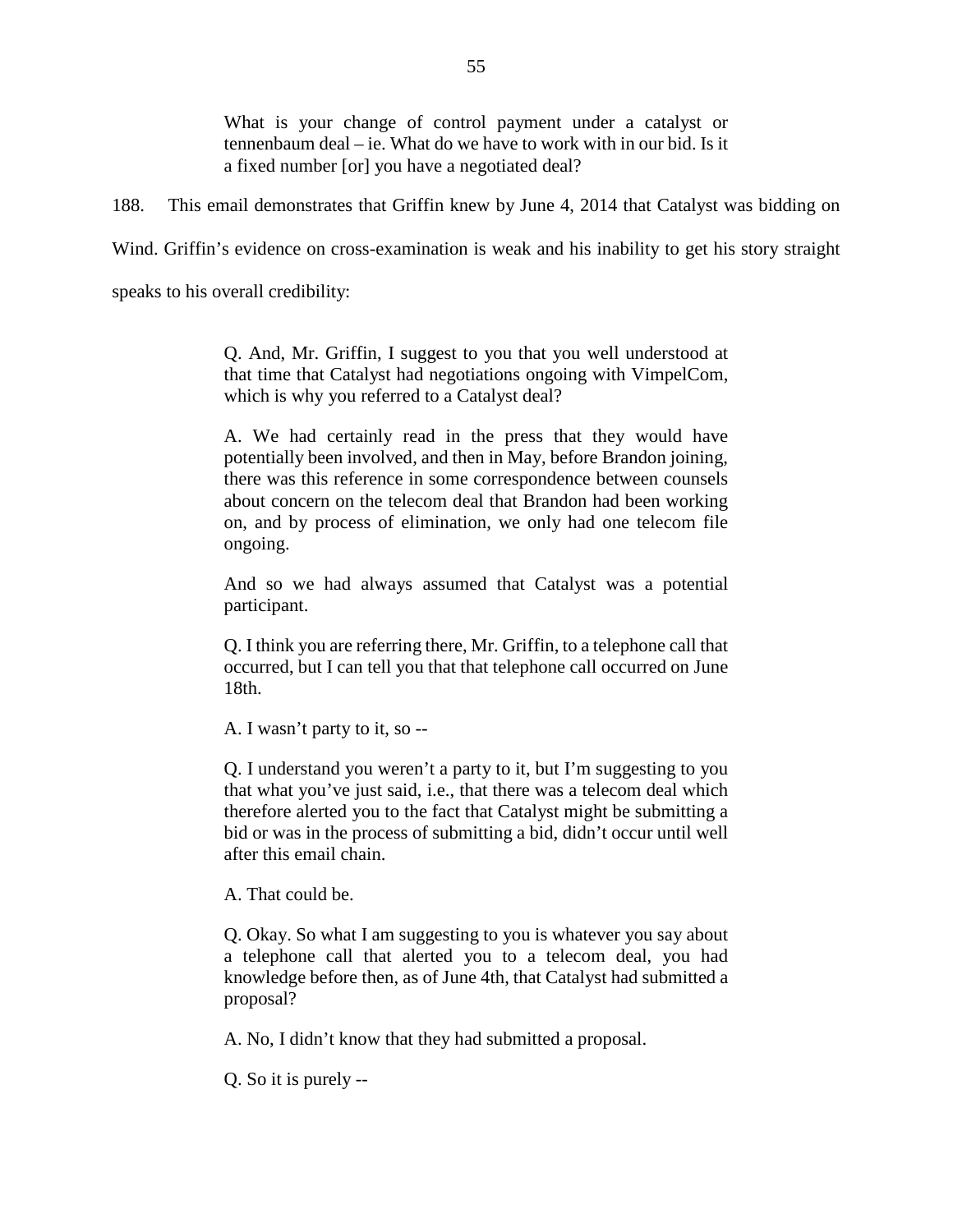A. We had assumed that they were involved in looking at Wind and we knew that Tennenbaum was involved in looking at Wind.

Q. Well, there were any number of companies looking at Wind at that period of time, Mr. Griffin.

A. Well, these had been ones that had been specifically reported in the press.

Q. No, but there were others that were reported in the press as well?

A. Yes, and they could have also been involved.

Q. Right, but you specifically mentioned Catalyst or Tennenbaum, and I am suggesting to you the reason you specifically mentioned Catalyst is not because it is purely coincidental or you are an imprecise person, but because you knew at that time that Catalyst had submitted a proposal?

A. No, that is not factually correct.

Q. And I am going to further suggest to you that the reason you knew it is because you were told it by Mr. Moyse?

A. No, that is categorically incorrect.<sup>[142](#page-57-0)</sup>

189. What is notable about this exchange is that Griffin's initial explanation as to why he knew

that Catalyst was bidder – that there was reference in correspondence between counsel concerning

a telecom deal – is wholly incorrect. The only mention of a telecom deal between counsel occurred

on June 18, 2014.

190. Faced with the loss of a credible explanation based on verifiable fact, Griffin reverted to the usual "reported in the press" excuse, but West Face has not produced a single press report that either confirmed or suggested that Catalyst had submitted a bid for Wind.

<span id="page-57-0"></span> <sup>142</sup> Griffin Trial Cross, p. 1001, l. 21 - p. 1004, l. 4 **(CPM Tab 144)**.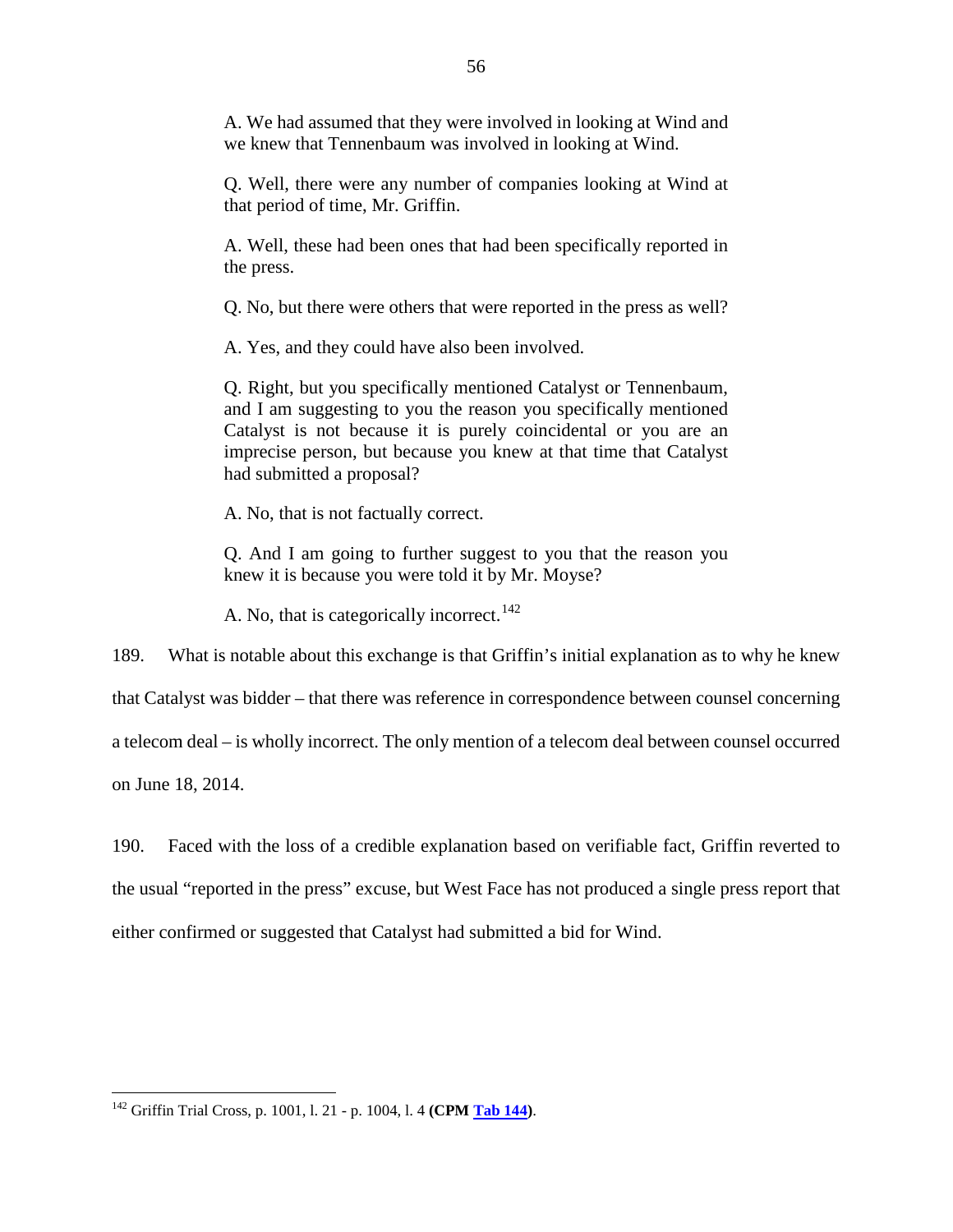191. It is undisputed that by June 4, 2014, West Face **definitively** knew that Tennenbaum was bidding. Griffin's inclusion of Tennenbaum and Catalyst in the same sentence demonstrates that Griffin did not assume, but **had actual knowledge** that Catalyst had submitted a bid.

192. The June 4, 2014 emails between Griffin and Lacavera continued. In response to Griffin's pointed questions about the Tennenbaum and Catalyst bids, Lacavera proposed to take the discussion off of email. He wrote, "tried you on I'm mobile Thanks".<sup>[143](#page-58-0)</sup>

193. Later that night, Griffin wrote:

I think it might make the most sense for us to pick up the conversation with the Tennenbaum group and discuss the possibility of joining the syndicate. We're not going to be able to better them on value and I think theirs is the only real proposal in front of the company outside of ours – **Catalyst seems to be a lot of air**. [144](#page-58-1)

194. Griffin's testimony in chief on this email made no sense:

What did you mean by that, "Catalyst seems to be a lot of air"?

A. Well, I guess to put it in layman's terms, for all the smoke and discussion about their potential involvement, we had nothing to substantiate that they were there, that they were serious or credible. I didn't know.[145](#page-58-2)

195. Griffin's suggestion that West Face had "nothing to substantiate that they were there" lacks all credibility in a **blind auction**, where the bidders are not supposed to know who they are bidding against. Yet at trial, Griffin suggested that his comment "Catalyst seems to be a lot of air" referred to the fact that he did not have any information about Catalyst's bid, as if this was something he expected to have when, in fact, the opposite is true.

<span id="page-58-0"></span><sup>&</sup>lt;sup>143</sup> WFC0068142 – Emails exchanged between Griffin and Lacavera on June 4, 2014 (CPM Tab 143).<br><sup>144</sup> *Ibid.* (emphasis added).<br><sup>145</sup> Griffin Trial In-Chief, June 8, 2016, p. 752, ll. 2-8 (CPM Tab 145).

<span id="page-58-1"></span>

<span id="page-58-2"></span>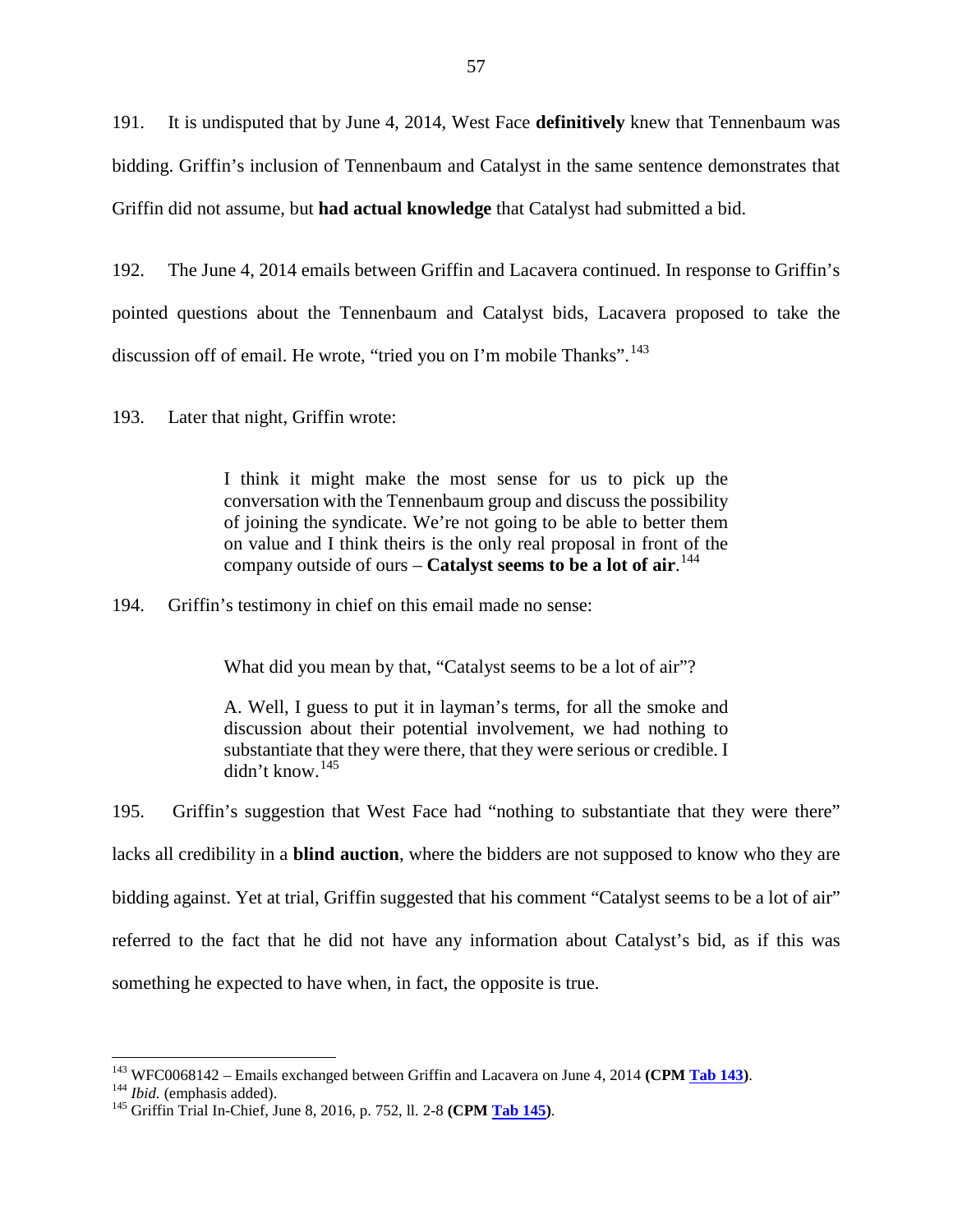196. Moreover, the placement of Griffin's comment about Catalyst is telling. It comes immediately after his comment that he thought Tennenbaum's proposal was the only "real" proposal in front of VimpelCom, other than West Face's proposal. Griffin is clearly comparing information he possesses about the three parties' bids, and is confident that West Face and Tennenbaum's proposals were "real" while Catalyst's was "a lot of air".

197. This comment is consistent with Griffin having general knowledge of Catalyst's regulatory strategy of seeking concessions from Industry Canada prior to closing on a deal with VimpelCom. West Face thought that Catalyst's strategy of seeking regulatory concessions as a condition of closing was a non-starter, or, to put it another way, "a lot of air".

#### **13. COMMUNICATIONS BETWEEN COUNSEL IN JUNE 2014**

198. Between May 30 and June 19, 2014, counsel for the parties exchanged correspondence and communicated by telephone. Catalyst's counsel tried, but failed, to get the defendants' (then)-counsel to agree to terms which would avoid the need for litigation.

199. In this exchange of correspondence, counsel for both defendants claimed that their clients were aware of and would respect Moyse's obligations to Catalyst regarding confidentiality. In addition, West Face's counsel wrote, "Your assertion that West Face induced Mr. Moyse to breach his contractual obligations to [Catalyst] is [...] baseless."<sup>[146](#page-59-0)</sup>

200. This statement is difficult to reconcile with the facts known to West Face, especially after West Face's general counsel apparently chastised Moyse for emailing Catalyst's investment memos to Dea on May 22, 2014.

<span id="page-59-0"></span><sup>&</sup>lt;sup>146</sup> CCG0018693 – Letter from A. Miedema to R. DiPucchio dated June 3, 2014 (CPM Tab 146).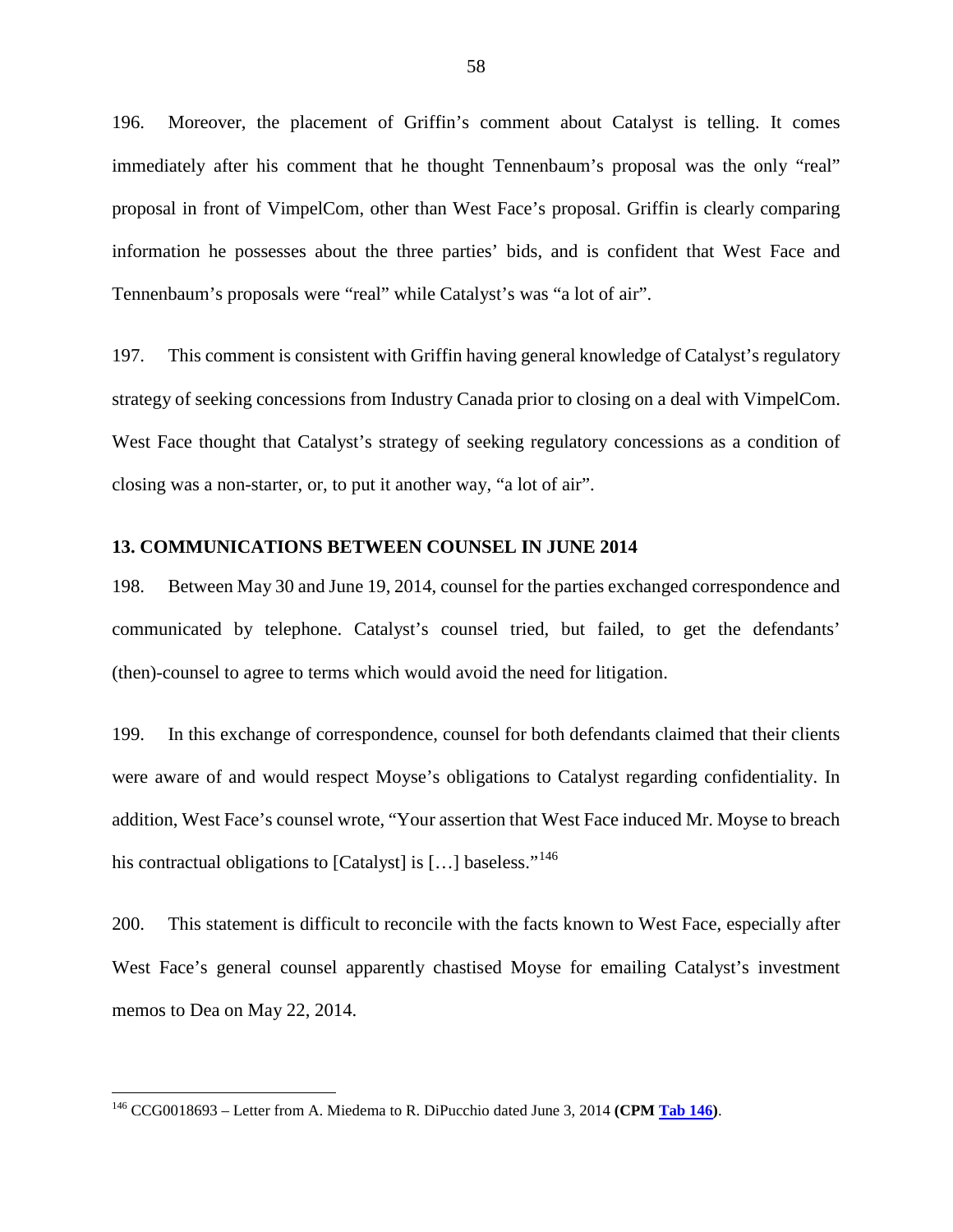#### 201. In his reply dated June 5, 2014, Moyse's counsel wrote:

With regard to Mr. Moyse's knowledge of "prospective acquisitions", Mr. Moyse is only aware of 3 to 5 such prospects at least 2 of which are well known publicly as they have been disclosed by [Catalyst] in public statements. In any event, Mr. Moyse has no intention of disclosing these "prospective acquisitions" or any information which could reasonably be considered confidential or proprietary in nature.<sup>[147](#page-60-0)</sup>

202. This statement is wrong on two counts: Moyse's allegation through counsel that the Wind prospect was "disclosed" by Catalyst in public statements was untrue, and later, in his July 7, 2014 affidavit, Moyse identified the Wind and Mobilicity deals by name.<sup>[148](#page-60-1)</sup>

203. On June 13, Catalyst wrote to West Face and Moyse to offer again to attempt to come to terms about the terms of Moyse's non-competition clause. Again, these efforts were rebuffed by the defendants' lawyers.

204. On June 19, 2014, Moyse's counsel communicated Moyse's intention to commence employment at West Face effective June 23, 2014. Moyse and West refused to preserve the status quo while Catalyst sought to enforce the non-competition covenant.

205. In its June 19 correspondence, West Face's counsel stated that "[Catalyst] has not provided any evidence that Moyse has breached any of his confidentiality obligations to Catalyst". <sup>[149](#page-60-2)</sup>

206. Before Catalyst issued a claim on June 25, 2014, de Alba called Boland in an effort to negotiate a resolution of the dispute. Boland responded by telling de Alba to "go fuck [himself]". $150$ 

<span id="page-60-0"></span><sup>&</sup>lt;sup>147</sup> CCG0018694 – Letter from J. Hopkins to R. DiPucchio dated June 5, 2014 (CPM Tab 147).<br><sup>148</sup> Moyse July 7 2014 Affidavit, ¶10 and 12 (CPM Tab 148).<br><sup>149</sup> CCG0018698 – Letter from A. Miedema to R. DiPucchio dated June

<span id="page-60-1"></span>

<span id="page-60-2"></span>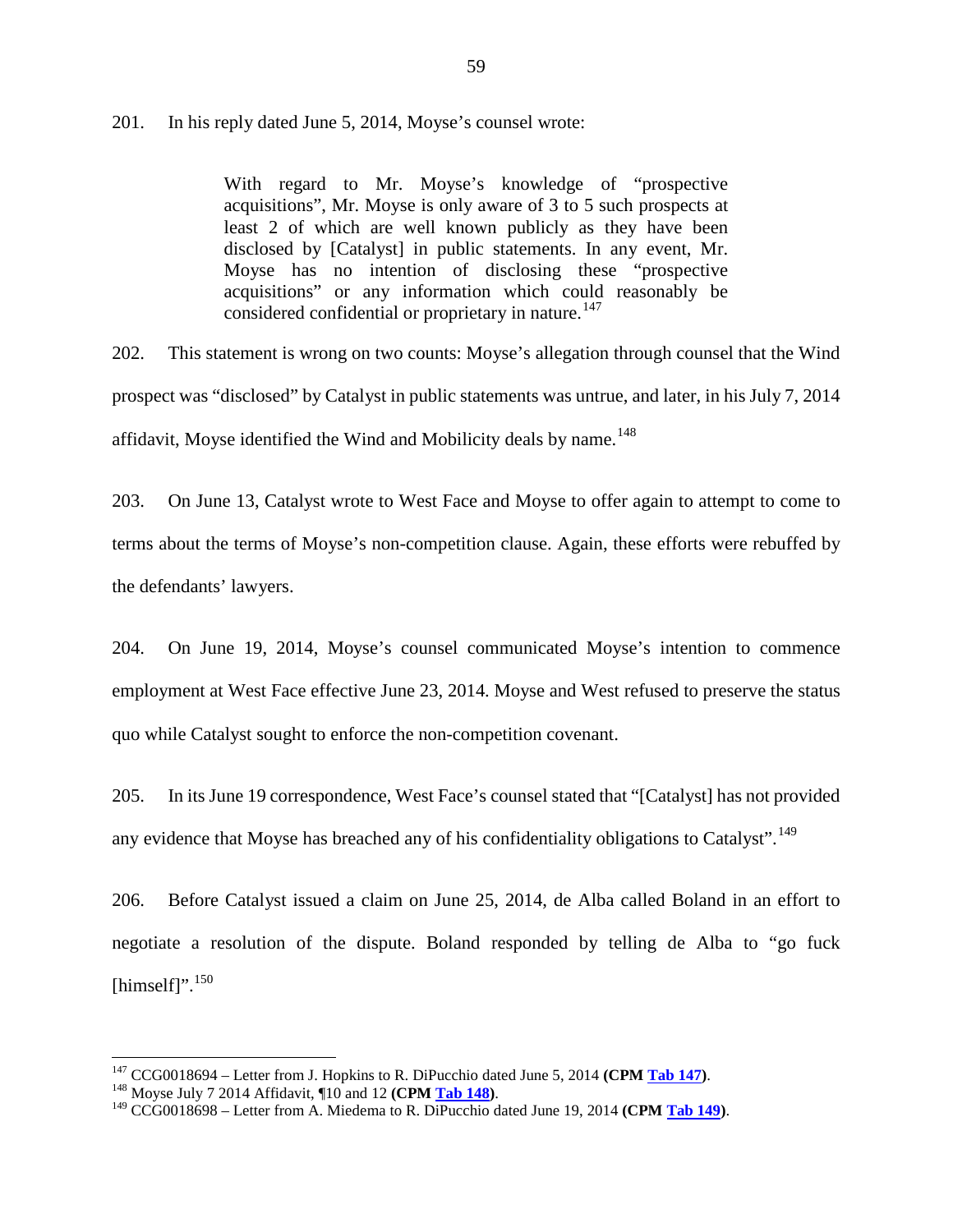# **14. MOYSE COMMENCES WORKING AT WEST FACE – CATALYST COMMENCES LITIGATION**

#### **A. CATALYST'S FORENSIC EXPERT DISCOVERS SUSPICIOUS BEHAVIOUR**

207. On June 23, Moyse commenced his employment with West Face, even though there was no apparent need for his services at that time. When asked in July 2014 what he worked on during his brief tenure at West Face, Moyse replied, "Not much. For the first – **I want to say for the first**  two weeks I didn't have anything to work on."<sup>[151](#page-61-0)</sup>

208. The fact that West Face was in such a hurry and so adamant about employing Moyse when it had no immediate need for his services is another telling feature of this action. In the absence of a legitimate need for Moyse's services, it is open to this Court to infer that the rush to hire Moyse was related to an illegitimate pursuit related to the Wind transaction.

209. Moyse's and West Face's stubborn refusal to preserve the status quo aroused suspicions at Catalyst. Catalyst retained Martin Musters, an expert in computer forensic investigations and cell phone forensic investigations, to image and review Moyse's work computer.

210. Musters found a recurring pattern of suspicious behaviour between March 26 and May 26, 2014 that led him to suspect that Moyse had transferred Catalyst's confidential information to his personal computer via a Dropbox account.

211. Catalyst brought an injunction motion on June 26, 2014.

<span id="page-61-0"></span><sup>150</sup> de Alba Affidavit, at ¶124 **(CPM Tab 150)**. <sup>151</sup> Moyse 2014 Cross, p. 171, q. 794 (emphasis added) **(CPM Tab 151)**.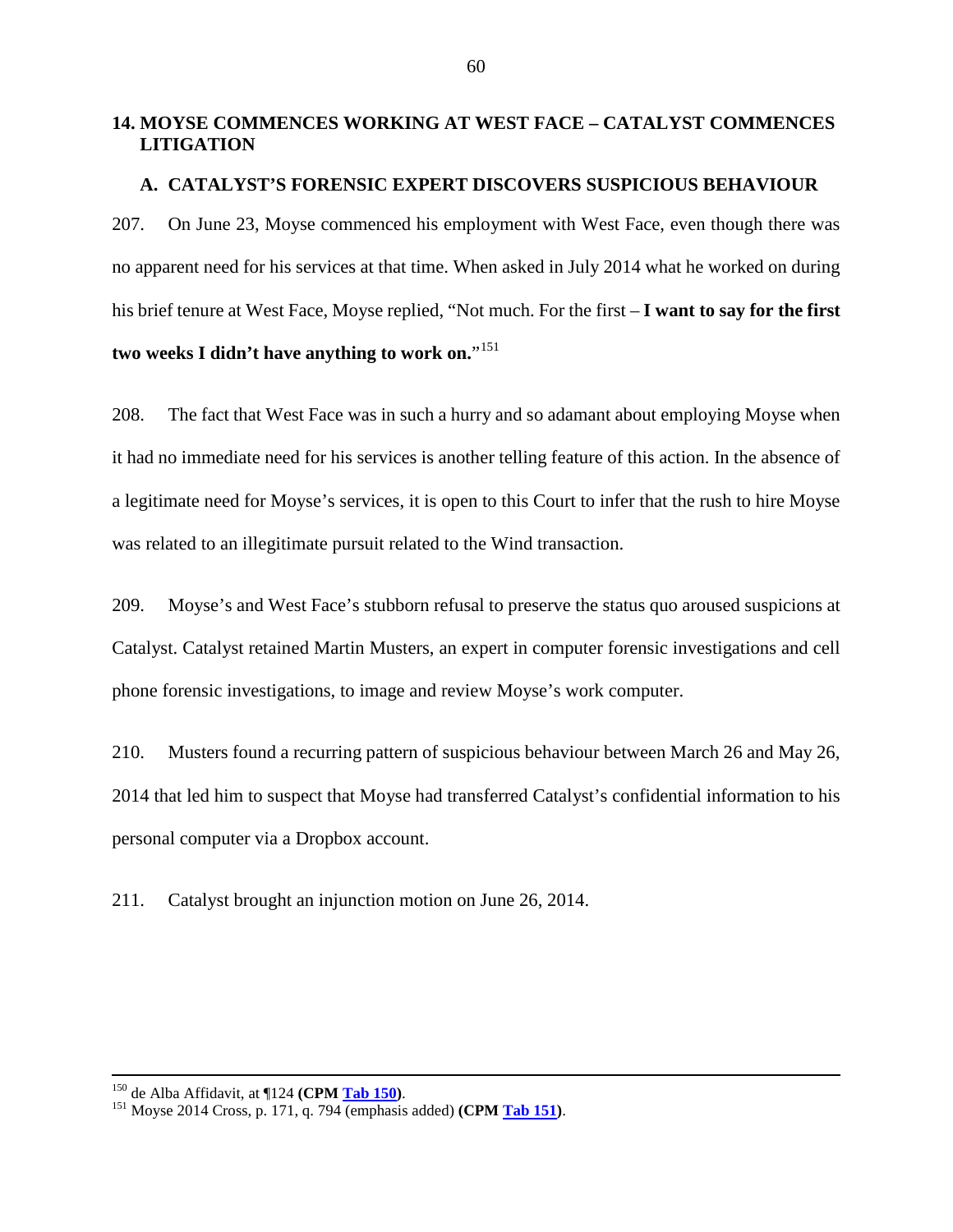#### **B. MOYSE WIPED HIS CATALYST BLACKBERRY**

212. Around this time period, Moyse returned his Catalyst-issued Blackberry, which Musters also reviewed. Musters quickly determined that Moyse had wiped his Blackberry by resetting it to its original factory settings, thereby deleting all of the information contained on the device.<sup>[152](#page-62-0)</sup>

213. Moyse admitted on cross-examination that he wiped his Blackberry in circumstances where he knew it was a possibility that Catalyst would bring an action against him.<sup>[153](#page-62-1)</sup>

214. In response to Catalyst bringing this conduct to the Court's attention in July 2014, Moyse's sworn evidence was that he did not use his Blackberry to communicate with West Face.<sup>[154](#page-62-2)</sup> Notably, this affidavit was sworn on July 16, 2014, on the morning the parties attended at Court to argue a motion for interim relief. This evidence was also incorrect, as it turns out.

#### **15. MOYSE SCRUBS DOCUMENTS AND DELETES HIS WEB BROWSING HISTORY**

## **A. MOYSE DOWNLOADED DELETION SOFTWARE THE MORNING OF THE INTERIM MOTION**

215. On July 16, 2014, at the hearing of Catalyst's motion for interim relief, the parties consented to an order (the "Interim Order"), pursuant to which:

- (a) Moyse agreed not to work at West Face pending the determination of Catalyst's motion for interlocutory relief;
- (b) The defendants agreed to preserve their records, whether electronic or otherwise, that relate to Catalyst, and/or relate to their activities since March 27, 2014 and/or relate to or are relevant to any of the matters raised in the action, except as otherwise agreed to by Catalyst;
- (c) Moyse consented to the creation of a forensic image of his personal computer, iPad and smartphone, to be held in trust by his counsel pending the outcome of the motion for interlocutory relief; and

<span id="page-62-1"></span><span id="page-62-0"></span><sup>&</sup>lt;sup>152</sup> CCG0018679 – Musters Report dated July 9, 2014 (CPM <u>Tab 152</u>).<br><sup>153</sup> Moyse Trial Cross, June 13, 2016, p. 1450, ll. 1 – 8 (CPM <u>Tab 153</u>).<br><sup>154</sup> BM000639 - Moyse July 16, 2014 Affidavit, ¶4 (CPM Tab 154).

<span id="page-62-2"></span>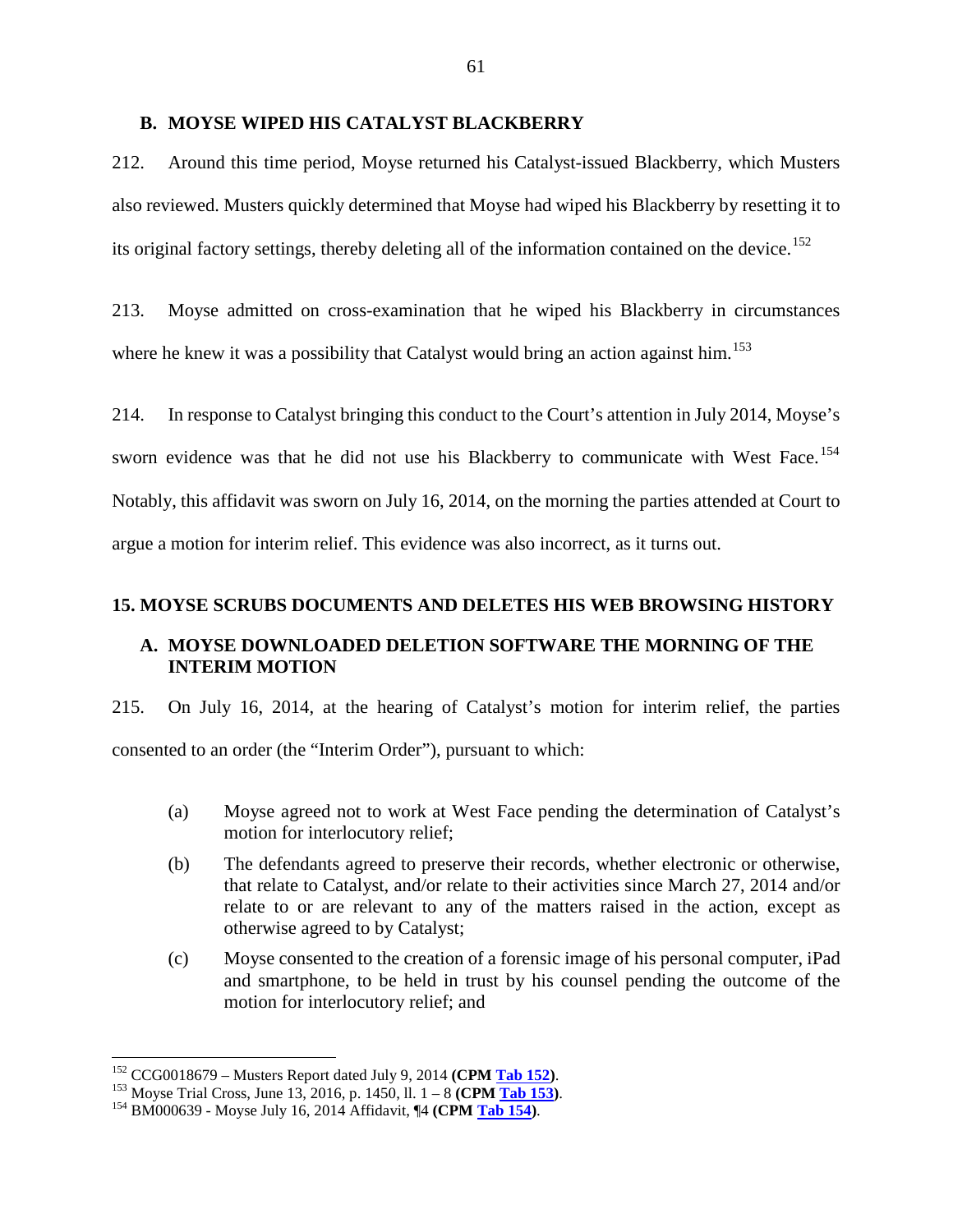(d) Moyse agreed to swear an affidavit of documents setting out all documents in his power, possession or control that relate to his employment at Catalyst.<sup>[155](#page-63-0)</sup>

216. The images of Moyse's devices were made on Monday, July 21, 2014.

217. On November 10, 2014, Justice Lederer granted Catalyst's motion for an Order authorizing an ISS to analyze the forensic images created pursuant to the Interim Order.

218. The ISS retained an independent forensic IT expert to assist with its analysis and review of the Images. In the Report, the ISS revealed that at 8:50 a.m. on July 16 (the morning of the Interim Motion), Moyse installed registry cleaning software ("RegCleanPro") and at 8:53 a.m., Moyse installed military-grade deletion software (known colloquially as "scrubbing software" and referred to herein as the "Scrubber") on his personal computer ("Advanced System Optimizer").

219. The ISS also determined that at 8:09 p.m. on July 20, 2014, the night before he was scheduled to have forensic images of his devices made, Moyse launched the Scrubber.<sup>[156](#page-63-1)</sup>

#### **B. MOYSE ADMITS TO DELETING HIS WEB BROWSING HISTORY**

220. In response to the ISS report, Moyse admitted (as he had to in the face of the conclusive evidence) that he downloaded the Scrubber, but claimed that he did not run the Scrubber. Moyse claimed that he only deleted his web browsing history, which he unilaterally determined was "irrelevant" and therefore outside the scope of the Interim Order.<sup>[157](#page-63-2)</sup>

221. Moyse's evidence is that he did not run the Scrubber, but he has no explanation for why a "Secure Delete" folder was created on his computer the night before he turned it over to be imaged, and the same night that he ran the Registry Cleaner software. Moyse claims that he purchased and

<span id="page-63-0"></span><sup>&</sup>lt;sup>155</sup> CCG0028703 - Order of Justice Firestone dated July 16, 2014 (CPM <u>Tab 155</u>).<br><sup>156</sup> CCG0018671 – Draft Report of the ISS, pp. 41-43, ¶44-48 (CPM <u>Tab 156</u>).<br><sup>157</sup> Moyse April 2 2015 Affidavit, ¶38-41 (CPM Tab 157).

<span id="page-63-1"></span>

<span id="page-63-2"></span>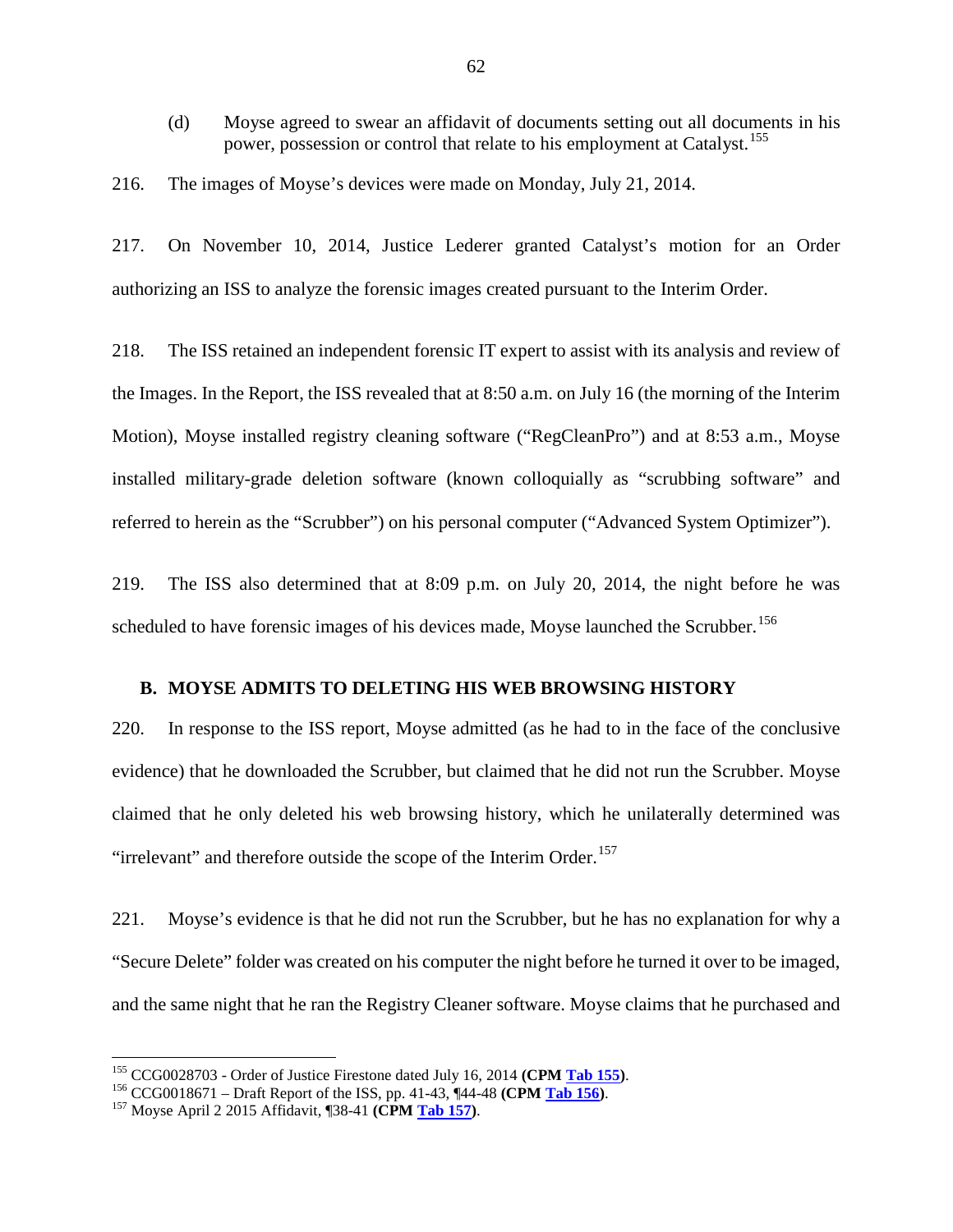installed the Advanced System Optimizer software on the morning of the Interim Motion because his computer was running slowly and he wanted to "optimize" it.<sup>[158](#page-64-0)</sup>

222. It is beyond controversy that by deleting his web browsing history, Moyse deleted evidence relating to his activities since March 27, 2014, as his web browsing history would have included evidence of his efforts to access Dropbox and his web-searching activity, including, for example, the searches Moyse ran in July 2014 when he was looking for deletion software.

## **C. EXPERT EVIDENCE SUPPORTS THE FINDING THAT MOYSE RAN THE SCRUBBER ON JULY 20, 2014**

223. Musters ran independent tests on the operation of the Scrubber. Through his analysis, Musters determined that:

- (a) Merely downloading and installing the Scrubber does not lead to the creation of a "Secure Delete" folder on one's computer;
- (b) A "Secure Delete" folder is only created when a user launches the Scrubber function on the Advanced System Optimizer software suite;
- (c) Although the Scrubber includes a summary log recording a user's deletion activity, it is possible to reset the log through the registry to make it appear as if the Scrubber was never used.<sup>[159](#page-64-1)</sup>

224. The steps required to erase evidence of one's use of the Scrubber are not technically complicated. A user with knowledge of the computer's registry editor software can follow publicly available information to erase the "Secure Delete log" on the computer associated with the Secure Delete software, at which point the summary resets to zero.<sup>[160](#page-64-2)</sup>

<span id="page-64-1"></span><span id="page-64-0"></span><sup>&</sup>lt;sup>158</sup> Moyse 2015 Cross, qq. 338-345 **(CPM <u>Tab 158</u>)**.<br><sup>159</sup> CCG0028713 – Affidavit of Martin Musters, sworn February 15, 2015 ("Musters February 15 2015 Affidavit"), ¶12 **(CPM Tab 159)**. CCG0028712 - Supplementary Affidavit of Martin Musters, sworn April 30, 2015 ("Musters

<span id="page-64-2"></span><sup>&</sup>lt;sup>160</sup> Musters April 30 2015 Affidavit, ¶17-19 **(CPM Tab 160)**.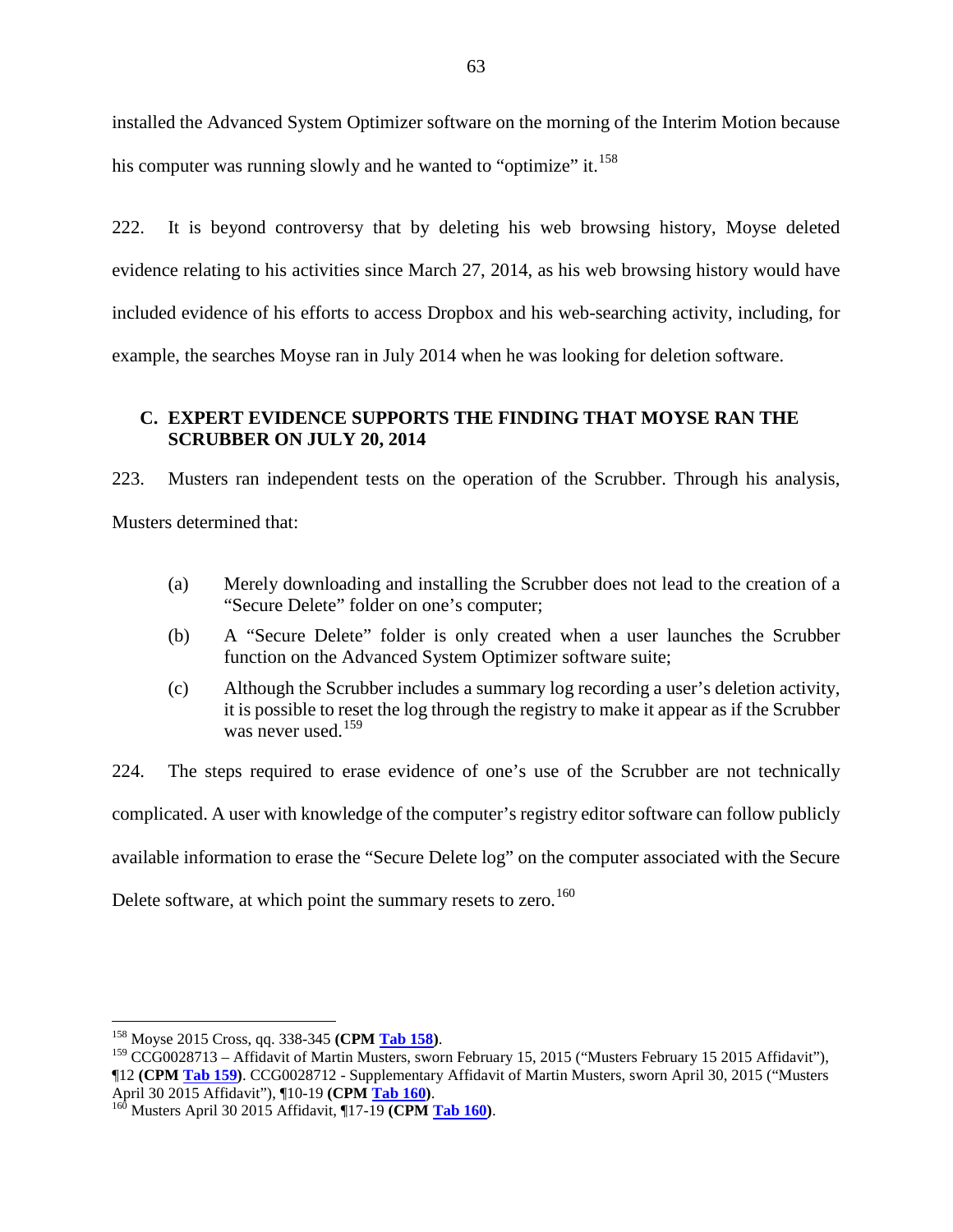225. Musters, who has significant experience in computer forensic investigations, and who was aware of certain objective background facts about Moyse (his intelligence, awareness of the registry, past conduct of wiping his Blackberry, the Scrubber was launched the night before the computer was imaged) concluded that in his opinion the most likely explanation for presence on Moyse's computer of Scrubber software that had been launched on July 20, 2014, is that Moyse ran the Scrubber that night to delete files or folders.<sup>[161](#page-65-0)</sup>

#### *(vi) Lo's Corrected Evidence Supports the Finding that Moyse Ran the Scrubber*

226. Moyse retained Kevin Lo, an IT expert ("Lo"), to respond to Musters' evidence. Lo reviewed a copy of the Image that was provided to him by Moyse's counsel.<sup>[162](#page-65-1)</sup>

227. Lo noted, correctly, that the "Secure Delete" folder is created when a user launches the Scrubber, whether or not the user actually deletes data. Lo also noted that he could not find a log for Secure Delete on Moyse's computer. Lo concluded from the absence of the Secure Delete log that the Scrubber was not used to delete data from Moyse's computer.<sup>[163](#page-65-2)</sup>

228. At trial, Lo acknowledged that it is possible to alter the Secure Delete log to make it appear as if the program did not delete files or folders.  $164$  Lo's explanation during his examination-in-chief for why he thought it was not a "simple" matter to delete the Secure Delete log supports a finding that Moyse was able to do so:

> Q. And, Mr. Lo, I think you said you disagreed with Mr. Musters' opinion it was a relatively simple matter. Why do you say that?

<span id="page-65-1"></span><span id="page-65-0"></span><sup>&</sup>lt;sup>161</sup> Musters April 30 2015 Affidavit, ¶20-21 **(CPM <u>Tab 161</u>)**.<br><sup>162</sup> Moyse refused to provide a copy of the Image to Catalyst, so it was impossible for Musters to verify the accuracy of Lo's information by replicating his analyses.

<span id="page-65-2"></span><sup>163</sup> BM000026 - Affidavit of Kevin Lo, affirmed April 2, 2015, ¶11-20 ("Lo April 2 2015 Affidavit") **(CPM Tab 162)**. <sup>164</sup> Lo Trial In-Chief, June 10, 2016, p. 1312, ll. 17-20 **(CPM Tab 163)**.

<span id="page-65-3"></span>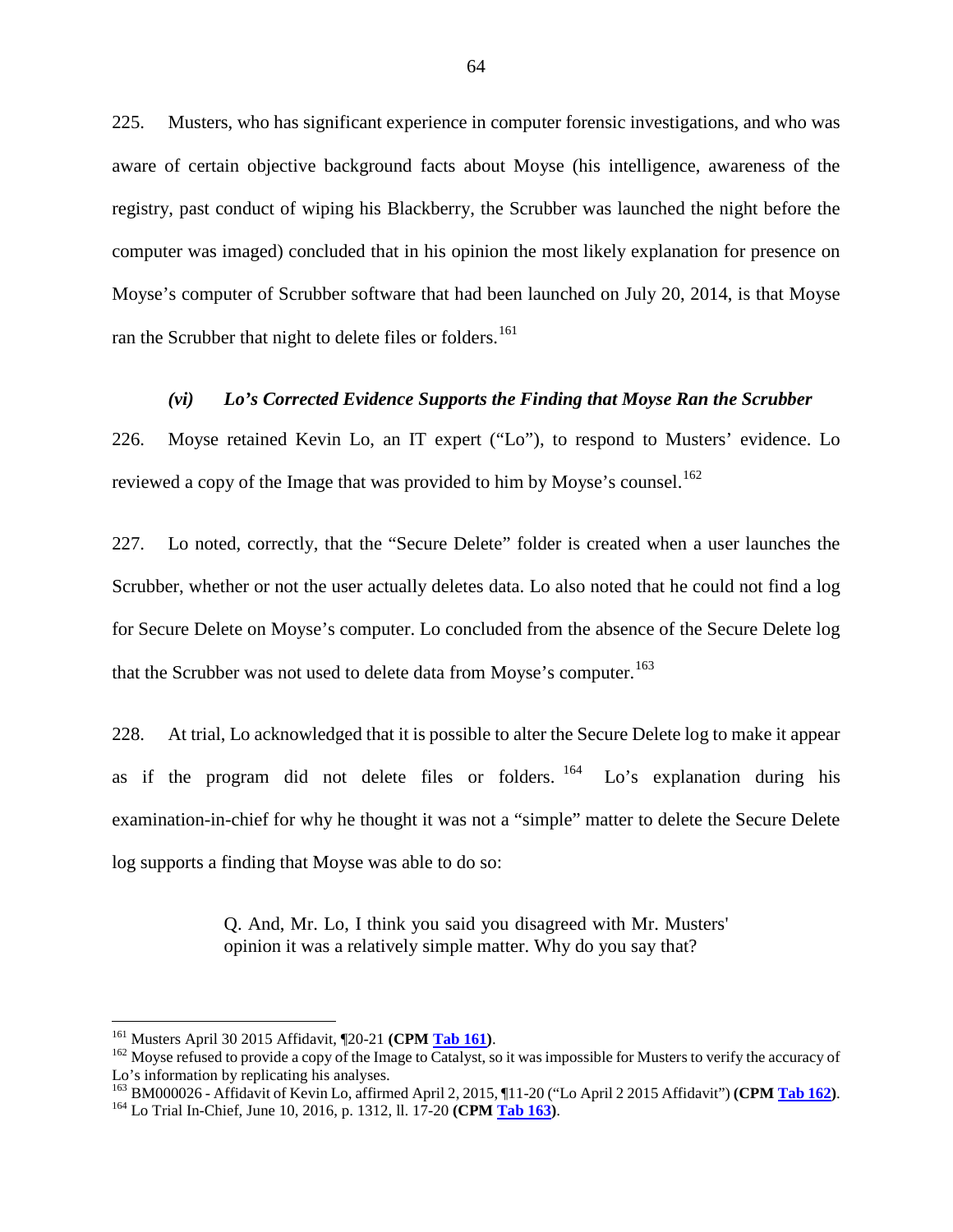A. That is because a Windows registry is a pretty hidden, obscure part of a Windows operating system. A regular computer user would really have no reason why he or she would need to visit that place to make any alteration or even to look at it.

So in order for someone to go and make changes, especially pertaining to this Secure Delete program, one ought to know or have pretty good computer knowledge to know exactly where to go, to know exactly what to alter or to make the change to make that proposed changes.[165](#page-66-0)

229. Notably, during his cross-examination, Lo admitted that he had no appreciation as to Moyse's ability to use his computer and no insight into Moyse's intelligence and general sophistication.<sup>[166](#page-66-1)</sup> However, he admitted (as he had to based on the technical evidence) that Moyse ran his registry cleaner software on July 20, 2014, the same day that he ran the Scrubber.<sup>[167](#page-66-2)</sup>

230. Lo would not confirm that Moyse had knowledge that the registry existed (thereby putting him, in Lo's opinion, in the select group of users who are capable of resetting the Secure Delete log), even though Lo knew that Moyse had purchased registry cleaner software. Lo's evidence is that he did not know why Moyse bought the registry cleaner software.<sup>[168](#page-66-3)</sup>

231. What the Court knows, even if Lo did not know, is that Moyse admits he bought the registry cleaner software on the understanding that he needed to clean his computer's registry in order to effectively delete his web browsing history to the point where it would be unrecoverable by a forensic expert.<sup>[169](#page-66-4)</sup>

232. To the extent there is any dispute between Lo's evidence and Muster's evidence, Muster's evidence should be preferred. On multiple occasions during this cross-examination, Lo attempted

<span id="page-66-0"></span><sup>&</sup>lt;sup>165</sup> Lo Trial In-Chief, June 10, 2016, p. 1316, l. 18 – p. 1317, l. 7 (CPM <u>Tab 164</u>).<br><sup>166</sup> Lo Trial Cross, June 10, 2016, p. 1339, ll. 4-13 (CPM <u>Tab 165</u>).<br><sup>167</sup> Lo Trial Cross, June 10, 2016, p. 1340, ll. 6 – 18 (CPM

<span id="page-66-1"></span>

<span id="page-66-2"></span>

<span id="page-66-3"></span>

<span id="page-66-4"></span>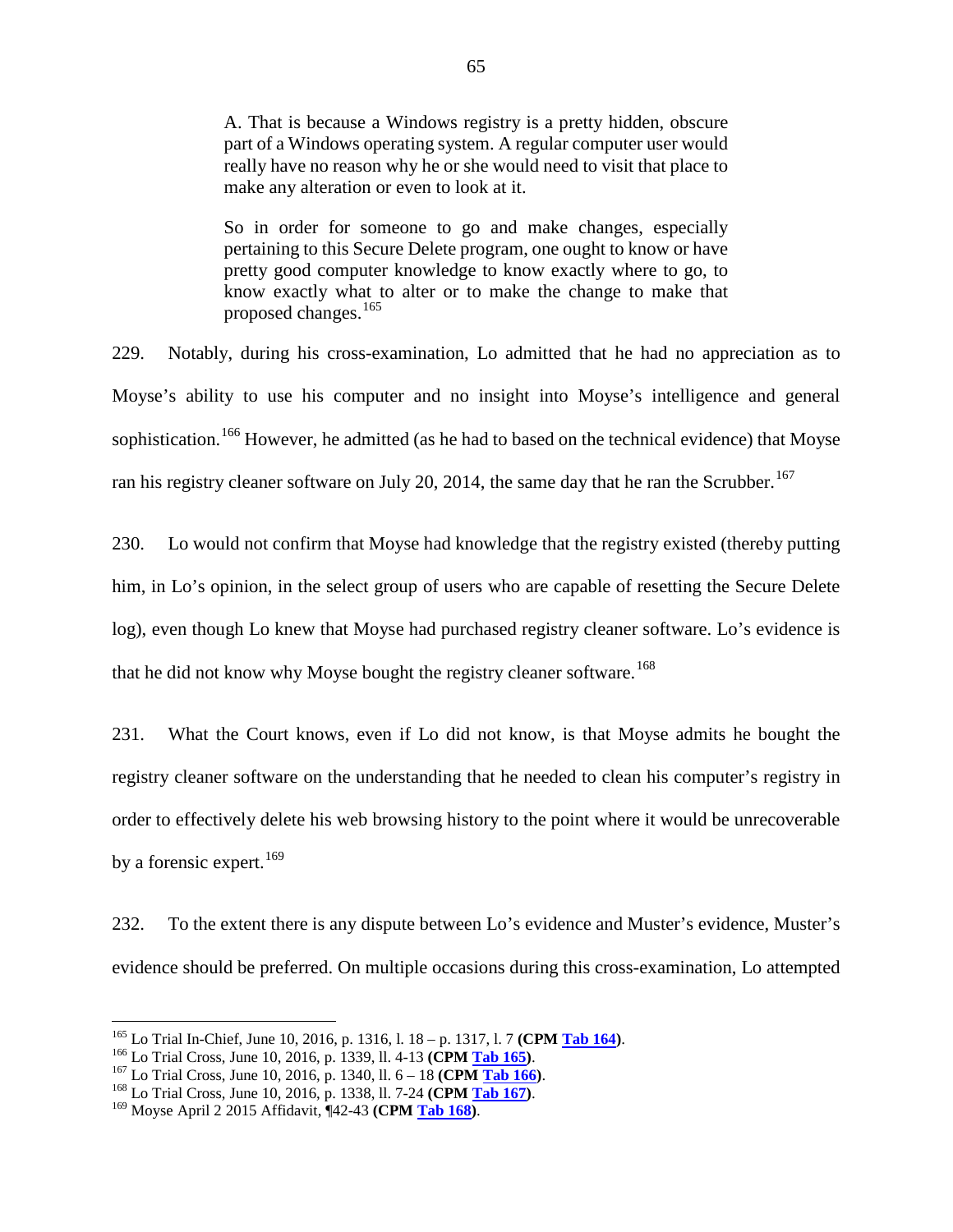to change his evidence from that which he gave a year earlier at a previous cross-examination, and had to be impeached to re-affirm his earlier evidence. The attempted changes in Lo's evidence included the basis for his conclusion that Moyse did not run the Scrubber and the fact that he did not try to replicate Musters' exercise in deleting the Secure Delete log.

233. It is noteworthy that Moyse's evidence that he was just randomly clicking buttons on the Advanced System Optimizer program does not accord with the experts' evidence that a user has to click through to a second screen, and then click on a button that clearly explains what Secure Delete does, before launching the program. The design of the software, as agreed upon by the experts, strongly suggests that any user who clicked on Secure Delete intentionally did so for the purpose of deleting files or folders.

234. Moreover, Moyse's version of events (quite apart from the astounding coincidence of it all) makes no technical sense. Moyse claims that he did internet research and then determined, **based on that research**, that he needed to run RegCleanPro in order to permanently delete his web browser history. However, this is technically incorrect. The browser history is not connected to the registry.[170](#page-67-0)

235. Moyse has never produced the web pages that support his story. The far more likely scenario that occurred is the one posited by Musters.

## **16. CATALYST ENTERS INTO EXCLUSIVITY WITH VIMPELCOM, CANNOT CLOSE A "DONE" DEAL**

236. On July 23, 2014, Catalyst and VimpelCom entered into an exclusive negotiating agreement. Catalyst was convinced that a deal would be concluded during this exclusive

<span id="page-67-0"></span> <sup>170</sup> Musters April 30 2015 Affidavit, ¶3-5 **(CPM Tab 169)**.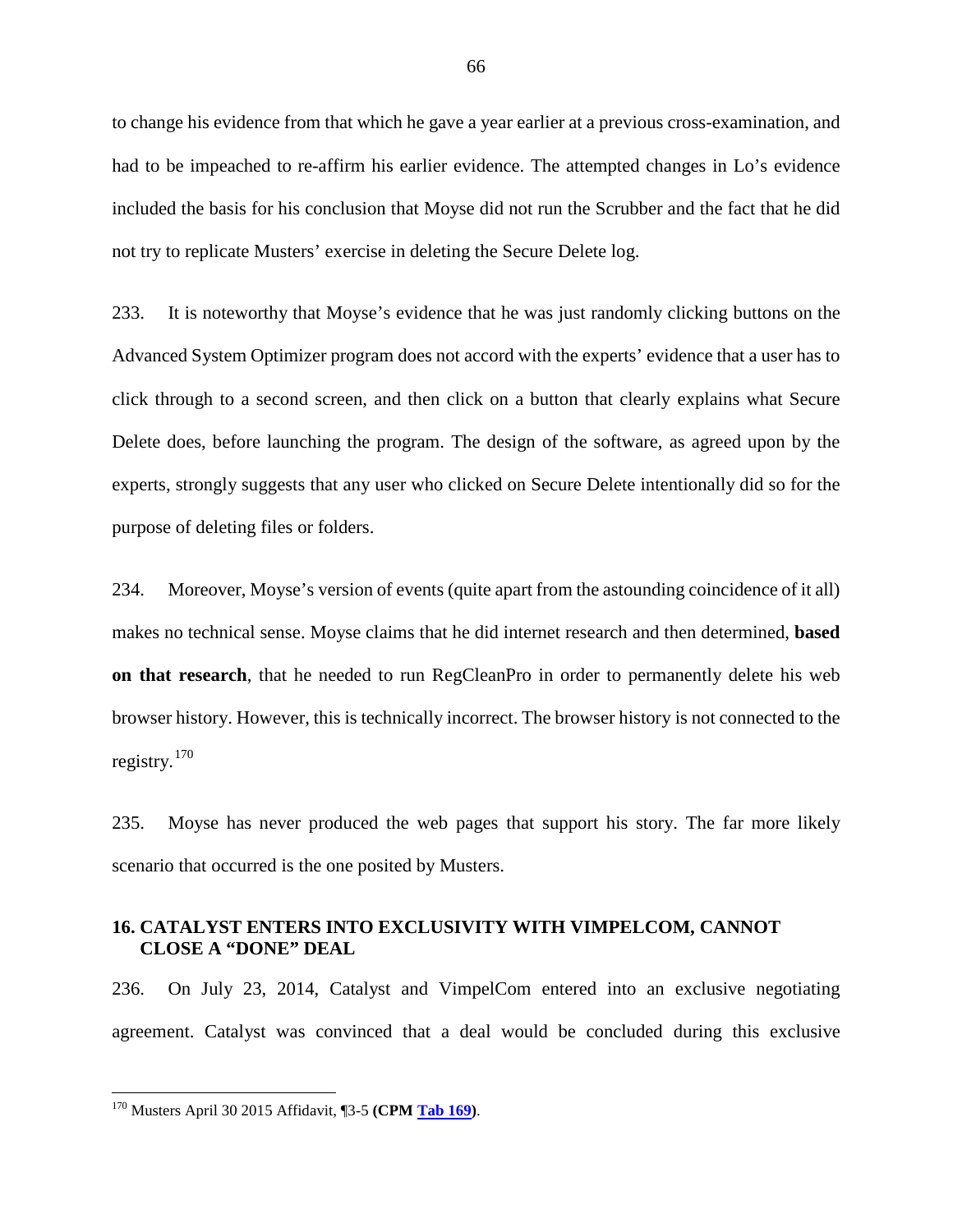negotiating period. Between July 23 and August 3, 2014, the parties exchanged multiple drafts of an SPA.

237. On August 3, 2014, the parties agreed that the SPA was "substantially settled" and only a handful of small issues were left to be resolved. The last step was for VimpelCom to obtain approval from its Board of Directors.<sup>[171](#page-68-0)</sup>

238. On August 11, VimpelCom and Catalyst had a joint call with Industry Canada to tell the regulator that a Wind deal "was done".<sup>[172](#page-68-1)</sup>

239. By August 15, VimpelCom came back to Catalyst with new, substantial demands concerning regulatory approvals. VimpelCom insisted on shortening the approval period to two months (from three months with an automatic one-month extension), and it asked for a \$5-20 million break fee if the deal did not close. [173](#page-68-2)

240. These new proposed terms, which were sought by VimpelCom more than 10 days after it had previously told Catalyst that the SPA was substantially settled and 4 days after the parties had told Industry Canada that the deal was done, confused Catalyst.

241. At the time, Catalyst could not understand why the deal fell apart after the parties had reached an agreement in principle on the deal terms.<sup>[174](#page-68-3)</sup>

<span id="page-68-2"></span><span id="page-68-1"></span>

<span id="page-68-0"></span><sup>&</sup>lt;sup>171</sup> de Alba Affidavit, at ¶133-145 (CPM <u>Tab 170</u>).<br><sup>172</sup> de Alba Affidavit, at ¶156 (CPM <u>Tab 171</u>).<br><sup>173</sup> de Alba Affidavit, at ¶157-159 (CPM <u>Tab 172</u>).<br><sup>174</sup> de Alba Affidavit, at ¶159-160 (CPM <u>Tab 173</u>).

<span id="page-68-3"></span>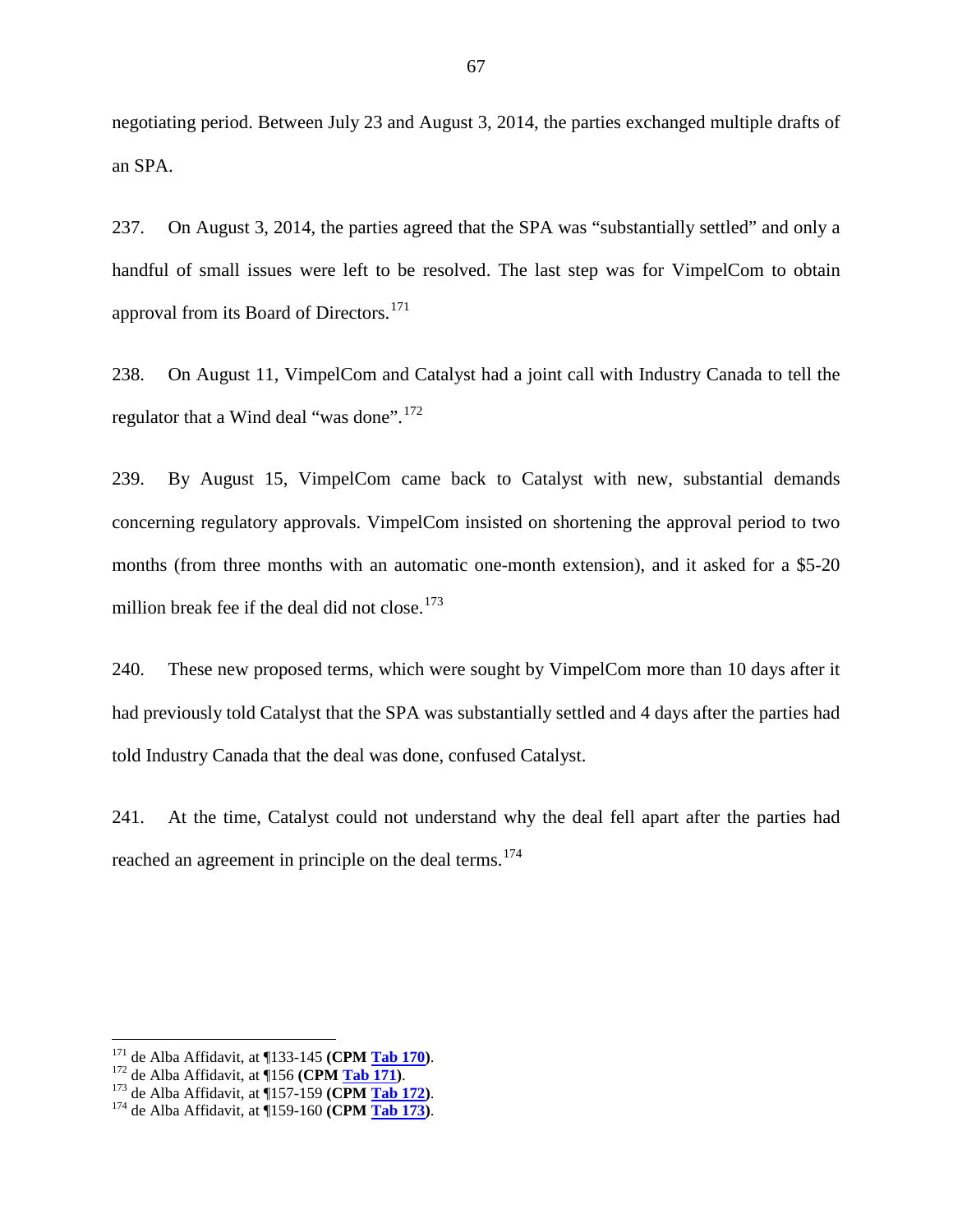## **17. THE CONSORTIUM SUCCESSFULLY BUYS WIND**

## **A. WEST FACE JOINS THE CONSORTIUM, FINDS OUT CATALYST IS IN EXCLUSIVITY**

242. By July 21, 2014, West Face's negotiations with the confidential strategic partner had ended. West Face sought instead to join forces with Tennenbaum, LG Capital and Oak Hill to form a consortium that would bid on Wind. On that date, Michael Leitner, the managing partner of Tennenbaum, and Boland exchanged emails about Catalyst seeking exclusivity from VimpelCom.[175](#page-69-0)

243. On July 22, 2014, Leitner informed Griffin, Fraser and Boland that Catalyst "may have this in exclusivity by the end of the week".<sup>[176](#page-69-1)</sup>

244. On July 23, 2014, Jonathan Friesel of Oak Hill Capital, an entity that dropped out of the consortium at the last minute, informed Boland that he was informed by UBS that VimpelCom had entered into exclusivity at the "reserve price" and was tied up for 5-7 days. Boland forwarded this email to his partners Griffin, Fraser and Dea.<sup>[177](#page-69-2)</sup>

245. Griffin's evidence that he "assumed," but did not "know," that VimpelCom had entered into exclusivity with Catalyst is an exercise in metaphysical sophistry. Griffin's refusal to acknowledge that he "knew" Catalyst was in exclusivity is akin to Moyse's refusal to admit that he "knew" Catalyst was interested in pursuing a Wind deal in March 2014 – it is not based on documents, but based on an unrealistic philosophical inquiry into what it means to "know" anything.

<span id="page-69-1"></span><span id="page-69-0"></span><sup>&</sup>lt;sup>175</sup> WFC0069995 – Emails between Leitner and Boland dated July 21, 2014 (CPM Tab 174).<br><sup>176</sup> WFC0059172 – Emails between Leitner, Griffin and Boland dated July 22, 2014 (CPM Tab 175).<br><sup>177</sup> WFC0048724 – Emails dated July

<span id="page-69-2"></span>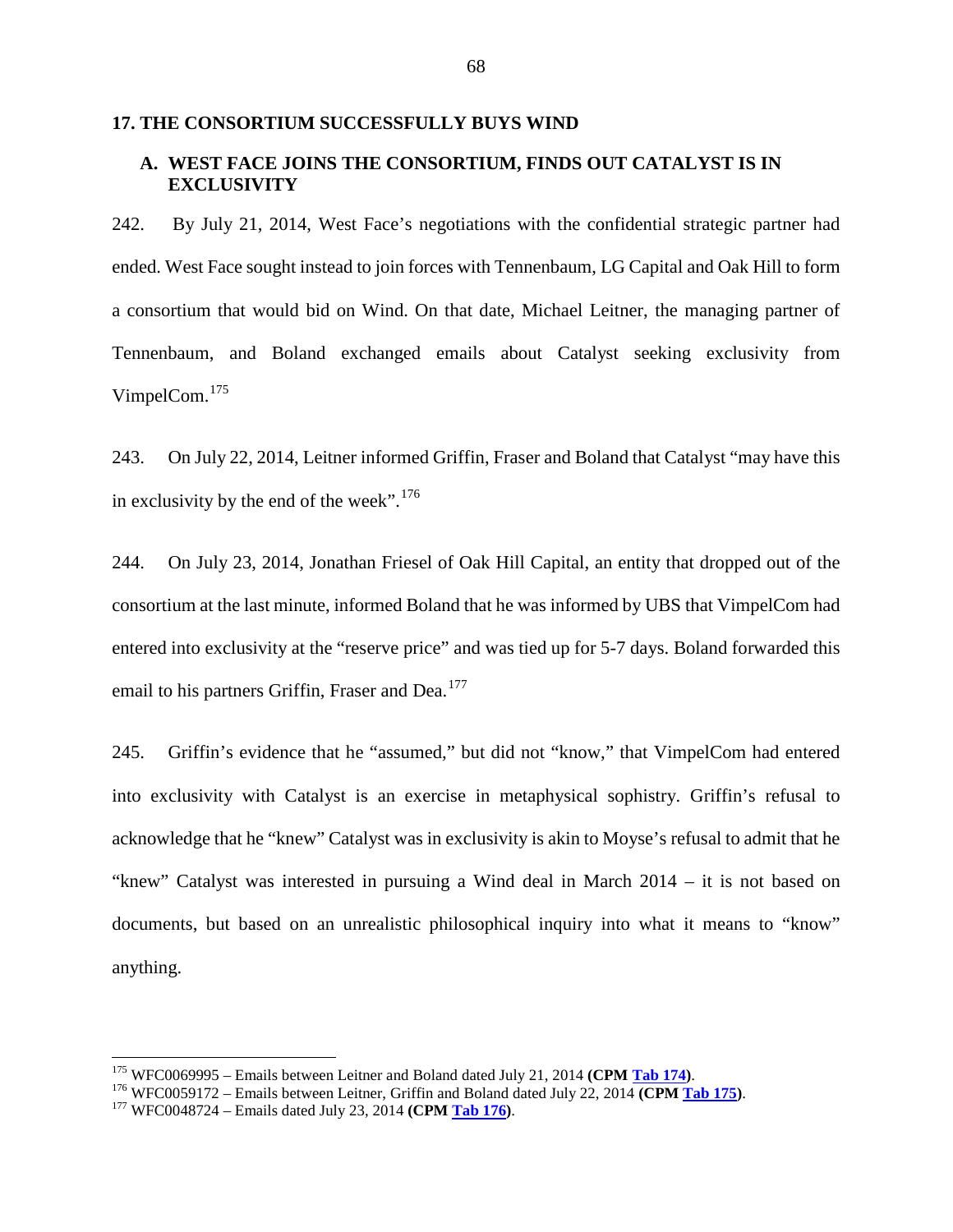246. The more credible finding is that by July 23, 2014, West Face knew, for certain, that Catalyst was in exclusivity with VimpelCom at the reserve price.

#### **B. THE CONSORTIUM PLANS TO BLOCK CATALYST'S OFFER**

247. As of July 30, 2014, the Consortium's plan contemplated a purchase of both Wind and Mobilicity.<sup>[178](#page-70-0)</sup> That plan was abandoned when the Consortium learned on Friday, August 1, 2014, that VimpelCom's board of directors was going to consider a Catalyst SPA. On that date, Leitner wrote to the other Consortium members:

> I just heard that VimpelCom is taking the Catalyst SPA to the board this weekend. There has been no retrade as of yet, but parties are bracing for it. Suggest we get on a call to discuss. Have some feedback on price levels as well.<sup>[179](#page-70-1)</sup>

248. The Consortium was determined not to give up on Wind just yet. Using the only option available to them, namely, putting in an offer that Catalyst could not match, the Consortium elected to waive the regulatory approval condition.

249. West Face knew, from Moyse, that a proposal that waived regulatory approval would give it an advantage over Catalyst, because Catalyst could not, and would not, waive regulatory approval. By waiving this condition, West Face and the Consortium knew that their offer would be considered superior to Catalysts.

250. For this reason, even though they were bidding against a party that had been in exclusivity for over a week at the reserve price, the Consortium constructed a "superior" proposal that did not increase the price offered for VimpelCom's interest in Wind. This is completely illogical bidding

<span id="page-70-0"></span><sup>&</sup>lt;sup>178</sup> Griffin Trial Cross, June 9, 2016, p. 1055, l. 8 – p. 1056, l. 4 (**CPM <u>Tab 177</u>**). See also WFC0070195 – emails dated July 30, 2014 re. Mobilicity Term Sheet (**CPM <u>Tab 178</u>**).

<span id="page-70-1"></span> $1^{19}$  WFC0047832 – Emails dated August 1, 2014 between Leitner and others **(CPM** Tab 179).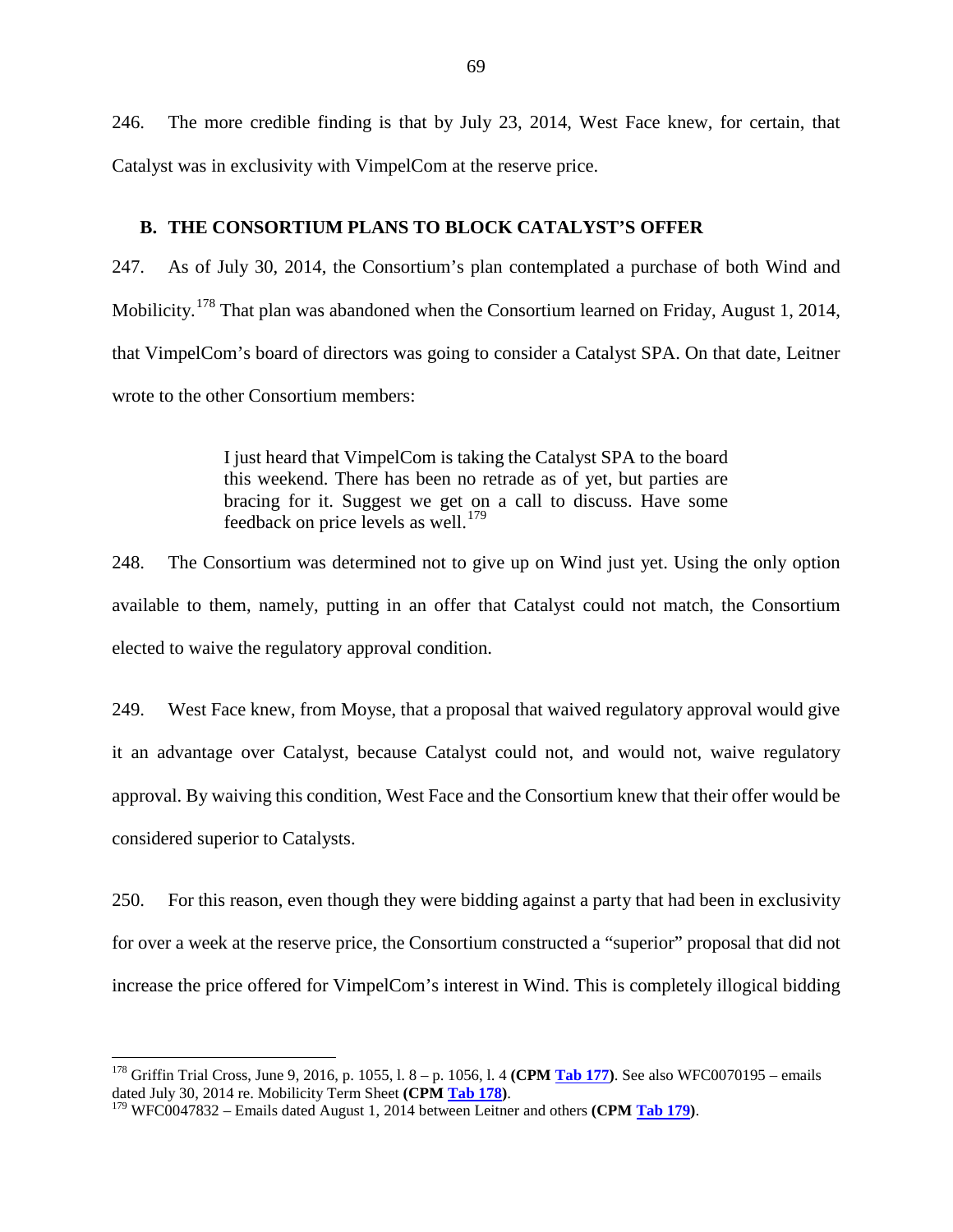behaviour in a supposedly "blind" auction, unless one infers that the Consortium had knowledge of Catalyst's negotiating positions.

#### **C. THE CONSORTIUM SUBMITS A "SUPERIOR PROPOSAL"**

251. On August 7, 2014, the Consortium sent VimpelCom a proposal that it labelled a "superior" proposal to purchase Wind (the "August Proposal"). The August Proposal entailed an offer to purchase VimpelCom's debt and equity interests in Wind, without conditions, for total consideration of \$285 million. In so doing, the Consortium would effectively step into VimpelCom's shoes as the majority financial shareholder and minority voting shareholder, with no guarantee that it would receive regulatory approval to re-structure the voting interests in Wind at a late date.

252. Notably, all of the witnesses at the trial pointed to a non-witness (Lawrence Guffey) as the individual who allegedly came up with this proposed deal structure in August. Catalyst was therefore unable to cross-examine at trial and test the credibility of this alleged fact. There is no documentation that has been produced that supports the story that this deal structure was proposed or developed by Guffey.

253. In fact, among the three Consortium members who participated in the August Proposal, two of the principals of the Consortium members did not testify: Guffy and Boland. West Face also did not call Fraser to testify, even though he was deeply involved in the August Proposal as well. Catalyst submits that to the extent any evidence regarding these individuals' roles in this action is ambiguous, the Court can draw an adverse inference from West Face's failure to call Boland and Fraser to testify at trial and to subject themselves to cross-examination.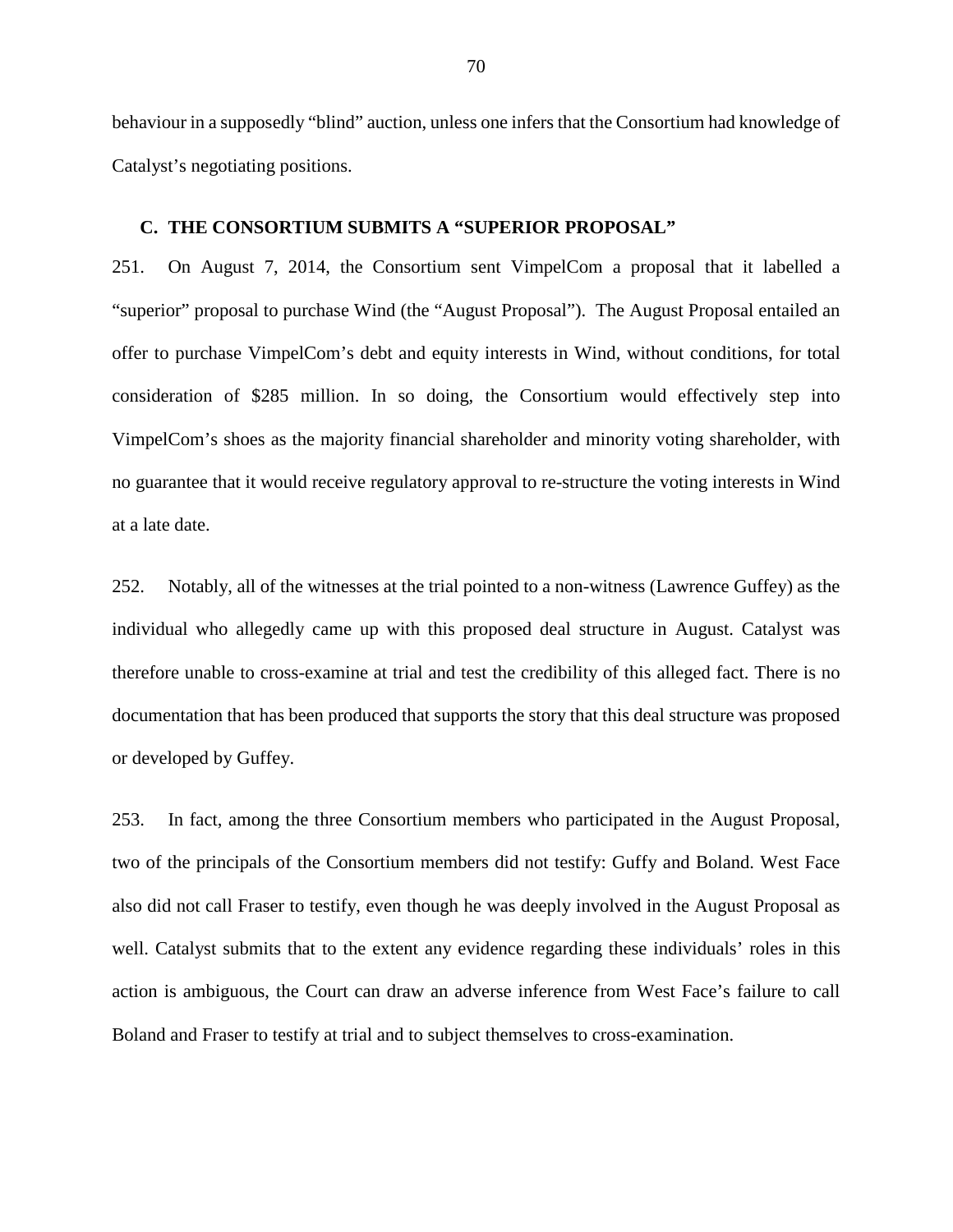254. The evidence from representatives of the three Consortium members who did testify – Griffin, Hamish Burt on behalf of LG Capital, and Leitner – gave evidence that they did not view the waiving of regulatory approval to entail a significant risk.

255. This evidence does not accord with common sense, the obligations an investment fund owes to its investors or with the regulatory history leading up to August 2014. As the events of 2012-2014 demonstrated, regulatory approval of a change of control of spectrum licenses was not a rubber stamp and approval could not be presumed.

256. Notably, West Face engaged with Industry Canada once, in May 2014, before it was a member of the consortium. There is no documentary evidence in the record that sets out what steps, if any, LG Capital and Tennenbaum took to assure themselves that Industry Canada would approve the Consortium's application to re-structure Wind's voting control.

257. However, there is evidence that Tennenbaum viewed litigation as a mitigating strategy. Leitner's evidence at trial was that through ownership of shareholder loans, if the Consortium did not get shareholder approval, Wind would go into a CCAA proceeding, auction the business and the Consortium would receive its capital back. $180$ 

# 258. **This was the same litigation strategy that Catalyst had presented to Industry Canada in March and May 2014 in the PowerPoint presentations prepared by Moyse.**

259. Leitner's evidence demonstrates that while the Consortium members claimed not to have known about Catalyst's regulatory strategy, their approach to their deal matched exactly what

<span id="page-72-0"></span> <sup>180</sup> Leitner Trial Cross, June 9, 2016, p. 904, ll. 1-23 **(CPM Tab 180)**.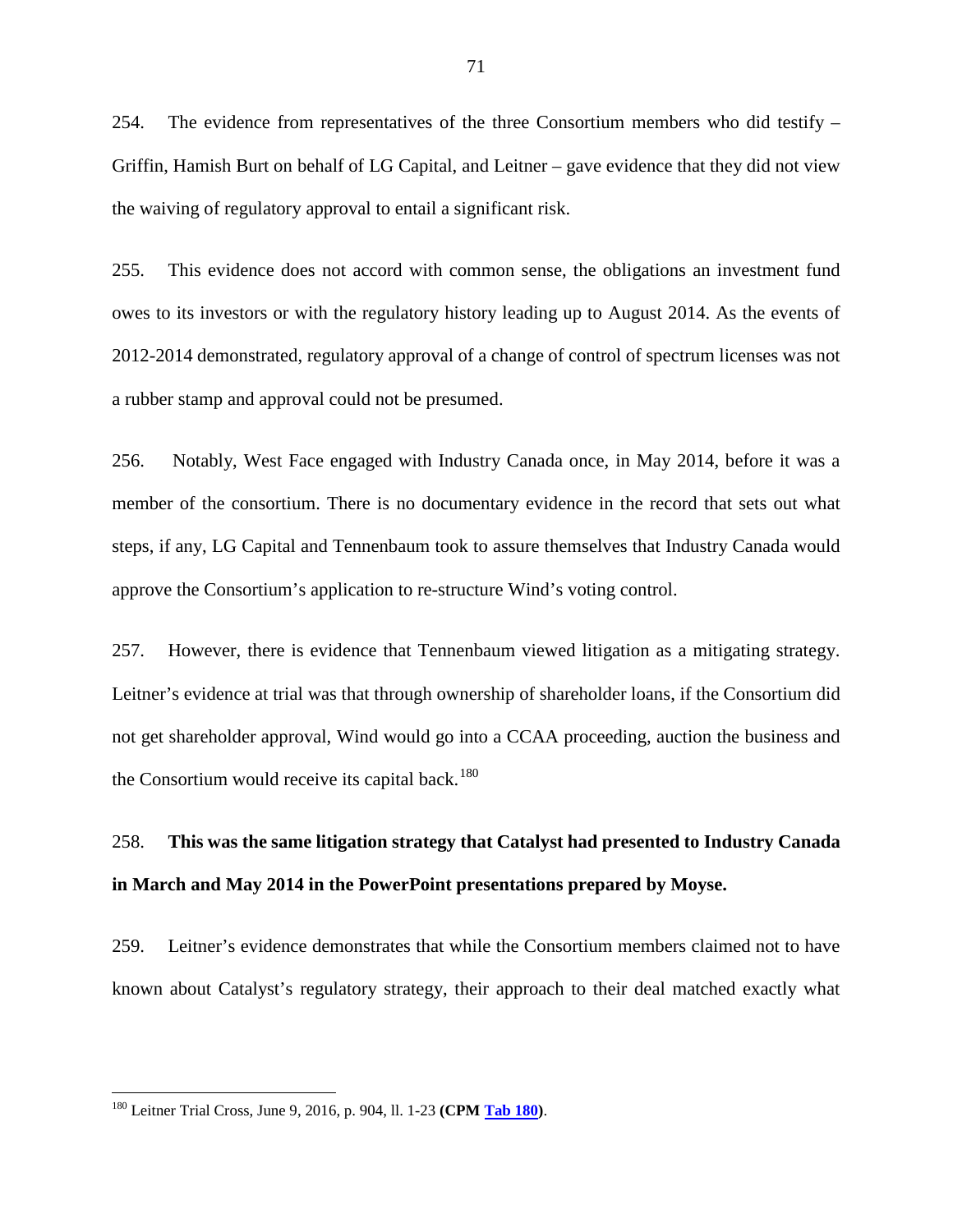Catalyst believed a third party – not Catalyst, which could not sue the government – could adopt to pressure the government to grant it regulatory approval.

#### **D. THE CONSORTIUM FINALIZES TRANSACTION FOR WIND**

260. Shortly after Catalyst's exclusivity with VimpelCom expired, VimpelCom entered into exclusivity with the now-expanded Consortium.

261. While it was in exclusivity with VimpelCom, West Face's attitude towards regulatory concessions changed, and merged with Catalysts.

262. On August 26, 2014, Boland wrote to Leitner, Guffy and Fraser to update them on a discussion he had with Lacavera. According to Boland, Lacavera was concerned about a regulatory approval ("Phase One") issue:

6. Phase one issue – this might be a problem:

a. Given that we control the application he is concerned that we may over reach (**by asking for roaming, spectrum transfer to incumbent** etc) and could thwart the "sailing through" application.<sup>[181](#page-73-0)</sup>

263. All of sudden, out of nowhere, the Consortium appears to have been discussing spectrum transfer to an incumbent.

264. Griffin was asked repeatedly during his cross-examination if spectrum transfer to an incumbent formed any part of West Face's investment thesis. He was adamant it did not:

> Was there ever any thinking at all about selling Wind to an incumbent as part of your investment thesis?

<span id="page-73-0"></span> <sup>181</sup> WFC0042949 – Emails among the Consortium members, August 2014. The Boland email is on page 2-3 **(CPM Tab 181)**.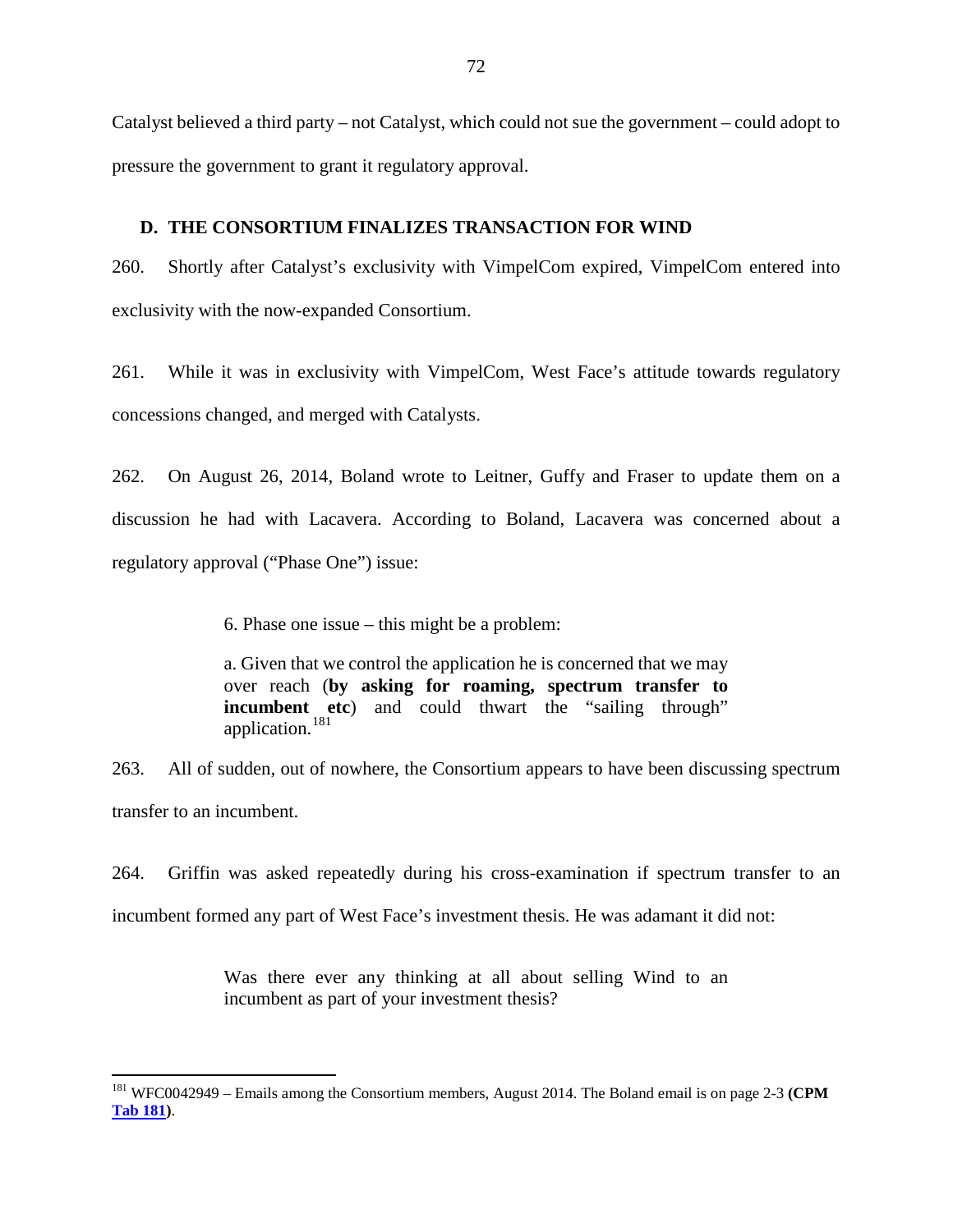A. If an incumbent includes Rogers, Bell or Telus, the three large firms as we traditionally thought about it, no, that was not viewed as a possibility. $182$ 

265. This evidence is incorrect. In fact, West Face's investor memo distributed in September 2015 to investors as part of the closing of the purchase of Wind expressly contemplated the sale of Wind to an incumbent as the first "mitigating strategy" if Wind did not succeed as an independent fourth wireless carrier.

266. Page 5 of the West Face September 2014 Investment Memo set out West Face's analysis of government policy and regulatory conditions. [183](#page-74-1) On page 17-18 of the Investment Memo (Appendix B), West Face set out its collateral coverage and mitigating strategies that offer it "downside protection".

267. West Face envisioned four scenarios that could play out if Wind fails. The first scenario was "sale to an incumbent":

> 1. Scenario 1 - Sale to an Incumbent: In the event that Wind fails and there are no other buyer options, **the government cannot logically continue to block a sale to an incumbent**. In this scenario, valuation range is C\$500 to C\$800 million. [Emphasis added.]

268. Griffin's evidence on this point was non-sensical and did not accord with the plain and very clear wording in the memo:

Q. And in paragraph 1 you say:

"Scenario 1 -- sale to an incumbent: In the event that Wind fails and there are no other buyer options, the government cannot logically continue to block a sale to an incumbent. In this scenario, valuation range is \$500 to \$800 million."

A. Uhm-hmm.

<span id="page-74-1"></span><span id="page-74-0"></span><sup>182</sup> Griffin Trial Cross, June 10, 2016, p. 1115, ll.19- <sup>25</sup>**(CPM Tab 182)**. <sup>183</sup> WFC0108033 – West Face September 2014 Investment Memo **(CPM Tab 183)**.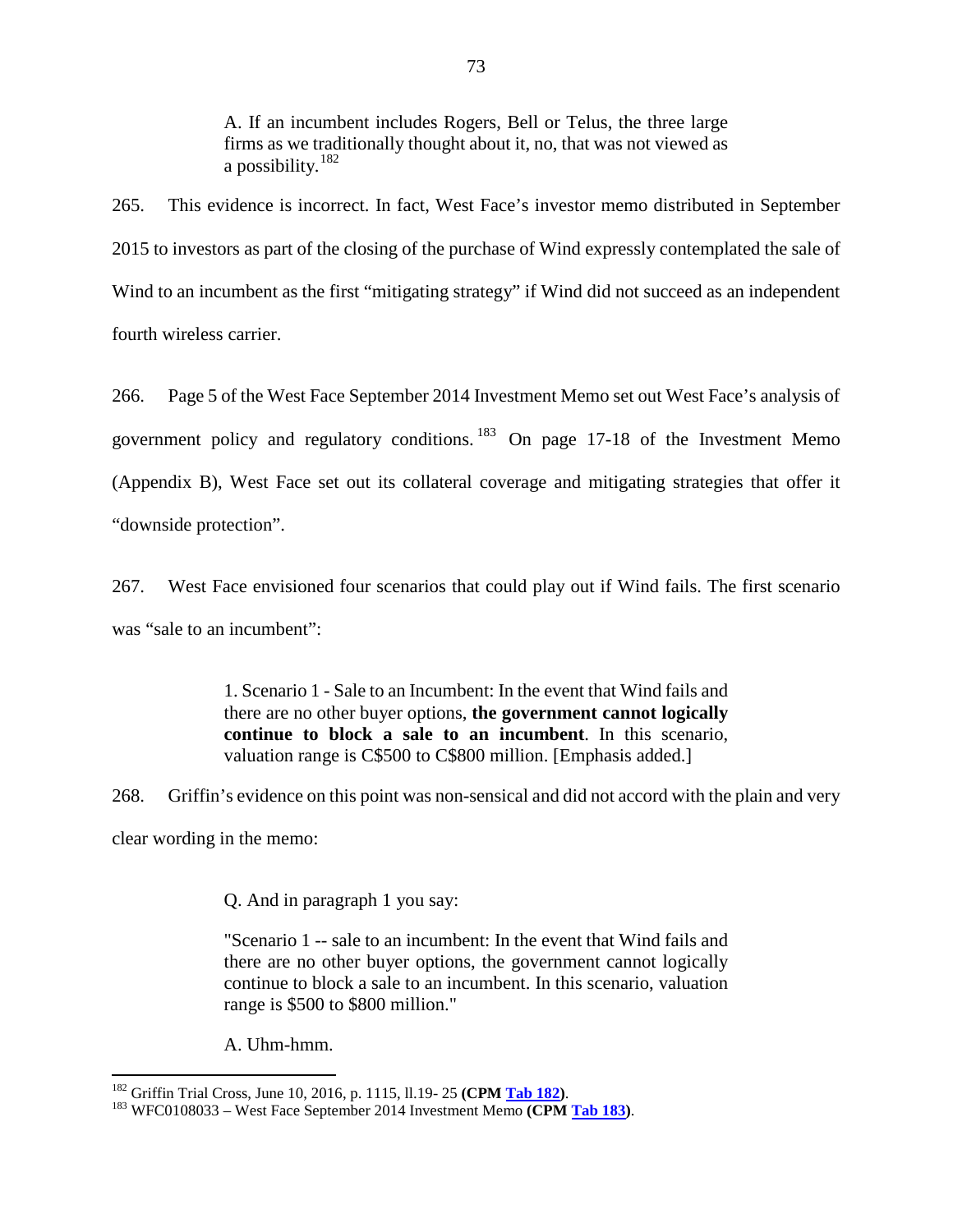Q. So would you agree with me that you are describing to your LPs exactly the scenario you and I were just talking about that you said was never considered by you, i.e., a sale of spectrum to an incumbent?

A. No, I would make a distinction because what we are saying here is that in the event that the investment is an abject failure and the company ends up in a position of insolvency, if the only other alternative, rather than seeing the business disappear, is to break it up into its component parts, that would be a more palatable alternative than to just letting the assets be cast to the wind.

So I understand the question you are asking me, but I would say there is a fine distinction in there in terms of the scenario that we are talking about. The other scenario that is being contemplated is regardless of the financial condition of the company, if it was a success or a modest success, would we have an unfettered ability to monetize the assets to an incumbent in five years? I would say that is a lot more difficult a proposition.

Q. Right, but what I am suggesting to you, Mr. Griffin, is this was a scenario that you were analyzing as an exit strategy in the event that your operation of Wind going forward was a failure. This was the exit strategy or one of them was your view at the time that the sale of spectrum to an incumbent would not logically be blocked by the government in a CCAA scenario, right?

A. It is an assertion we are making, and again, this memo is tailored not to the equity investment. It is tailored to the credit investment.

Q. I get that.

A. I understand the question you are asking me.

Q. I get all of that --

A. I'm not denying it is a scenario that we are contemplating, but I am trying to make the distinction for you, it is not what we predicated the investment on insofar as creating an upside opportunity or return on capital.

Q. No, but this is exactly how you mitigate your risk.

A. It is one element of it.

Q. That is exactly what I am suggesting to you. You are mitigating your risk by contemplating a scenario where there would be a sale to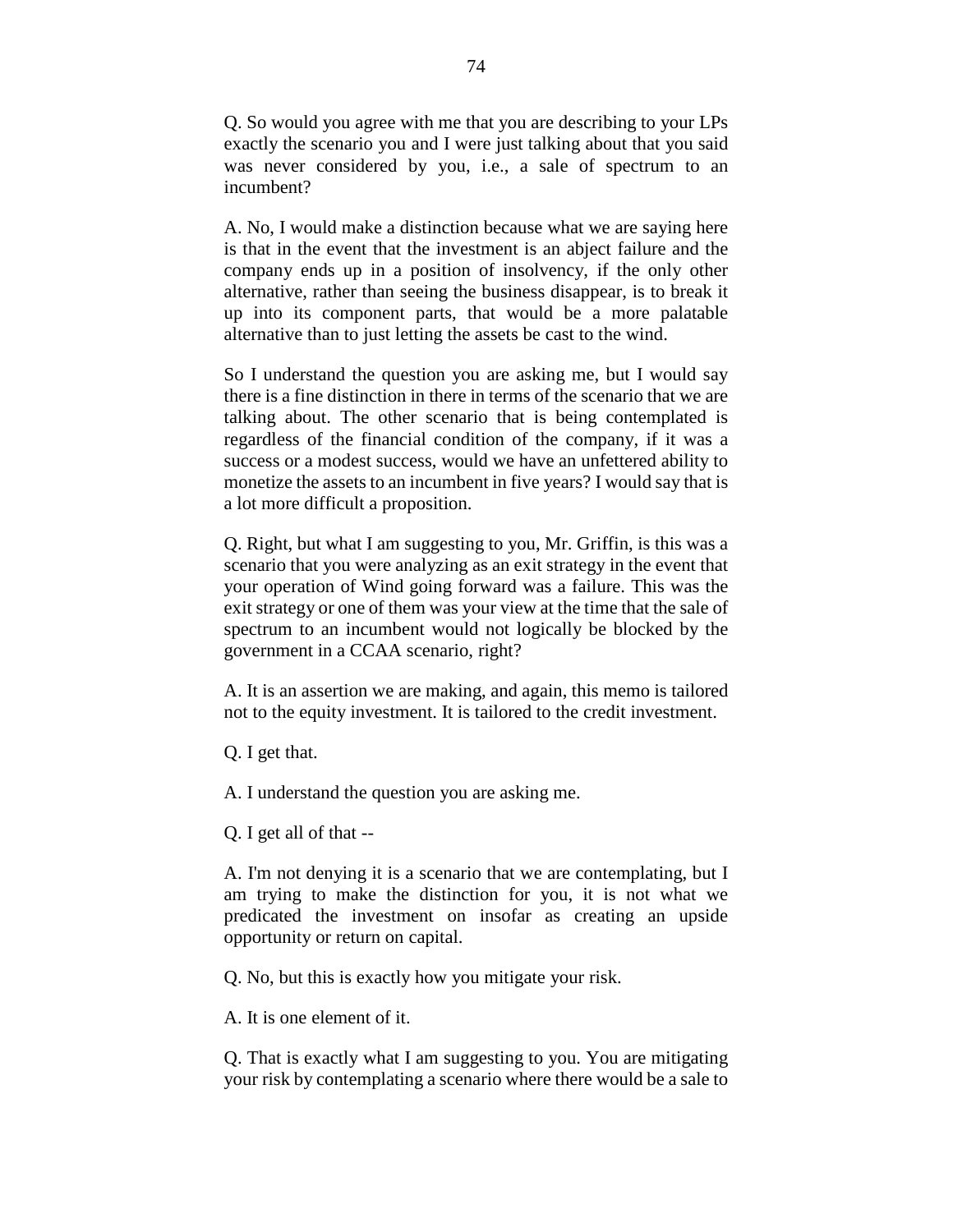an incumbent, and not only that, but your view that the government logically couldn't continue to block that sale, right?

A. We had no information to -- it was a thesis, not -- it is a thesis and not one formed with the benefit of any insight as to the possibility of that happening.<sup>[184](#page-76-0)</sup>

269. What is evident from Boland's August 26, 2014 email and West Face's memo to its credit fund investors is that at a crucial stage of its investment in Wind, West Face, without any internal analysis or evidence of research on this point, adopted **in its entirety** the theory Glassman so strongly believed in and shared with the Wind deal team, in particular in March and May 2014 following his meetings with Industry Canada: any purchaser of Wind would be able to force the government to grant the new owner regulatory concessions that would allow it to formulate an exit strategy if Wind failed as an independent wireless carrier.

270. This contemporaneous documentary evidence is not just a coincidence. West Face has produced no documentary evidence to show how this mitigation strategy became the centrepiece of its plans to exit the investment if Wind was an "abject failure". That is because it did not conduct any independent research – it learned of this strategy, and more, from Moyse.

## **MOYSE'S LUCKY GUESS**

271. In September 2015, after the Consortium's purchase of Wind was announced, Moyse exchanged emails with a friend about the deal.<sup>[185](#page-76-1)</sup> The friend asked Moyse if West Face would need more bodies because it was going to be operating Wind. Moyse's reply is very telling:

> [T]hink they're just backing them financially (my guess is they are lenders to the new company and maybe have some equity or warrants). Sounds like Lacavera will probably be the largest equity holder and majority owner.

<span id="page-76-1"></span><span id="page-76-0"></span><sup>&</sup>lt;sup>184</sup> Griffin Trial Cross, June 10, 2016, p. 1128, l. 7 – p. 1130, l. 25 **(CPM <u>Tab 184</u>)**.<br><sup>185</sup> BM0004989 – Emails between Moyse and B. Matlin dated September 15 and 16, 2014 **(CPM <u>Tab 185</u>)**.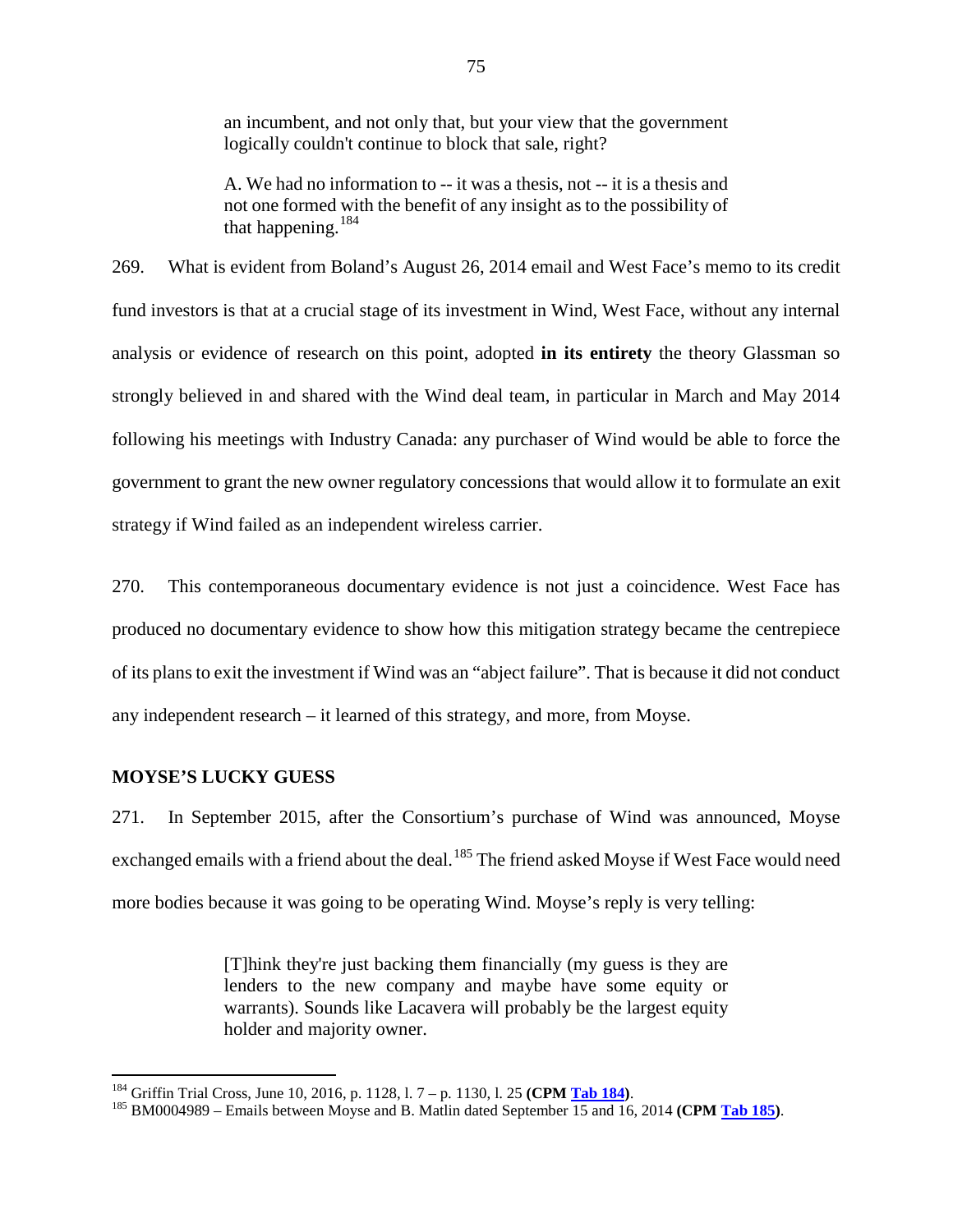272. During his opening argument, West Face's counsel joked that what was interesting about this email is that Moyse gets everything wrong.

273. In fact, if one reflects back to West Face's original series of proposals to Wind, Moyse's

"guess" is exactly what West Face was proposing. This is not just another coincidence.

# **18. MOYSE'S CREDIBILITY PROBLEMS**

274. Since the commencement of this proceeding, Moyse has engaged in a long-standing course

of conduct whereby his evidence changes to suit the situation. For example:

- (a) Moyse admitted he "embellished" his c.v. by claiming to be an "associate" at Catalyst when the promotion had not yet been finalized;<sup>[186](#page-77-0)</sup>
- (b) Moyse admitted to misrepresenting his work on the "deal sheet" he sent to West Face in March 2014 by claiming group work as his own and claiming to have led a due diligence process that he merely participated in with more senior employees at Catalyst; $^{187}$  $^{187}$  $^{187}$
- (c) Moyse justified the "embellishments" on his deal sheet because he wanted a job, and because it was not a sworn document: <sup>[188](#page-77-2)</sup>
- (d) Moyse made untruthful statements regarding his involvement in a Catalyst situation in an email to a former colleague;  $189$
- (e) Moyse knowingly caused Catalyst to breach a non-disclosure agreement through the disclosure of one of the investment memos he sent West Face;<sup>[190](#page-77-4)</sup>
- (f) Moyse wiped his Catalyst-issued Blackberry before he returned it to Catalyst without attempting to preserve the evidence on the device, and then misrepresented the facts concerning his use of the Blackberry to communicate with West Face;<sup>[191](#page-77-5)</sup>
- (g) Contrary to his evidence in 2014 regarding his "limited" role on the Wind situation, Moyse received hundreds of emails in relation to the transaction, including emails containing due diligence agendas, reports of due diligence, and a draft of the share purchase agreement:  $192$  and

<span id="page-77-2"></span>

<span id="page-77-1"></span><span id="page-77-0"></span><sup>&</sup>lt;sup>186</sup> Moyse 2014 Cross, p. 15, qq. 57-62 (**CPM <u>Tab 186</u>**).<br><sup>187</sup> Moyse 2014 Cross, pp. 17-20, qq. 69-91 (**CPM <u>Tab 187</u>)**.<br><sup>188</sup> Moyse 2014 Cross, p. 20, qq. 86-91 (**CPM <u>Tab 188</u>)**.<br><sup>189</sup> Moyse 2014 Cross, pp. 85-86, qq

<span id="page-77-4"></span><span id="page-77-3"></span>

<span id="page-77-5"></span>

<span id="page-77-6"></span>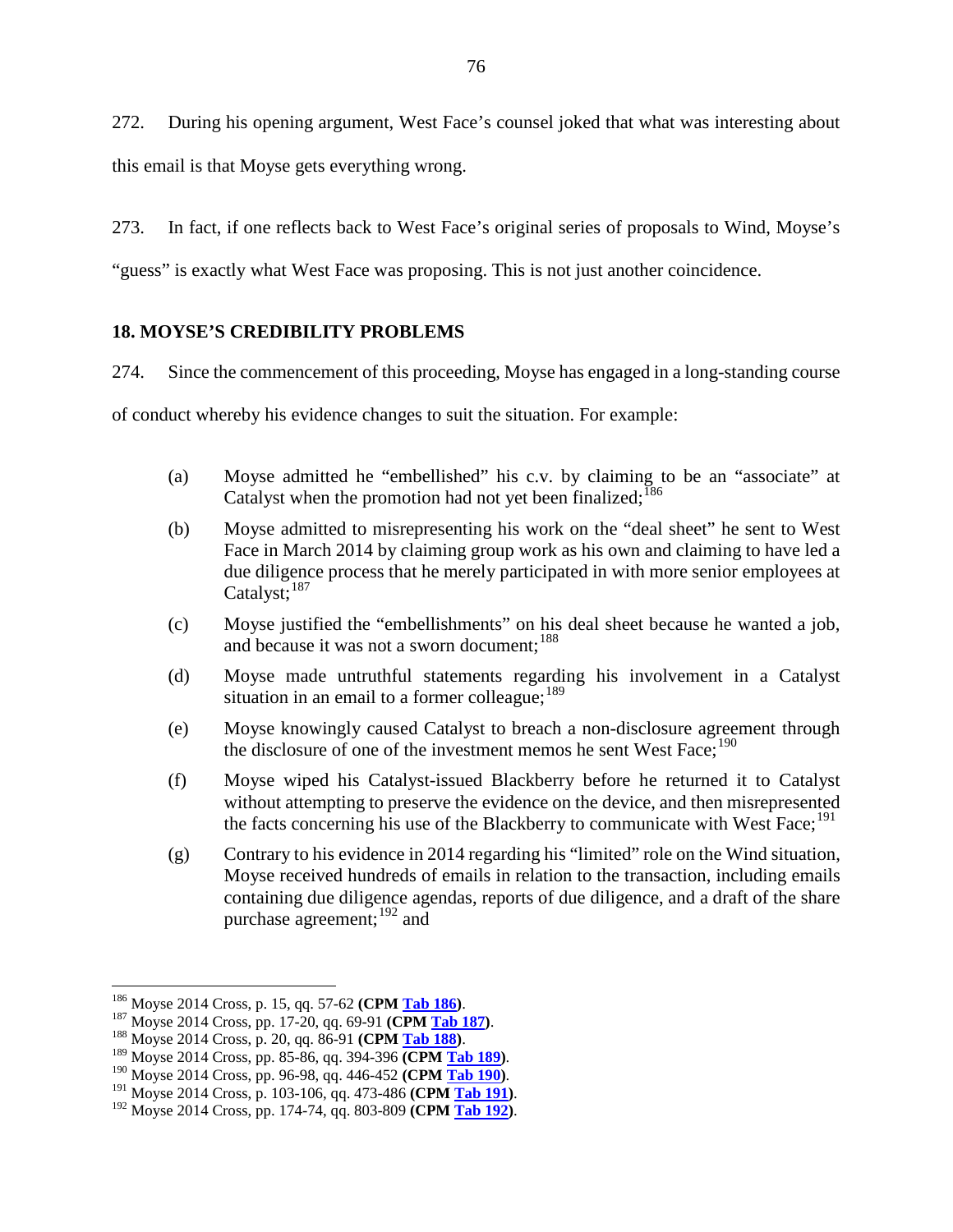(h) In his 2014 cross-examination, although asked in general terms what matters he worked on at West Face, Moyse omitted reference, even in general terms, to his work on the Arcan investment on his first and second days on the job.<sup>[193](#page-78-0)</sup>

275. In addition, Moyse admits to having deleted his web browser history, the March 27, 2014 email he sent to Dea and his response to Dea's question about Callidus.

276. In light of these repeated misstatements and efforts to wipe his tracks, it is submitted that Moyse is not a credible witness in these proceedings and his evidence should not be adopted unless it is corroborated by contemporaneous documentary evidence.

# **PART III - ISSUES**

277. There are five issues before this Court:

- 1. Did Moyse transmit Catalyst's confidential information to West Face?
- 2. Did West Face misuse that confidential information?
- 3. What is the remedy for West Face's misuse of confidential information?
- 4. Did Moyse commit the tort of spoliation?
- 5. What is the remedy for Moyse's spoliation?

<span id="page-78-0"></span> <sup>193</sup> Moyse 2014 Cross, pp. 171-72, qq. 794-96 **(CPM Tab 193)**.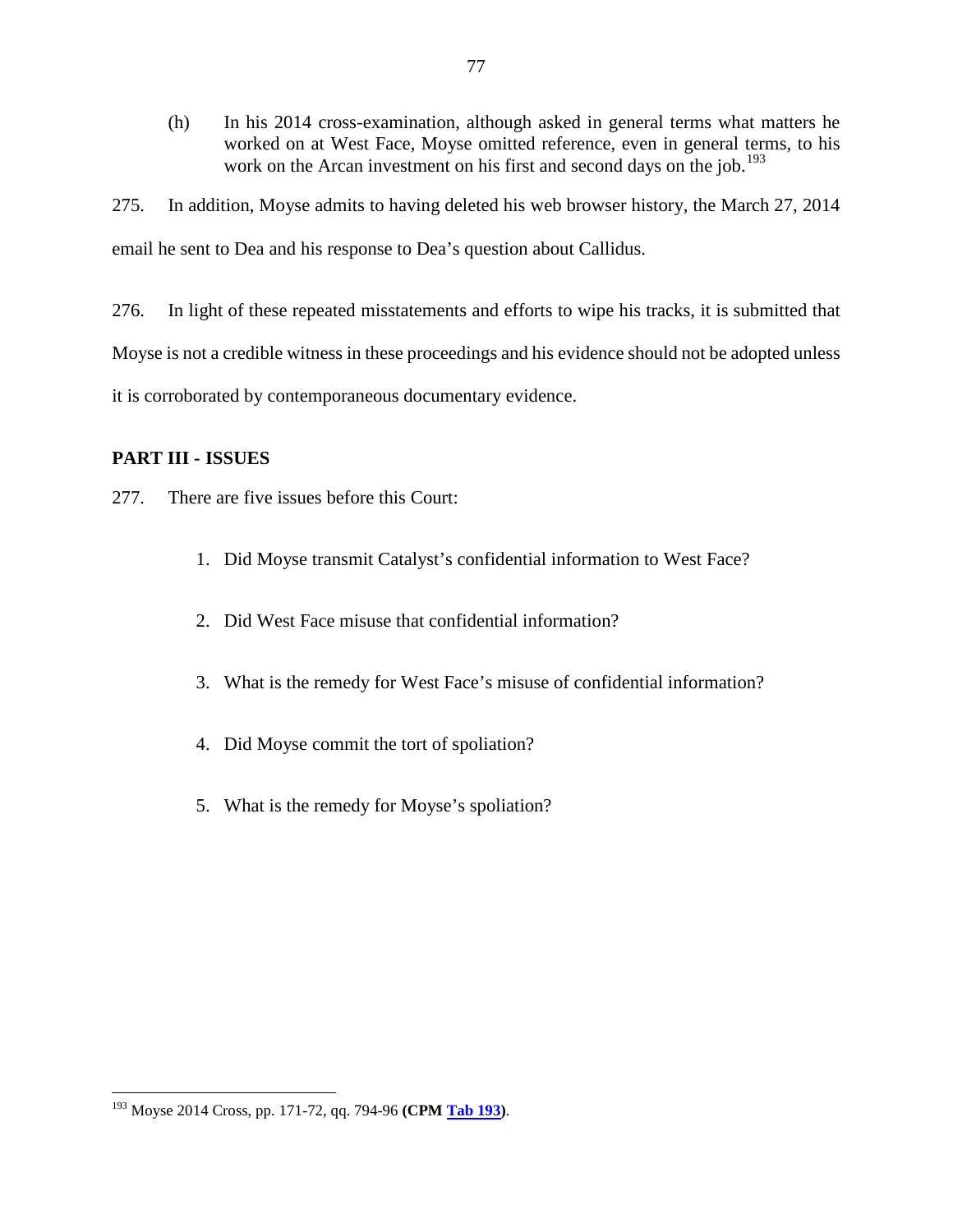#### **PART IV - LAW AND ARGUMENT**

#### **1. GOVERNING PRINCIPLES**

#### **E. TEST FOR BREACH OF CONFIDENCE**

278. The elements of breach of confidence are:

(1) that the information conveyed was confidential;

(2) that it was communicated in confidence; and

(3) that it was misused by the party to whom it was communicated.<sup>[194](#page-79-0)</sup>

279. An action for breach of confidence may be brought against a third party. In *Cadbury* 

*Schweppes Inc v FBI Foods Ltd* Justice Binnie considered the misuse of confidential information

in the hands of third parties:

[19] Equity, as a court of conscience, directs itself to the behaviour of the person who has come into possession of information that is in fact confidential, and was accepted on that basis, either expressly or by implication. **Equity will pursue the information into the hands of a third party who receives it with the knowledge that it was communicated in breach of confidence (or afterwards acquires notice of the fact even if innocent at the time of acquisition) and impose its remedies**. It is worth emphasizing that this is a case of third party liability. The appellants did not receive the confidence from the respondents, but from the now defunct Caesar Canning. **The receipt, however, was burdened with the knowledge that its use was to be confined to the purpose for which the information as provided**, namely the manufacture of Clamato under license.<sup>[195](#page-79-1)</sup> [emphasis added]

280. *Cadbury*, and subsequent decisions, <sup>[196](#page-79-2)</sup> make clear that when confidential information

comes into the hands of third parties who are aware, or become aware, of the confidential nature of

<span id="page-79-0"></span> <sup>194</sup> *Husky Injection Molding Systems Ltd v Schad*, 2016 ONSC 2128 at para 68 [*Husky*] **(Book of Authorities ("BOA") Tab 1)**; *Lac Minerals Ltd v International Corona Resources Ltd*, [1989] 2 SCR 574 at para. 129 [*Lac Minerals*] **(BOA Tab 2)**; see also *Sabre Inc v International Air Transportation Inc*, 2011 ONSC 205, aff'd 2011 ONCA 474 [Sabre] (BOA Tab 3).<br><sup>195</sup> Cadbury Schweppes Inc v FBI Foods Ltd, [1999] 1 SCR 142 at para 19 [Cadbury] (BOA Tab 4).<br><sup>196</sup> see Husky Injection Molding Systems Ltd v Schad, 2016 ONSC 2128 at para 208 [Husky](BOA Ta

<span id="page-79-1"></span>

<span id="page-79-2"></span>*Chamberlin Architect Services Ltd v Saplys*, 2015 ONSC 5145 at para 9 **(BOA Tab 5)**.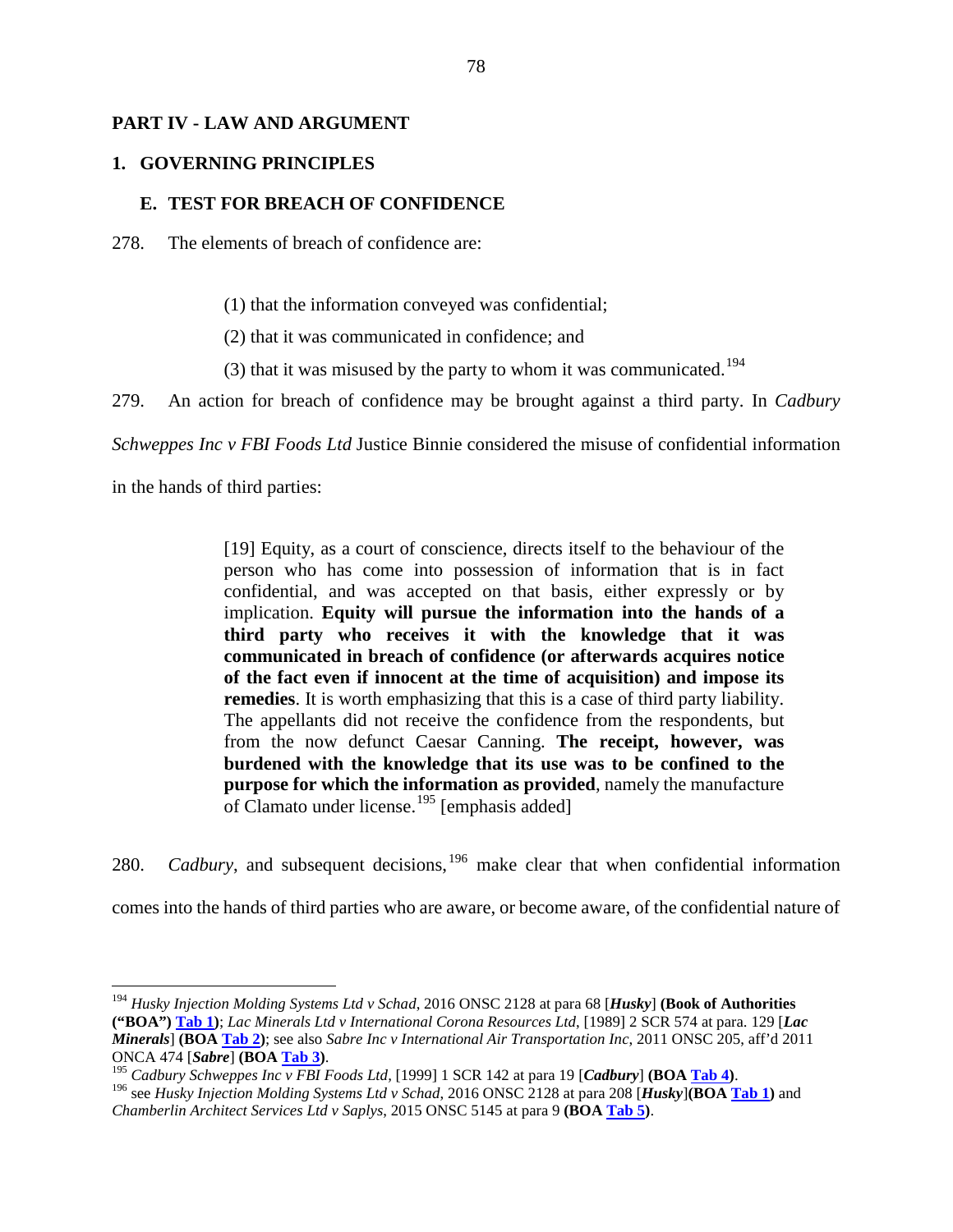the information the third party is obligated to not use that information for a purpose other than that for which it was originally disclosed.

#### *(i) The Information Conveyed Must Be Confidential*

281. Canadian courts have rejected the view that confidential information is to be treated merely as property, and have "been at pains to emphasize that the action [for breach of confidence] is rooted in the relationship of confidence rather than the legal characteristics of the information confided."<sup>[197](#page-80-0)</sup>

282. Justice Brown in *Boehmer Box LP v Ellis Packaging Ltd,* observed the parallels between fiduciary obligations owed by departing employees and the obligation for employees not to use confidential information obtained in the course of dealing with customers and potential customers. Justice Brown observed that "the case law recognizes that in some industries a company's trade attachment with its customers represents a substantial and vulnerable business asset since it constitutes the earning power of a company."

> In addition to the trade secrets of an employer, confidential information can include commercial information, such as special knowledge about the employer's customers, knowledge of the employer's policies and procedures that would make it possible to undercut the former employer with a view to inducing the customer to change from its current supplier to the former employee, as well as customer lists.<sup>[198](#page-80-1)</sup>

283. Information retrieved from the public domain can become confidential if its collection or assembly was "brought into being by the application of the skill and ingenuity of the human

<span id="page-80-0"></span><sup>&</sup>lt;sup>197</sup> Cadbury Schweppes Inc v FBI Foods Ltd, [1999] 1 SCR 142 at para 41 [Cadbury] (BOA <u>Tab 4</u>).<br><sup>198</sup> Boehmer Box LP v Ellis Packaging Ltd, [2007] OJ No 1694 at para 63 (BOA <u>Tab 6</u>).

<span id="page-80-1"></span>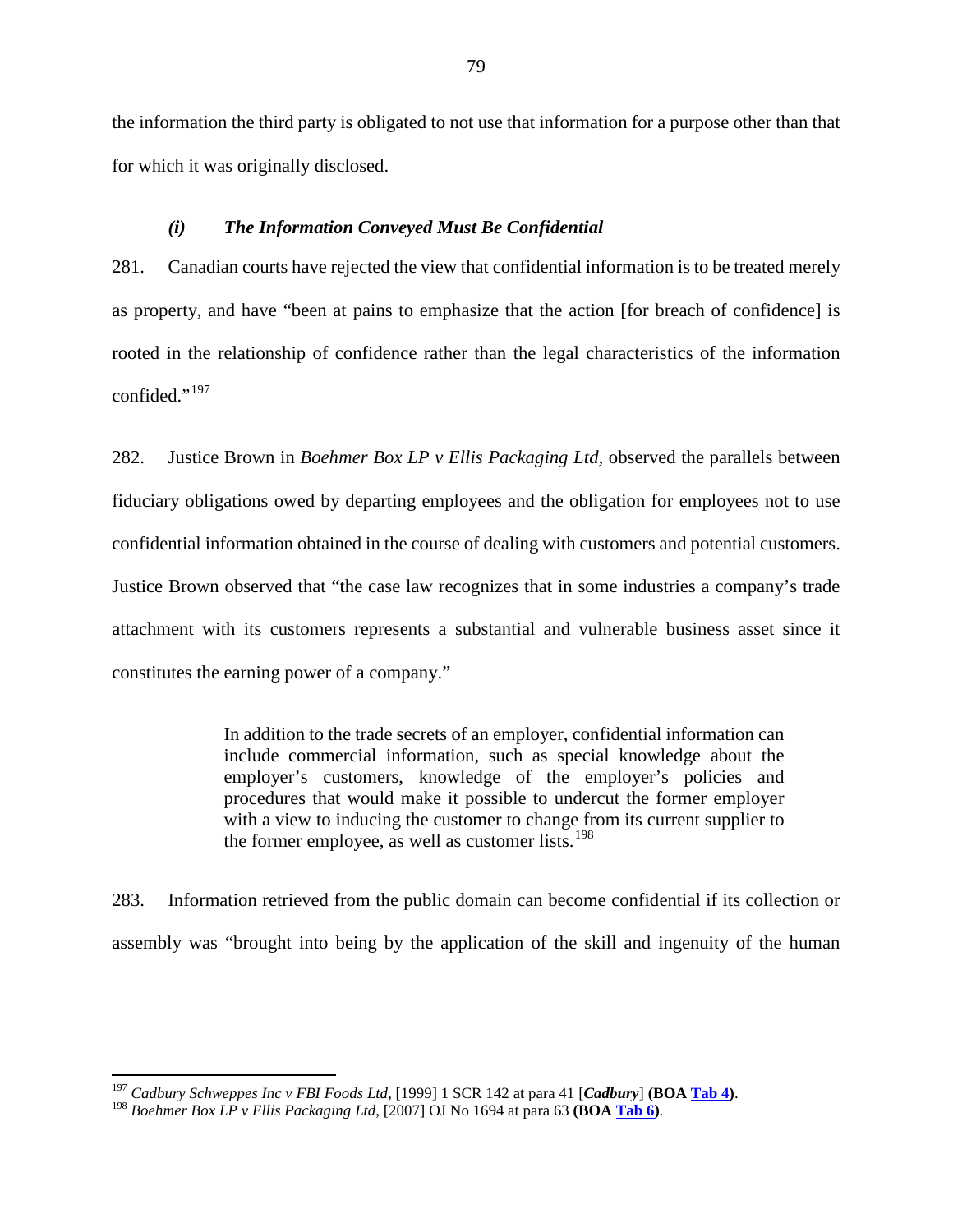brain", or if the recipient of confidential information was able to gain an advantage that he or she would not otherwise have had if he or she had to check only public sources.<sup>[199](#page-81-0)</sup>

## *(ii) The Information Must be Conveyed in Confidence*

284. To determine whether information was communicated in confidence, courts have applied a "reasonable person analysis." This analysis was employed by the Ontario Court of Appeal in *Sabre Inc v International Air Transport Assn.*<sup>[200](#page-81-1)</sup> The Court in *Sabre* cited the well known passage from *Coco v AN Clark (Engineers) Ltd*:

> It seems to me that if the circumstances are such that any reasonable man standing in the shoes of the recipient of the information would have realized that upon reasonable grounds the information was being given to him in confidence, then this should suffice to impose upon him the equitable obligation of confidence.<sup>[201](#page-81-2)</sup>

285. The Court in *Sabre* explained that "[l]ike other manifestations of the reasonable person analysis found in the common law, this inquiry is necessarily contextual and sensitive to the specific assembly of facts and circumstances presented by the evidence in an individual case."<sup>[202](#page-81-3)</sup>

# *(iii) The Confidential Information Must be Used for an Unauthorized Purpose*

286. If it is established that the recipient of confidential information made an unauthorized use of it to the detriment of the party communicating it, the cause of action for breach of confidence is complete.<sup>[203](#page-81-4)</sup>

<span id="page-81-0"></span> <sup>199</sup> *Guzzo v Randazzo*, 2015 ONSC 6936 at para 191; Justice Sopinka, in *Lac Minerals*, rejected the argument that mixing of confidential information with publicly available records somehow lessened the severity of the breach, see paras 65 and 68.<br><sup>200200</sup> Sabre Inc v International Air Transport Assn., 2011 ONCA 747 at para 16 [Sabre] (BOA Tab 3).

<span id="page-81-1"></span>

<span id="page-81-3"></span><span id="page-81-2"></span><sup>&</sup>lt;sup>201</sup> Sabre Inc v International Air Transport Assn., 2011 ONCA 747 at para 16 [Sabre] (BOA Tab 3).<br><sup>202</sup> Sabre Inc v International Air Transport Assn., 2011 ONCA 747 at para 17 [Sabre] (BOA Tab 3).<br><sup>203</sup> Cadbury Schweppes

<span id="page-81-4"></span>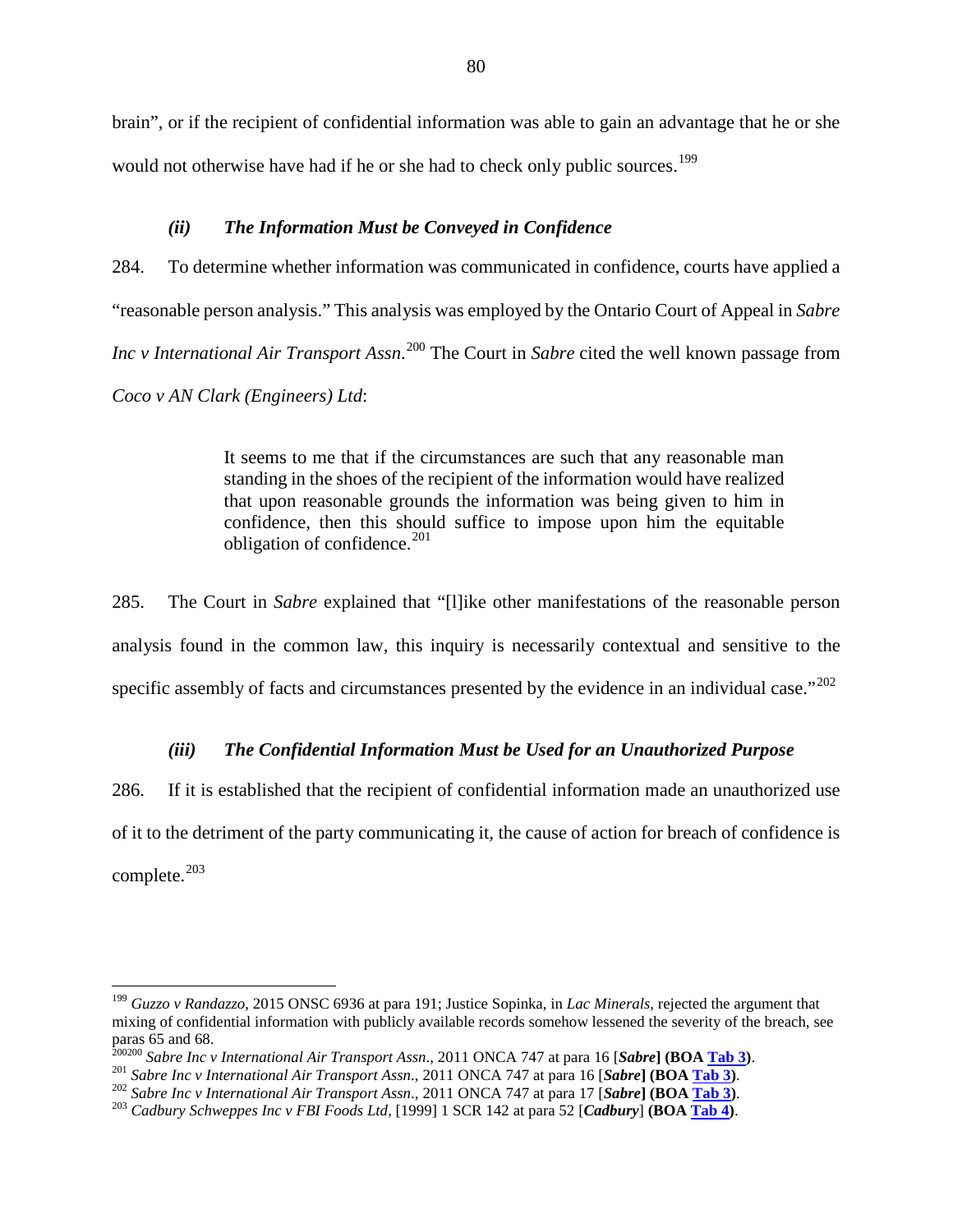287. The onus is on a recipient of confidential information to establish that there was no prohibited use of the information.[204](#page-82-0)

288. The recipient of confidential information has the burden of showing that the confidential information was used for its intended and authorized purpose.<sup>[205](#page-82-1)</sup>

289. In *Lac Minerals*, Justice La Forest clarified that the appropriate inquiry with respect to misuse of confidential information is not whether the information was put to a prohibited use, but rather whether the information was used for an authorized purpose.<sup>[206](#page-82-2)</sup>

290. Courts have held that if confidential information gives the recipient a "head start" or is used as a "spring board", there will be a corresponding detriment to the disclosing party. [207](#page-82-3)

291. The spring board principle was explained by Justice Roxburg in *Terrapin Ltd v Builders' Supply Co (Hayes) Ltd*, [1967] RPC 375 (Ch) at 391-392:

> As I understand it, the essence of this branch of law, whatever the origin of it may be, is that **a person who has obtained information in confidence is not allowed to use it as a spring-board for activities detrimental to the person who made the confidential communication** … It is, my view, inherent in the principle upon which the *Saltman* case rests that the **possessor of such information must be placed under a special disability in the field of competition to ensure that he does not get an unfair start** [emphasis added].  $^{208}$  $^{208}$  $^{208}$

<span id="page-82-0"></span> <sup>204</sup> *Lac Minerals Ltd v International Corona Resources Ltd*, [1989] 2 SCR 574 at para. 129 [*Lac Minerals*] at para 139

<span id="page-82-1"></span>**<sup>(</sup>BOA Tab 2)**. <sup>205</sup> *Lac Minerals Ltd v International Corona Resources Ltd*, [1989] 2 SCR 574 at para. 129 [*Lac Minerals*] at para 139

<span id="page-82-2"></span>**<sup>(</sup>BOA Tab 2)**; <sup>206</sup> *Lac Minerals Ltd v International Corona Resources Ltd*, [1989] 2 SCR 574 at para. 129 [*Lac Minerals*] at para 139

<span id="page-82-3"></span><sup>&</sup>lt;sup>207</sup> *Husky Injection Molding Systems Ltd v Schad*, 2016 ONSC 2128 at para 68 [*Husky*] at paras 71,73, 249 and 255 **(BOA Tab 1)**; *Lac Minerals Ltd v International Corona Resources Ltd*, [1989] 2 SCR 574 at para. 129 [*Lac Minerals*] at paras 59 and 61 **(BOA Tab 2)**; <sup>208</sup> As cited in *Seaway Marine Services Ltd v Weiwaikum General Partner Ltd*, 2014 BCSC 2102 at para 87 **(BOA** 

<span id="page-82-4"></span>**Tab 8)**.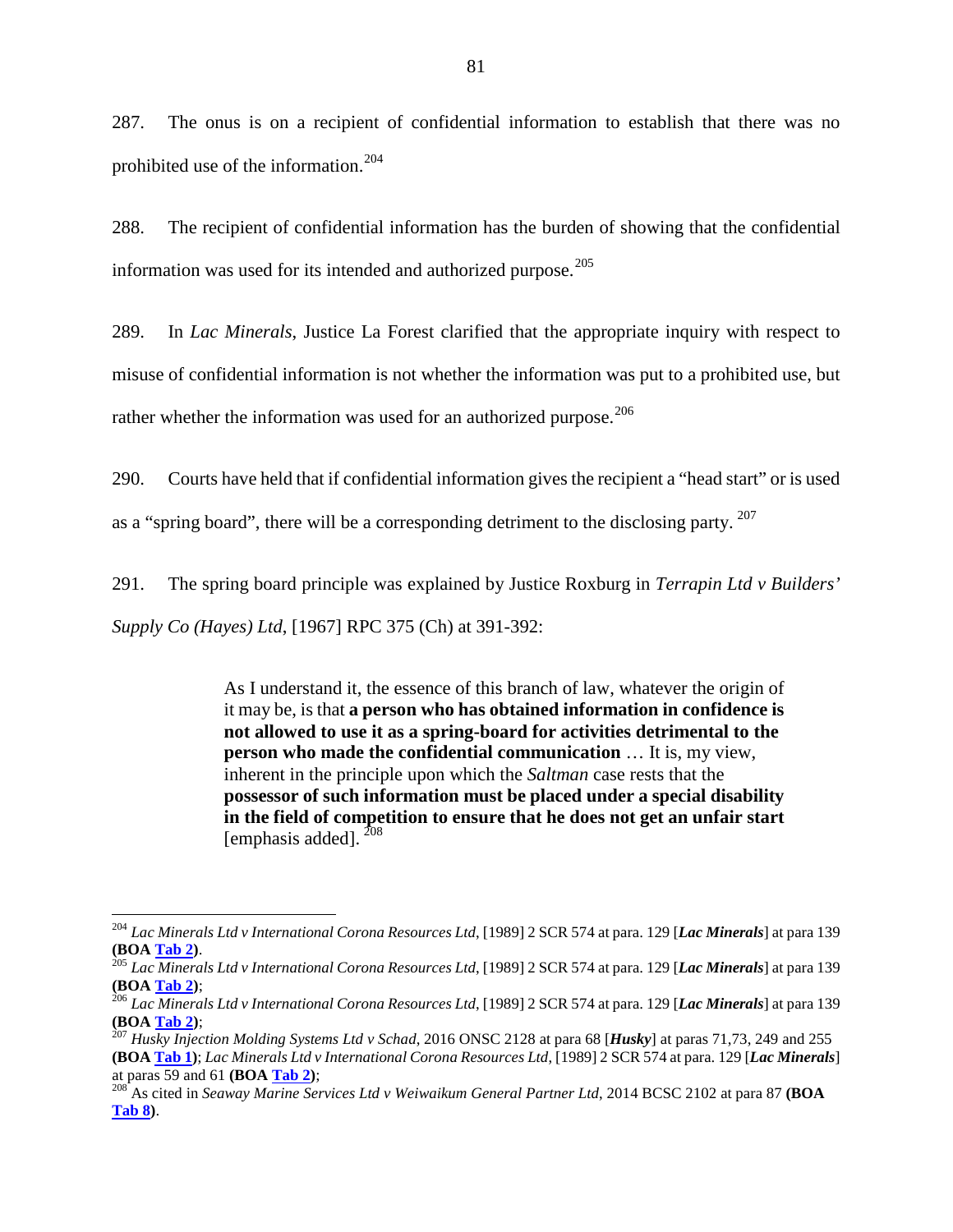292. A recipient of confidential information is therefore burdened. The weight of confidential information in the hands of a competitor was explained by Justice La Forest in *Lac Minerals*:

> [140] I am therefore of the view that **Lac breached a duty owed to Corona by approaching Mrs. Williams with a view to acquiring her property, and by acquiring that property**, whether or not Lac intended to invite Corona to participate in its subsequent exploration and development. **Such a holding may mean that Lac is uniquely disabled from pursuing property in the area for a period of time, but such a result is not unacceptable**. Lac had the option of either pursuing a relationship with Corona in which Corona would disclose confidential information to Lac so that Lac and Corona could negotiate a joint venture for the exploration and development of the area, or Lac could, on the basis of publicly available information, have pursued property in the area on its own behalf. Lac, however, is not entitled to the best of both worlds.<sup>[209](#page-83-0)</sup>

# *(iv) Inferences may be Drawn from Circumstantial Evidence of Misuse*

293. This Court is entitled to draw factual inferences. The general rule with respect to inference drawing is that the inference must be reasonably and logically drawn from a fact or group of facts established by evidence.<sup>[210](#page-83-1)</sup> The first step in the inference-drawing process is that the primary facts which provide the basis for the inference must be established by the evidence.<sup>[211](#page-83-2)</sup> Inferences can be drawn on the basis of reasonable probability. $^{212}$  $^{212}$  $^{212}$ 

294. In cases involving confidential information, misuse can rarely be proved by convincing direct evidence. In *Omega Digital Data Inc v Airos Technology Inc*, Justice Sharpe cited with approval the decision of Justice Guthrie:

> In cases involving confidential business information, misuse can rarely be proved by convincing direct evidence. In most cases employers must

<span id="page-83-0"></span> <sup>209</sup> *Lac Minerals Ltd v International Corona Resources Ltd*, [1989] 2 SCR 574 at para. 129 [*Lac Minerals*] at para 140

<span id="page-83-1"></span>**<sup>(</sup>BOA Tab 2)**. <sup>210</sup> *ICBC v* Atwal, 2012 BCCA 12 at para 40 **(BOA Tab 15)**, citing R *v Morrisay*, [1995] OJ No 639 at para 52 **(BOA Tab 7)**. <sup>211</sup> *ICBC v* Atwal, 2012 BCCA 12 at para 41 **(BOA Tab 15)**. <sup>212</sup> *ICBC v* Atwal, 2012 BCCA 12 at para 41 **(BOA Tab 15)**.

<span id="page-83-2"></span>

<span id="page-83-3"></span>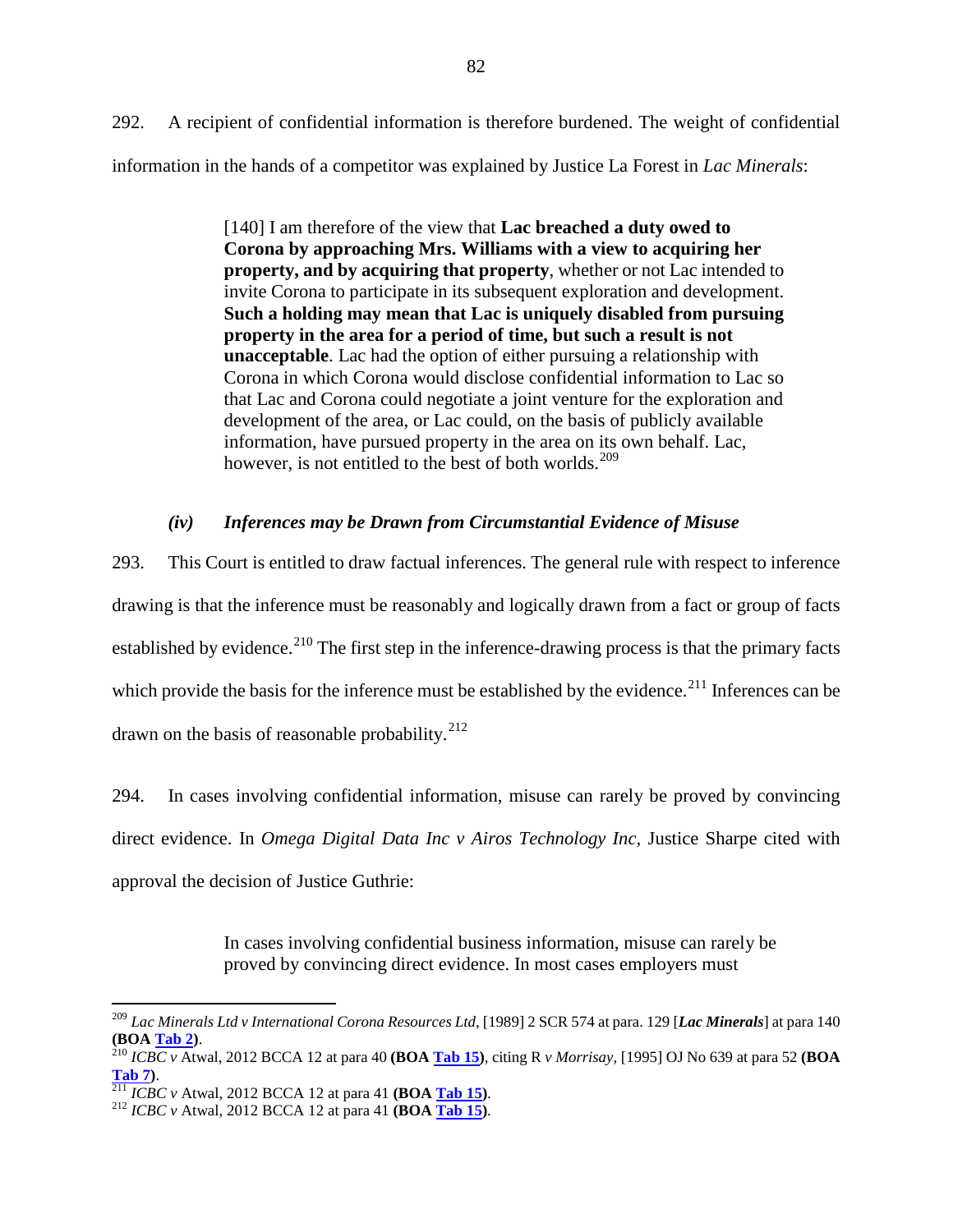construct a web of perhaps ambiguous circumstantial evidence from which the Court may draw inferences which convince it that it is more probable than not that what employers alleged happened, did in fact take place. Against this often delicate construct of circumstantial evidence there frequently must be balanced the testimony of employees and their witnesses who directly deny everything. $^{213}$  $^{213}$  $^{213}$ 

295. Commentators have suggested that with respect to business information, an "inference of misuse may be drawn from an altered course of conduct on the part of the confidant which is explicable only by reference to the unauthorized use of confidential information."<sup>[214](#page-84-1)</sup>

## **2. POSITION OF CATALYST**

296. Catalyst submits that by virtue of his employment, Moyse received confidential information regarding Catalyst's bidding and regulatory strategy for Wind, and breached Catalyst's confidence by communicating that information to West Face. West Face knew the information was communicated in breach of confidence and misused the information in making the August proposal as part of the consortium.

# **3. MOYSE POSSESSED CONFIDENTIAL INFORMATION REGARDING CATALYST'S REGULATORY STRATEGY**

## **A. MOYSE'S CONTRACTUAL CONFIDENTIALITY OBLIGATION TO CATALYST**

297. There cannot be any doubt that Moyse had a relationship of confidence with Catalyst during the term of his employment, which ended on June 22, 2014. On October 1, 2012, Moyse entered into an employment agreement with Catalyst. Pursuant to the Employment Agreement,

<span id="page-84-1"></span><span id="page-84-0"></span><sup>213</sup> *Omega Digital Data Inc v Airos Technology Inc*, [1996] OJ No 5382 at para 20 **(BOA Tab 16)**. 214 See *Gurry on Breach of Confidence*, Second Edition at 15.02 **(BOA Tab 9)**.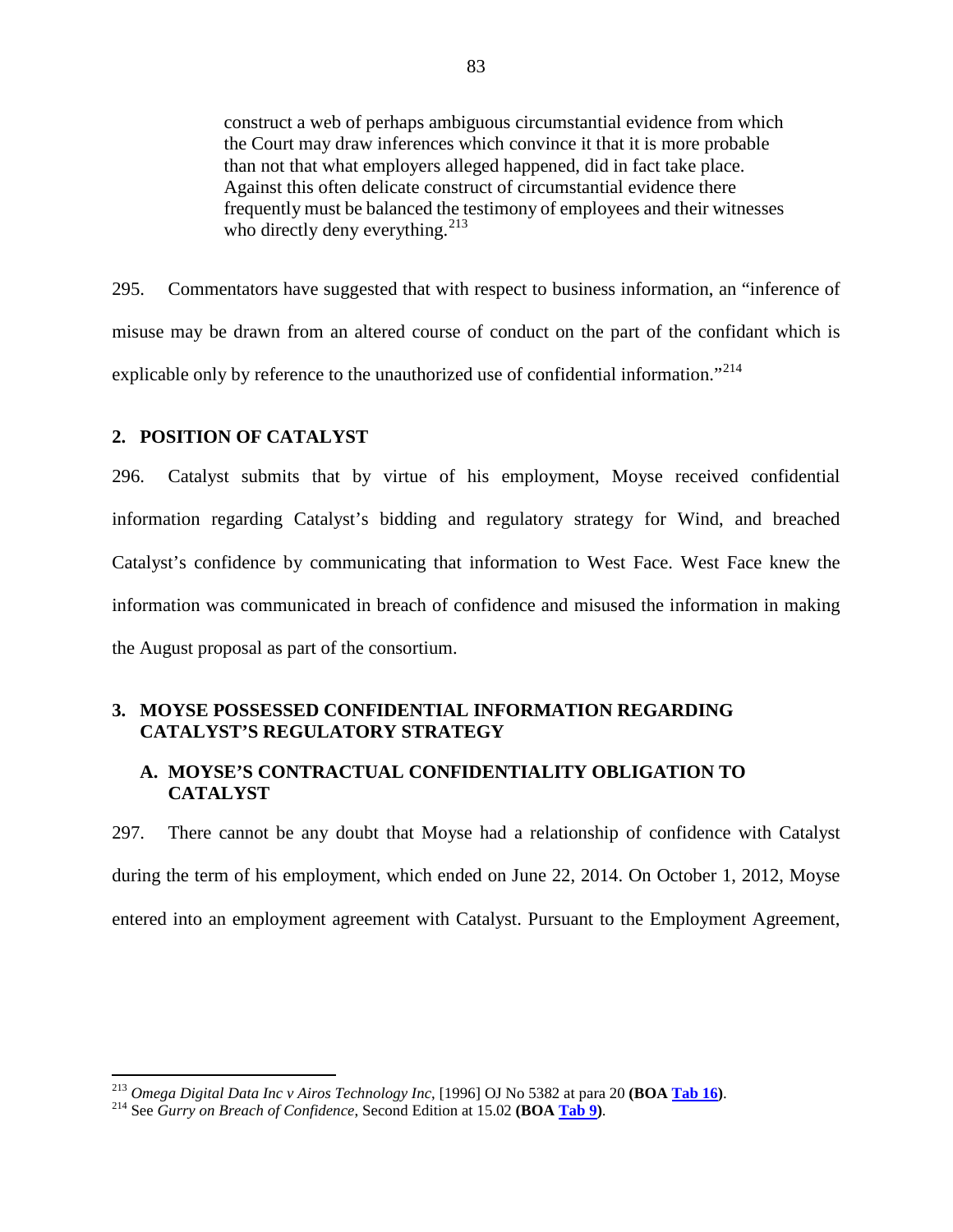Moyse owed Catalyst an obligation to maintain confidentiality over the information that he received in the course of his employment.<sup>[215](#page-85-0)</sup>

298. During the course of his employment relationship with Catalyst, Moyse received information that was, by its very nature, confidential. The confidentiality covenant outlined in the employment agreement sets out the following information that would be confidential, including:

- (a) the identity of existing or prospective investors in the Fund and any such future partnership or fund;
- (b) the structure of same;
- (c) marketing strategies for securities or investments in the capital of or owned by the Fund or any such-partnership of or any such partnership or fund;
- (d) investment strategies;
- (e) value realization strategies;
- (f) negotiating positions;
- (g) the portfolio of investments;
- (h) prospective acquisitions to any such portfolio;
- (i) prospective dispositions from any such portfolio;
- (j) personal information about [Catalyst] and employees of [Catalyst] and the like.<sup>[216](#page-85-1)</sup>

299. The confidentiality covenant prevented Moyse from transmitting any of Catalyst's confidential information to a third party. The confidentiality covenant barred Moyse from making known to any third party any "Confidential Information" which became known to Moyse during, or as a result of, his employment with Catalyst.<sup>[217](#page-85-2)</sup>

<span id="page-85-1"></span><span id="page-85-0"></span><sup>&</sup>lt;sup>215</sup> CCG0018684 – the Employment Agreement, pp. 5-6 (CPM <u>Tab 14</u>).<br><sup>216</sup> CCG0018684 – the Employment Agreement, pp. 5-6 (CPM <u>Tab 14</u>).<br><sup>217</sup> CCG0018684 – the Employment Agreement, pp. 5-6 (CPM <u>Tab 14</u>).

<span id="page-85-2"></span>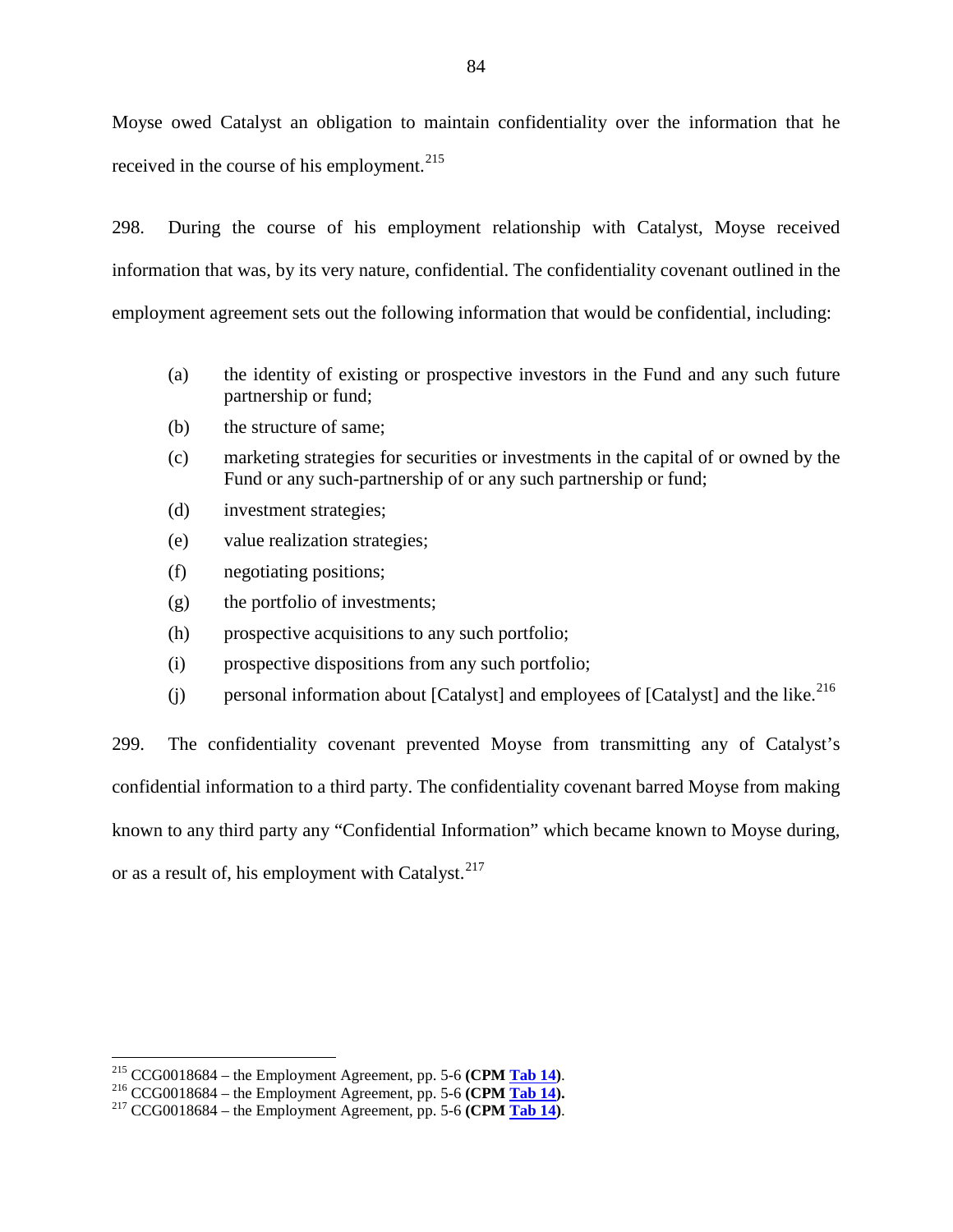## **B. MOYSE'S KNOWLEDGE OF CATALYST'S BIDDING AND REGULATORY STRATEGY IN THE WIND TRANSACTION**

300. Moyse was the recipient of extensive information during his employment relationship with Catalyst that is confidential. The confidential information at issue in this proceeding relates specifically to Catalyst's work on the Wind transaction and its negotiations with the federal government concerning the regulatory environment.

301. Prior to his departure on May 24, 2014, the following confidential information was known to Moyse as a result of his employment at Catalyst and his involvement with Catalyst's telecommunications deal team and the Wind deal team:

- (a) Catalyst was offering VimpelCom an enterprise value of \$300 million for Wind<sup>218</sup>;
- (b) Catalyst's principals, Glassman and de Alba, both stated that any transaction with VimpelCom required a condition of governmental approval and Catalyst would never waive the regulatory condition<sup>[219](#page-86-1)</sup>;
- (c) Catalyst was presenting three potential scenarios to the federal government in the March and May 2014 presentations; $^{220}$  $^{220}$  $^{220}$
- (d) Under option 1, the fourth carrier (consisting of a combined Wind and Mobilicity entity) would be focused on the retail market. In order to effect this scenario, Catalyst required the government to grant specific concessions, including an unrestricted ability to sell to an incumbent in five years (after trying to sell to a strategic buyer or exploring an initial public offering)<sup>[221](#page-86-3)</sup>;

<span id="page-86-1"></span><span id="page-86-0"></span><sup>&</sup>lt;sup>218</sup> De Alba Affidavit, Ex 23, CCG0009482 (**CMP <u>Tab 117</u>)**.<br><sup>219</sup> De Alba Affidavit, Ex 23, CCG0009482 (**CMP <u>Tab 117</u>)**.<br><sup>220</sup> Glassman Affidavit, Ex 1, CCG0011564 (**CMP <u>Tab 55</u>)**.<br><sup>221</sup> Glassman Affidavit, Ex 1, CCG0

<span id="page-86-2"></span>

<span id="page-86-3"></span>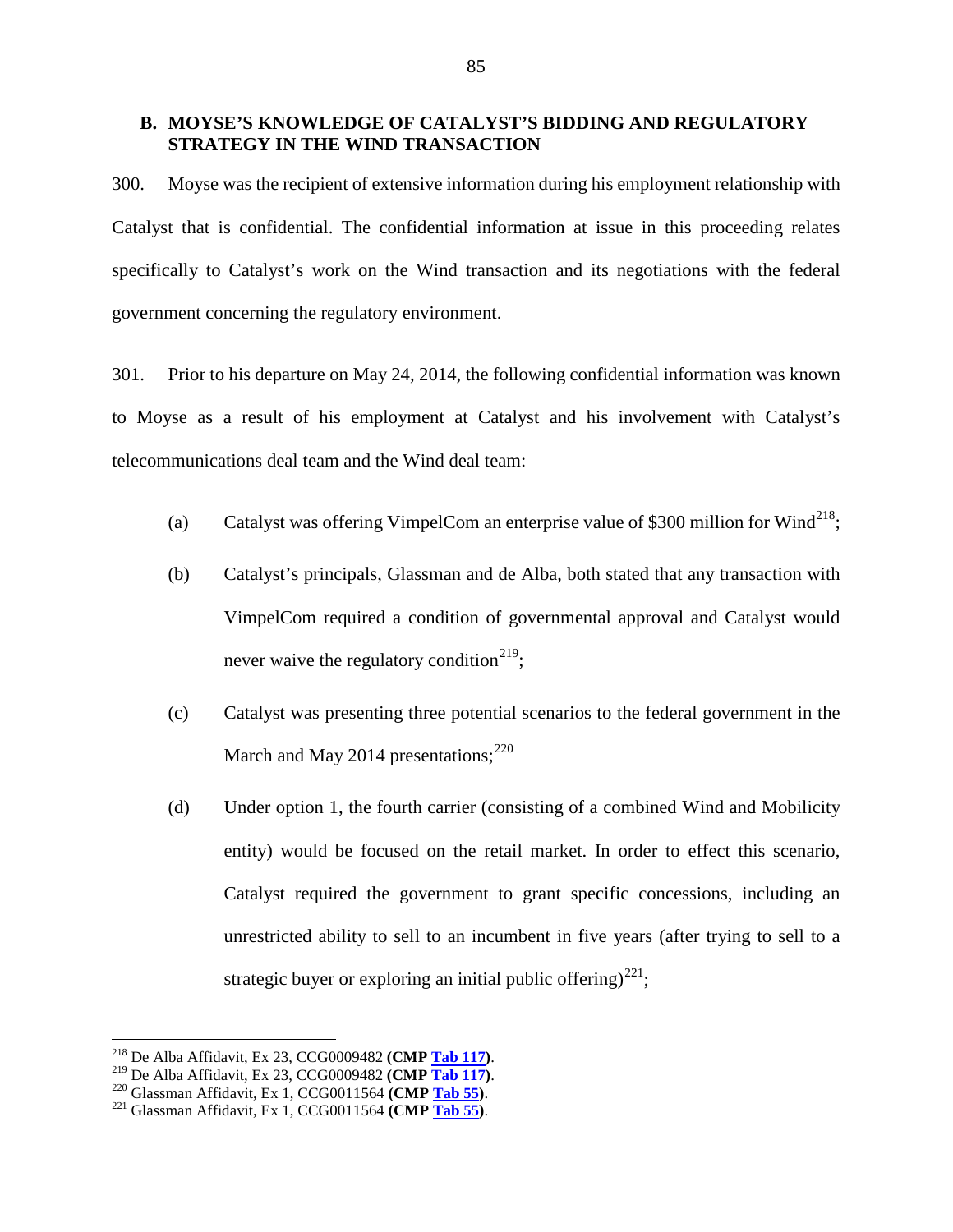- (e) Under option 2, the fourth carrier would be focused on the wholesale market and would rent its spectrum to incumbents. In order to effect this scenario, Catalyst required the government to grant fewer concessions than under option 1, but still required an unrestricted ability to sell to an incumbent in five years (after trying to sell to a strategic buyer or exploring an initial public offering)<sup>[222](#page-87-0)</sup>
- (f) Under option 3, the government would face litigation from the purchaser of Wind (or the state of Mobilicity) over the retroactive and unilateral conditions imposed on the 2008 Spectrum Licenses, which would: (i) likely be successful; (ii) likely embarrass the federal government; and (iii) if successful, allow the purchaser of Wind to sell the spectrum to the incumbents without restriction<sup>223</sup>;
- (g) Catalyst could not lead the litigation contemplated in option 3 because of its involvement in other regulated industries<sup>[224](#page-87-2)</sup>;
- (h) By May 7, 2014, Glassman had declared that "option 1" was no longer a possibility because the federal government told Catalyst it would not allow the unrestricted ability to sell to an incumbent in five years<sup> $225$ </sup>;
- (i) After the March 27 and May 12, 2014 meetings with IC and the federal government, Glassman believed that the federal government was softening regarding the requested concessions because of their concern about the option 3 litigation<sup>[226](#page-87-4)</sup>; and

<span id="page-87-1"></span><span id="page-87-0"></span><sup>&</sup>lt;sup>222</sup> Glassman Affidavit, Ex 1, CCG0011564 (**CMP <u>Tab 55</u>)**.<br><sup>223</sup> Glassman Affidavit at para 27 (**CMP <u>Tab 194</u>)**.<br><sup>224</sup> Glassman Affidavit at para 27 (**CMP <u>Tab 194</u>)**.<br><sup>225</sup> De Alba Affidavit, Ex 23, CCG0009482 (**CMP <u>**</u>

<span id="page-87-2"></span>

<span id="page-87-3"></span>

<span id="page-87-4"></span>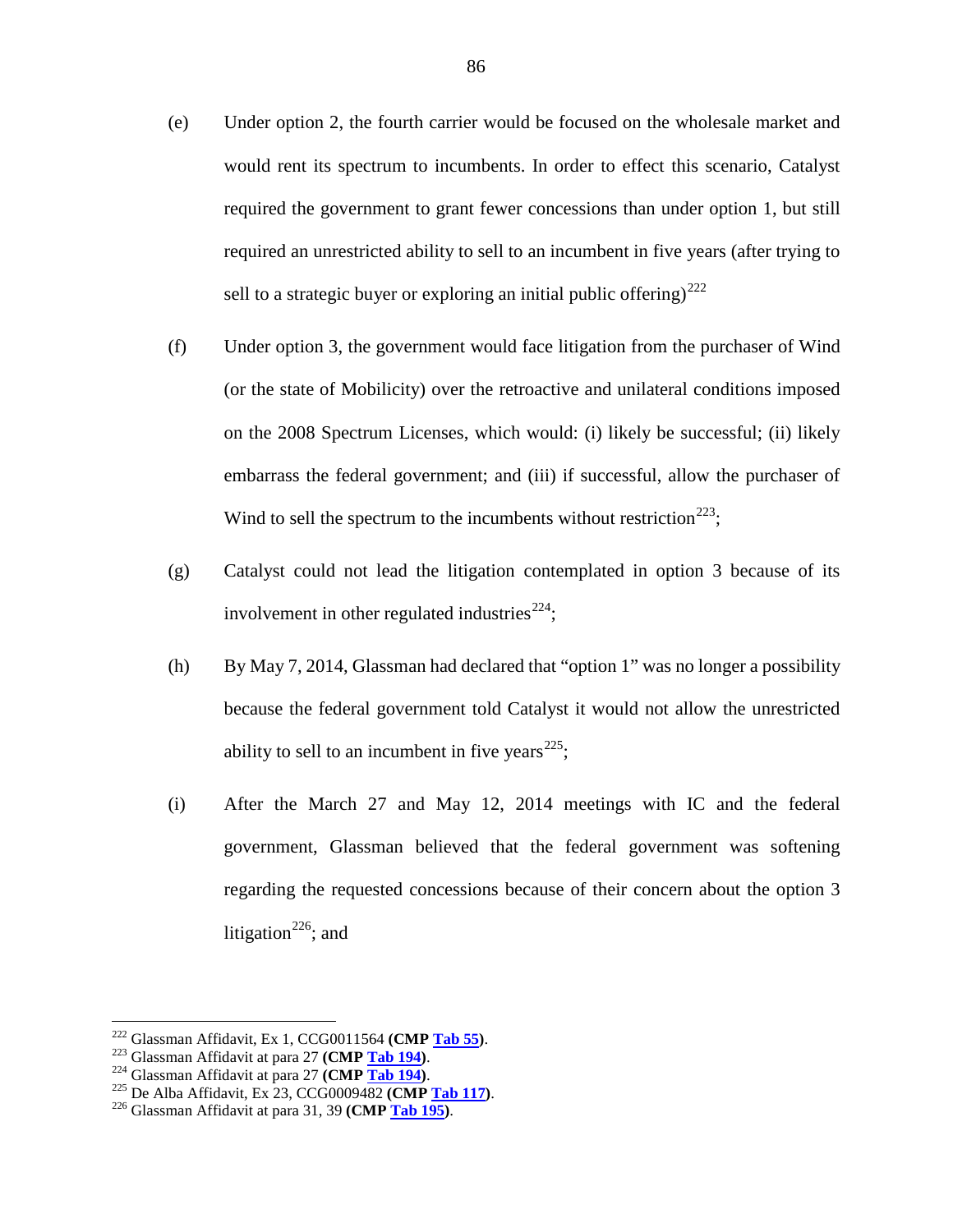(j) Catalyst submitted a bid to VimpelCom on May 23, 2014 based on an enterprise value of \$300 million<sup>[227](#page-88-0)</sup>.

302. The information above is "confidential information" as defined in the employment agreement because the above information constitutes: investment strategies; value realization strategies; negotiating positions; and prospective acquisitions to any such portfolio. The value of Catalyst's offer to VimpelCom, the timing of its offer and the fact that it had to include a condition of regulatory approval were all confidential information.

303. There is no question that the information Moyse gleaned from the March 27 and May 12 PowerPoint presentations, including the concessions Catalyst was seeking and the likelihood of success of option 3 litigation, is highly strategic and confidential. Both Glassman and de Alba testified to this fact. Moyse himself now admits that the content in the March 27 and May 12 presentations is highly strategic and confidential.<sup>[228](#page-88-1)</sup>

304. Finally, there is no question that Glassman's observations of IC and the federal government representatives during the meeting that suggested to him that they were softening on granting the concessions sought by Catalyst are confidential under the employment agreement.

# **C. MOYSE COMMUNICATED THE CONFIDENTIAL INFORMATION TO WEST FACE**

#### *(i) Direct Evidence of Transfer Is Not Required*

305. Catalyst candidly acknowledges that it cannot point to any direct evidence to demonstrate that Moyse transferred Catalyst's confidential information concerning Wind to West Face; however, this is not a bar to a finding of breach of confidence. Rather, this Court must look to the

<span id="page-88-0"></span><sup>227</sup> De Alba Affidavit, Ex 49, CCG0011362 **(CMP Tab 196)**. <sup>228</sup> Moyse Trial Cross at 1531:4-16 **(CMP Tab 197)**.

<span id="page-88-1"></span>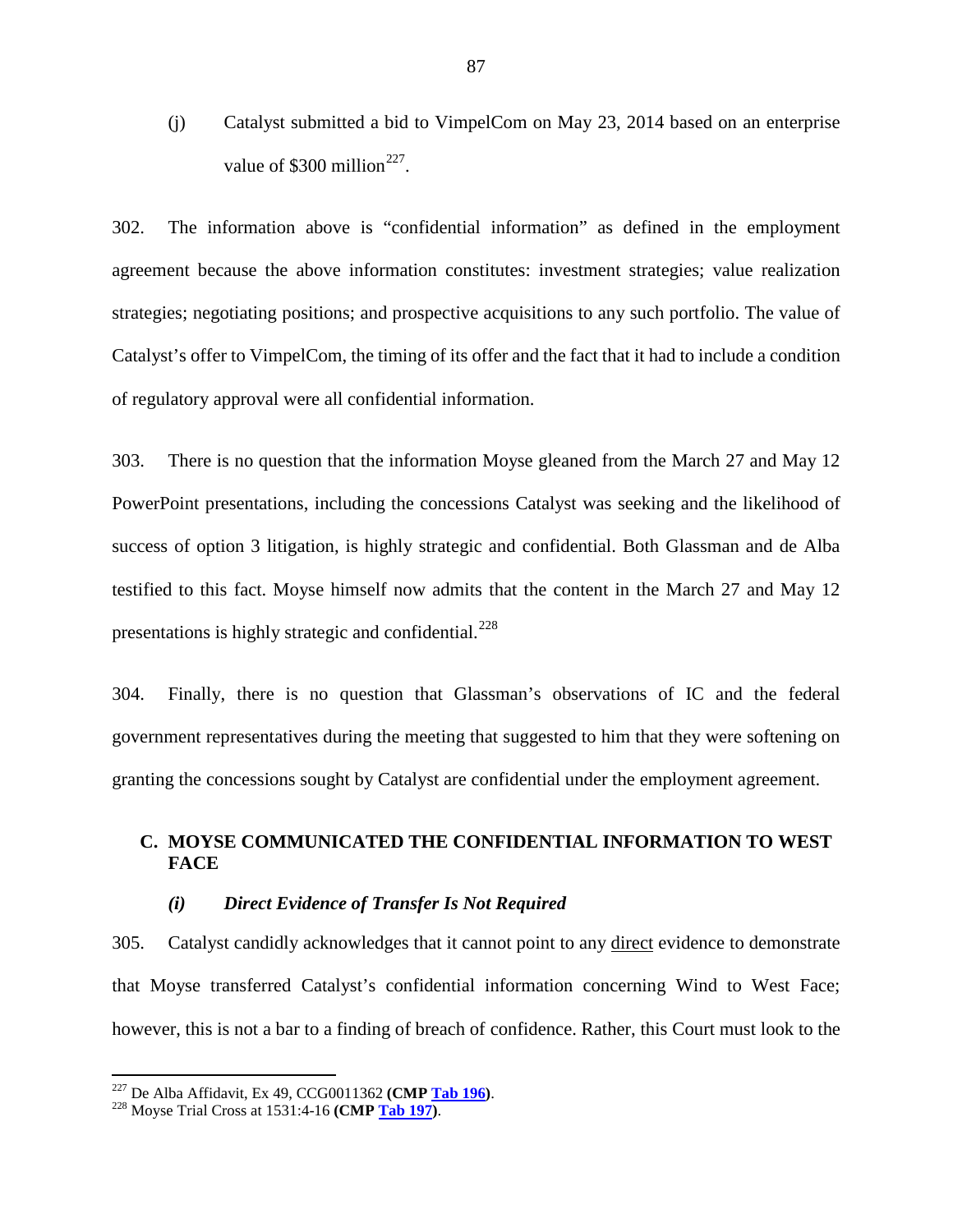overall course of conduct of the alleged recipient to determine if it can infer that the transfer of confidential information occurred, and it must also consider whether that direct evidence was destroyed in the course of this proceeding.

# *(ii) Moyse's Conduct Indicates a Willingness and Opportunity to Transmit Catalyst's Confidential Information to West Face*

306. Moyse's conduct is consistent with that of a person who is willing to share confidential information with a prospective employer, West Face, in order to curry favour and act on his animus towards his former employer, Catalyst.

# *(iii) Moyse Does Not Understand What Makes a Document Confidential*

307. Moyse has demonstrated a tendency to not understand what makes a document confidential.

308. At the commencement of these proceedings, Moyse refused to accept that the investment memorandums that he sent to Dea on March 27 as his purported "writing samples" were confidential. Only at trial did Moyse finally accept that the Catalyst investment memos were both confidential and proprietary. Despite admitting that the memos were confidential, Moyse cannot help but deflect the blame for sending them – in direct examination he claimed that when he sent the memos he was tired, it was late at night, it had been a busy day and he should have taken more time to think about what he was doing.<sup>[229](#page-89-0)</sup> Moyse still claims that at the time of sending them, he did not believe they would be harmful to Catalyst:

> I specifically chose these because, in my mind at the time, they were – they represented other analyses based on completely public information, or dead, stale, inactive, inactionable ideas. It doesn't

<span id="page-89-0"></span> <sup>229</sup> Moyse Direct Examination at 1374:21-2 **(CMP Tab 198)**.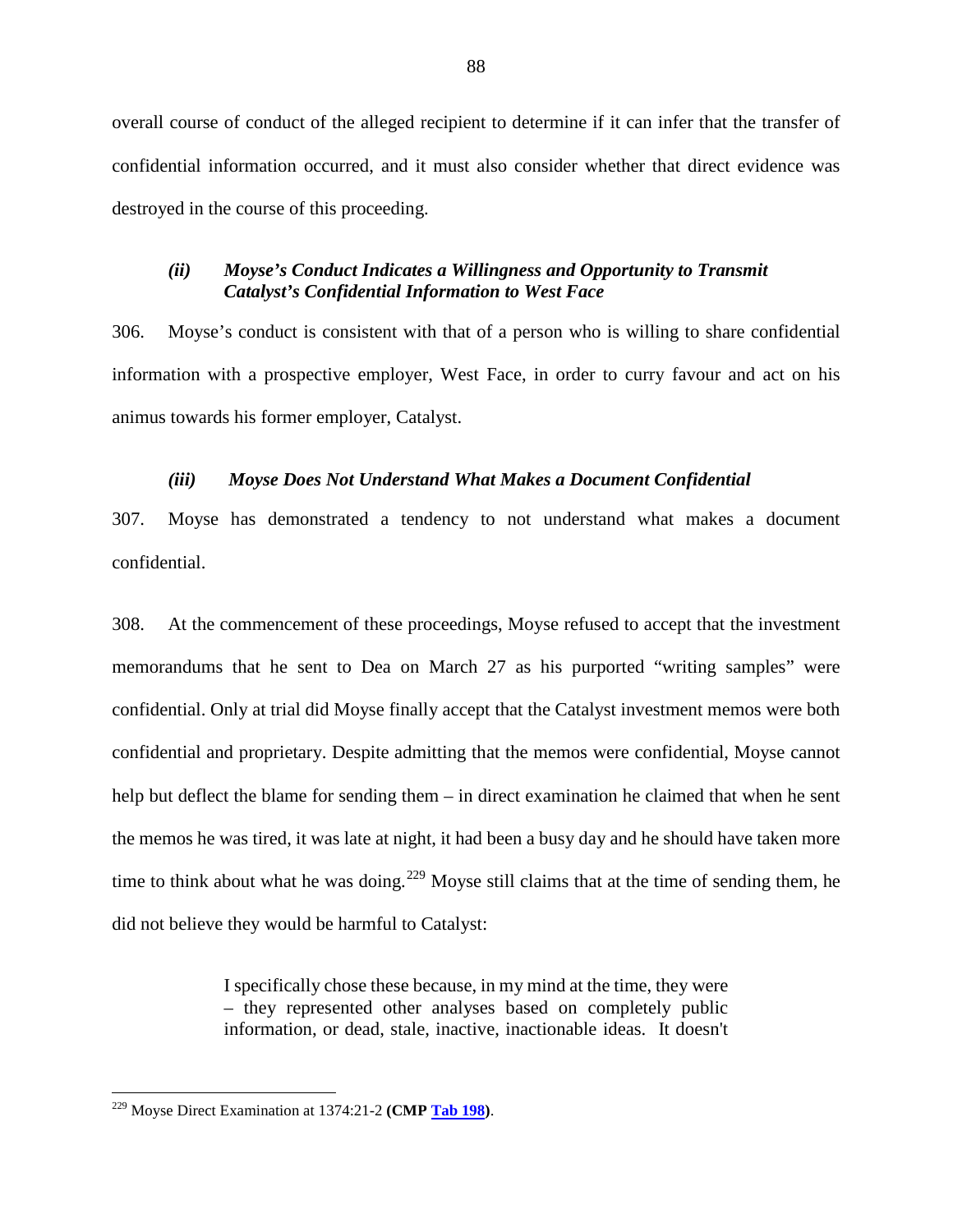change the fact they were confidential and I shouldn't have sent them $230$ 

309. Moyse's testimony at trial that he believed the investment memos were confidential is an about face from Moyse's testimony on cross-examination in July 2014. During that cross-examination, Moyse professed to not understand what made a memo confidential:

Q. So what makes a memo confidential?

A. I'm not really sure.  $231$ 

310. Moyse continued to profess his lack of understanding about confidential information:

Q. Right. Right? It's the level of analysis, that's the work product that's being performed for your employer; you surely understand that.

A. Yes.

Q. And that's what makes it confidential.

A. I don't know.

Q. Do you disagree with that?

A. I don't know what makes it confidential.<sup>[232](#page-90-2)</sup>

311. Moyse refused to accept that the investment memos were confidential, despite being

marked as "Privileged and Confidential" and "For Internal Discussion Only". He claimed that the

memos were based on publicly available information:

Q. Okay. And in terms of the actual confidential information, you say it didn't include any confidential information, you don't mean to suggest again that the analysis that you're performing is not confidential?

A. I don't believe it is. It was based on publicly available information.

<span id="page-90-1"></span><span id="page-90-0"></span><sup>230</sup> Moyse Direct Examination at 1375:5-11 **(CMP Tab 199)**. 231 Moyse July 2014 Cross at q 429**(CMP Tab 200)**. 232 Moyse July 2014 Cross at qq 435-437**(CMP Tab 201)**.

<span id="page-90-2"></span>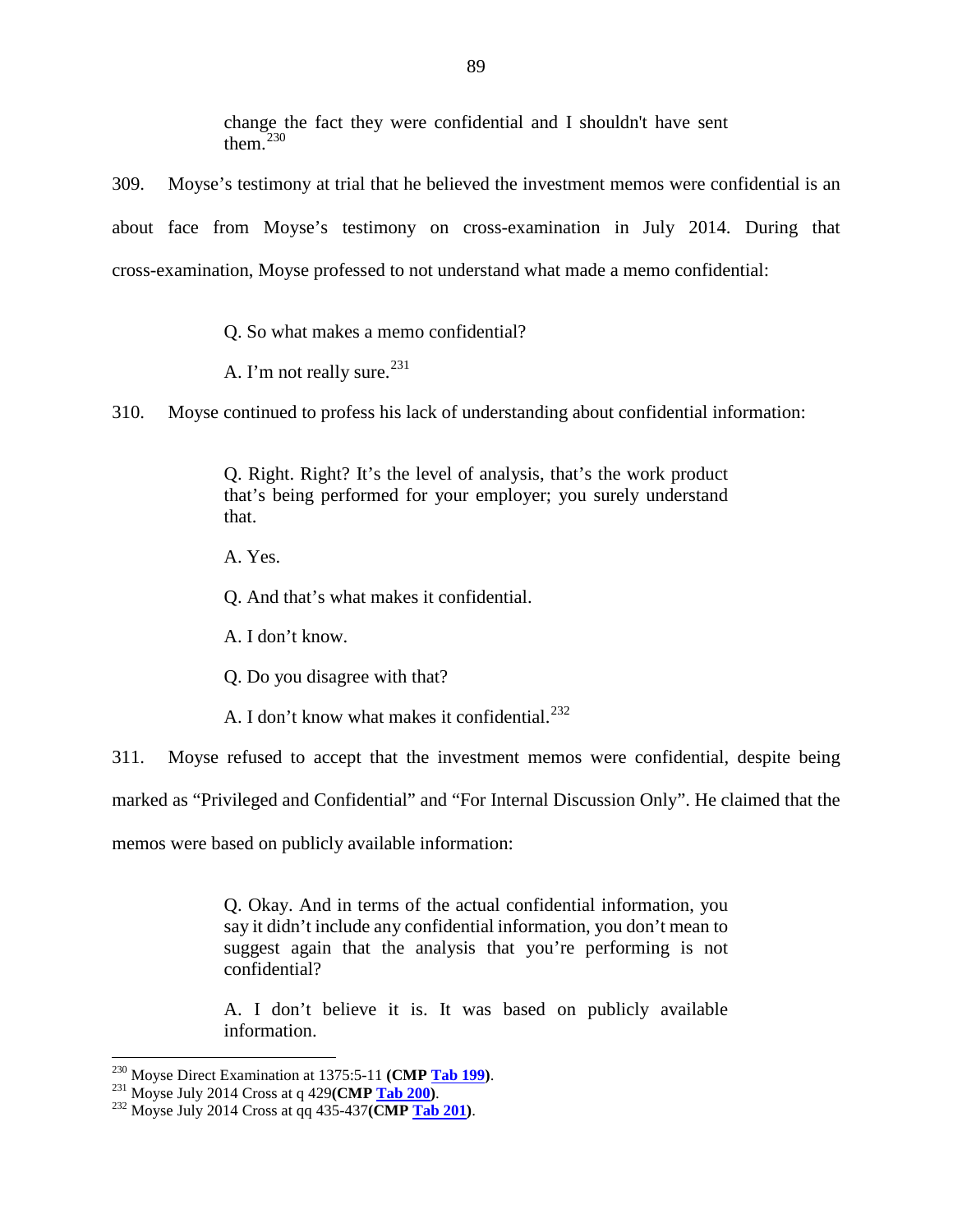Q. Right. But lots of things are based on publicly available information, but the fact that you're performing an analysis that may not be readily available to the public is what makes it confidential. That's your work product is analyzing.

A. I agree it's a work product and proprietary.

Q. And that's what makes it confidential. That's what you're being paid for, to perform this analysis that's not publicly available.

A. I multiply publicly available numbers by publicly available numbers. Like-minded people would have done the same thing.<sup>[233](#page-91-0)</sup>

312. The fact that Moyse does not appreciate what constitutes confidential information suggests that he would be willing to share it without realizing its confidential nature. Even during trial, Moyse was careful to qualify his answers about how he learned that Catalyst was interested in purchasing Wind in 2014. He claimed that he could not recall if he learned it from media reports or from the far more likely source, Catalyst itself.<sup>[234](#page-91-1)</sup> This Court can conclude that while he was interviewing with and working for West Face, Moyse did not understand the character of confidential information, or was reckless/willfully blind in regard to his duty of confidentiality to Catalyst.

## *(iv) Moyse Demonstrates a Tendency to Share Confidential Information*

313. Moyse had no difficulty sharing at least some of Catalyst's confidential information with West Face.<sup>[235](#page-91-2)</sup> Moyse also had no issue publicly confirming Catalyst's involvement in Wind during interlocutory proceedings in  $2014$ <sup>[236](#page-91-3)</sup>

<span id="page-91-1"></span><span id="page-91-0"></span><sup>&</sup>lt;sup>233</sup> Moyse July 2014 Cross at qq 431-433 (**CMP <u>Tab 202</u>)**.<br><sup>234</sup> Moyse Trial Cross at 1519:3-25 (**CMP <u>Tab 203</u>)**.<br><sup>235</sup> Dea Affidavit, Exhibit 3, WFC0075126 (**CMP <u>Tab 95</u>).**<br><sup>236</sup> Moyse July 2014 Affidavit at paras 10

<span id="page-91-2"></span>

<span id="page-91-3"></span>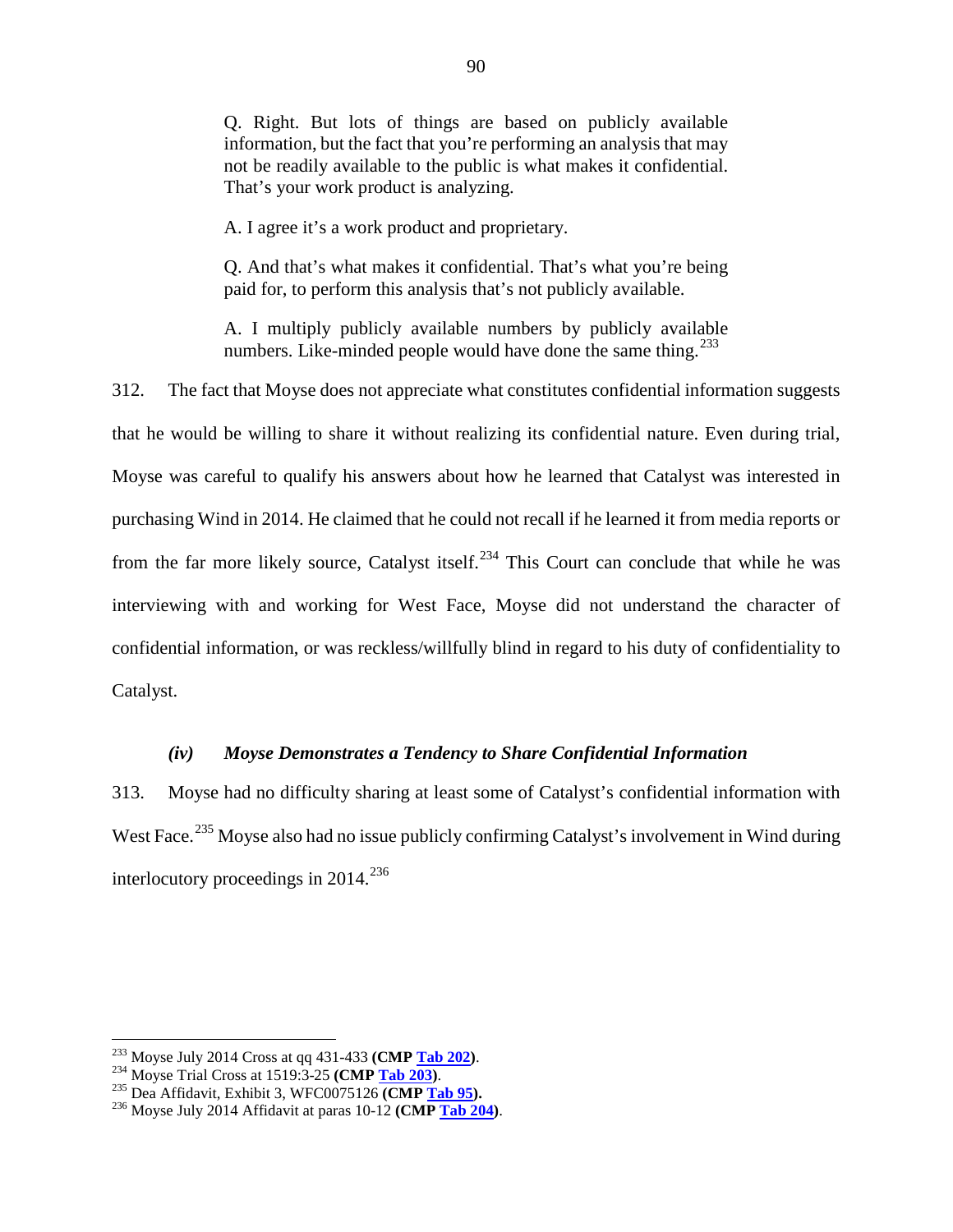### *(v) Moyse Reviews Confidential Documents Immediately Preceding and After Interviews with West Face*

314. Moyse accessed Catalyst records, including investor letters and Stelco files, neither of which he had any business reason to view. These files were accessed on March 27, after Moyse's interview with Dea and April 26, the day after Moyse scheduled his interview with Boland.

#### *(vi) Moyse Demonstrates an Inexplicable Interest in Wind On Vacation*

315. Moyse continued to show an interest in the Wind transaction while away on vacation and after having received an offer of employment with West Face. On May 21 and 23, Moyse asked his fellow analyst for updates on the Wind transaction, despite having absolutely no reason to do so. It is submitted that Moyse's inquiries were intended to elicit information that Moyse did not have access to because he was not in the Catalyst office. West Face's call logs indicate that Moyse had an 11:26 minute call with a West Face employee on May 22 and a 16:10 minute call with Tom Dea on May 23.

#### *(vii) Moyse Minimized his Involvement in the Wind Deal Team*

316. Moyse has continually minimized his role in the Wind transaction at Catalyst, including by denying that he knew that Catalyst was negotiating with VimpelCom before May 6, 2014.<sup>[237](#page-92-0)</sup> His refusal to admit facts that are plainly supported by the contemporaneous documentary record is indicative of the fact that Moyse has something to hide about the extent of his knowledge of Wind.

#### *(viii) Moyse Had Numerous Opportunities to Transfer Confidential Information*

317. Moyse had a number of opportunities to transfer Catalyst's confidential information relating to Wind to West Face, including:

<span id="page-92-0"></span> <sup>237</sup> BM000624 – Affidavit of Brandon Moyse affirmed July 7, 2014 ("Moyse July 7 2014 Affidavit), at ¶11 **(CMP Tab 67)**; Moyse 2014 Cross, p. 155, qq. 736 – 737 **(CMP Tab 68)**; BM001935 – Affidavit of Brandon Moyse affirmed April 2, 2015 ("Moyse 2015 Affidavit"), at ¶14**(CMP Tab 69)**; Moyse 2015 Cross, p. 15, qq. 59-60 **(CMP Tab 18)**; Moyse June 2 2016 Affidavit at ¶64 **(CMP Tab 71)**.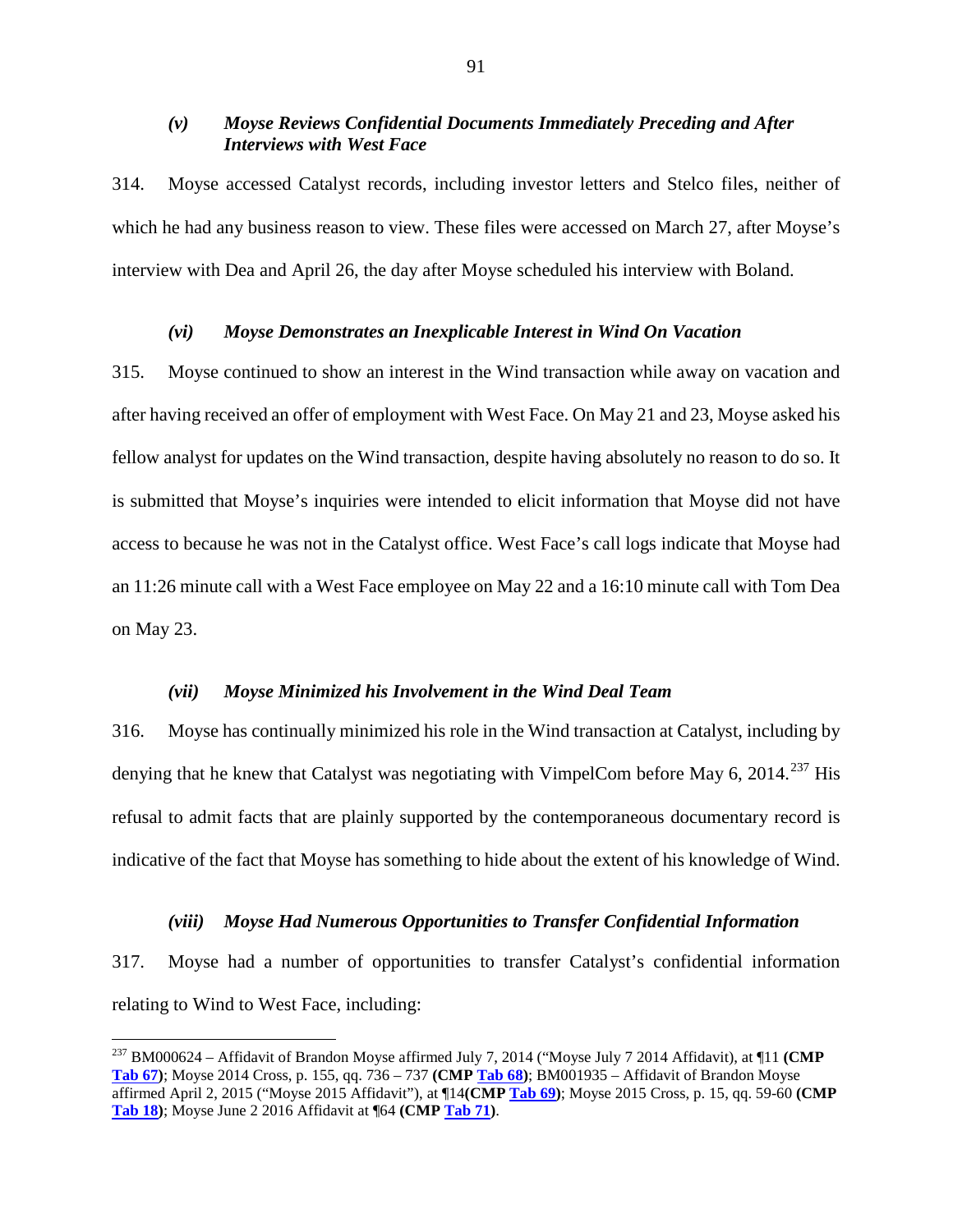- (a) During his March 27 meeting with Dea;
- (b) During his April 15 interviews with Griffin, Fraser, and Zhu;
- (c) During his April 28 interview with Boland;
- (d) In calls or text messages with representatives of West Face, either using his Catalyst Blackberry (which he wiped) or his personal cellphone;
- (e) Via email from his Hotmail or Gmail email account;
- (f) During meetings with any West Face employees while Moyse was on garden leave from Catalyst (between May 26 to June 22, 2014); and
- (g) During face-to-face conversations with West Face representatives at West Face's offices between June 23 and July 14, 2014.

318. The confidential information that Catalyst alleges West Face received concerning Catalyst's strategy on Wind can be transmitted through a telephone discussion or in a meeting. The information is not something that necessarily requires transmission via documents. The lack of direct evidence or a document demonstrating transmission of the information from Moyse to West Face is equally consistent with it being transmitted in these other ways.

#### *(ix) Moyse Deletes Evidence of Transfer of Confidential Information*

319. It is indisputable that Moyse deleted at least some evidence of his communications with West Face.

320. Moyse wiped his Catalyst-issued Blackberry before returning it to Catalyst on May 24, 2014. Moyse claimed during cross-examination at trial that he did so because he wanted to delete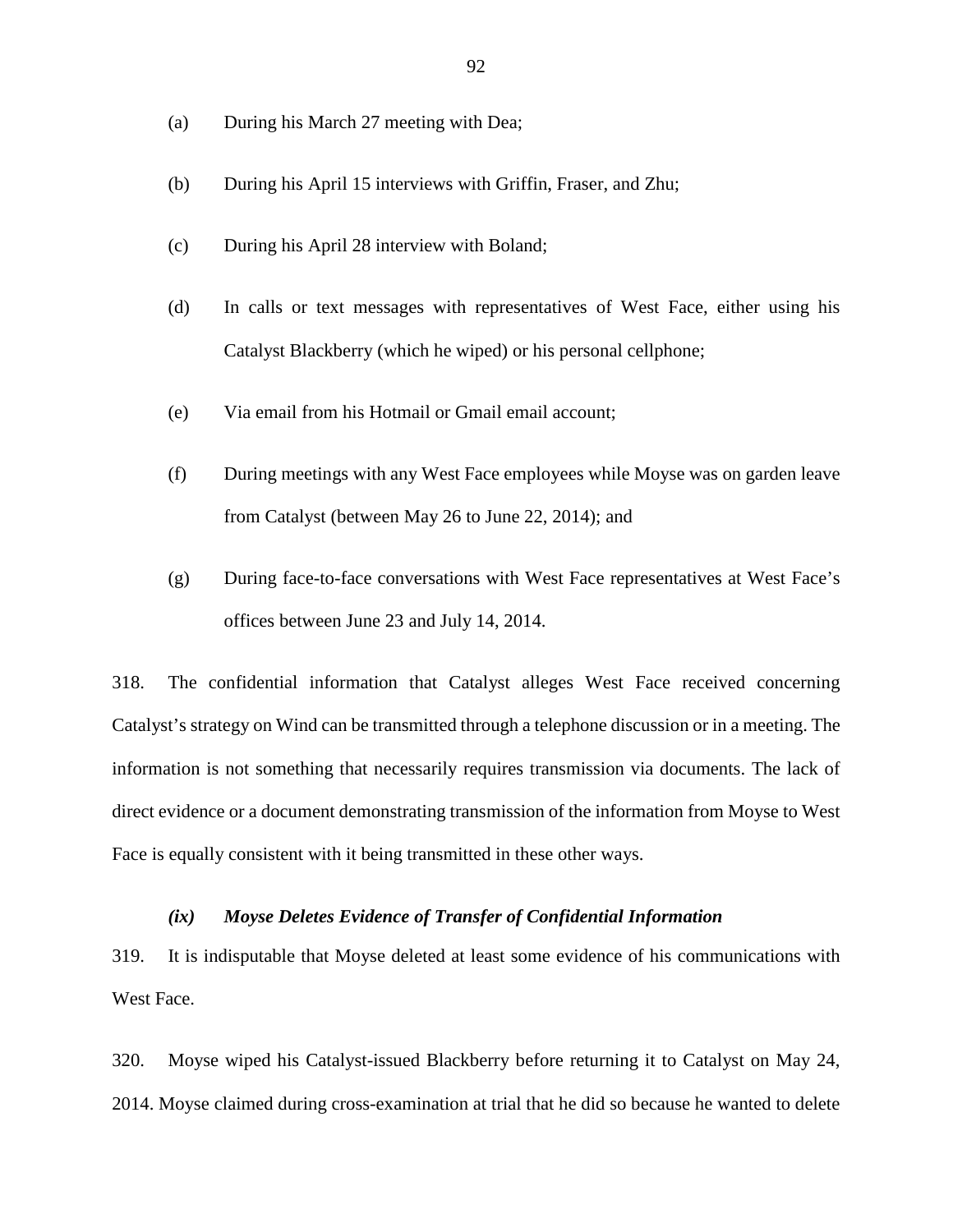personal text messages and photos. However, he refused to admit that in doing so, he was also

deleting relevant evidence:

Q. Right. And so what you say in this affidavit, and I am looking specifically at paragraph 4 now, you say:

"I 'wiped' the data from my BlackBerry prior to returning it to Catalyst, not to 'destroy evidence', but to remove any personal information from the device."

And you go on to say some other things, but what I want to do is I want to go right to the last sentence:

"In any event, I did not use my BlackBerry device or my Catalyst email account to communicate with West Face so this information was not deleted when I wiped the device prior to returning it to Catalyst."

Now, let's just pause there for a second. That, sir, we know now is not true.

A. Are you referring to the fact that I took a couple of phone calls on it?

Q. Exactly right. You in fact did and had used your personal BlackBerry for the purpose of communicating with West Face?

A. Yes, I had two phones. I didn't remember at the time which one I had used.

Q. But, sir, if you don't remember things at the time, is it just simply your attitude that you should be fast and loose with what you are telling the Court in a sworn affidavit?

A. No. I didn't think I had used it for that.

Q. Sorry?

A. I didn't think I had used it for that purpose.

Q. But if you were not sure about it, I suggest to you you ought not to have made this statement in an affidavit sworn to the Court?

A. It was wrong. It was a wrong statement, but I thought it was true.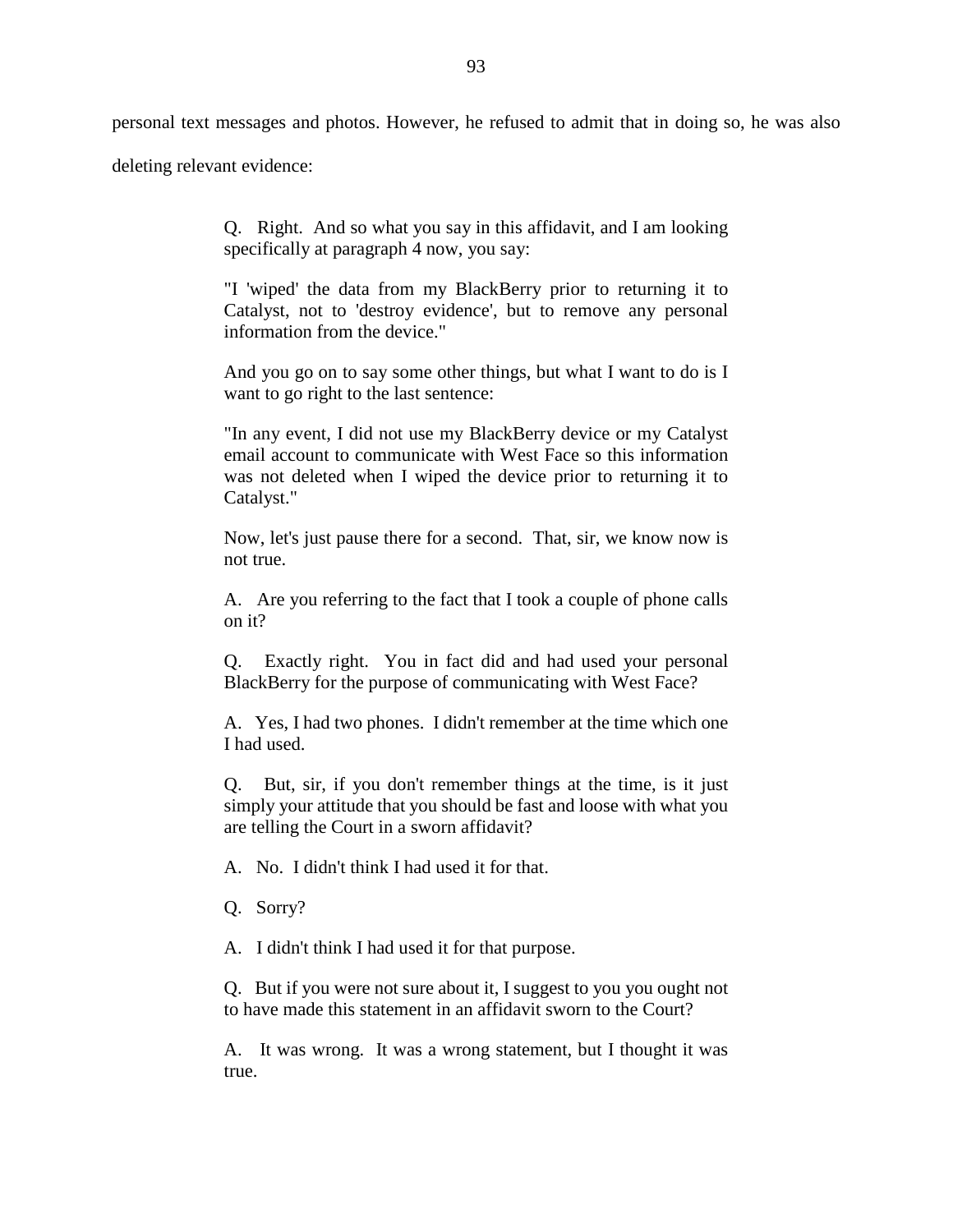Q. So we can all agree now that you did, in the process of wiping your BlackBerry, destroy evidence of your communications with West Face?

A. I don't agree. That evidence is call logs. That is not destroyed on the BlackBerry.

Q. What call logs, sir? The call logs are exactly what you destroyed?

A. But evidence of those calls had been produced.

Q. No, sir, listen, follow me. Your BlackBerry would have a history of calls that were made between you and West Face?

A. Sure, but Catalyst gets the bills. They could have gotten the list of calls I had made and received.

Q. Sir, do you know whether the bills that Catalyst would have received would have contained that level of detail?

A. I don't.

Q. So can you and I, just taking a step back, agree that evidence that existed on your BlackBerry in relation to the call log, at minimum, would have contained evidence of your communications with West Face in this critical period?

A. The information on the BlackBerry, yes, would have been deleted.

Q. And in addition to whatever call logs may have existed on the BlackBerry, your BlackBerry also would have contained a record of text messages as an example?

A. Correct.

Q. And any evidence of any text messages that you sent using your BlackBerry was also deleted?

A. I don't know.

Q. You don't know that?

A. Well, again, I don't know if the text messages can be recovered in some other way.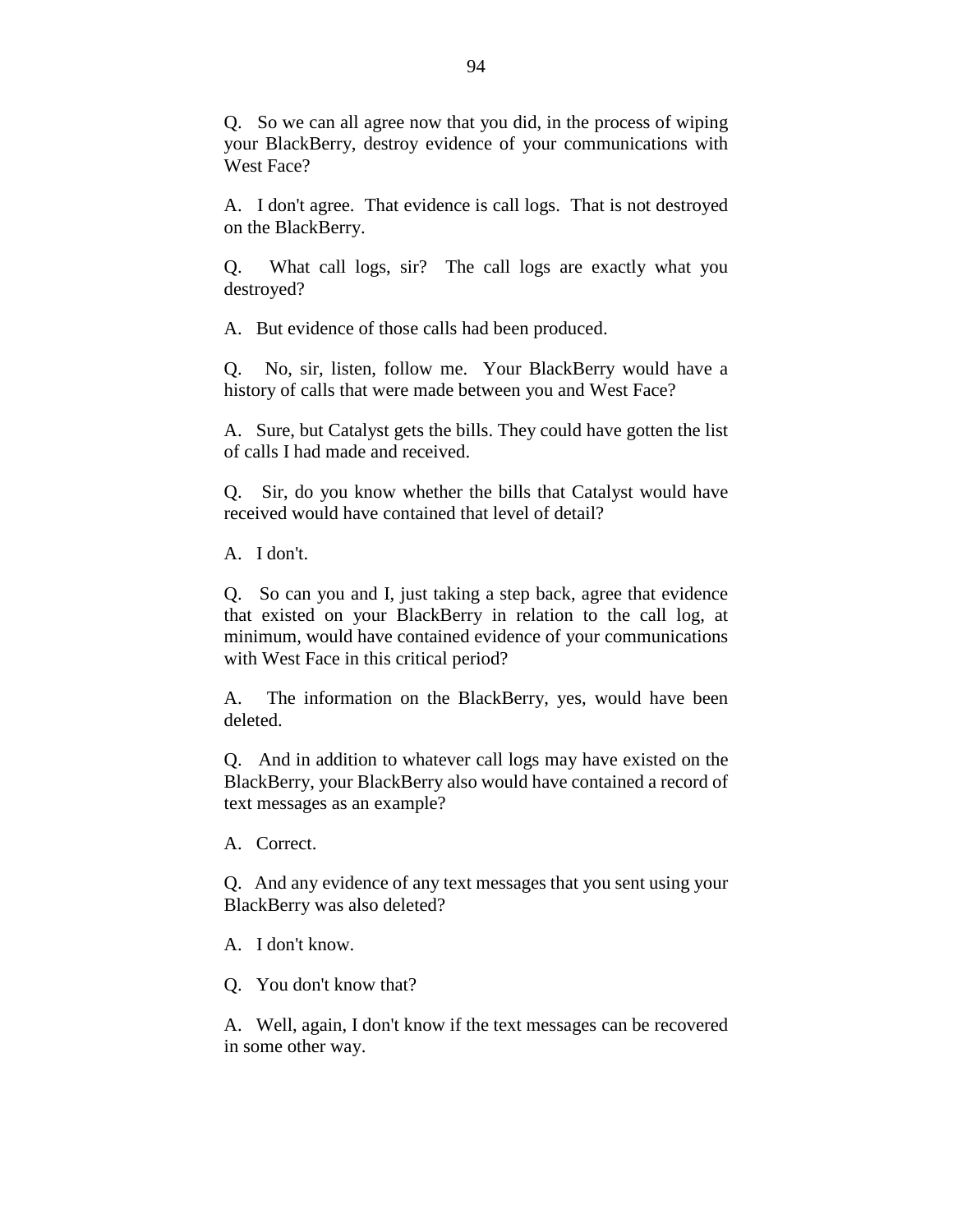Q. Sir, your evidence was, I can take you to it in paragraph 3 of this affidavit, that the reason you wiped your BlackBerry was precisely because you wanted to remove evidence of text messages?

A. That was the best I could do, was delete it from the device. That doesn't mean I didn't think there was a possibility it could be recovered elsewhere.

Q. Right, and how did you think that was all going to work? How did you think your text messages were going to magically be recovered?

A. I'm not a technical expert. I don't know.<sup>[238](#page-96-0)</sup>

321. Moyse also admits to deleting the email replying to Dea regarding his Callidus question, as well as the email sending Dea the confidential memos.<sup>[239](#page-96-1)</sup>

# *(x) Moyse's Conduct is Calculated and Deliberate*

322. Despite his submission otherwise, Moyse is not a rookie that made a few innocent mistakes. To the contrary, Moyse's actions before and during these proceedings have been calculated, thoughtful and deliberate. Moyse's intentional deletion of emails, including the emails to Dea on March 26 (discussing Callidus) and March 27 (attaching the confidential Catalyst memos) as well as the wiping of his Catalyst Blackberry, his admitted deletion of his internet browsing history, and "cleaning" his personal computer's registry, are consistent with an individual trying to hide his tracks.

323. Moyse's credentials suggest that he is very intelligent and experienced. Moyse scored a near perfect on his SATs. He attended an Ivy-League school and received an undergraduate degree

<span id="page-96-1"></span><span id="page-96-0"></span><sup>238</sup> Moyse Trial Cross at 1450:15 – 1454:9 **(CMP Tab 204)**. <sup>239</sup> Dea Cross-Examination Brief, Tab 3, WFC00301090 **(CMP Tab 78)**.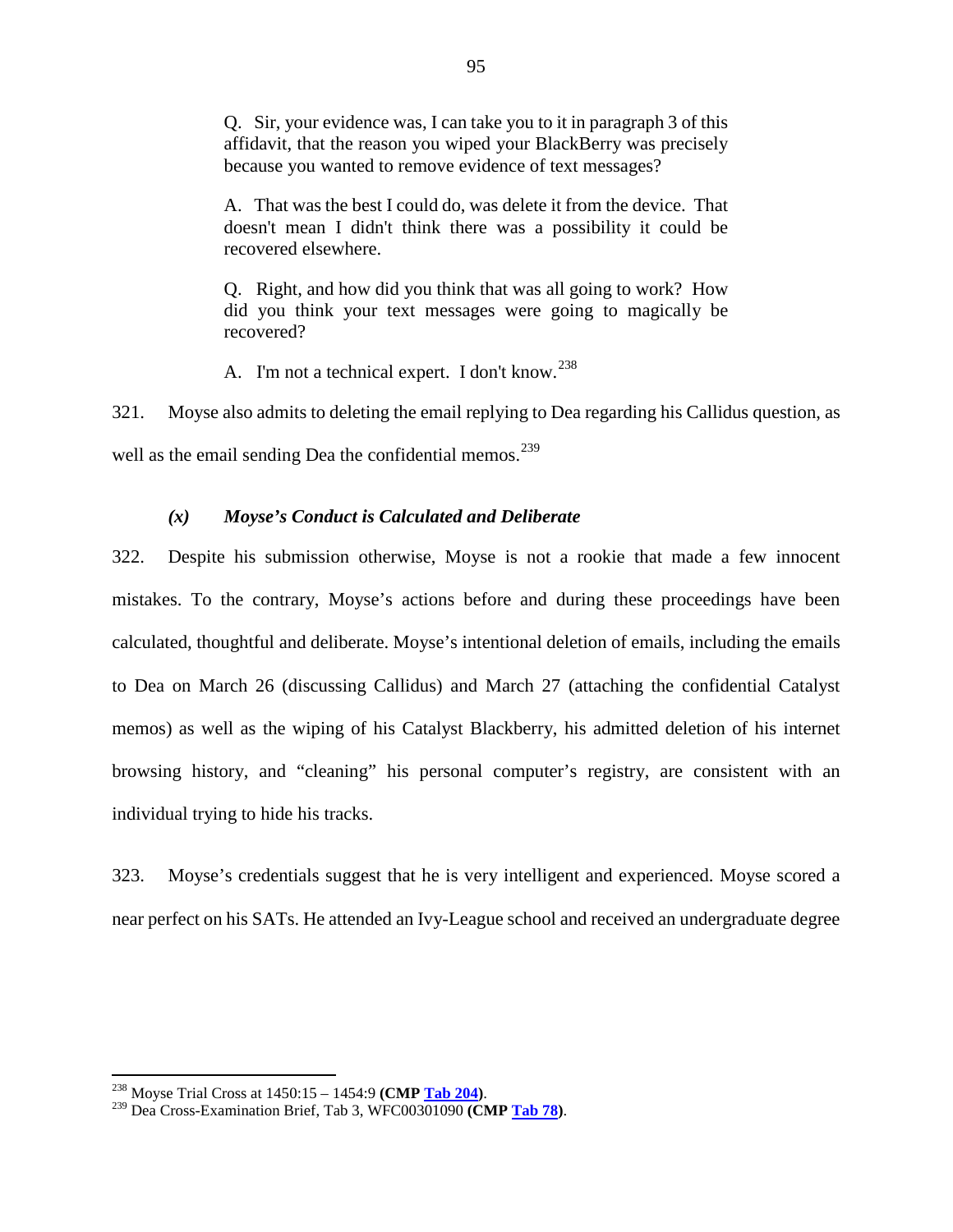in mathematics. Before arriving at Catalyst, Moyse spent two years working at Royal Bank of Canada in Toronto and Credit Suisse in New York.<sup>[240](#page-97-0)</sup>

324. The references that Moyse offered to West Face described him as: "very hard working", "driven", as someone able to "get in the weeds" and "take a position/develop a view". Importantly, Moyse's references described him as someone who "had the capacity to develop into more than a processor".[241](#page-97-1)

325. Moyse demonstrated a clear animus towards Catalyst and to its principals, including Glassman. Moyse admitted that he was unhappy and very frustrated at Catalyst. Despite denying that he had an animus towards Catalyst, he unequivocally admitted that he made derogatory jokes about Catalyst to his friends and that he joked about Catalyst partners with representatives of West Face. $242$ 

326. Moyse's did not make a rookie mistake. He acted deliberately to hide the fact that he transferred Catalyst's confidential information to West Face.

#### *(xi) West Face is a Willing Recipient of Confidential Information*

327. It is submitted that the Court can, on the record at trial, draw a reasonable and logical inference that West Face received Catalyst's confidential information concerning Wind from Moyse, knowing that it was confidential information.

328. West Face's conduct demonstrates that it had little difficulty accepting confidential information regardless of the source. In fact, Dea, one of West Face's partners, claimed on cross examination that there was a "spectrum of confidential information":

<span id="page-97-2"></span><span id="page-97-1"></span>

<span id="page-97-0"></span><sup>&</sup>lt;sup>240</sup> Moyse Trial Affidavit at para 10-11 **(CMP <u>Tab 13</u>)**.<br><sup>241</sup> Dea Trial Affidavit at para 25 **(CMP <u>Tab 206</u>)**.<br><sup>242</sup> Moyse Trial Cross Examination at 1566:5-1567:3 **(CMP <u>Tab 207</u>)**.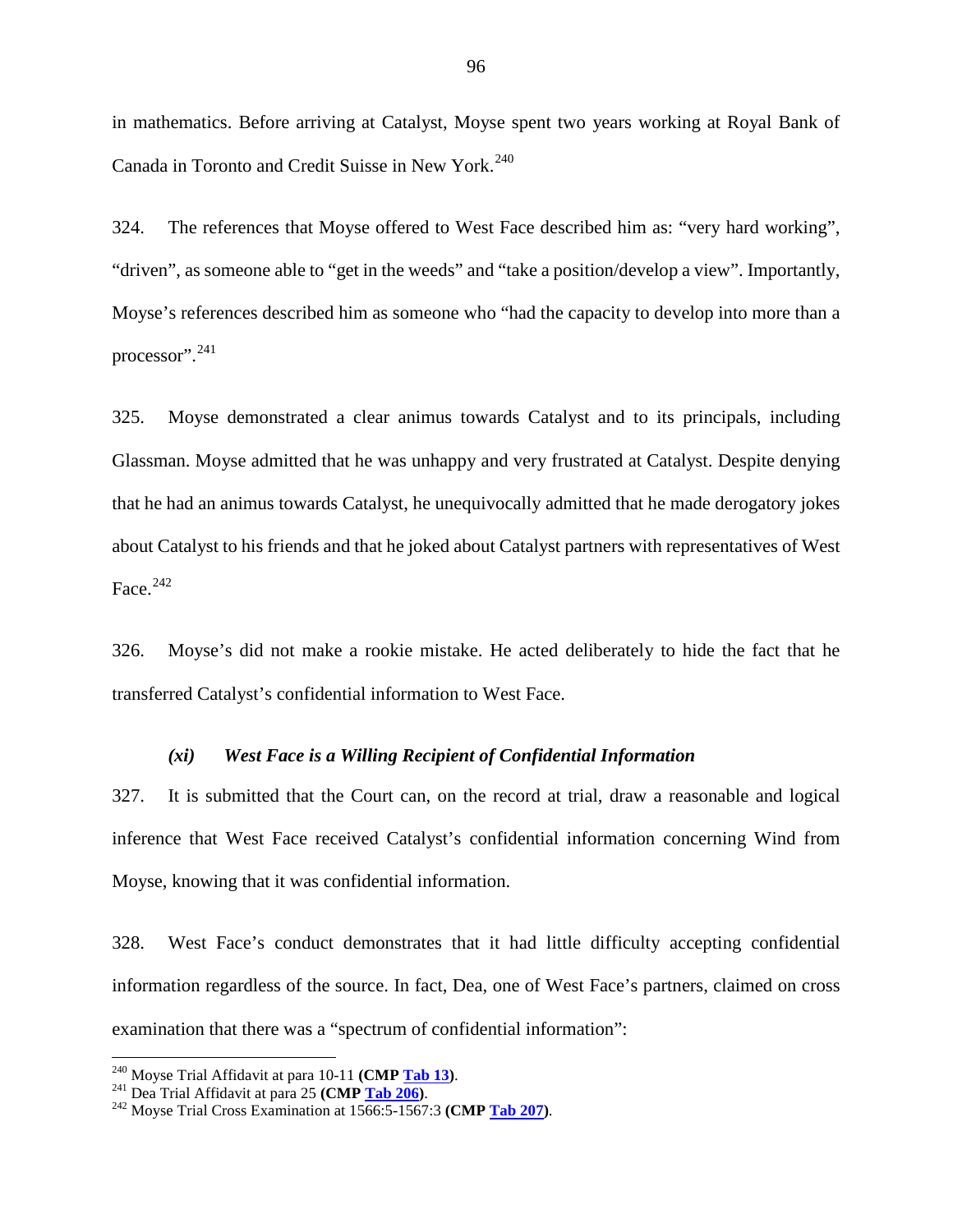#### Q. Well, benign, what does benign mean?

A. Well, by benign, what I mean is there is a spectrum of confidential information. If someone were to pass on information a day ahead of a public takeover and it went up 50 percent the next day, that would be one end of the spectrum. At the other end you could have an internal memo that contains a summary of a company based on a few hours of work that summarizes information from their publicly disclosed financial documents. There is a spectrum to these things. $243$ 

329. West Face never objected to receiving confidential information from Moyse. Dea did not reveal any concern after receiving the investment memoranda from Moyse on March 27, despite it being obvious from the cover email that Moyse had not heeded his caution about confidential information.<sup>[244](#page-98-1)</sup> Rather, he circulated the memoranda to his partners (and Zhu) on two separate occasions. Also, when Catalyst raised concerns about Moyse transferring confidential information to West Face in early June 2014, West Face did not disclose the fact that it possessed the confidential investment memos that Moyse sent to Dea.<sup>[245](#page-98-2)</sup>

330. Second, the evidence demonstrates that in July and early August, West Face was willing to accept confidential information from various sources as part of its attempts to acquire Wind with the Consortium. In particular, West Face received information about Catalyst's exclusivity, and the economic terms of Catalyst's bid from Tennenbaum and UBS. West Face did not react by cautioning the rest of the Consortium about the misuse of confidential information.<sup>[246](#page-98-3)</sup> Instead, West Face disseminated the information provided by Tennenbaum within its own organization.<sup>[247](#page-98-4)</sup>

331. West Face's behavior betrays a willingness to trade on confidential information regardless of the source.

<span id="page-98-2"></span><span id="page-98-1"></span>

<span id="page-98-0"></span><sup>&</sup>lt;sup>243</sup> Dea Trial Cross at 1248:3-14 (**CMP <u>Tab 93</u>**).<br><sup>244</sup> Dea Affidavit, Exhibit 3, WFC0075126 (**CMP <u>Tab 95</u>)**.<br><sup>245</sup> Riley June 26, 2014 Affidavit, Exhibit K, CCG0018694 (**CMP <u>Tab 147</u>**),<br><sup>246</sup> WFC0047832 at 2 (**CMP <u>**</u>

<span id="page-98-3"></span>

<span id="page-98-4"></span>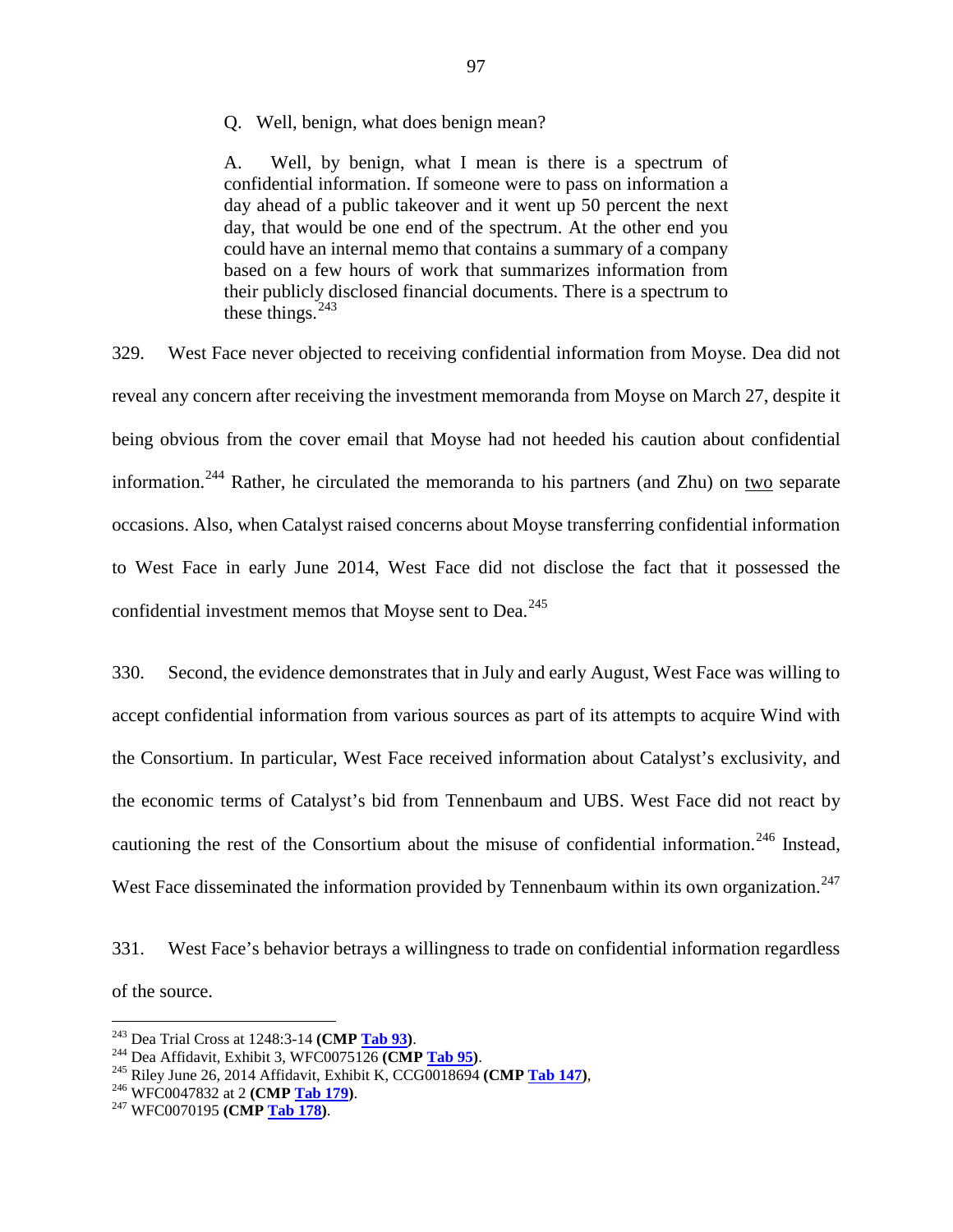332. Third, shortly after Moyse's hiring on May 26, 2014, Griffin not only knew that Catalyst was in the bidding for VimpelCom, but he was able to comment on the quality of the Catalyst proposal ("Catalyst seems to be a lot of air").  $248$ 

333. It is submitted that Griffin must have known Catalyst's regulatory strategy and the concessions it was trying to obtain from IC and the federal government to make this statement about Catalyst's proposal. Griffin's statement is consistent with his trial evidence about his view of Catalyst's regulatory strategy. Griffin said of Catalyst's regulatory strategy:

> With no disrespect intended to Mr. Glassman, had Mr. Moyse informed me of Mr. Glassman's opinions, I would not have put any stock in them given that they were directly contradictory to our own views, and the views of Simon Lockie, WIND'S Chief Legal Officer.

> In short, even if I had considered Mr. Glassman's "analysis and approach", I would not have considered it as meaningfully mitigating the financial risk in bidding for WIND, let alone "eliminating" it. $^{249}$  $^{249}$  $^{249}$

334. It is submitted that the reason Griffin described Catalyst as being "full of air" is because he was aware of Catalyst's negotiation strategy. Griffin believed that the federal government would never grant the concessions sought by Catalyst, thereby making Catalyst's bid weak.

335. Griffin's explanation for his statement about Catalyst's bid is entirely incredible. Griffin testified:

Q. What did you mean by that, "Catalyst seems to be a lot of air"?

A. Well, I guess to put it in layman's terms, for all the smoke and discussion about their potential involvement, we had nothing to

<span id="page-99-0"></span><sup>248</sup> Griffin Trial Affidavit, Exhibit 30, WFC0068142 **(CMP Tab 143)**. <sup>249</sup> Griffin Trial Affidavit at para 110 **(CMP Tab 208)**.

<span id="page-99-1"></span>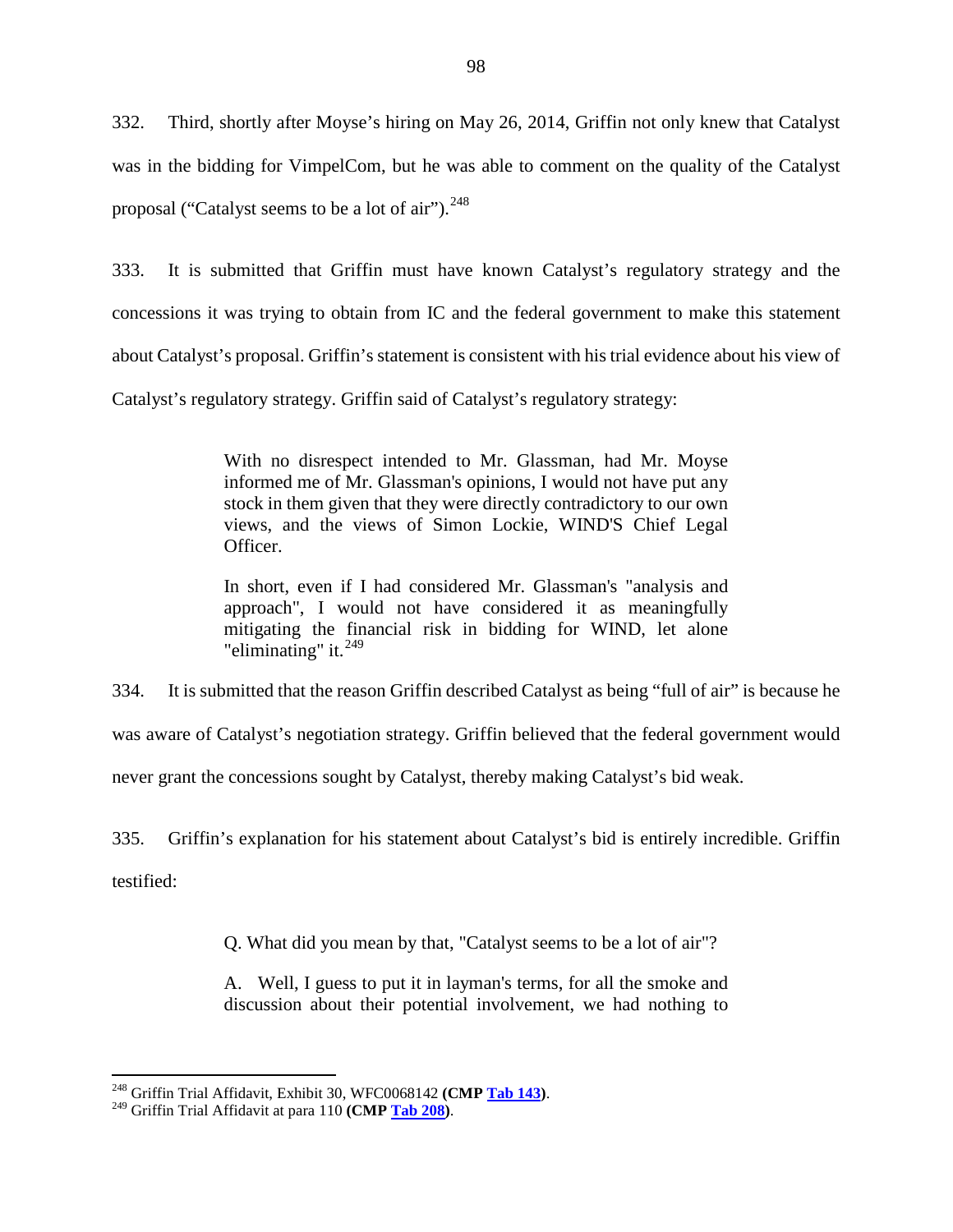substantiate that they were there, that they were serious or credible. I didn't know.[250](#page-100-0)

336. This explanation simply does not make sense in a competitive bidding process where the bidding parties were bound by non-disclosure agreements with VimpelCom. It is unclear how Griffin could ever "substantiate" Catalyst's involvement or its seriousness without obtaining confidential information about Catalyst's bid. The more credible explanation for Griffin's comment on the quality of Catalyst's bid is that Moyse had provided West Face with Catalyst's confidential information regarding Wind by that point in time.

337. Fourth, none of Griffin, Leitner or Burt would concede that by July 23, the Consortium *knew* that Catalyst was the party in exclusivity with VimpelCom. Even in the face of an extensive number of contemporaneous emails that use phrases like "Catalyst is in exclusivity" or the "Catalyst SPA is going to the Board this weekend", Griffin, Leitner and Burt refused to agree they knew Catalyst was in exclusivity. Instead, all three claimed, incredibly, that they were using Catalyst as a "placeholder" in emails, or that they were simply assuming that Catalyst was a bidder.

338. The reason that this denial is so significant in this case is because actual knowledge of the identity of the competing bidder could have a very significant role in explaining the actions taken by the Consortium after the members of the Consortium became aware of the fact that the Catalyst SPA was being taken to the VimpelCom board for approval.

339. Prior to having this knowledge, the Consortium could not be confident of what negotiating positions were likely being taken by interested parties. While they were in the dark on this, the Consortium continued down the path of making a bid resembling previous overtures and which

<span id="page-100-0"></span> <sup>250</sup> Griffin Trial Cross at 752:2-8 **(CMP Tab 145)**.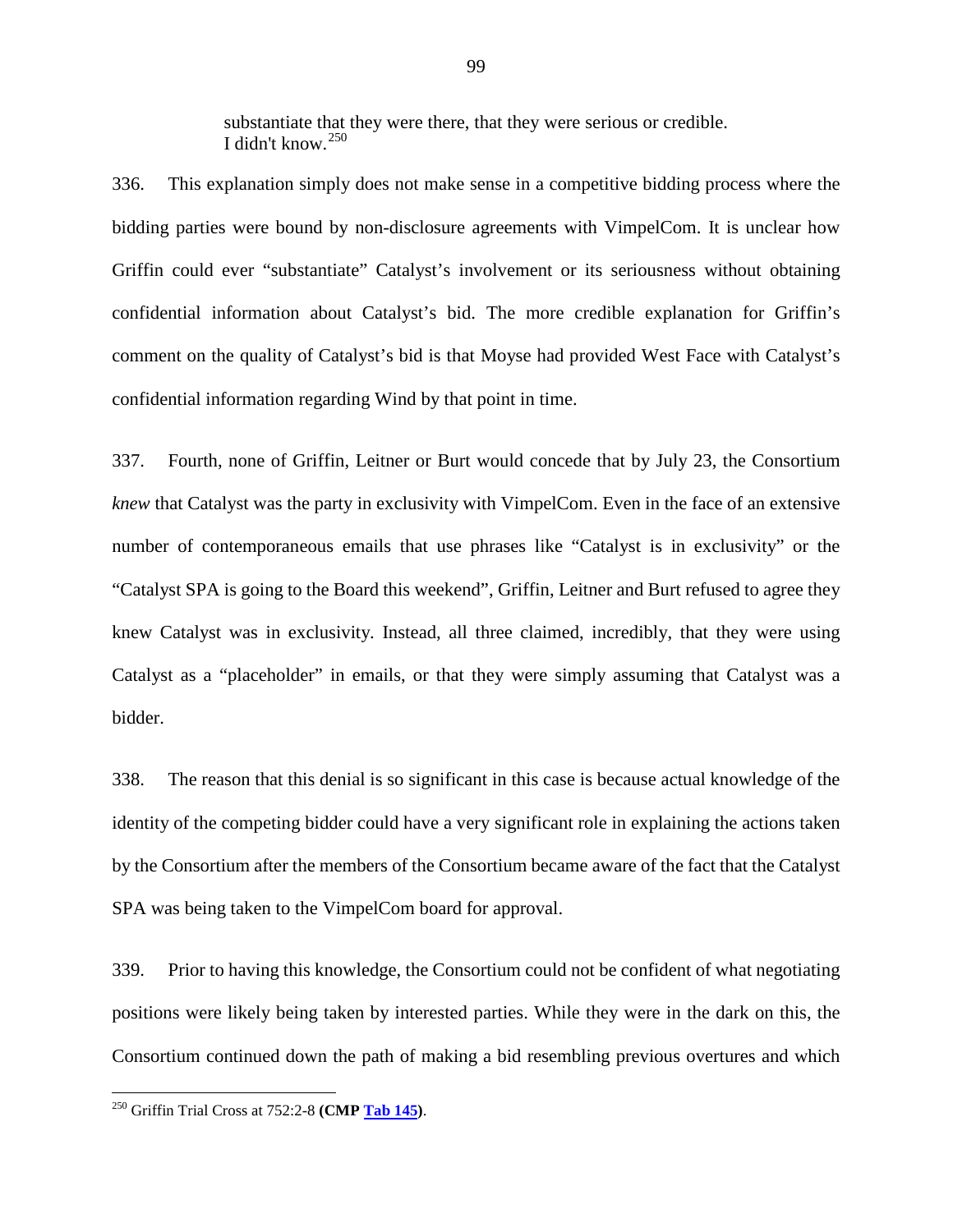contemplated a potential combination of Wind and Mobilicity (and which would require regulatory concessions/approvals).

340. However, once the Consortium knew that Catalyst's bid was the one being taken to VimpelCom's board, it was then in a position to use the confidential information in the possession of West Face with respect to its negotiating position and its regulatory approach in order to confidently make a "superior" proposal.

341. On August 6, 2014, the Consortium submitted a proposal to VimpelCom entitled "Superior Proposal". The Proposal outlined several key terms, including an enterprise value of \$300 million. Importantly, it said the following regarding a regulatory condition:

> Our proposal will be superior to any other offer as our proposal will not require regulatory approval and our Investor Group will be able to close and fund the transaction within 24-48 hours after signing. Our transaction will not be a change of control of the Company, and as a result requires no engagement with the regulatory authorities.<sup>[251](#page-101-0)</sup>

342. The practical effect of the Consortium's proposal to VimpelCom was that within 24-48 hours, the Consortium would step into the shoes of VimpelCom with a majority of the equity in Wind but no voting control of the entity. The Consortium would have to hope that IC would approve a reorganization of the equity structure as a second step, and permit the Consortium to take control of Wind. This was a risky proposition. Two of the members of the Consortium, Tennenbaum and LG, were foreign backers. IC had previously been wary of giving any foreign backer control of a Canadian telecommunications company.

<span id="page-101-0"></span> <sup>251</sup> Leitner Affidavit, Exhibit 4, WFC0075054 **(CMP Tab 209)**.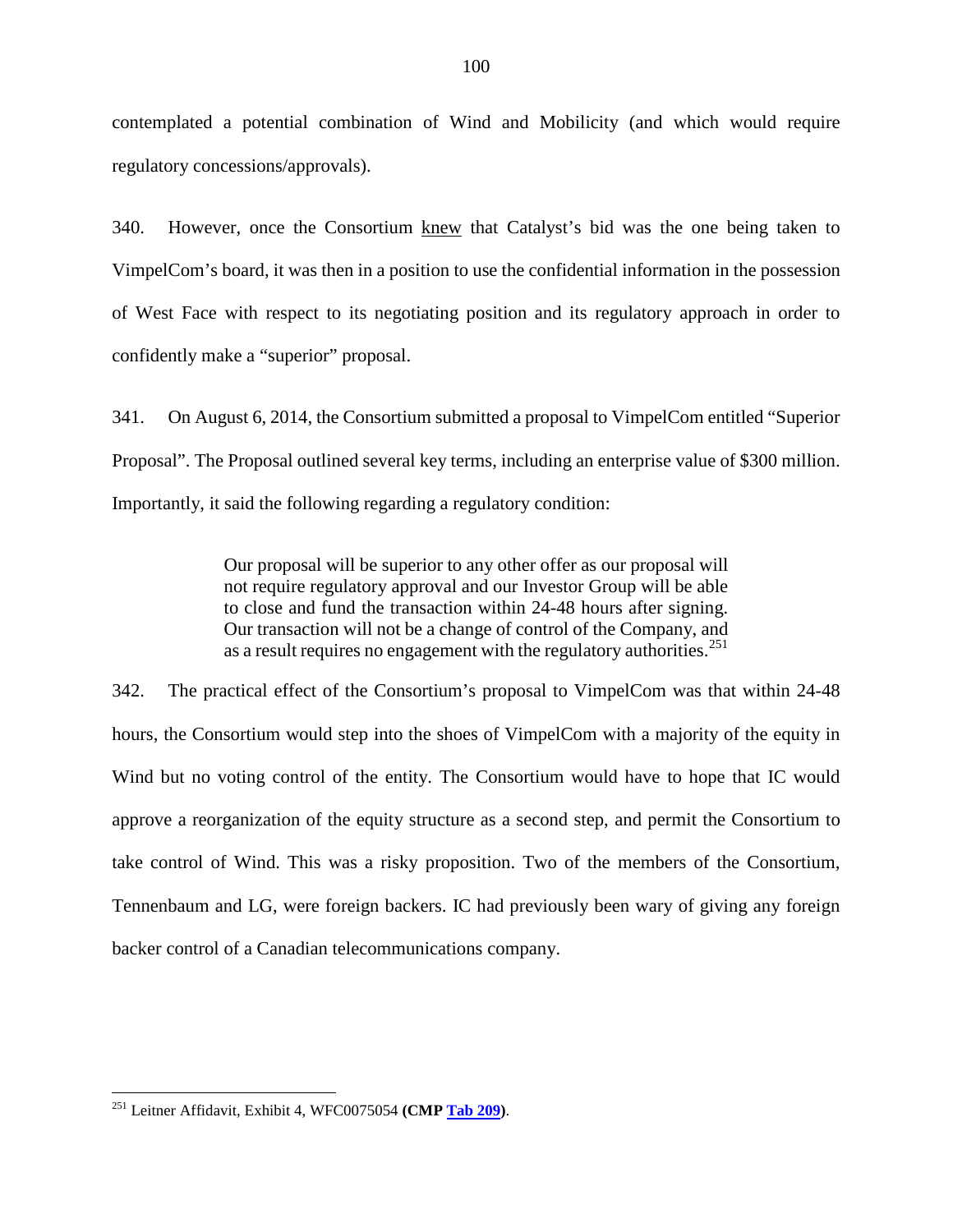343. Additionally, the Consortium had received information that Catalyst had entered the exclusivity period at VimpelCom's reserve price, \$150 million.<sup>[252](#page-102-0)</sup> However, in making its Superior Proposal, the Consortium offered VimpelCom the equivalent of \$150 million and did not raise its consideration even a dollar above the reserve price.

344. It is evident that the Consortium executed these tactics because it knew Catalyst was in exclusivity and was emboldened with the knowledge from Moyse that Catalyst could and would not waive a regulatory condition. The simplest way for the Consortium to block Catalyst was to offer VimpelCom the deal that Catalyst could not do itself.

345. Importantly, it is submitted that the only logical reason the Consortium was willing to execute this strategy and take the risk of stepping into VimpelCom's shoes is because West Face had received from Moyse information regarding Catalyst's option 3 and Glassman's impressions of how IC and the federal government reacted to his explanation of potential litigation. The Consortium knew that it could use this potential litigation as leverage to pressure the federal government to offer the concessions that Catalyst wanted, and that the government would ultimately have no choice but to allow a sale to incumbents. The Consortium therefore knew that it had a viable mitigating strategy – one that had been formulated by Catalyst and that Moyse was well aware of.

346. Griffin gave testimony on several occasions that West Face "had no need for a guarantee from the Government that West Face would be able to sell Wind and/or its spectrum to an incumbent in five years".<sup>[253](#page-102-1)</sup> He testified that West Face would never have based its strategy on the "litigation" that Glassman believed could be pursued against the federal government concerning

<span id="page-102-1"></span><span id="page-102-0"></span><sup>252</sup> WFC0048724 **(CMP Tab 177)**. 253 Griffin Trial Affidavit at para 101 **(CMP Tab 210)**.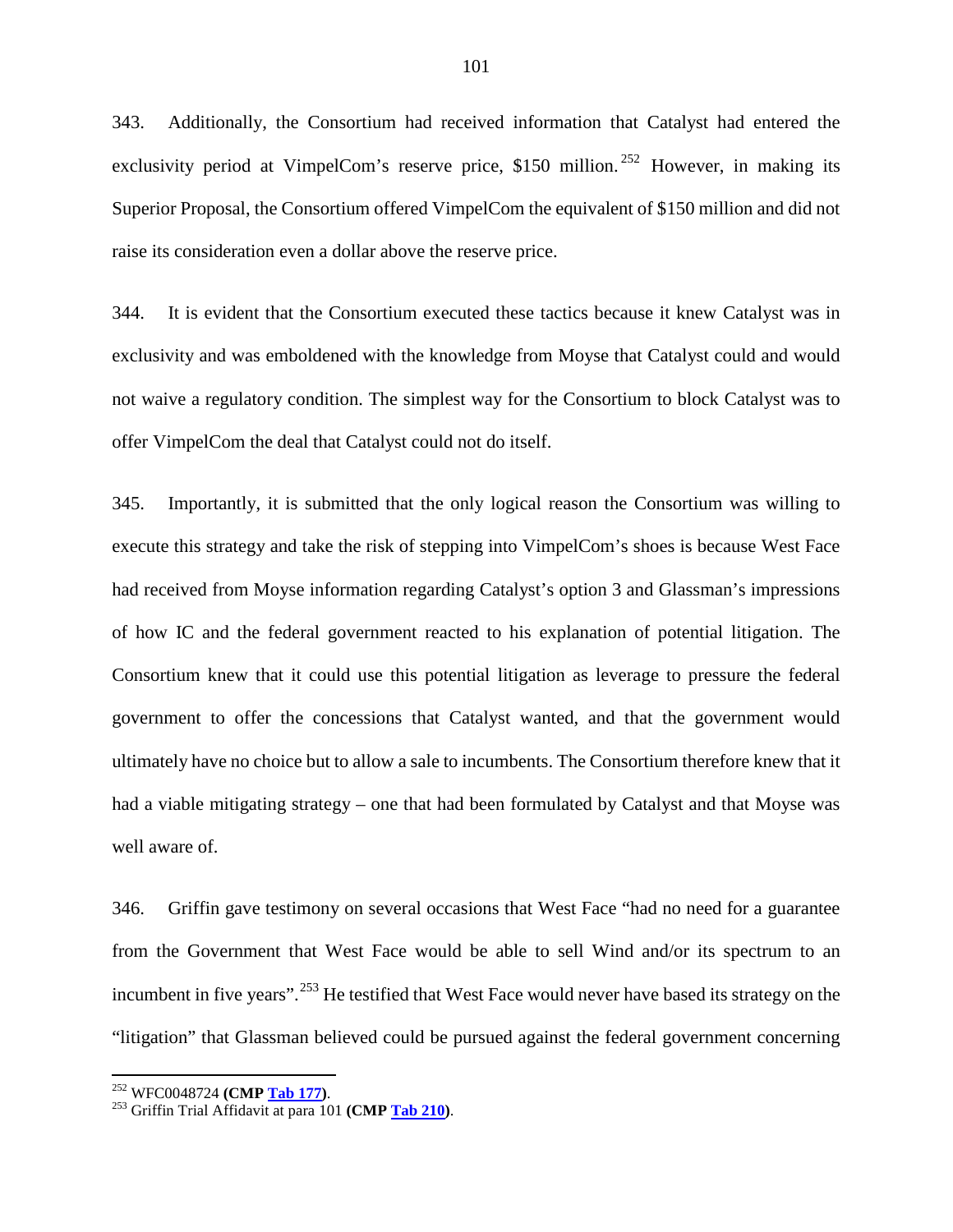the regulatory restrictions on the transferability of the  $2008$  spectrum licenses.<sup>[254](#page-103-0)</sup> Griffin went so

far as to state the following:

As such, I categorically disagree with Mr. Glassman's statement in paragraph 34 of his Affidavit that "knowledge of this analysis and approach would prove **invaluable** to any other potential bidder since it in essence would **massively mitigate,** if not entirely **eliminate,** their financial risk in bidding". In fact, we fundamentally disagreed with Mr. Glassman's analysis. Based on our own discussions with Industry Canada, including during the May 21 meeting with Industry Canada, described above, West Face believed that the Government was going to continue to promote a fourth wireless carrier by maintaining the existing restrictions on transfers of spectrum to incumbents. We never understood the Government's policy stance to be a "bluff". [255](#page-103-1)

347. Griffin held fast to this position during cross-examination:

Q. I just asked you the simple question, did you ever at any point consider the prospect of selling spectrum to an incumbent?

- A. Would it enter our thinking? Sure. Did we rely upon it? No.
- Q. So it did enter your thinking at minimum? Yes?
- A. It is a possibility, like lightning striking.<sup>[256](#page-103-2)</sup>

348. He indicated that selling Wind to an incumbent was not part of West Face's investment

thesis:

Q. Was there ever any thinking at all about selling Wind to an incumbent as part of your investment thesis?

A. If an incumbent includes Rogers, Bell or Telus, the three large firms as we traditionally thought about it, no, that was not viewed as a possibility.[257](#page-103-3)

<span id="page-103-1"></span><span id="page-103-0"></span><sup>&</sup>lt;sup>254</sup> Griffin Trial Affidavit at para 106 (**CMP <u>Tab 211</u>)**.<br><sup>255</sup> Griffin Trial Affidavit at para 107 (**CMP <u>Tab 212</u>)**.<br><sup>256</sup> Griffin Trial Cross at 1113:17-25 (**CMP <u>Tab 213</u>)**.<br><sup>257</sup> Griffin Trial Cross at 1115:19-25

<span id="page-103-2"></span>

<span id="page-103-3"></span>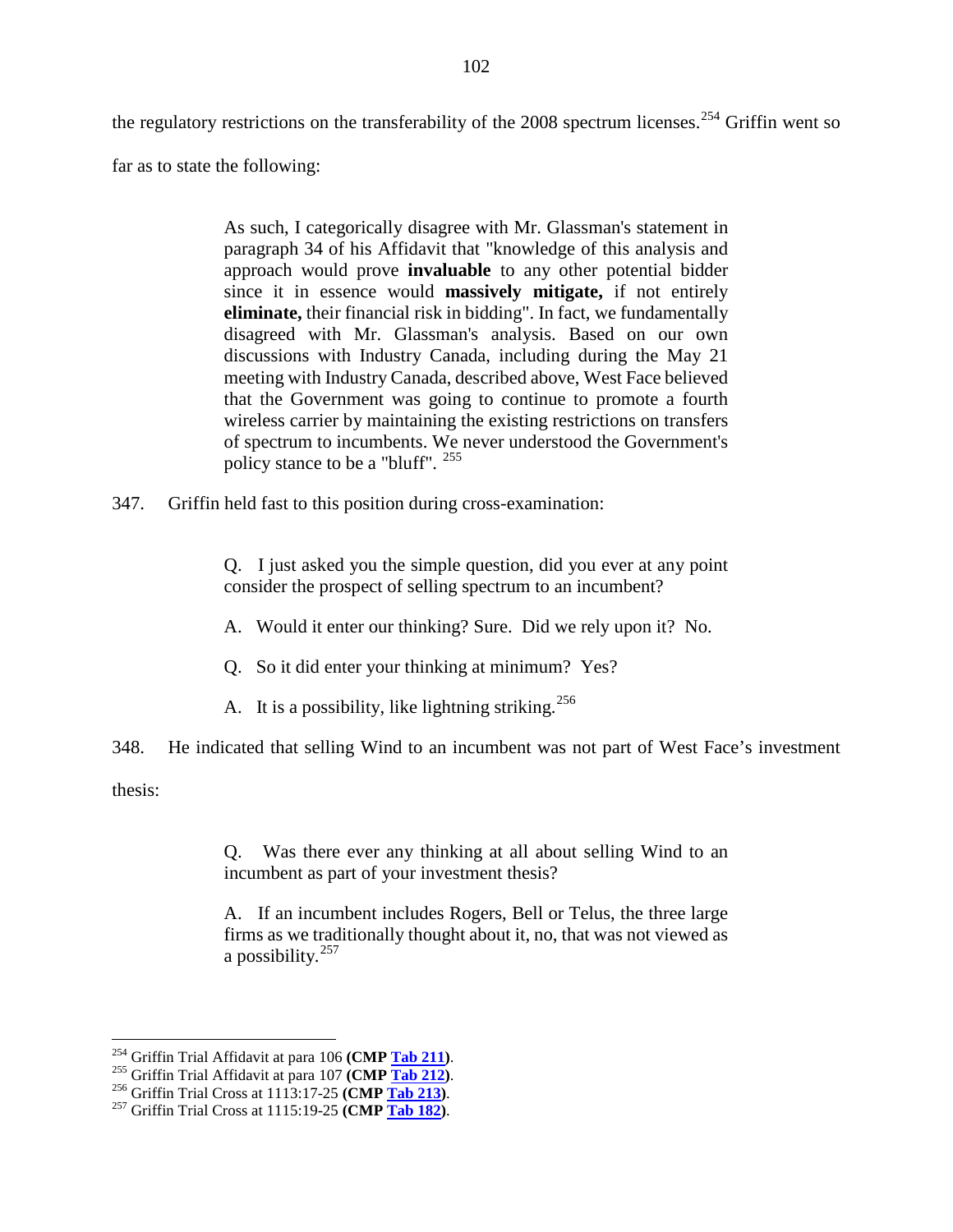349. However, contemporaneous documents directly contradict Griffin's testimony on this critical point. The fact was, West Face *did* consider the sale of Wind (or its spectrum) to an incumbent and it *was* part of West Face's investment thesis. This was not mere coincidence.

350. On August 26, 2014, Boland wrote to the Consortium summarizing a meeting with Lacavera. In his message to the Consortium, Boland explained the following:

Phase one issue – this might be a problem.

Given that we control the application he is concerned that we may over reach (by asking for roaming, spectrum transfer to incumbent etc) and could thwart "sailing through" application.<sup>[258](#page-104-0)</sup>

351. It is notable that Boland did not give evidence in this proceeding. However, it is plain from this email that the Consortium did, in fact, intend to push the federal government for concessions concerning roaming and spectrum transfer to incumbents despite agreeing to step into the shoes of VimpelCom in phase one of the transaction.

352. Griffin's trial testimony is also directly contradicted by West Face's own investor memo, dated September 10, 2014. According to Griffin, this is the memo that would have been distributed to West Face's LPs to raise capital for the purchase of Wind.<sup>[259](#page-104-1)</sup>

353. The memo refers to the fact that West Face's investment would be supported by "significant asset value" in a liquidation scenario.

354. Despite claiming that selling to an incumbent did not enter into West Face's investment thesis, this memo outlines mitigating "Scenario 1" as follows:

<span id="page-104-0"></span><sup>258</sup> WFC0042949 (Cross Exam of Griffin, Tab 57) **(CMP Tab 181)**. <sup>259</sup> Griffin Cross at 1124:5-16 **(CMP Tab 214)**.

<span id="page-104-1"></span>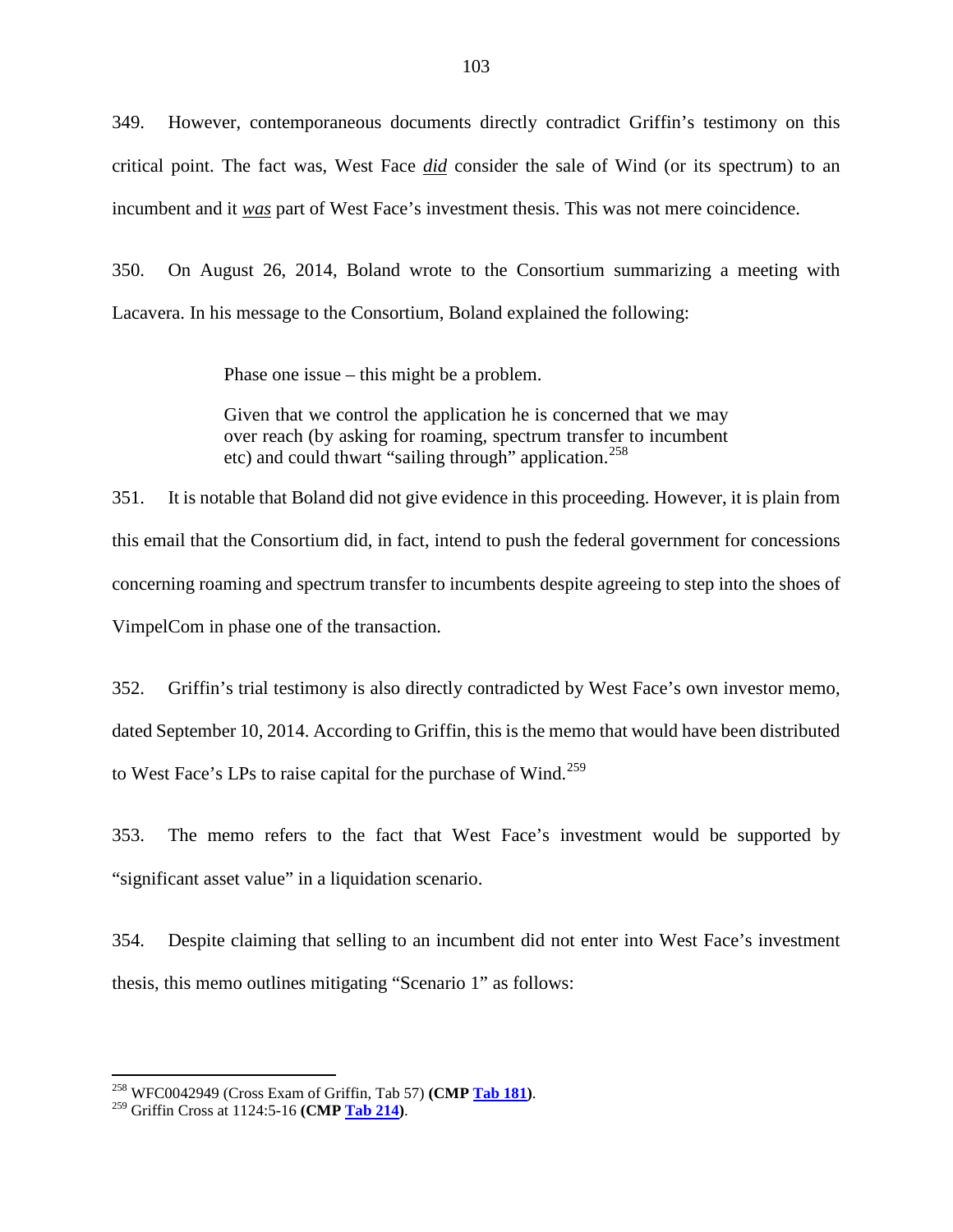1. *Scenario 1 – Sale to an Incumbent:* In the event that Wind fails and there are no other buyer options, the government cannot logically continue to block a sale to an incumbent. In this scenario, valuation range in C\$500 to C\$800 million.<sup>[260](#page-105-0)</sup>

355. Griffin's evidence was that West Face believed that the government would maintain its position on promoting competition and its position on refusing to allow transfers of spectrum to incumbents was not a bluff.<sup>[261](#page-105-1)</sup> That is contradicted by the clear language of the memo. There is no document produced by West Face that demonstrates that there was any considered analysis performed by West Face or its advisors on this critical risk mitigation strategy.

356. The only logical inference to draw from the glaring inconsistency between Griffin's testimony and the lack of contemporaneous supporting documents is that West Face did have access to Catalyst's analysis regarding option 3 and possible litigation against the federal government, and based its investment thesis on this information.

# **4. WEST FACE MISUSES THE CONFIDENTIAL INFORMATION TO WIN WIND FROM VIMPELCOM**

# **A. WEST FACE AND THE CONSORTIUM RELIED ON THE CONFIDENTIAL INFORMATION TO SECURE WIND FROM VIMPELCOM**

357. The Consortium's offer on August 6 was based on Catalyst's confidential information – the Consortium planned its structure around the one condition that Catalyst could not waive. The Consortium only pursued their structure with confidence because it had Catalyst's analysis concerning the logical outcome of potential litigation with the federal government over the spectrum licenses.

358. The Consortium used Catalyst's confidential information as a spring board to launch itself ahead of Catalyst in the bidding with VimpelCom. As a result of the Consortium's

<span id="page-105-0"></span><sup>260</sup> WFC0108033 at p 18 (Cross Exam of Griffin, Tab 58) **(CMP Tab 183)**. <sup>261</sup> Griffin Trial Affidavit at para 107 **(CMP Tab 212)**.

<span id="page-105-1"></span>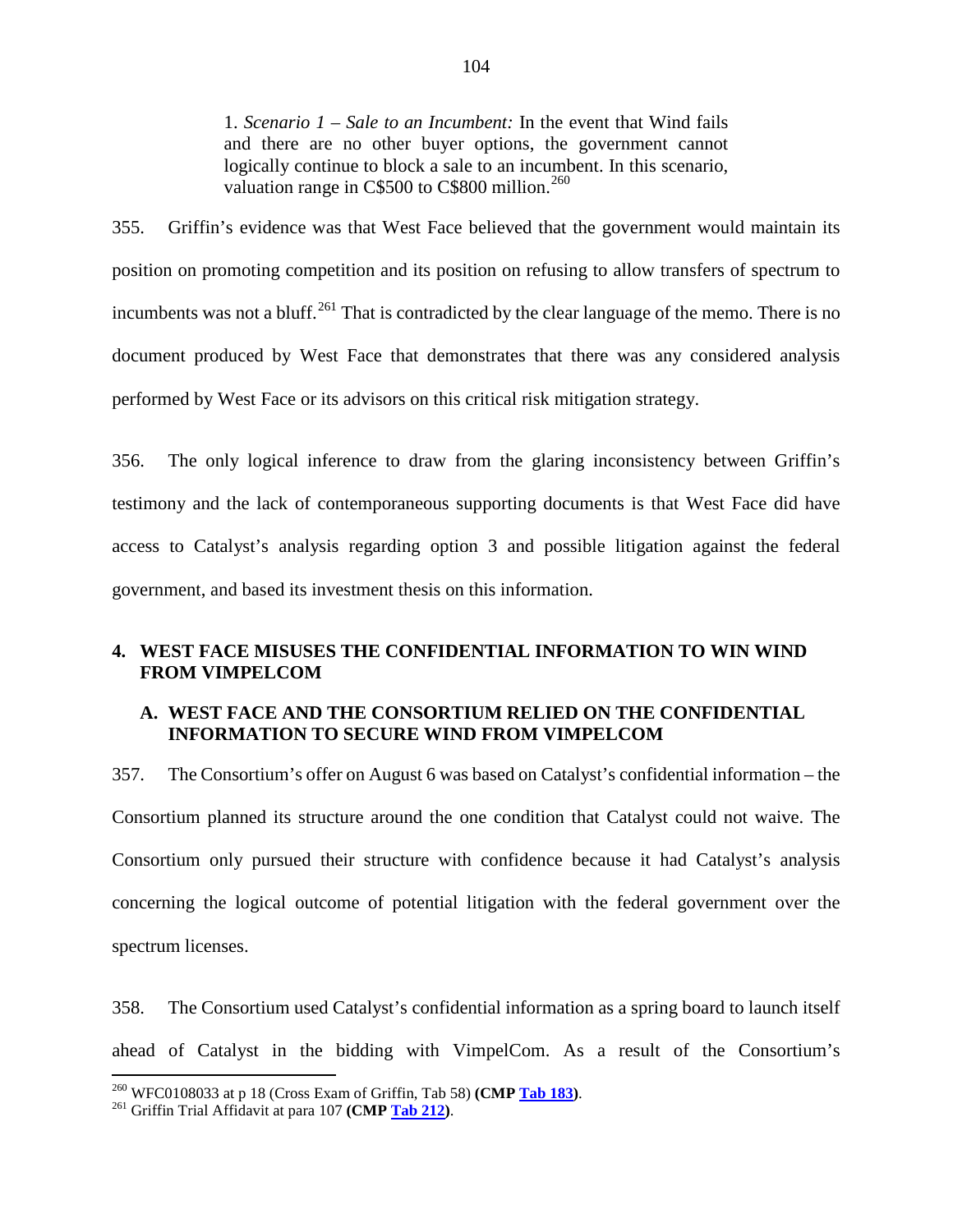spring-boarding, Catalyst could not complete an agreement with VimpelCom during the exclusivity period. Additionally, it is submitted that VimpelCom demanded a break fee and a shorter time period for regulatory approvals because it had the Consortium's offer in hand as well. This was exactly what the Consortium had intended.

# **5. WEST FACE MUST ACCOUNT FOR ITS PROFITS ARISING FROM THE WIND TRANSACTION**

#### **A. REMEDIES FOR BREACH OF CONFIDENCE**

359. Remedies available for breach of confidence are unique. As explained by Justice Sopinka in *Lac Minerals*, "the foundation of action for breach of confidence does not rest solely on one of the traditional jurisdictional bases for action of contract, equity or property. The action is *sui generis* relying on all three to enforce the policy of the law that confidences be respected."<sup>[262](#page-106-0)</sup> Justice Sopinka observed that "[t]his multi-faceted jurisdictional basis for the action provides the Court with considerable flexibility to fashion a remedy."<sup>[263](#page-106-1)</sup>

360. Acknowledging the fact dependent and flexible remedies available, Justice La Forest for the Court held:

> **182** The appropriate remedy in this case cannot be divorced from the findings of fact made by the courts below. As I indicated earlier, there is no doubt in my mind that but for the actions of Lac in misusing confidential information and thereby acquiring the Williams property, that property would have been acquired by Corona. That finding is fundamental to the determination of the appropriate remedy. Both courts below awarded the Williams property to Corona on payment to Lac of the value to Corona of the improvements Lac had made to the property. The trial judge dealt only with the remedy available for a breach of a fiduciary duty, but the Court of Appeal would have awarded the same remedy on the claim for breach of confidence, even though it was of the view that it was artificial and difficult

<span id="page-106-1"></span><span id="page-106-0"></span><sup>262</sup> *Lac Minerals* at para 73 **(BOA Tab 2)** . <sup>263</sup> *Lac Minerals* at para 74 (**BOA Tab 2)**.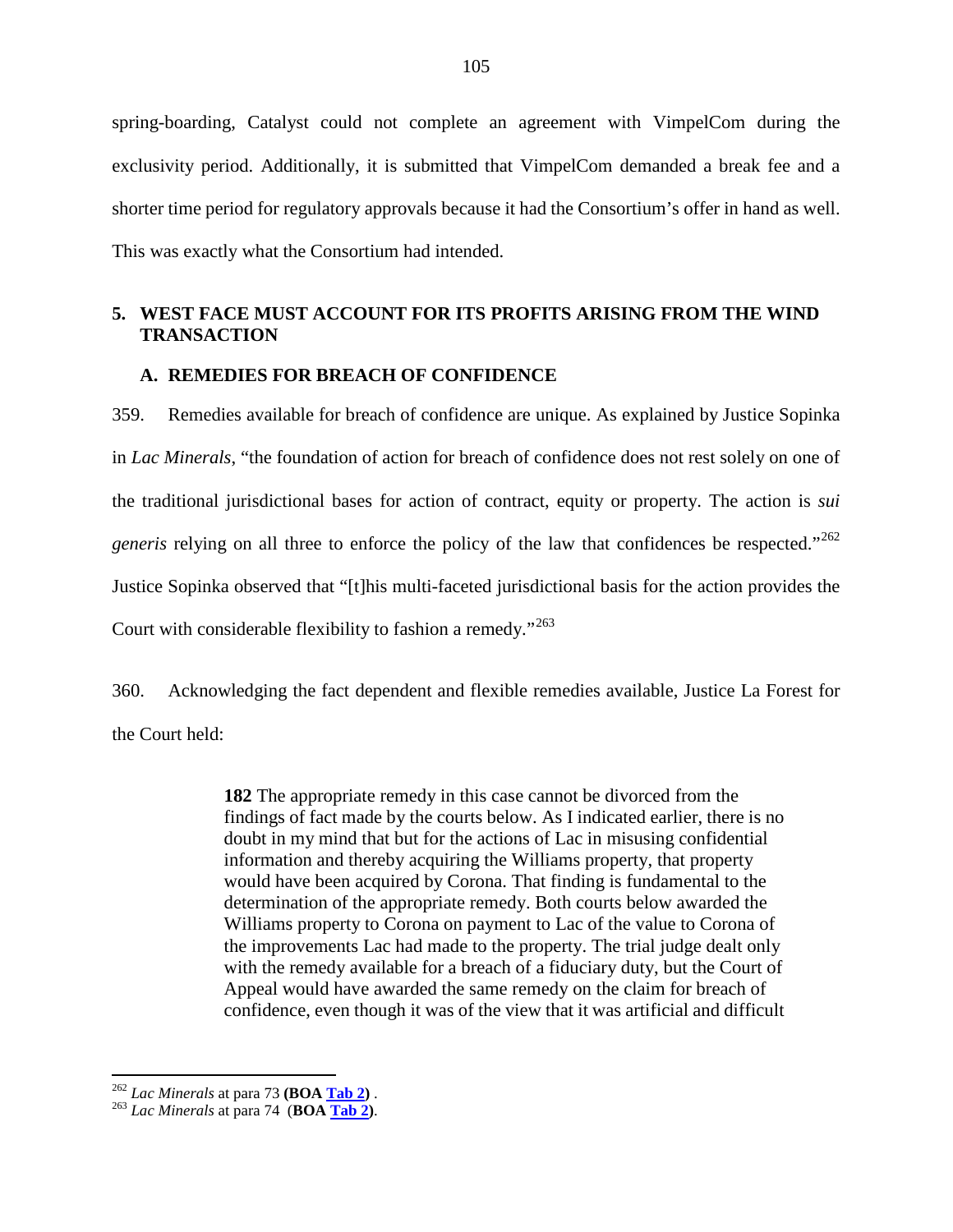to consider the relief available for that claim on the hypothesis that there was no fiduciary obligation.

361. Justice Binnie in *Cadbury* reinforced the contextual, and fact dependant, nature of remedies available for breach of confidence:

> **24** The result of Lac Minerals is to confirm jurisdiction in the courts in a breach of confidence action to grant a remedy dictated by the facts of the case rather than the strict jurisdictional or doctrinal considerations. See J.D. Davies, "Duties of Confidence and Loyalty", [1990] Lloyd's Mar. & Com. L.Q. 4, at p. 5:

There is much to be said for the majority view in [Lac Minerals] that, if a ground for liability is established, then the remedy that follows should be one that is most appropriate on the facts of the case rather than one derived from history or over-categorized.<sup>[264](#page-107-0)</sup>

362. The Supreme Court in *Cadbury[265](#page-107-1)* and the Ontario Court of Appeal in *Rodaro v Royal Bank of* Canada have recognized loss of potential economic opportunity as a sound method to determine damages.<sup>[266](#page-107-2)</sup> In all cases, a detriment to the confider must be shown.<sup>[267](#page-107-3)</sup>

363. In Cadbury, Justice Binnie considered the assessment of damages in light of a competitive

marketplace and the accompanying loss of speculative economic opportunity:

[71] That having been said, the respondents were in the business of exploiting commercial opportunities, and their ability to make a profit from Clamato was limited by the acknowledged entitlement of the appellants to market a similar product without clam juice. **The assessment of compensation has therefore to address the value of the lost market opportunity and, in particular, the lost advantage of being able to market Clamato free of the appellants' competition for 12 months, and not be diverted to a valuation of the confidential information itself**. […]

<span id="page-107-0"></span><sup>&</sup>lt;sup>264</sup> *Cadbury* at para 24 **(BOA <u>Tab 4</u>)**; see also *Husky Injection Molding Systems Ltd v* Schad, 2016 ONSC 2297 at para<br>75 **(BOA Tab1)**.

<span id="page-107-2"></span><span id="page-107-1"></span><sup>75</sup> **(BOA Tab1)**. <sup>265</sup> *Cadbury* at para 64 **(BOA Tab 4)**. <sup>266</sup> *Rodaro v Royal Bank,* 2002, OJ No 1365 (ONCA) at para 57 **(BOA Tab 10)** (the court recognized loss of opportunity as a sound method of determining damages, however did not apply it in that case).

<span id="page-107-3"></span><sup>267</sup> *Rodaro v Royal Bank,* 2002, OJ No 1365 (ONCA) **(BOA Tab 10)** at para 48.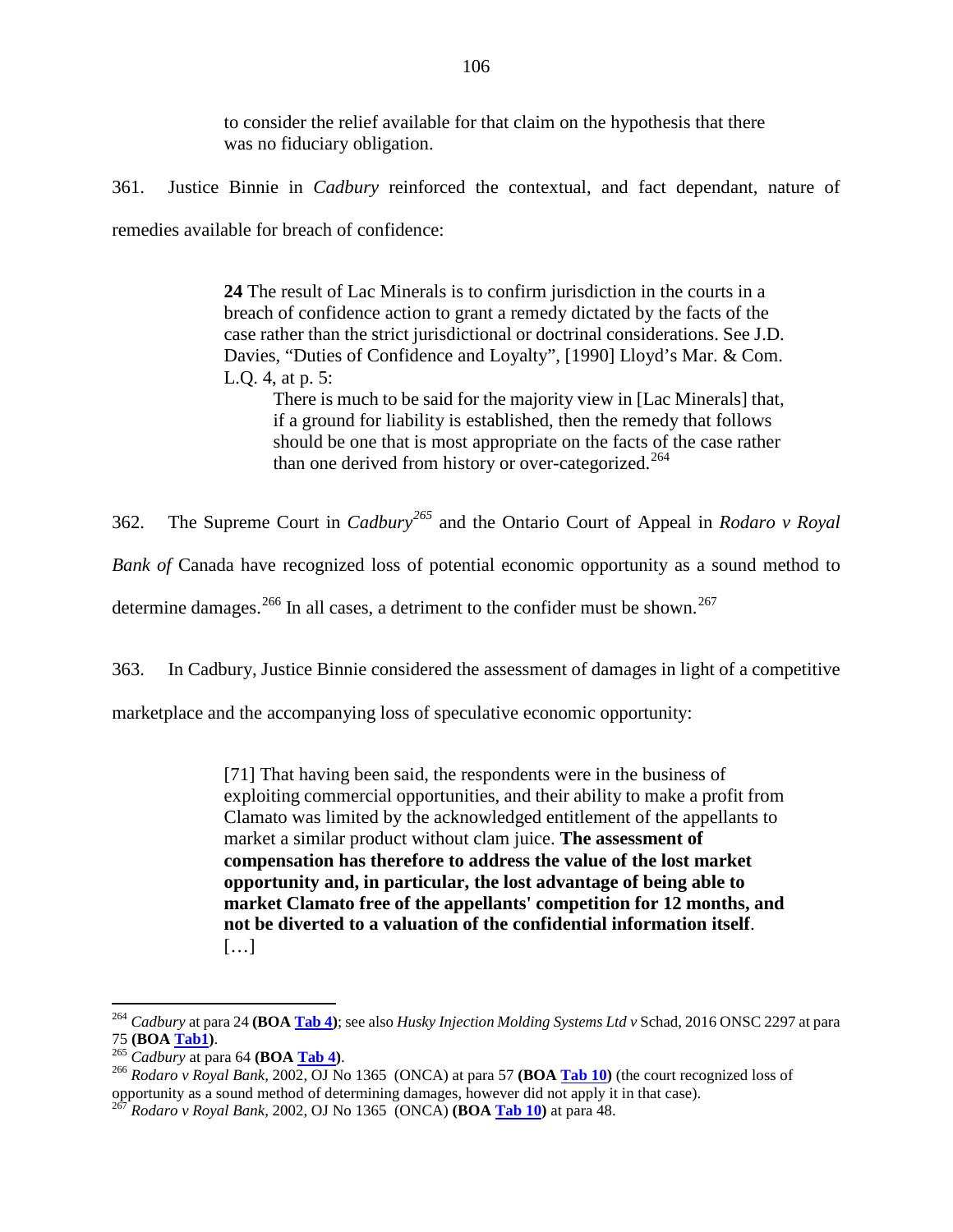[73] The respondents complain that the trial judge's analysis was hypothetical, because the appellants have never in fact reproduced Clamato using non-confidential technology. **However, the Court is free to draw inferences from the evidence as to what would likely have happened "but for" the breach**: Lac Minerals, per Sopinka J., at pp. 619-20, and per La Forest J., at pp. 668-69; Rainbow Industrial Caterers Ltd. v. Canadian National Railway Co., [1991] 3 S.C.R. 3, at p. 15; Pharand Ski Corp. v. In Alberta, supra, per Mason J., at p. 263, para. 202; and Chaleur Silica Inc. v. Lockhart (1990), 108 N.B.R. (2d) 366 (Q.B.), per Russell J., at p. 405, para. 76. In the case of Coco v. A. N. Clark (Engineers) Ltd., supra, on which they rely so strongly, Megarry J., at p. 49, pointed to the artificiality of actually requiring the confidant to discover "independently" the information of which he or she is already aware.

364. Your Honour has recently surveyed the available remedies for breach of confidence in

*Husky*:

[367] The principles on which damages may be claimed in this case are set out in the submissions of Husky, which I accept. They are based on Cadbury Schweppes Inc. v. FBI Foods Ltd., [1999] 1 S.C.R. 142; Canson Enterprises v. Broughton, [1991] 3 S.C.R. 534; and Dimock, Ronald E. ed., Intellectual Property Disputes: Resolutions and Remedies (Toronto: Carswell, 2015). Husky's submissions are the following:

208. Damages can be awarded for breach of confidence and for breach of fiduciary duty pursuant to the court's general equitable jurisdiction. **The objective of damages for breach of confidence is "to put the confider in as good a position as it would have been in but for the breach."** For equitable compensation, the plaintiff's actual loss as a consequence of the breach is to be assessed with the full benefit of hindsight." Foreseeability is not a concern in assessing compensation, but it is essential that the losses made good are only those which on a common sense view of causation, were caused by the breach." The plaintiff is not required to mitigate, but losses resulting from clearly unreasonable behaviour on the plaintiff's part will be adjudged to flow from that behaviour and not from the breach.

209. **The appropriate measure of damages for breach of confidence may include** any one or a combination of the following considerations: (1) **loss of profit**; (2) the value of a consultant's fee; (3) **the development costs incurred in acquiring the information;** (4) capitalization of an appropriate royalty; (5) the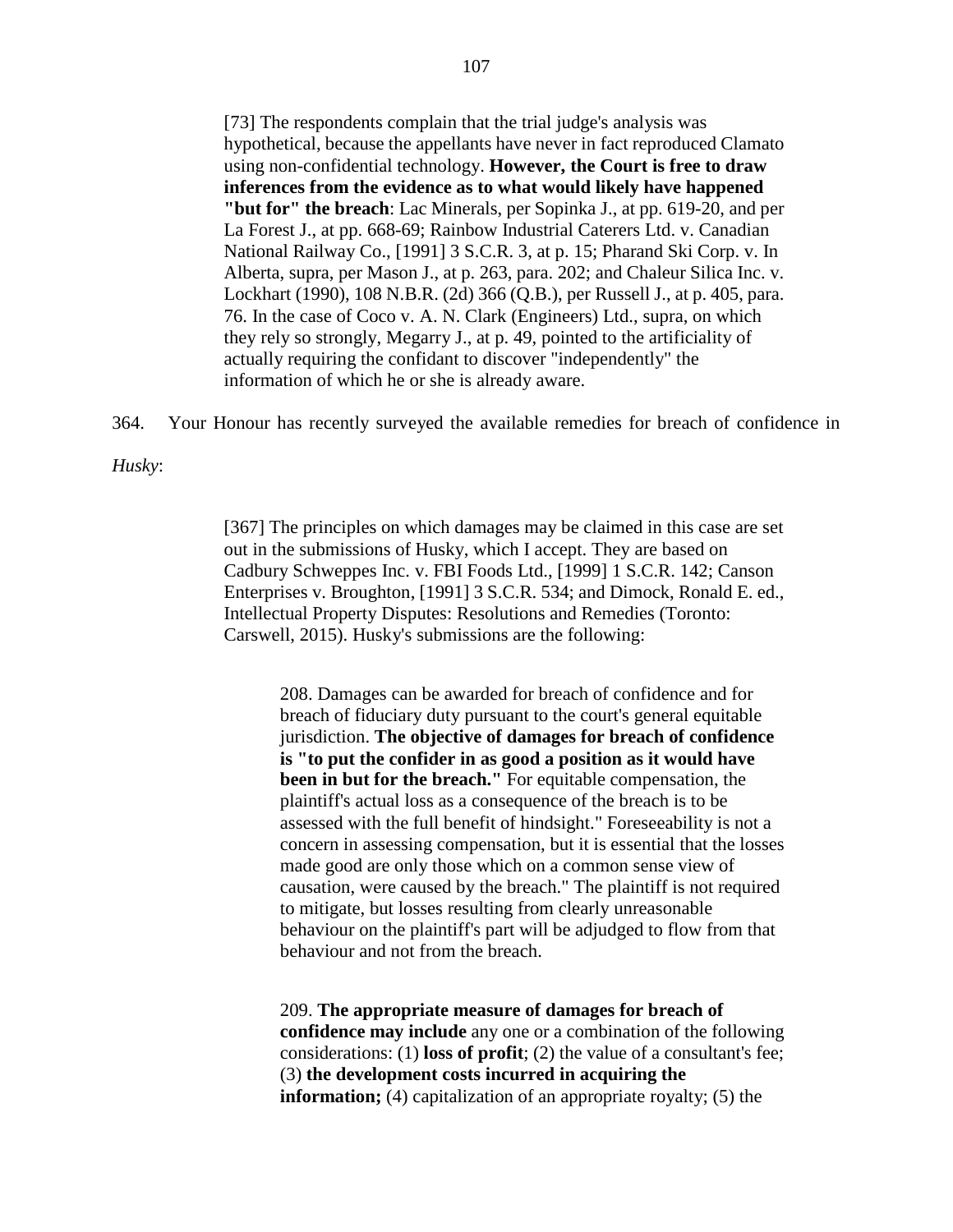market value on information as between a willing buyer and a willing seller; and/or (6) **lost opportunity.**

210. The following factors have been identified as helpful in establishing loss of profit: (1) **identifying specific customers that were diverted to the defendant**; (2) showing proof of a general decline in sales; (3) **disruption of business growth following the commencement of use by the defendant**; and (4) evidence that sales made by the defendant would instead have been made by the plaintiff, in which case the plaintiff may establish its lost profits by applying its own profit margin to the defendant's sales.

211. A compensable period must be determined. In Cadbury Schweppes, that period was fixed at 12 months...

#### **B. WEST FACE MUST ACCOUNT FOR ITS PROFITS**

365. In order to place Catalyst in the position that it would have been in "but for" the breach, this Court must order that West Face account for its profits earned on the Wind transaction. The detriment Catalyst suffered as a result of the Consortium's misuse of Catalyst's confidential information was the loss of the Wind transaction. This Court can and should infer that Catalyst's offer for Wind would have been successful but for the defendants' breach of confidence and misuse of confidential information.

#### **6. MOYSE COMMITTED THE TORT OF SPOLIATION**

## **A. GENERAL PRINCIPLES OF SPOLIATION**

366. Spoliation is the intentional destruction of evidence relevant to ongoing or contemplated litigation, where a reasonable inference can be drawn that the evidence was destroyed to affect the litigation.<sup>[268](#page-109-0)</sup>

<span id="page-109-0"></span> <sup>268</sup> *McDougall v Black & Decker Canada Inc*, 2008 ABCA 353 at para 18 **(BOA Tab 11)**.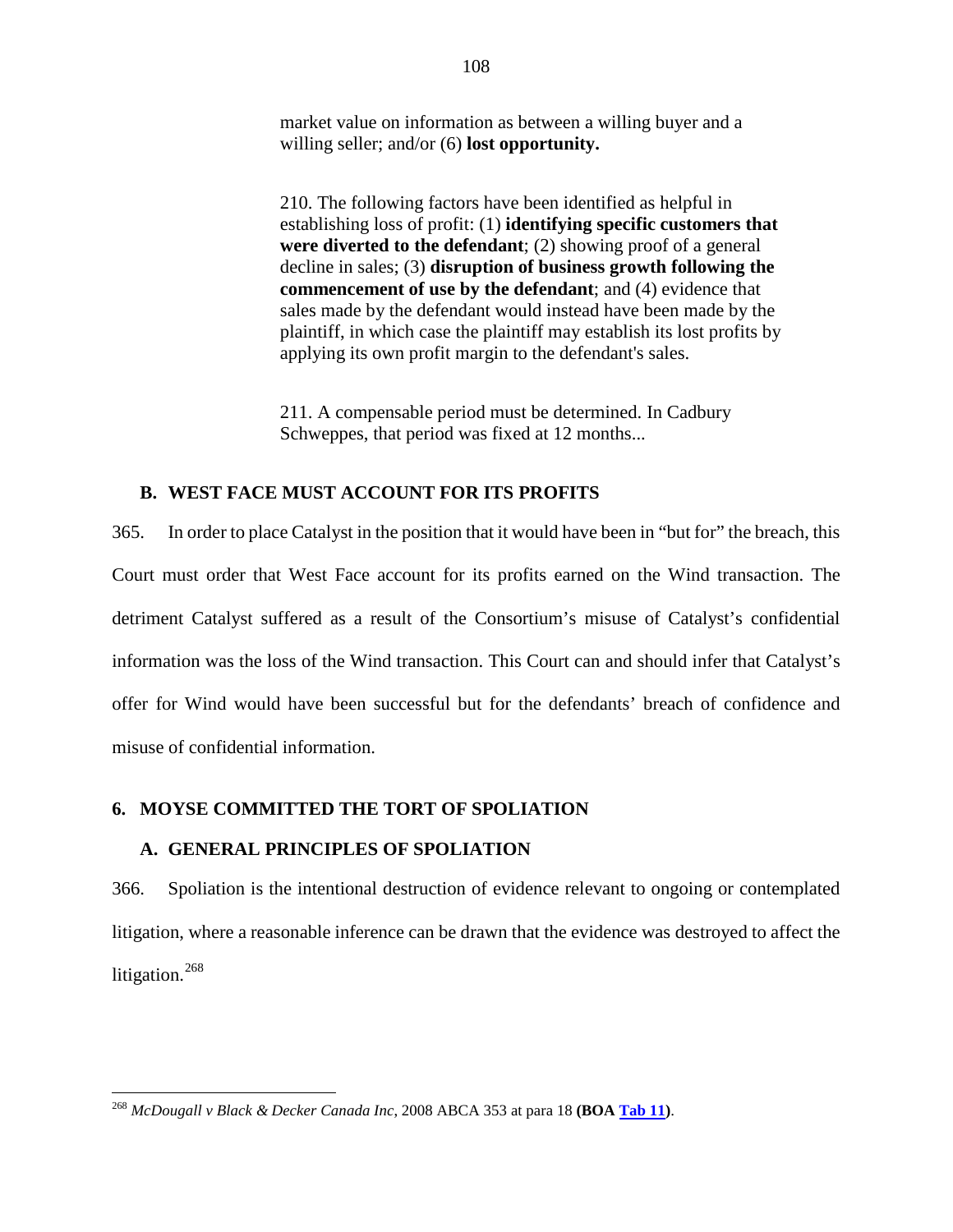367. Spoliation gives rise to a rebuttable presumption that the evidence would be unfavourable to the party who destroyed the evidence. The presumption can be rebutted by proving that there was no intention to destroy evidence relevant to existing or contemplated litigation.<sup>[269](#page-110-0)</sup>

368. Spoliation will be made out when the following four elements are established on a balance of probabilities:

- a. the missing evidence is relevant;
- b. the missing evidence must have been destroyed intentionally;
- c. at the time of the destruction, litigation must have been ongoing or contemplated; and
- d. it must be reasonable to infer that the evidence was destroyed in order to affect the outcome of the litigation.<sup>[270](#page-110-1)</sup>

369. In addition to being an evidentiary doctrine, Canadian courts have begun to gradually accept spoliation as a basis for an independent tort with its own remedies.

#### *(xii) The Tort of Spoliation*

370. Spoliation can and should be recognized as an independent tort within the framework of this case. This is particularly so where the destruction of evidence took place within the context of a preservation order and an eventual court-ordered ISS process.

371. Canadian courts have been slow to expand spoliation into a free-standing tort; however, there are increasing indications that the time has now come for a recognized tort of spoliation. In Ontario, the Court of Appeal in *Spasic Estate v Imperial Tobacco Ltd*. refused to dismiss a claim for the tort of spoliation on an appeal of a motion to strike the claim, and refused to foreclose the

<span id="page-110-0"></span><sup>269</sup> *McDougall v Black & Decker Canada Inc*, 2008 ABCA 353 at paras 16-18 **(BOA Tab 11)**.. <sup>270</sup> *Nova Growth Corp v Kepinski*, 2014 ONSC 2763 at para 296 **(BOA Tab 13)**.

<span id="page-110-1"></span>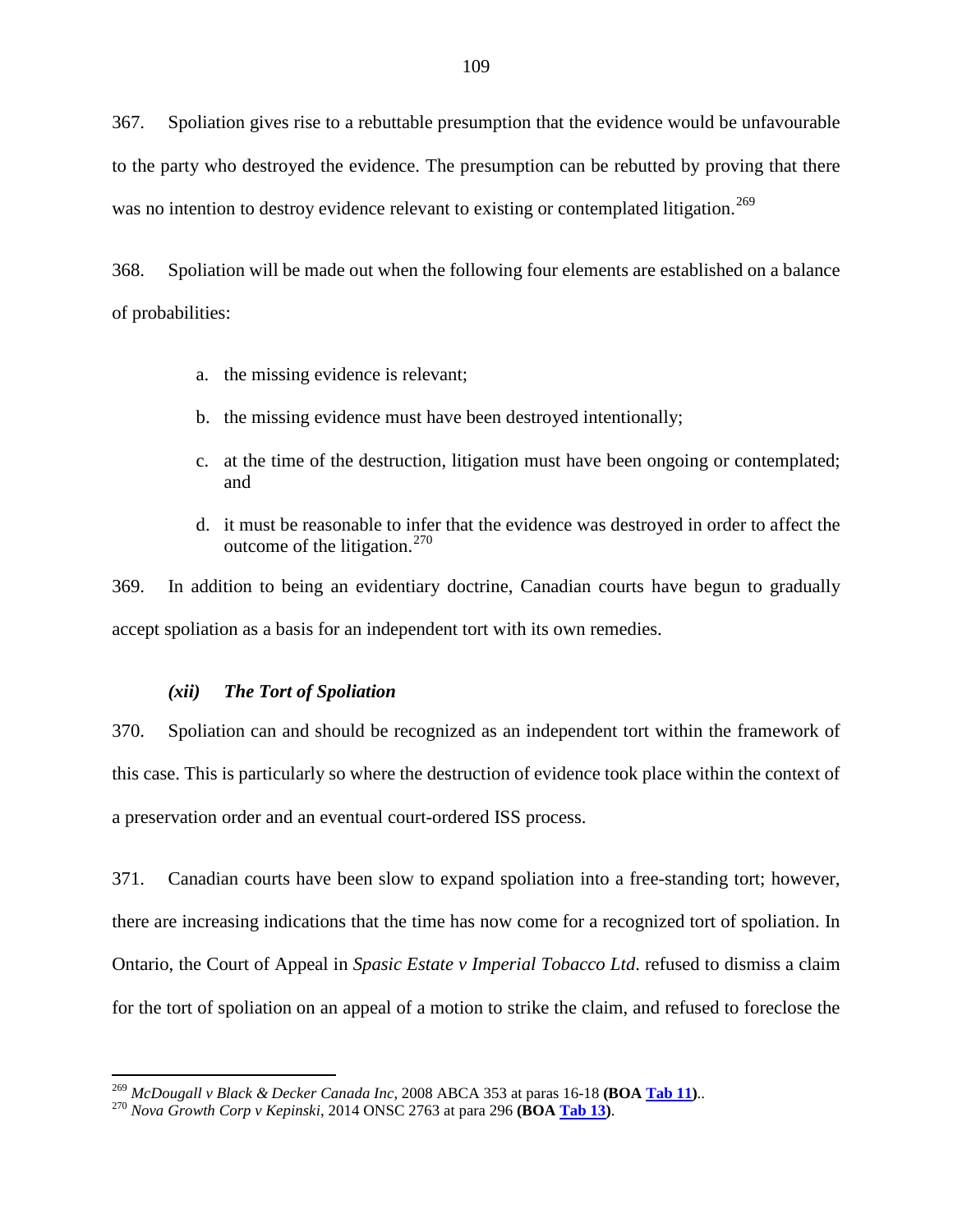possibility that one of the possible remedies for the intentional destruction of evidence might be

the imposition of an obligation in tort. Borins JA, writing for a unanimous Court, held:

[22] Therefore, I would apply the reasoning of Wilson J. in Hunt and permit the plaintiff's claim based on the tort of spoliation to proceed to trial. As in Hunt, there is no need to embark on a detailed consideration of the strengths and weaknesses of the law, including the Canadian law, on the tort of spoliation. **If it is established that the conduct of the respondents resulted in harm to the plaintiff by making it impossible for her to prove her claim, then it will be for the trial judge, in the context of a complete record, to determine whether the plaintiff should have a remedy**. This is how the progress of the common law is marked in cases of first impression, where the court has created a new cause of action where none had been recognized before. I need refer only to Donoghue v. Stevenson [1932] A.C. 562, 101 L.J.P.C. 119 (H.L.) as but one example. Expanding on what Wilson J. stated, when it is clear that a person's interests are entitled to legal protection against the conduct of another, the fact that the claim is novel will not in itself operate as a bar to a remedy. As well, I do not see why the existence of procedural sanctions or the "spoliation inference", which may, or may not, ameliorate the effects of spoliation, should in themselves preclude the recognition of an independent tort. As the appellant relies on the spoliation inference, the trial judge will hear and consider evidence of spoliation in any event. **I can see no reason why the trial judge should be precluded from considering all possible remedies, including a separate tort**, on the basis of the record that will be developed. [emphasis added]. $^{271}$  $^{271}$  $^{271}$ 

372. More recently, the Alberta Court of Appeal, in *McDougall v Black & Decker Inc*, provided a comprehensive overview of the development of the independent tort and tracked the willingness of courts throughout Canada to grant remedies for the intentional destruction of evidence beyond the application of a rebuttable presumption.[272](#page-111-1) The Court in *McDougall* concluded that:

> [22] **These cases suggest there is some judicial recognition that the remedy described in** *St. Louis* **may not be enough to deal with the prejudice caused by the intentional destruction of evidence**, although I note that there is nothing in *St. Louis* [i.e. "rebuttable presumption of fact arises that the evidence would tell against the spoliator"] to suggest that

<span id="page-111-0"></span><sup>271</sup> *Spasic Estate v Imperial Tobacco Ltd*, [2000] OJ No 2690 at para. 22 **(BOA Tab 19)**. <sup>272</sup> *McDougall v Black & Decker Inc*, 2008 ABCA 353 at para 19 **(BOA Tab 11)**.

<span id="page-111-1"></span>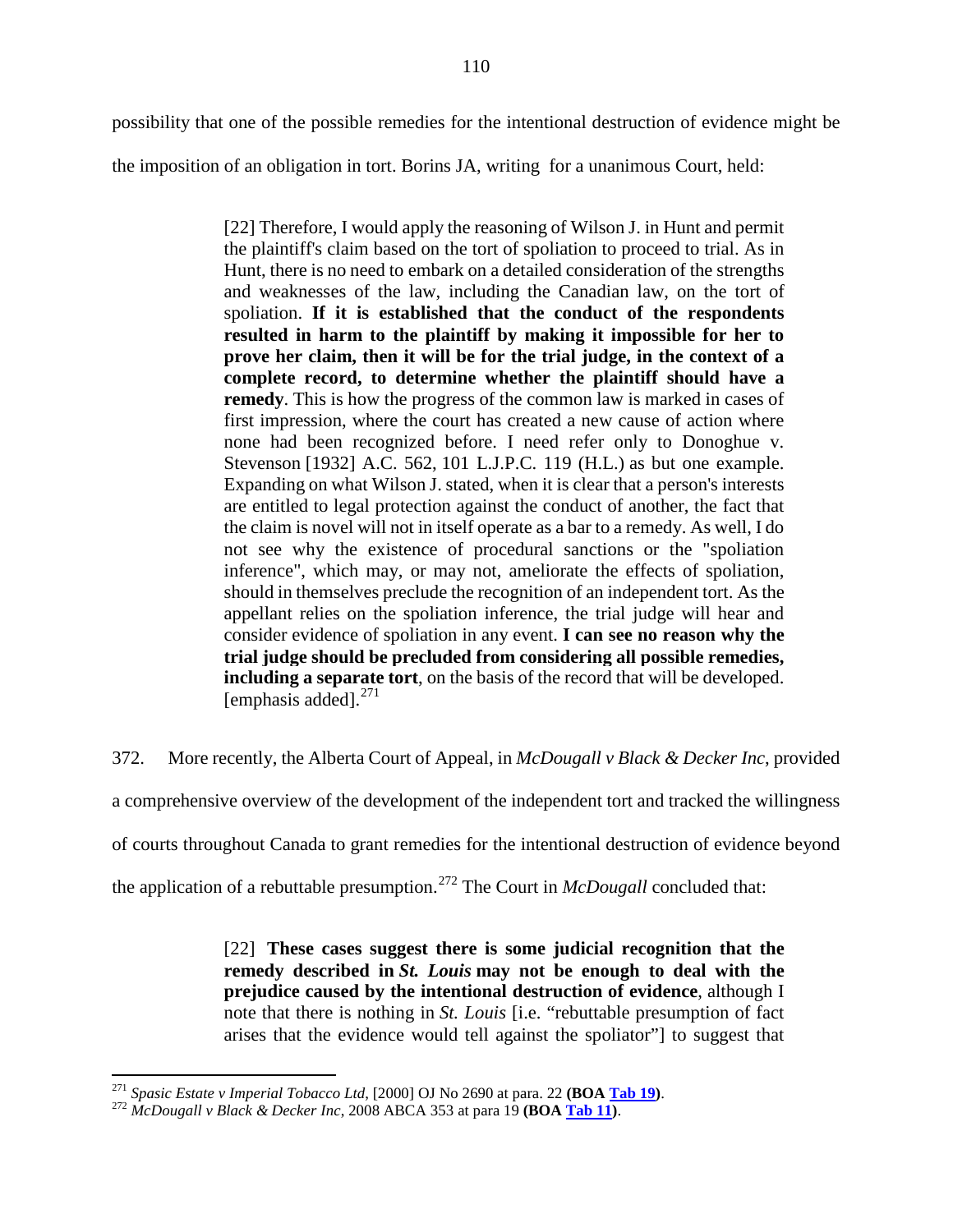remedies beyond the evidentiary presumption flow from the intentional destruction of evidence. **That is not to say, however, that there is no ability to provide other remedies such as costs and pre-trial remedies where evidence is destroyed.** Indeed the ability to provide remedies for destroyed evidence, even where that evidence is not intentionally destroyed, but destroyed through negligence, may arise from the procedural rules of court, a trial judge's discretion on matters of costs and his or her duty to control abuse of process.

373. The Court in *McDougall* observed that, while "some Canadian courts have left open the possibility of extending the law relating to spoliation", there is "one aspect of the law that Canadian courts appear to agree upon. Because spoliation is primarily an issue of fact, and the remedies based on prejudice (also a matter of fact), these are matters usually best left to a trial judge."<sup>[273](#page-112-0)</sup>

## **B. REMEDY FOR SPOLIATION**

#### *(i) Remedy if Moyse Liable for Tort of Spoliation*

374. The remedies available for the tort of spoliation, have been left open by courts in Canada. Courts have suggested that, because of the nature of the tort, remedies would be specific to each case. For that reason, any remedy should be left to the trial judge in the context of a complete record. [274](#page-112-1)

375. The very nature of spoliation makes it difficult to calculate damages with precision. While no court in Canada has yet awarded a remedy for the tort of spoliation, courts in the United States have done so, and this provides some guidance for the approach to be adopted. US courts have held that in assessing damages for the tort of spoliation, the critical question is to what degree the spoliated evidence would have contributed to the plaintiff's success on the merits of the underlying

<span id="page-112-1"></span><span id="page-112-0"></span><sup>273</sup> *McDougall v Black & Decker Inc*, 2008 ABCA 353 at para 27 **(BOA Tab 11)**. <sup>274</sup> *Spasic Estate v Imperial Tobacco Ltd*, [2000] OJ No 2690 at para 22 **(BOA Tab 19)**.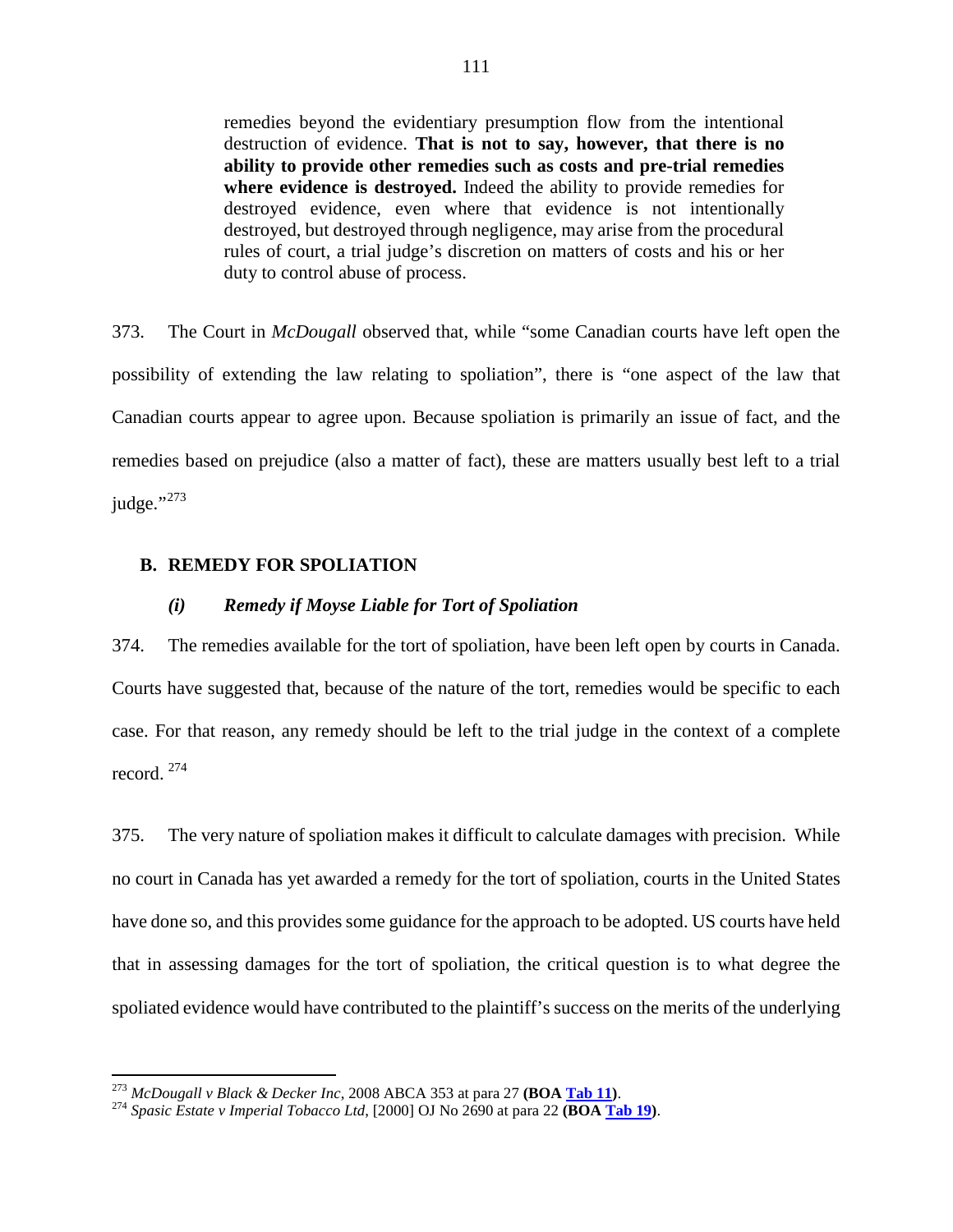action.<sup>[275](#page-113-0)</sup> Once the court has determined the quantum of damages the plaintiff would be entitled to receive on the underlying claim, it must determine the percentage likelihood of success if the plaintiff had access to the spoliated evidence (and accounting for litigation risk), and multiply the overall damages by this factor. For example, if the expected recovery is \$500 million and there was an estimated 60% possibility the plaintiff would have recovered that amount had it not been impaired by spoliation, the plaintiff would be entitled to damages of  $$300$  million.<sup>[276](#page-113-1)</sup>

### *(ii) Remedy for Moyse's Violation of the evidentiary doctrine of Spoliation*

376. If this Court refuses to recognize the tort of spoliation, but finds nonetheless that Moyse has engaged in spoliation, the correct remedy is to infer that the destroyed evidence would have been damaging to the defence of Moyse, and by extention West Face.<sup>[277](#page-113-2)</sup>

The Saskatchewan Court of Appeal in *Doust v Schatz* has also suggested that, at trial, a judge may go beyond the presumption in giving a remedy for intentional destruction of documents.<sup>[278](#page-113-3)</sup> The Court held that it is "open to a trial judge to impose sanctions or draw an adverse inference from such conduct. In this case, it was clearly open to the trial judge to take this conduct into account when considering matters of **reliability, credibility and costs**" [emphasis added].<sup>[279](#page-113-4)</sup>

#### *(iii) Moyse Ran a Software Scrubbing Program to Delete Relevant Evidence*

377. Catalyst repeats and relies on the facts set out in Section 15 of this argument (paragraphs [215](#page-62-0) to [235\)](#page-67-0) in support of its argument that Moyse deliberately ran the Scrubber software on July 20, 2014 to delete relevant files and/or folders containing evidence that would assist Catalyst's

<span id="page-113-1"></span>

<span id="page-113-0"></span><sup>&</sup>lt;sup>275</sup> Holmes v Amerex Rent-A-Car (1998), 710 A.2d 846 (DC CA) (**BOA <u>Tab 17</u>)**.<br><sup>276</sup> Oliver v Stimson Lumber Co (1999), 297 Mont.336 at paras 51-53 (**BOA <u>Tab 18</u>)**; Holmes v Amerex Rent-A-Car (1998), 710 A.2d 846 (DC CA

<span id="page-113-2"></span><sup>(1998), 710</sup> A.2d 846 (DC CA) **(BOA Tab 17)**. <sup>277</sup> *Black & Decker Canada Inc*, 2008 ABCA 252 **(BOA Tab 11)**; *Spasic Estate v Imperial Tobacco Ltd*, 2000 OAC at para 10 **(BOA Tab 19)**. <sup>278</sup> *Doust v Schatz*, 2002 SKCA 129 **(BOA Tab 20)**. <sup>279</sup> *Doust v Schatz*, 2002 SKCA 129 at para. 29 **(BOA Tab 20)**.

<span id="page-113-3"></span>

<span id="page-113-4"></span>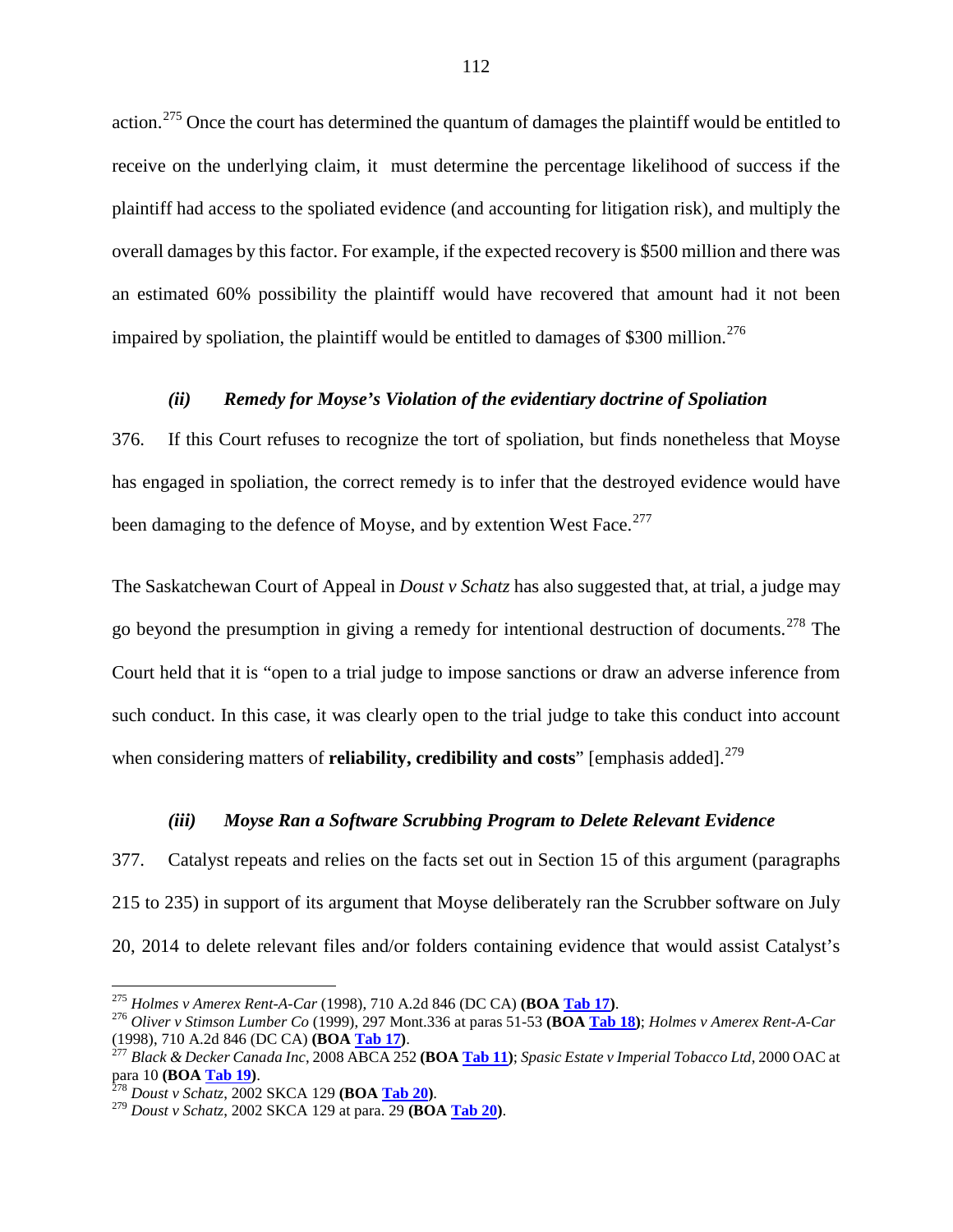case, namely, files in relation to Catalyst's strategy for the Wind transaction and/or evidence of Moyse's communications with West Face.

#### *(iv) Moyse Deleted His Internet Browsing History*

378. It is beyond controversy that by deleting his web browsing history, Moyse deleted evidence relating to his activities since March 27, 2014, because the web browsing history would have included evidence of his efforts to access the web-based storage services at issue in this action.

## *(v) Moyse Wiped His Catalyst BlackBerry*

379. The evidence is undisputed that Moyse used his Blackberry to communicate with West Face during the relevant time period, contrary to his sworn evidence given in July 2014. By wiping his Blackberry on the eve of litigation, Moyse intentionally destroyed records of those communications and any other potential evidence, such as text messages.

## *(vi) Litigation was Contemplated When Moyse Deleted Relevant Information*

380. Moyse was served with a Statement of Claim together with injunction motion material on June 25, 2014. Not only had litigation been commenced when Moyse deleted information relevant to these proceedings—the Interim Order specifically requiring him to not delete relevant information was in place since July 16,  $2014<sup>280</sup>$  $2014<sup>280</sup>$  $2014<sup>280</sup>$ 

## *(vii) The Evidence Would Have Affected the Litigation*

381. Given that Moyse ran a Scrubber the night before his computer was scheduled to be imaged, the Court should presume that he did so to destroy relevant evidence that would have

<span id="page-114-0"></span><sup>&</sup>lt;sup>280</sup> Order of Justice Firestone dated July 16, 2014; Motion Record ("MR"), Tab 3-G, pp.130-34 **(CMP** Tab 155).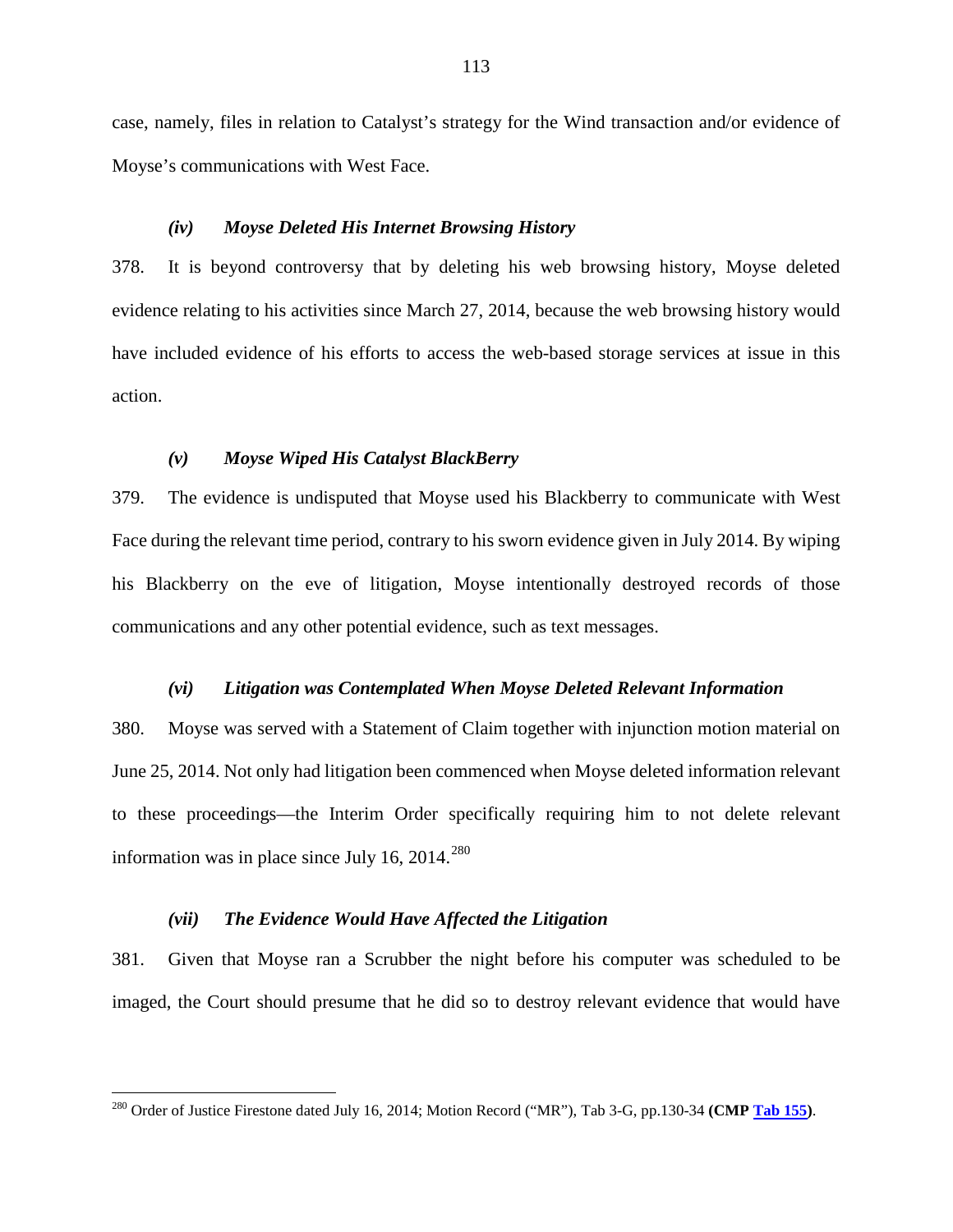affected the outcome of this litigation, as there is no other reasonable explanation for installing and launching a Scrubber in these circumstances.

# **C. WEST FACE IS VICARIOUSLY LIABLE**

382. Moyse was an employee of West Face when he downloaded and ran the Scrubber. He did so for the benefit of West Face in order to destroy evidence that would have implicated West Face in the wrongful conduct claimed by Catalyst.

383. At the time, West Face was indemnifying Moyse's legal costs. In these circumstances, West Face is liable for its employee's tortious conduct.

# **PART V - CONCLUSION**

384. For the reasons set out above, Catalyst respectfully requests judgment be issued in accordance with prayer for relief sought in its claim.

**ALL OF WHICH IS RESPECTFULLY SUBMITTED** this 14th day of June, 2016.

Rocco DiPucchio

Andrew Winton

Bradley Vermeersch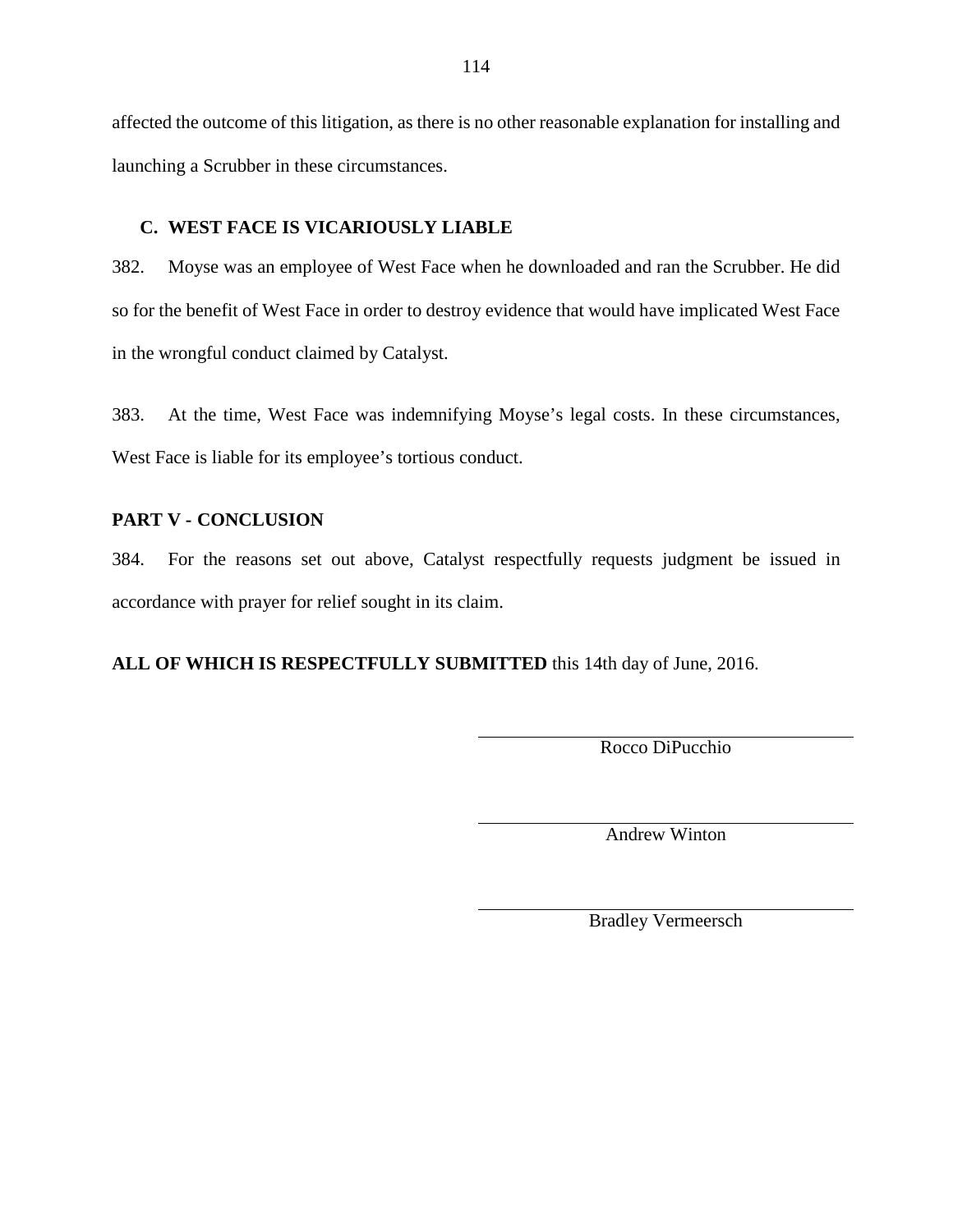# **LAX O'SULLIVAN LISUS GOTTLIEB LLP** Counsel Suite 2750, 145 King Street West Toronto ON M5H 1J8

# **Rocco DiPucchio** LSUC#: 38185I

rdipucchio@counsel-toronto.com Tel: 416 598 2268

### **Andrew Winton** LSUC#: 54473I awinton@counsel-toronto.com

Tel: 416 644 5342

# **Bradley Vermeersch** LSUC#: 69004K

bvermeersch@counsel-toronto.com Tel: 416 646 7997

Fax: 416 598 3730

Lawyers for the Plaintiff